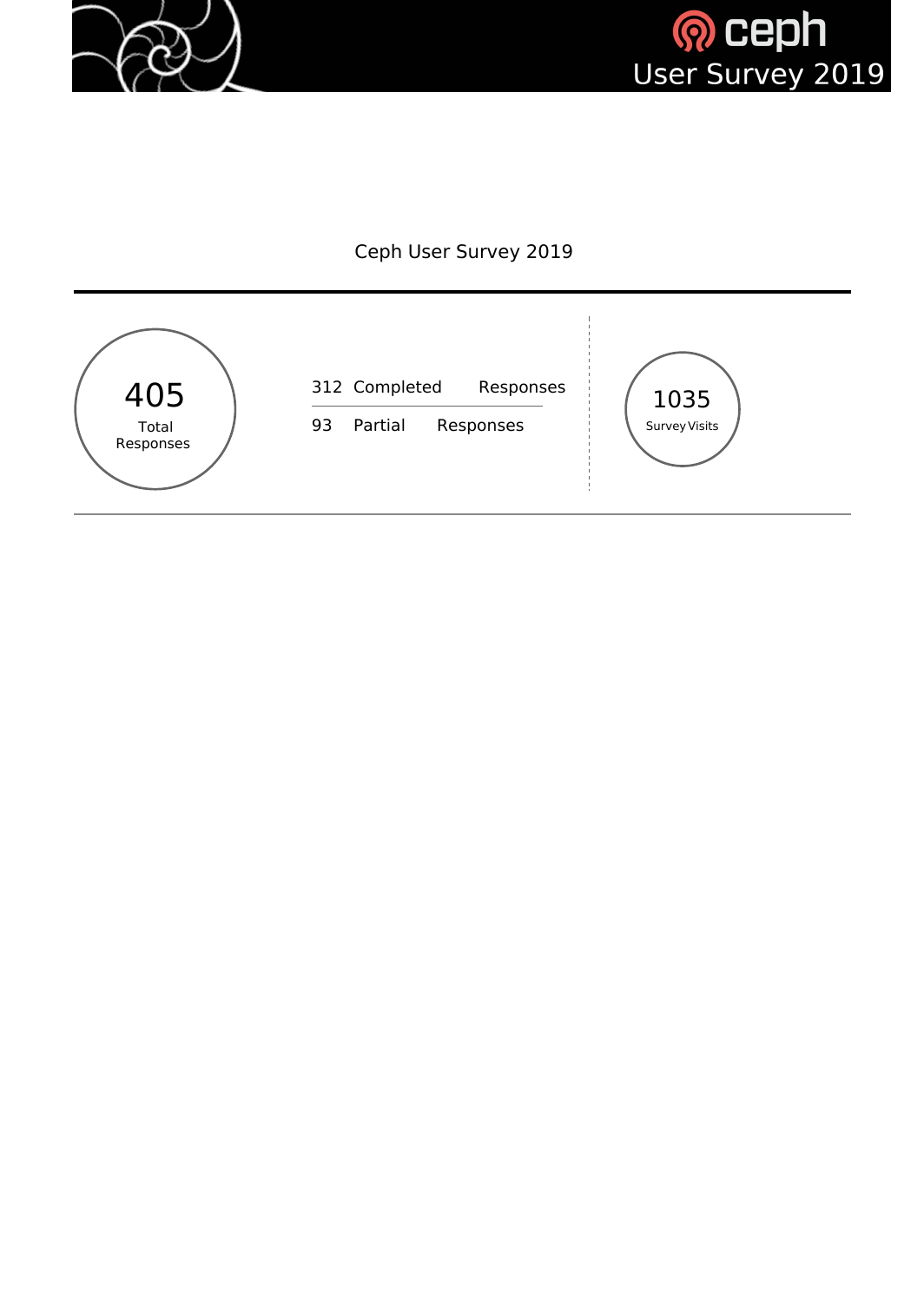



### Organization type



| Choices                | Response percent | Response count |
|------------------------|------------------|----------------|
| Commercial             | 63.46%           | 257            |
| Government             | 4.69%            | 19             |
| Military               | 0.00%            | $\mathbf 0$    |
| Academic               | 14.07%           | 57             |
| Non-profit             | 3.95%            | 16             |
| Personal               | 11.60%           | 47             |
| Other (Please specify) | 2.22%            | 9              |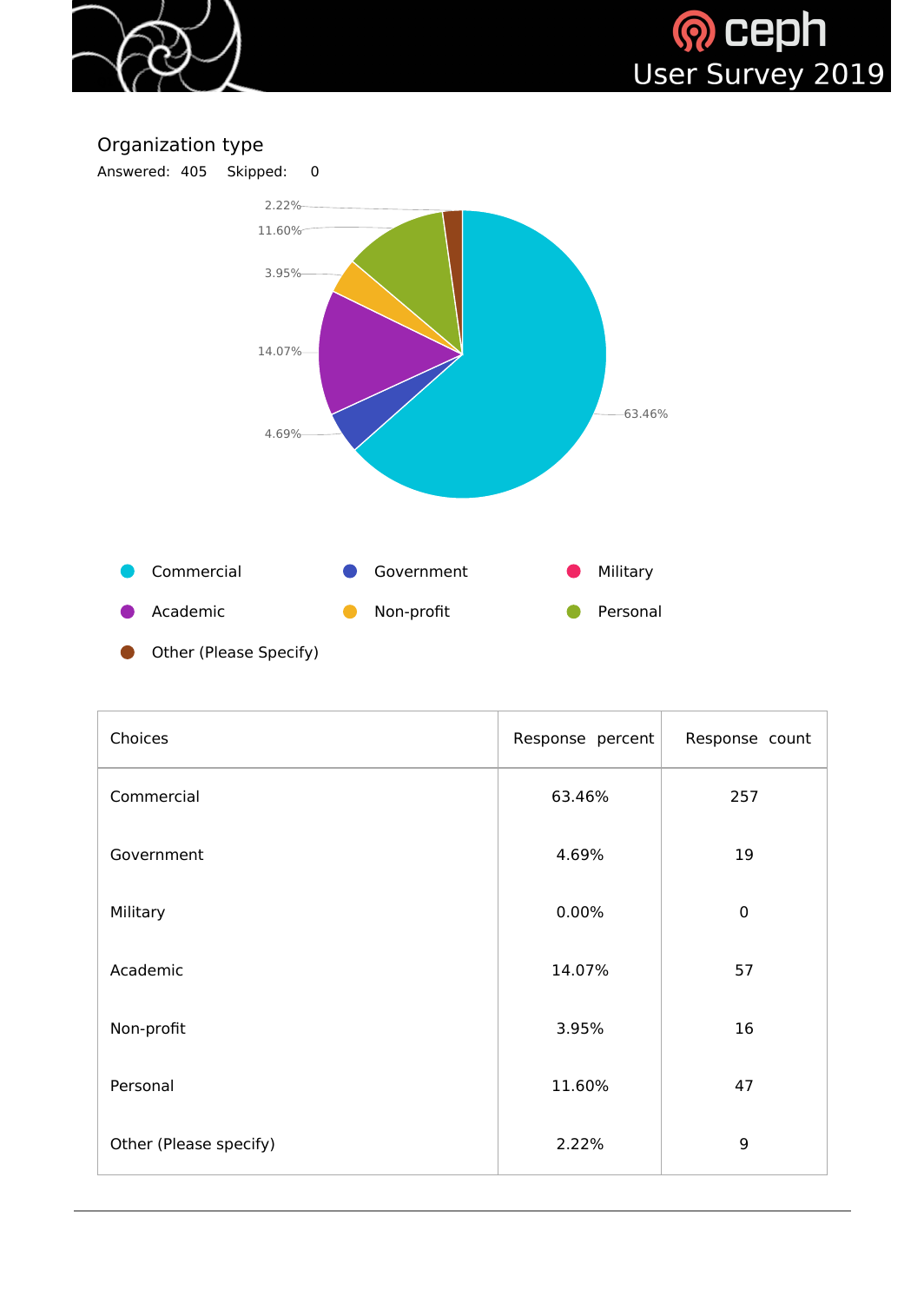



#### Why use Ceph?

Answered: 405 Skipped: 0

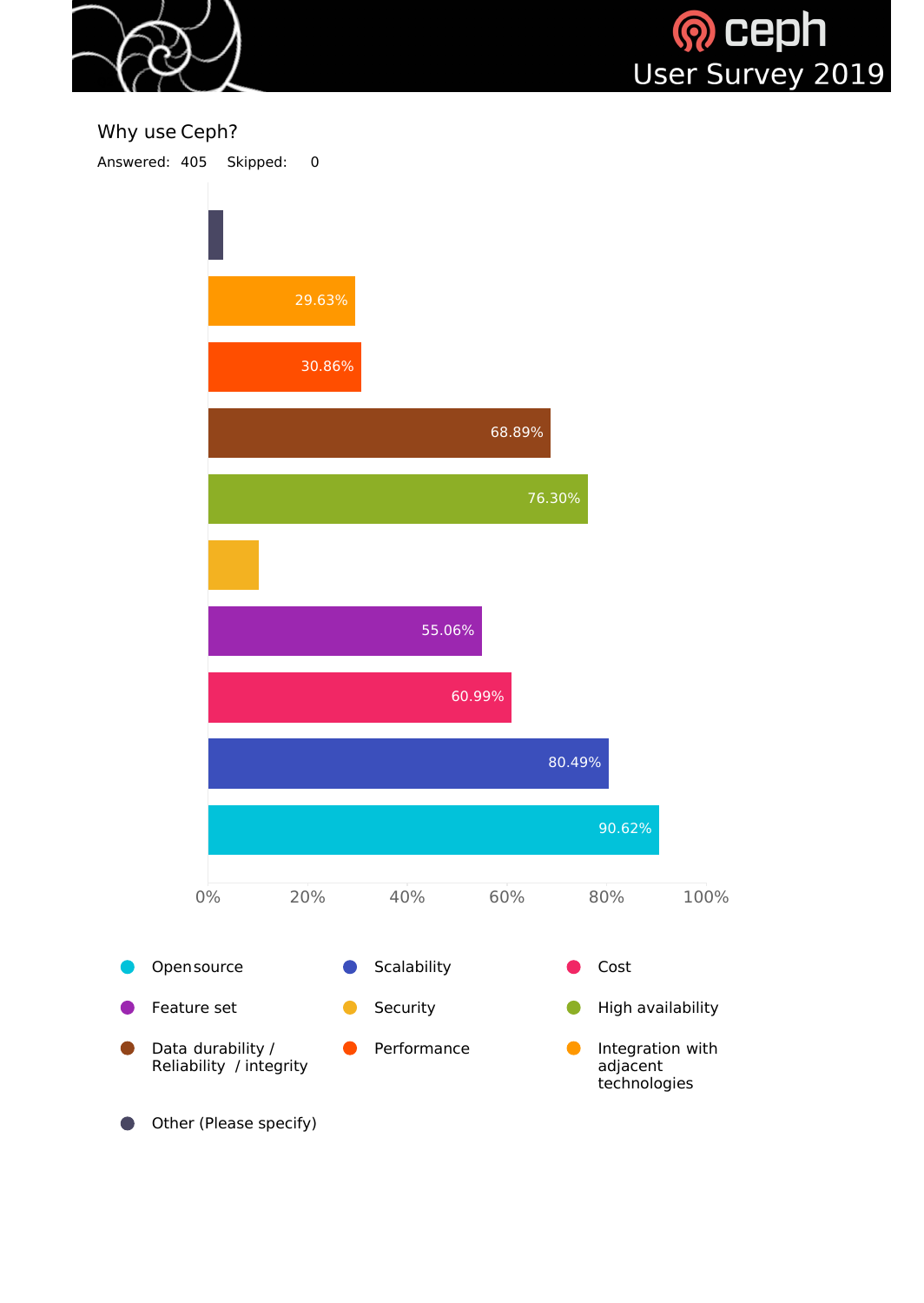



| Choices                                   | Response percent | Response count |
|-------------------------------------------|------------------|----------------|
| Opensource                                | 90.62%           | 367            |
| Scalability                               | 80.49%           | 326            |
| Cost                                      | 60.99%           | 247            |
| Feature set                               | 55.06%           | 223            |
| Security                                  | 10.37%           | 42             |
| High availability                         | 76.30%           | 309            |
| Data durability / reliability / integrity | 68.89%           | 279            |
| Performance                               | 30.86%           | 125            |
| Integration with adjacent technologies    | 29.63%           | 120            |
| Other (Please specify)                    | 3.21%            | 13             |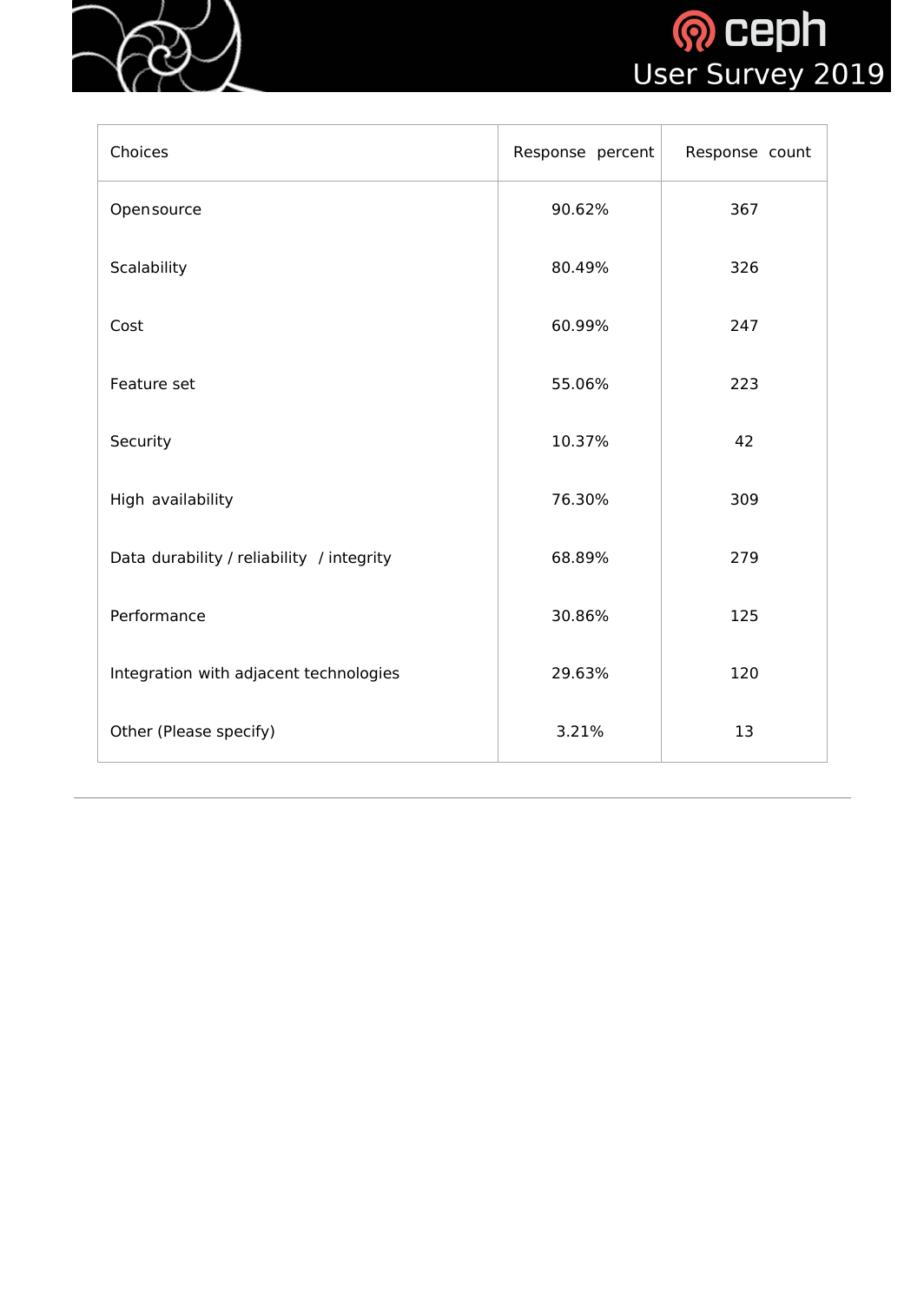



#### How long have you been using Ceph?



| <b>Choices</b>       | Response percent | Response count |
|----------------------|------------------|----------------|
| Less than 1 year     | 17.78%           | 72             |
| Between 1-2 years    | 16.05%           | 65             |
| Between 2-5 years    | 50.12%           | 203            |
| More than 5 years    | 14.32%           | 58             |
| I don't use Ceph yet | 1.73%            | 7              |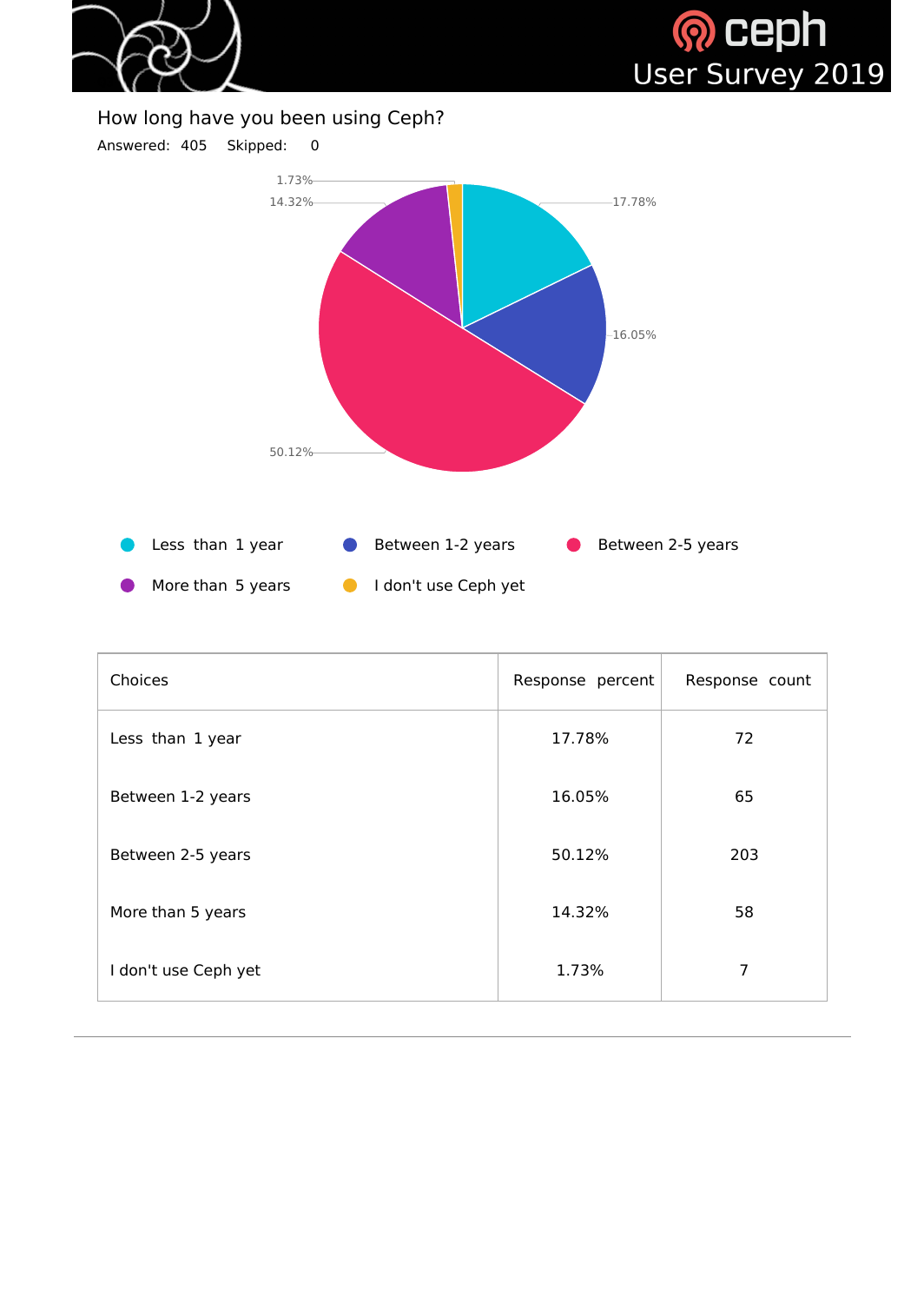



#### Rank the order of resources you check first if you need help (1 being the highest priority)

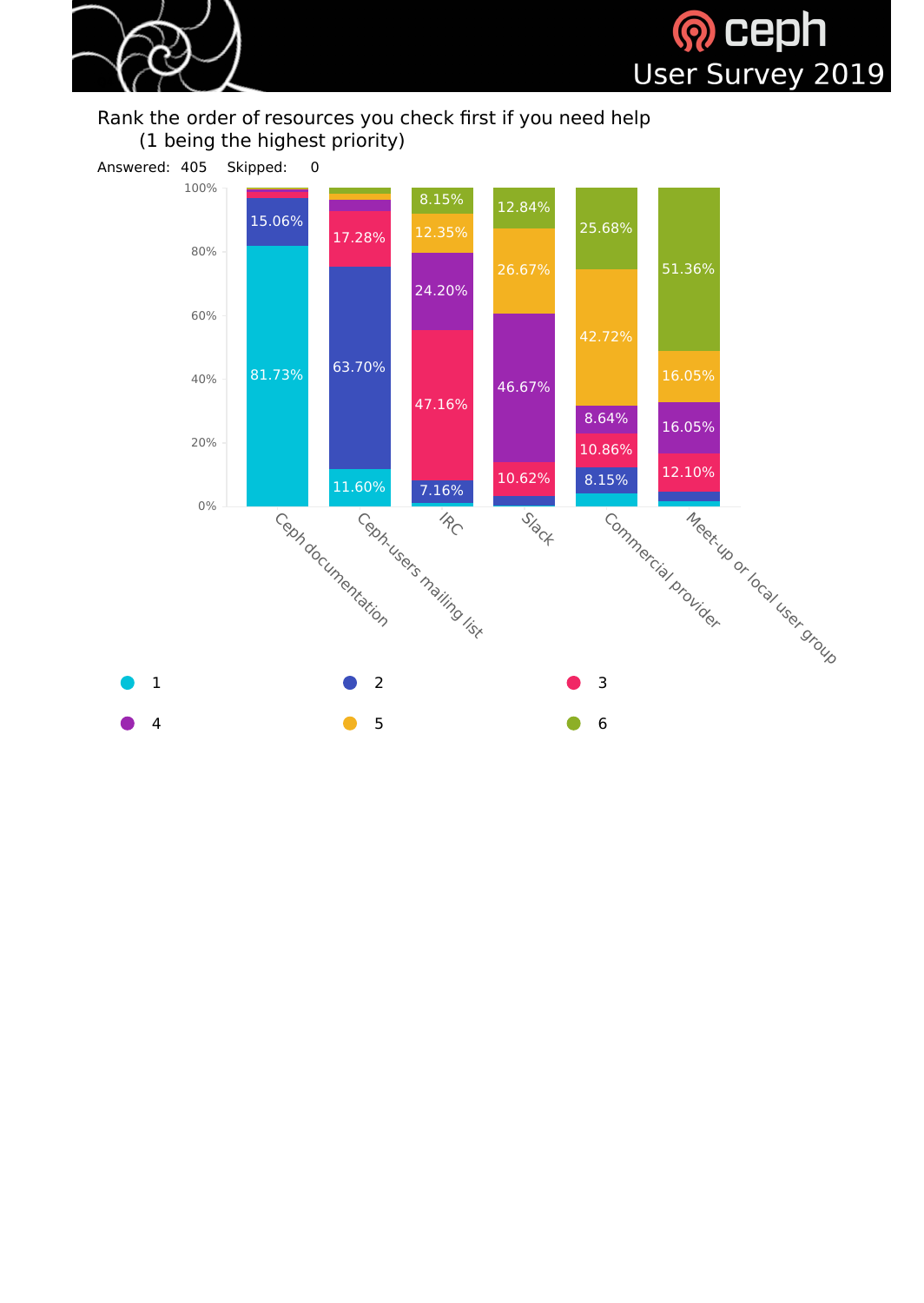

# **OCEPH**<br>User Survey 2019

| Choices                          | 1                               | $\overline{2}$         | 3                      | $\overline{4}$  | 5               | 6               | Score | Rank           | Respon<br>s e<br>count |
|----------------------------------|---------------------------------|------------------------|------------------------|-----------------|-----------------|-----------------|-------|----------------|------------------------|
| Ceph<br>documentation            | 81.73<br>$\frac{0}{0}$<br>(331) | 15.06<br>%<br>(61)     | 1.98%<br>(8)           | 0.74%<br>(3)    | 0.25%<br>(1)    | 0.25%<br>(1)    | 5.77  | 1              | 405                    |
| Ceph-users mailing<br>list       | 11.60<br>$\frac{0}{0}$<br>(47)  | 63.70<br>$\%$<br>(258) | 17.28<br>$\%$<br>(70)  | 3.70%<br>(15)   | 1.98%<br>(8)    | 1.73%<br>(7)    | 4.74  | $\overline{2}$ | 405                    |
| <b>IRC</b>                       | 0.99%<br>(4)                    | 7.16%<br>(29)          | 47.16<br>$\%$<br>(191) | 24.20%<br>(98)  | 12.35%<br>(50)  | 8.15%<br>(33)   | 3.36  | 3              | 405                    |
| <b>Slack</b>                     | 0.25%<br>(1)                    | 2.96%<br>(12)          | 10.62<br>$\%$<br>(43)  | 46.67%<br>(189) | 26.67%<br>(108) | 12.84%<br>(52)  | 2.65  | $\overline{4}$ | 405                    |
| Commercial<br>provider           | 3.95%<br>(16)                   | 8.15%<br>(33)          | 10.86<br>$\%$<br>(44)  | 8.64%<br>(35)   | 42.72%<br>(173) | 25.68%<br>(104) | 2.45  | 5              | 405                    |
| Meet-up or other<br>Local groups | 1.48%<br>(6)                    | 2.96%<br>(12)          | 12.10<br>%<br>(49)     | 16.05%<br>(65)  | 16.05%<br>(65)  | 51.36%<br>(208) | 2.04  | 6              | 405                    |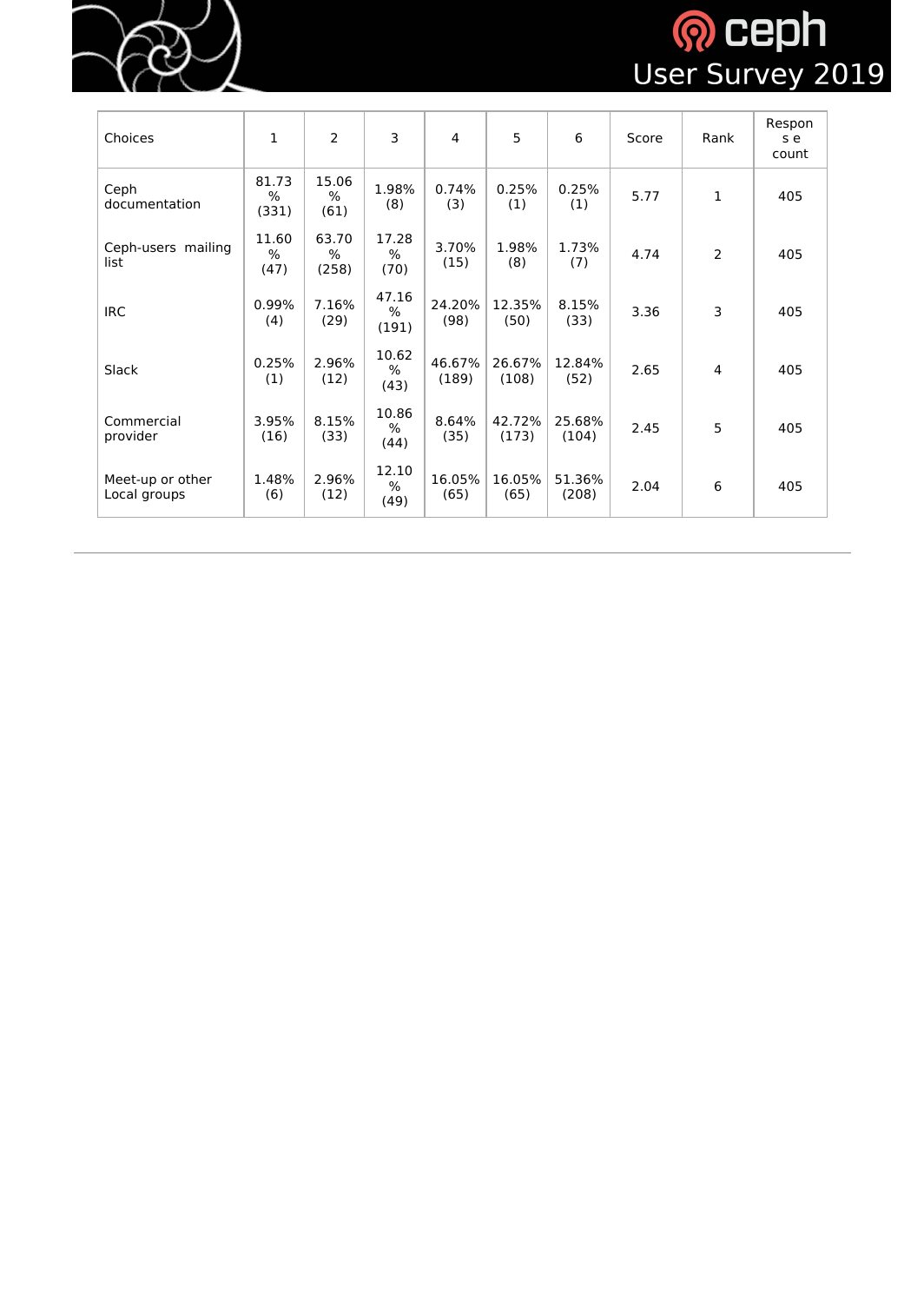



Rank where the Ceph community should focus its efforts (1 being the highest priority)

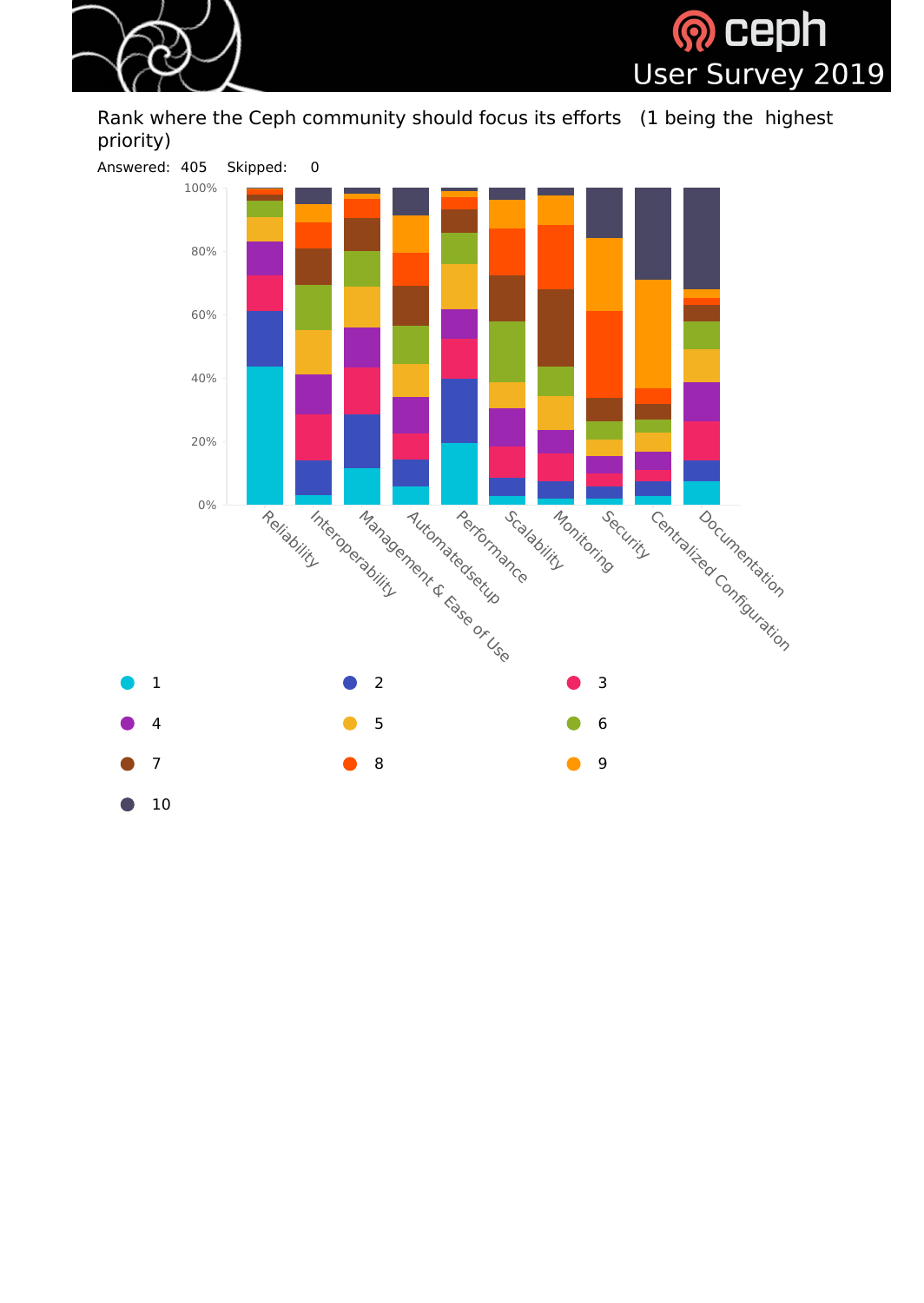

# **OCEPH**<br>User Survey 2019

| Choices                                        | $\mathbf 1$                         | $\overline{2}$                     | 3                         | 4                                  | 5                                  | 6                                      | $\overline{7}$                     | 8                                  | 9                          | 10                         | Score | Rank           | Respon<br>s e<br>count |
|------------------------------------------------|-------------------------------------|------------------------------------|---------------------------|------------------------------------|------------------------------------|----------------------------------------|------------------------------------|------------------------------------|----------------------------|----------------------------|-------|----------------|------------------------|
| Reliability                                    | 43.<br>46<br>$\frac{0}{0}$<br>(176) | 17.<br>53<br>$\%$<br>(71)          | 11.<br>36<br>$\%$<br>(46) | 10.<br>62<br>$\%$<br>(43)          | 7.65<br>$\%$<br>(31)               | 5.43<br>$\%$<br>(22)                   | 1.73<br>$\%$<br>(7)                | 1.73<br>$\frac{0}{0}$<br>(7)       | 0.25<br>$\%$<br>(1)        | 0.25<br>$\%$<br>(1)        | 8.43  | $\mathbf{1}$   | 405                    |
| Interoperability                               | 2.96<br>$\%$<br>(12)                | 10.<br>86<br>$\frac{0}{0}$<br>(44) | 14.<br>57<br>$\%$<br>(59) | 12.<br>59<br>$\%$<br>(51)          | 14.<br>07<br>%<br>(57)             | 14.<br>32<br>$\%$<br>(58)<br>$\lambda$ | 11.<br>60<br>$\%$<br>(47)          | 8.15<br>$\%$<br>(33)               | 5.68<br>$\%$<br>(23)       | 5.19<br>$\%$<br>(21)       | 5.76  | 4              | 405                    |
| Management and<br>Ease of use                  | 11.<br>60<br>$\%$<br>(47)           | 16.<br>79<br>$\%$<br>(68)          | 14.<br>81<br>$\%$<br>(60) | 12.<br>59<br>$\frac{0}{0}$<br>(51) | 13.<br>09<br>$\frac{0}{0}$<br>(53) | 11.<br>11<br>$\%$<br>(45)<br>$\lambda$ | 10.<br>37<br>$\frac{0}{0}$<br>(42) | 6.17<br>$\%$<br>(25)               | 1.73<br>$\%$<br>(7)        | 1.73<br>$\%$<br>(7)        | 6.73  | 3              | 405                    |
| Automated setup<br>And lifecycle<br>management | 5.68<br>$\frac{0}{0}$<br>(23)       | 8.64<br>$\%$<br>(35)               | 8.15<br>$\%$<br>(33)      | 11.<br>60<br>$\%$<br>(47)          | 10.<br>37<br>$\frac{0}{0}$<br>(42) | 12.<br>10<br>$\frac{0}{0}$<br>(49)     | 12.<br>59<br>$\frac{0}{0}$<br>(51) | 10.<br>37<br>$\frac{0}{0}$<br>(42) | 11.<br>85<br>$\%$<br>(48)  | 8.64<br>$\%$<br>(35)       | 5.18  | 5              | 405                    |
| Performance                                    | 19.<br>51<br>%<br>(79)              | 20.<br>25<br>$\%$<br>(82)          | 12.<br>59<br>$\%$<br>(51) | 9.38<br>$\%$<br>(38)               | 14.<br>07<br>$\%$<br>(57)          | 9.88<br>%<br>(40)                      | 7.41<br>$\%$<br>(30)               | 3.95<br>%<br>(16)                  | 1.98<br>$\%$<br>(8)        | 0.99<br>$\%$<br>(4)        | 7.24  | $\overline{2}$ | 405                    |
| Scalability                                    | 2.72<br>%<br>(11)                   | 5.68<br>$\%$<br>(23)               | 9.88<br>$\%$<br>(40)      | 12.<br>$10\,$<br>$\%$<br>(49)      | 8.15<br>$\%$<br>(33)               | 19.<br>26<br>%<br>(78)                 | 14.<br>57<br>%<br>(59)             | 14.<br>81<br>%<br>(60)             | 9.14<br>$\%$<br>(37)       | 3.70<br>$\%$<br>(15)       | 5.12  | 6              | 405                    |
| Monitoring                                     | 1.98<br>$\%$<br>(8)                 | 5.43<br>$\%$<br>(22)               | 8.64<br>$\%$<br>(35)      | 7.41<br>$\%$<br>(30)               | 10.<br>86<br>$\%$<br>(44)          | 9.14<br>$\%$<br>(37)                   | 24.<br>44<br>$\%$<br>(99)          | 20.<br>25<br>$\%$<br>(82)          | 9.38<br>$\%$<br>(38)       | 2.47<br>$\%$<br>(10)       | 4.8   | 8              | 405                    |
| Security                                       | 1.98<br>$\frac{0}{0}$<br>(8)        | 3.70<br>$\%$<br>(15)               | 4.20<br>$\%$<br>(17)      | 5.43<br>$\%$<br>(22)               | 5.19<br>%<br>(21)                  | 5.93<br>$\%$<br>(24)                   | 7.16<br>$\%$<br>(29)               | 27.<br>41<br>$\%$<br>(111)         | 23.<br>21<br>$\%$<br>(94)  | 15.<br>80<br>$\%$<br>(64)  | 3.59  | 9              | 405                    |
| Centralized<br>configuration                   | 2.72<br>$\%$<br>(11)<br>$\lambda$   | 4.69<br>%<br>(19)<br>$\lambda$     | 3.46<br>%<br>(14)         | 5.93<br>$\%$<br>(24)               | 5.93<br>$\%$<br>(24)               | 4.20<br>$\%$<br>(17)<br>$\lambda$      | 4.94<br>%<br>(20)                  | 4.94<br>$\%$<br>(20)               | 34.<br>07<br>$\%$<br>(138) | 29.<br>14<br>$\%$<br>(118) | 3.27  | 10             | 405                    |
| Documentation                                  | 7.41<br>$\frac{0}{0}$<br>(30)       | 6.42<br>$\%$<br>(26)               | 12.<br>35<br>$\%$<br>(50) | 12.<br>35<br>$\%$<br>(50)          | 10.<br>62<br>$\%$<br>(43)          | 8.64<br>%<br>(35)                      | 5.19<br>$\%$<br>(21)               | 2.22<br>$\%$<br>(9)                | 2.72<br>$\%$<br>(11)       | 32.<br>10<br>$\%$<br>(130) | 4.89  | $\overline{7}$ | 405                    |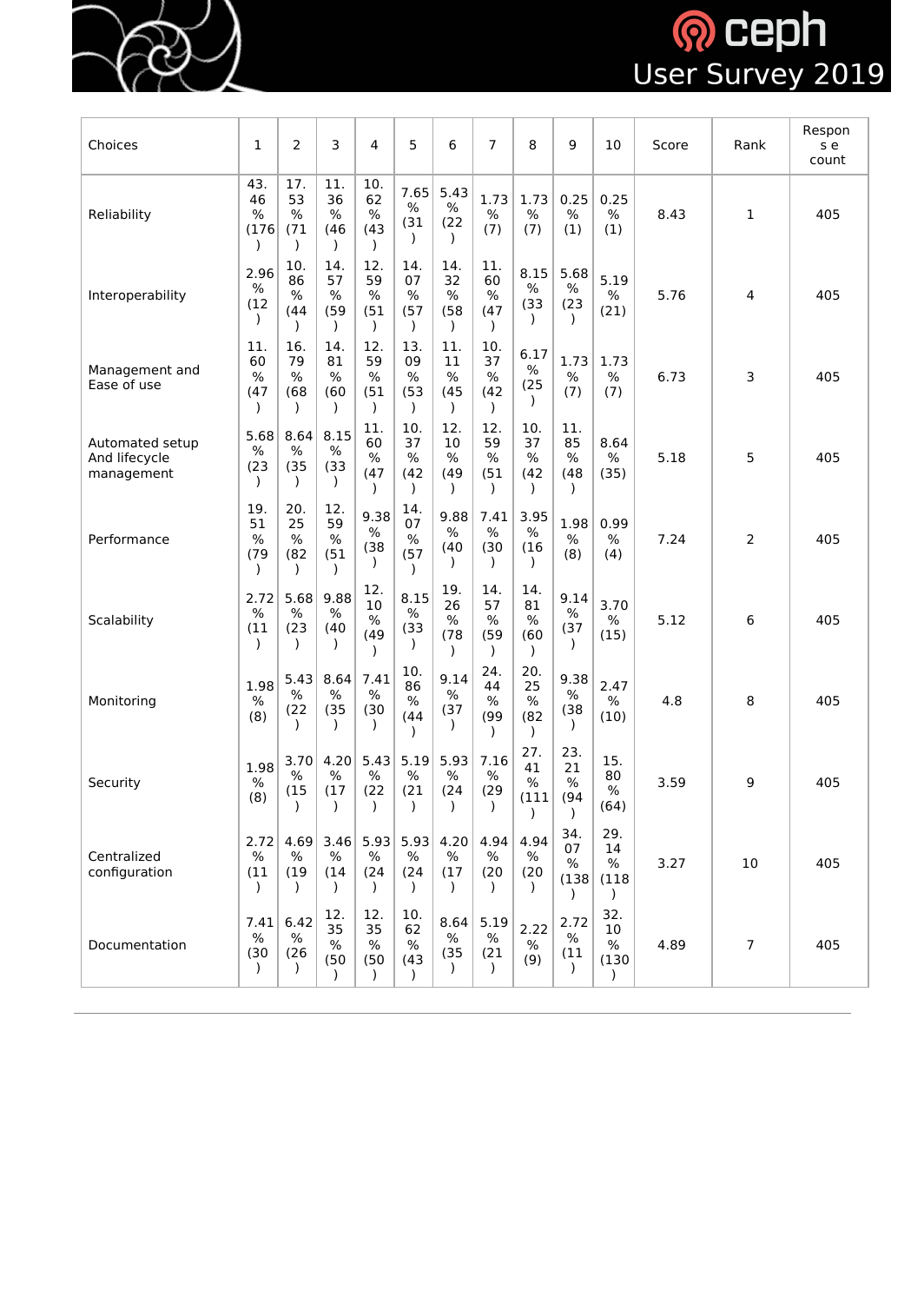



#### Is telemetry enabled in your cluster?

Answered: 405 Skipped: 0



| Choices   | Response percent | Response count |
|-----------|------------------|----------------|
| Yes       | 33.09%           | 134            |
| <b>No</b> | 49.63%           | 201            |
| Partially | 17.28%           | 70             |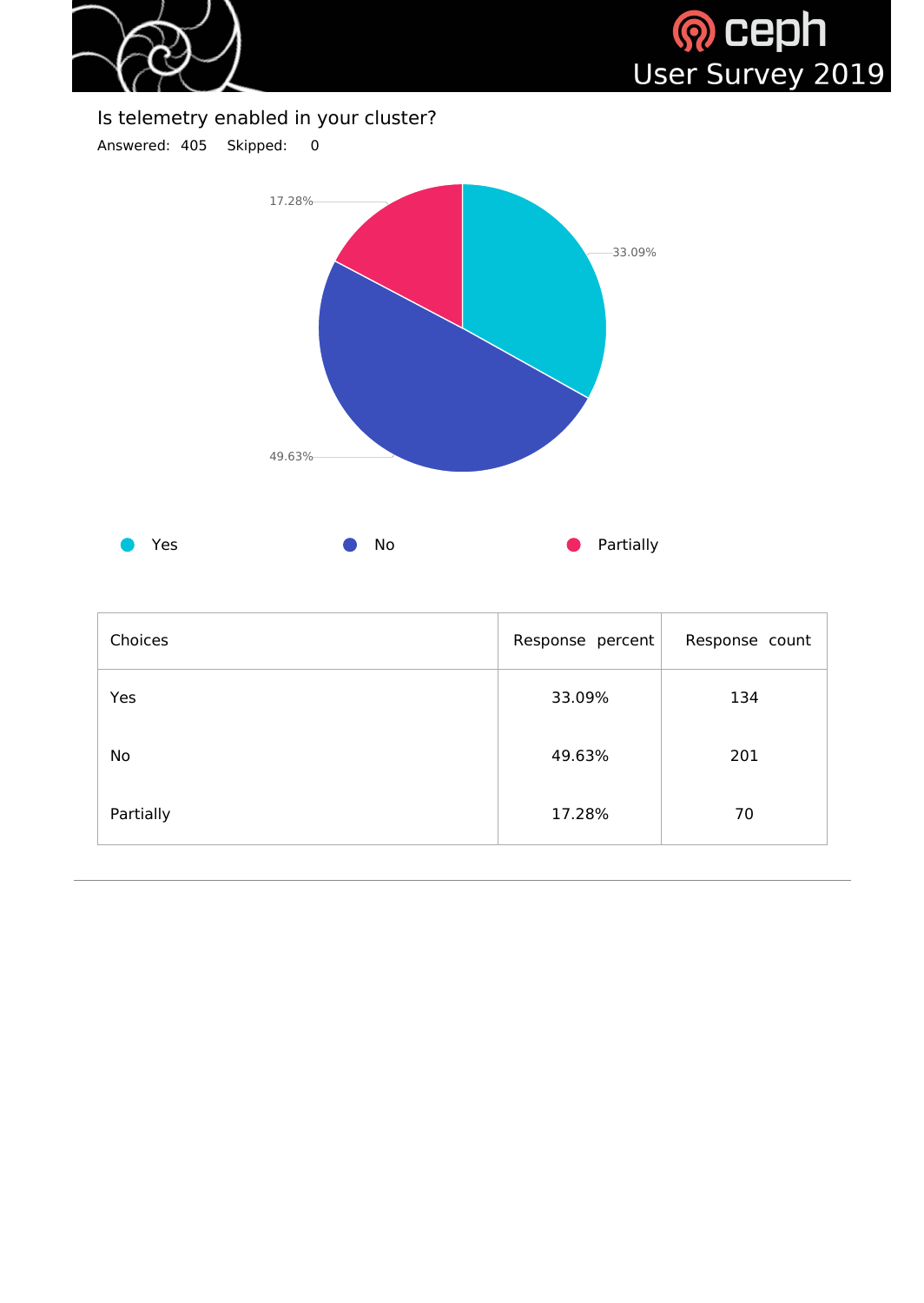



#### Why do you not have telemetry enabled?

Answered: 201 Skipped: 204



Not available in Current Ceph version Data privacy requirements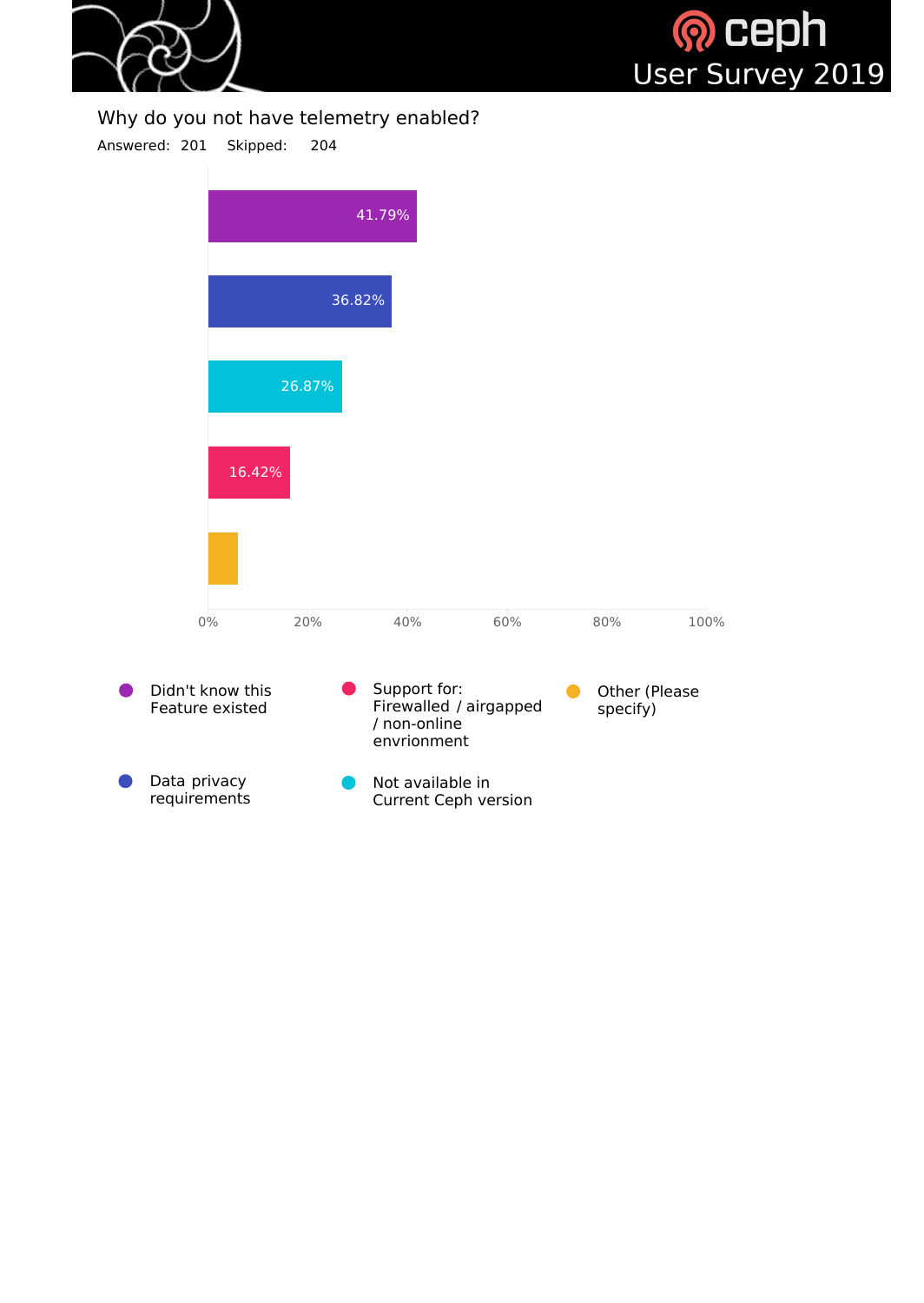



| Choices                                 | Response percent | Response count |
|-----------------------------------------|------------------|----------------|
| IRC / Slack/etc                         | 29.63%           | 120            |
| <b>Mailing list</b>                     | 55.56%           | 225            |
| Reporting issues via the bug tracker    | 44.94%           | 182            |
| Contributing code                       | 7.16%            | 29             |
| Contributing / enchancing documentation | 11.11%           | 45             |
| Ceph events<br>(attendee)               | 29.14%           | 118            |
| (organizer)<br>Ceph events              | 3.21%            | 13             |
| Ceph events<br>(presenter)              | 7.65%            | 31             |
| Member of the Ceph Foundation           | 2.22%            | 9              |
| Other (Please specify)                  | 12.35%           | 50             |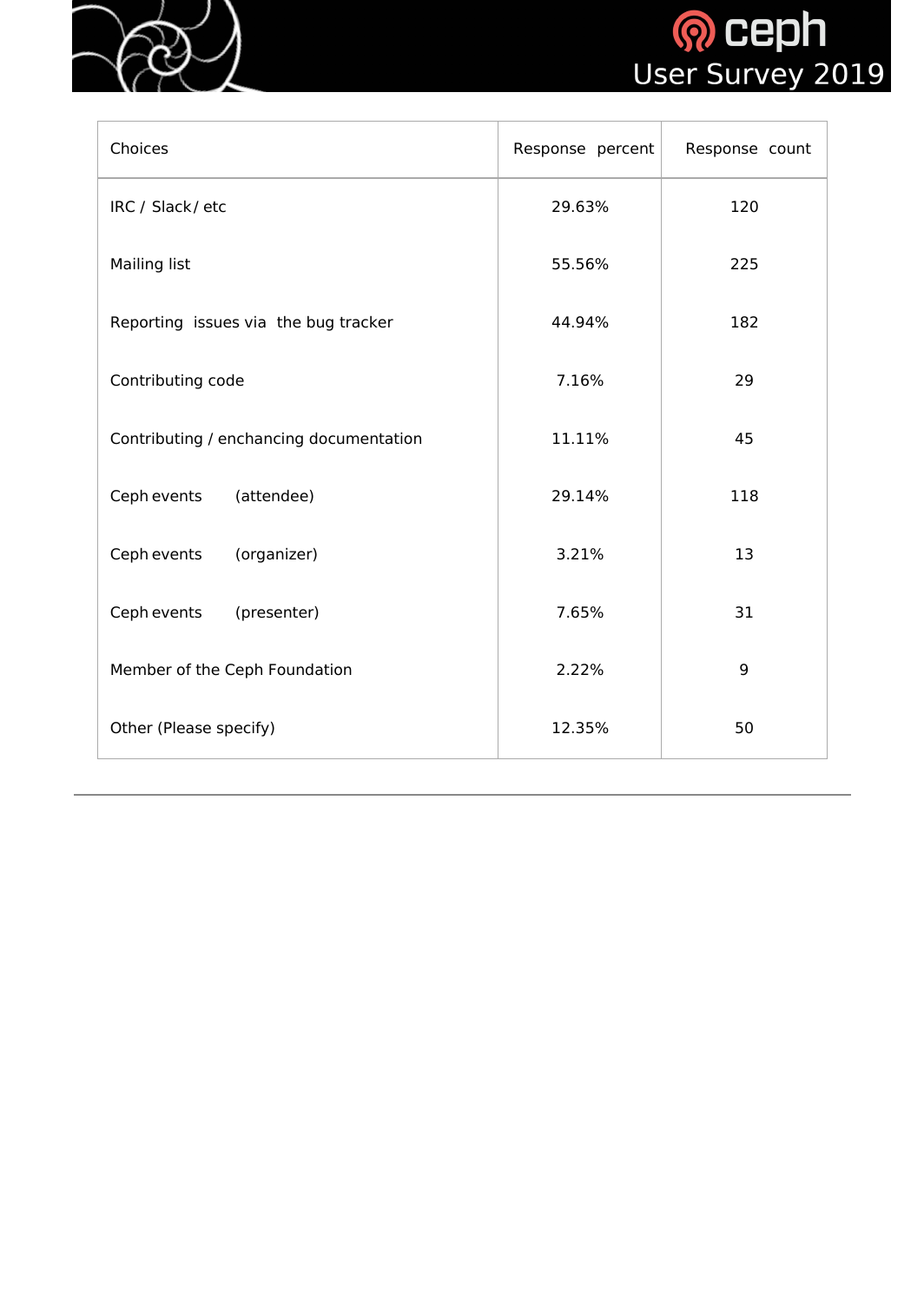



### How likely are you to recommend Ceph to a colleague?

Answered: 405 Skipped: 0



| Detractors (0-6) | Passives (7-8) | Promoters (9-10) | Net Promoter Score |
|------------------|----------------|------------------|--------------------|
| 43               | 139            | 223              | 44.44              |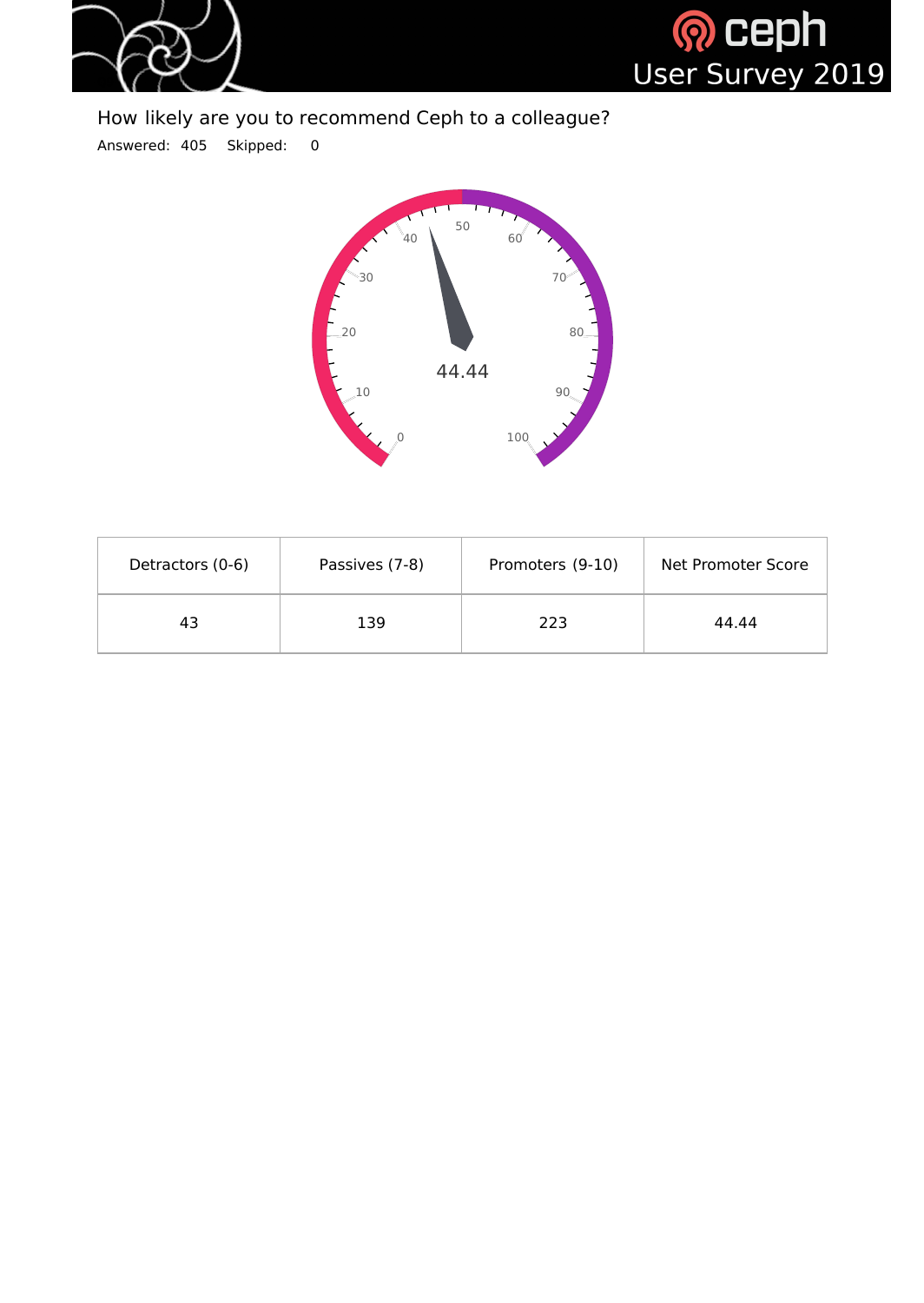



Please share the top reason for picking the previous answer (optional) Answered: 177 Skipped: 228

- Ceph is the definitive shared storage. No more to say.
- Ceph has been very reliable
- Ceph has proven to be a stable, scalable, cost-effective storage solution for us.
- Feature set Reliability Integration with OpenStack, iSCSI, NFS...
- Ceph is like magic!
- It's a great option for getting reliable storage on hardware w/o vendor-lockin.
- Really the best clustered file-system If you need stability CEPH rules with its open source Model.
- I've found Ceph to the most reliable storage platform for bare metal Kubernetes instances.
- It works on any hardware.
- Seems near-indestructible Good documentation
- Industry standard, open and performant.
- Ceph has been a great platform in terms of ease of use, scalability, and failure tolerance. There are also an immense number of options for tuning and customization that are not required for out of the box operation but that can be implemented as knowledge about the platform increases. Results in a manageable learning curve.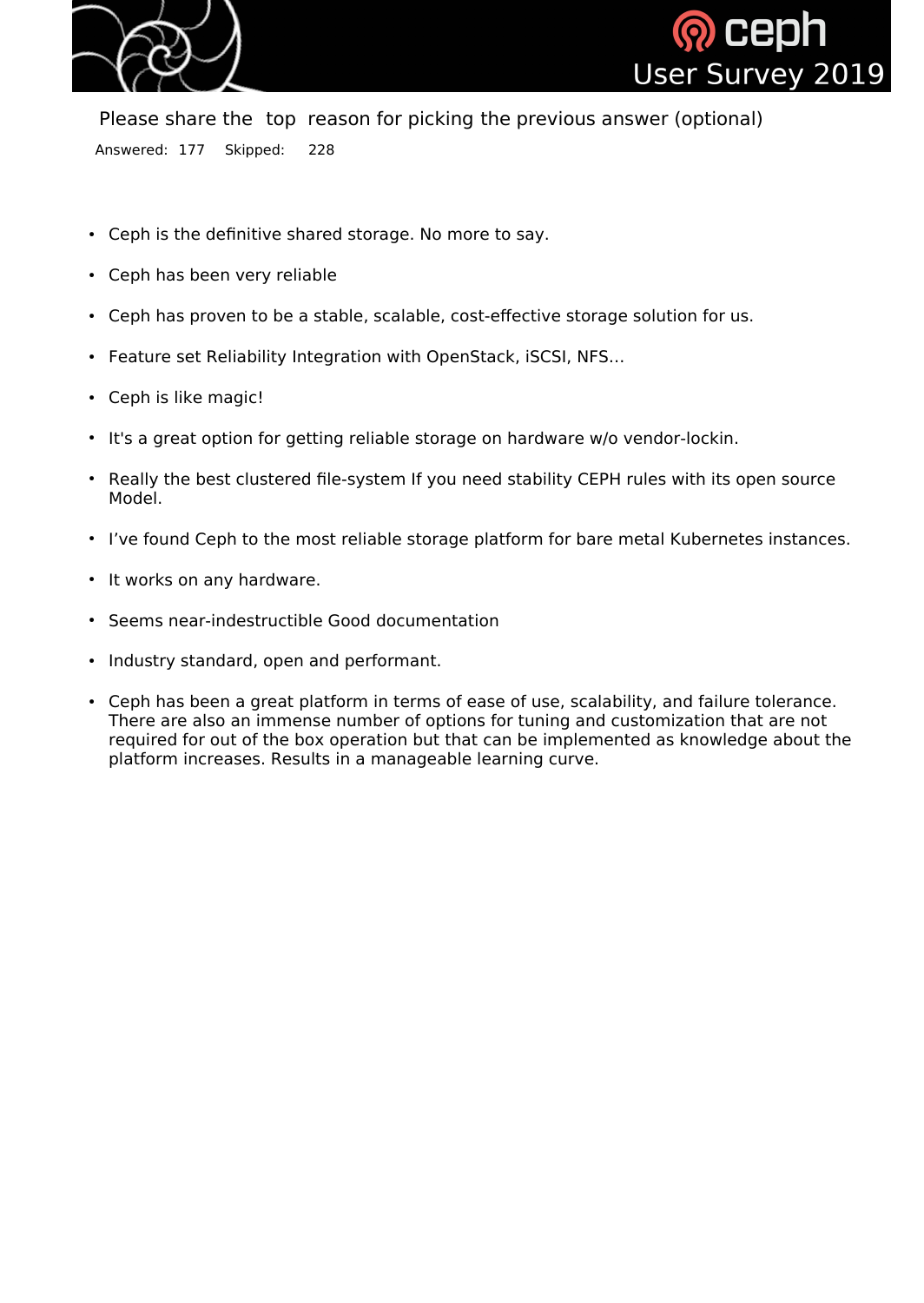



Top 3 wishlist features (add each on a separate line)

Answered: 177 Skipped: 228

- Predefined tuning profiles easy disaster recovery procedures documented safe upgrades globally improve cli. To me nautilus is definitive.
- Enhanced kernel modules Autoshard for multisite Auto-handle the many warnings
- Dedicated device(s) in each osd node, providing nyme read cache for osd's (use case PB scale backup target with option for booting VM's directly from backup, with redirected write to prod storage) option for enabling deduplication, either on pool level or at least on rbd image level. Native RBD driver for ESXi.
- Multi-MDS stable Automatically picking active/standby-replay/standby MDS on separate machine
- Faster releases when issues are identified. Better support for all features on Ubuntu. Easy methods of managing CRUSH maps.
- rbd namespace limit / throttle IOPS support for Debian Linux distribution.
- A good filestore to bluestore converter. Ability to cloud-burst from our own DC to something.
- Ability for Rados Gateways to provide an error for accessing inaccessible PGs rather than fall over. Fully functional dashboard ( iscsi and NFS are lacking ) Official Support of NFS through rados gateway WITH useful documentation.
- Windows driver for RBD VMWare ESX driver for RBD.
- Pools and pgs, I still have issue getting my heads around keeping the correct numbers in check. Although the PGCalc is handy, it's still quite a head scratcher at times.
- Don't publish unfinished/buggy packages no tooling / usage changes in minor releases.
- 1. Better support for Ubuntu on ARM64 (the community version is missing ARM64 builds, even though Canonical provides out of date ones) 2. Automated disk replacements 3. Higher IOPS per CPU core on all-SSD clusters.
- DKMS modules for linux kernel in major distros. CephFS revert to snapshot mgr: switch from cherrypy to aiohttp.
- Performance for AllFlash Overall performance S3 features and performance
- Automated disk replacements Deduplication
- 1. Better support for Ubuntu on ARM64 (the community version is missing ARM64 builds, even though Canonical provides out of date ones) 2. Automated disk replacements 3. Higher IOPS per CPU core on all-SSD clusters
- Native oVirt integration.
- SSH Orchestrator more integrations in the web interface easy upgrades between major versions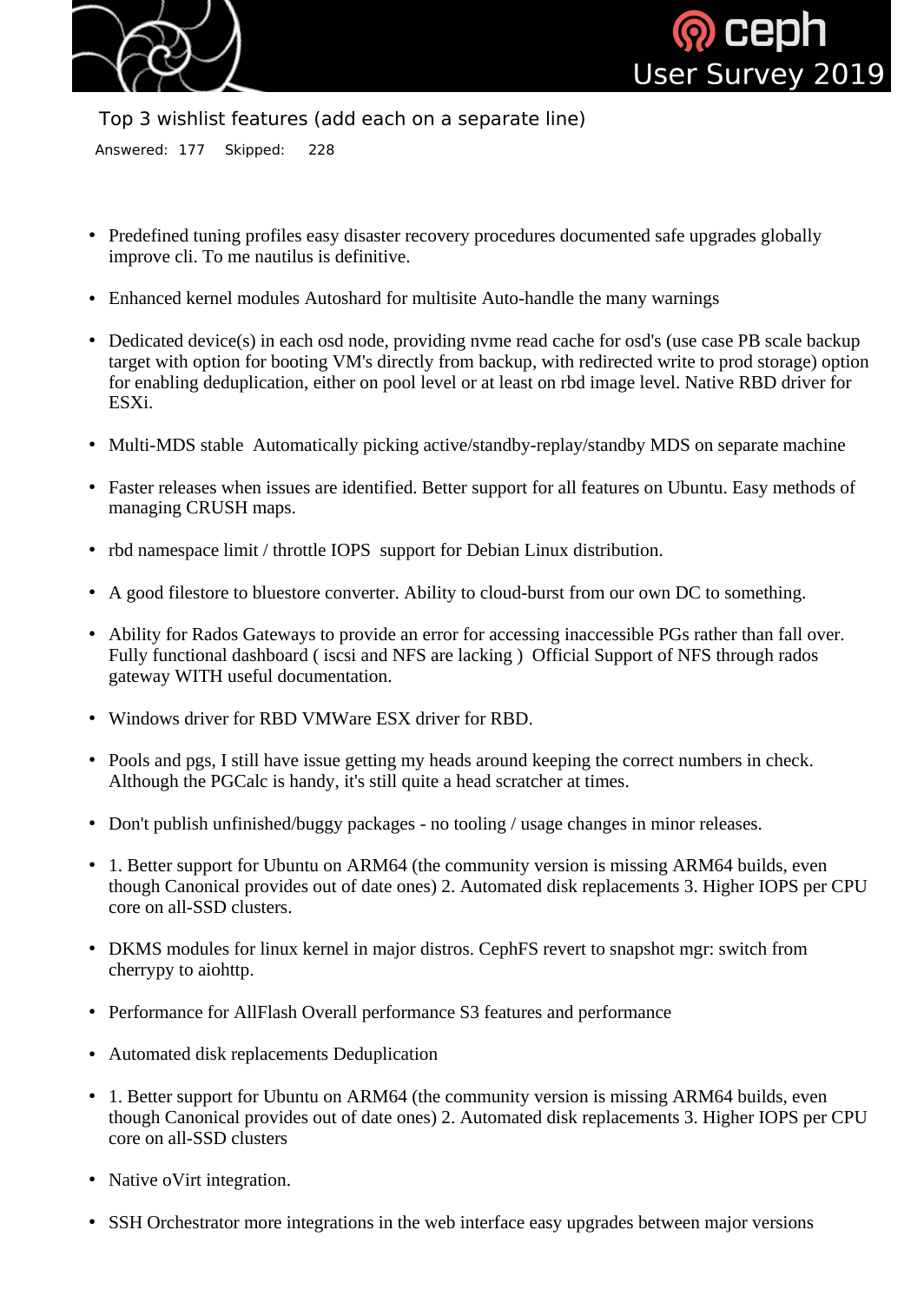



Top 3 wishlist features (add each on a separate line) continued...

Answered: 177 Skipped: 228

- Easier administration of pool and integration of namespace with kubernetes. GUI Maintaining of cephdeploy.
- Automated-ish failed OSD replacement Self-analysis benchmarking, e.g. Hit a button, walk away for a few hours, get a report: Your network sucks, you're disks are slow. SMART integration
- Easier deployments. Better graphics in the documentation that show configurations (I'm a visual learner). Native windows support.
- Improve recovery tools Improve the orphans find/finish tools and documentation Improve documentation for recovery scenarios
- Official disk database with crowdsourced standarized benchmarks perhaps tru a script that run checks testing how suited a device is for ceph and reports to the database. Easier ipv4-> ipv6 migration Default to ipv6 on all documentation, to avoid implementing technical debt
- Easy setup, configuration and deployment Automatic caching Less ram dependent or efficient ram auto allocation
- Better documentation on performance monitoring and pin pointing. Improved workflow in replacing disks, eg finding what disk belongs to which osd, including the db disk.
- Native RBD support for Windows Native CephFS support for Windows
- Better docs -better packaging -make iscsi a first class citizen
- Graceful handover and upgrades of cephfs Ability to see all connected clients by IP, and the services they use and versions of clients Ability to control when ceph reports error state (MDS in read only mode is a warning? Really?)
- Samba support in Ceph-Ansible Less PG churn when adding devices Ability to restore Bluestore OSD if WAL/DB device fails but the storage device does not
- Graphical cache config Data flow graphical Performance reporting.
- Better built-in monitoring for block and object storage clients. Better documentation for errors and warning messages. Better ways to hunt slow requests.
- Automatic separate journal creation. Point and click repair options Easier adding of new nodes to cluster
- defaults w/ explainations next to action controls. (e.g. Button 'Deploy NFS' prompts for config with defaults) - Help Bubbles in GUI next to options which explain the option AND give API usage of that option. - Seperation of user concerns from system concerns (e.g. ceph 'buckets' for system use vs. user data.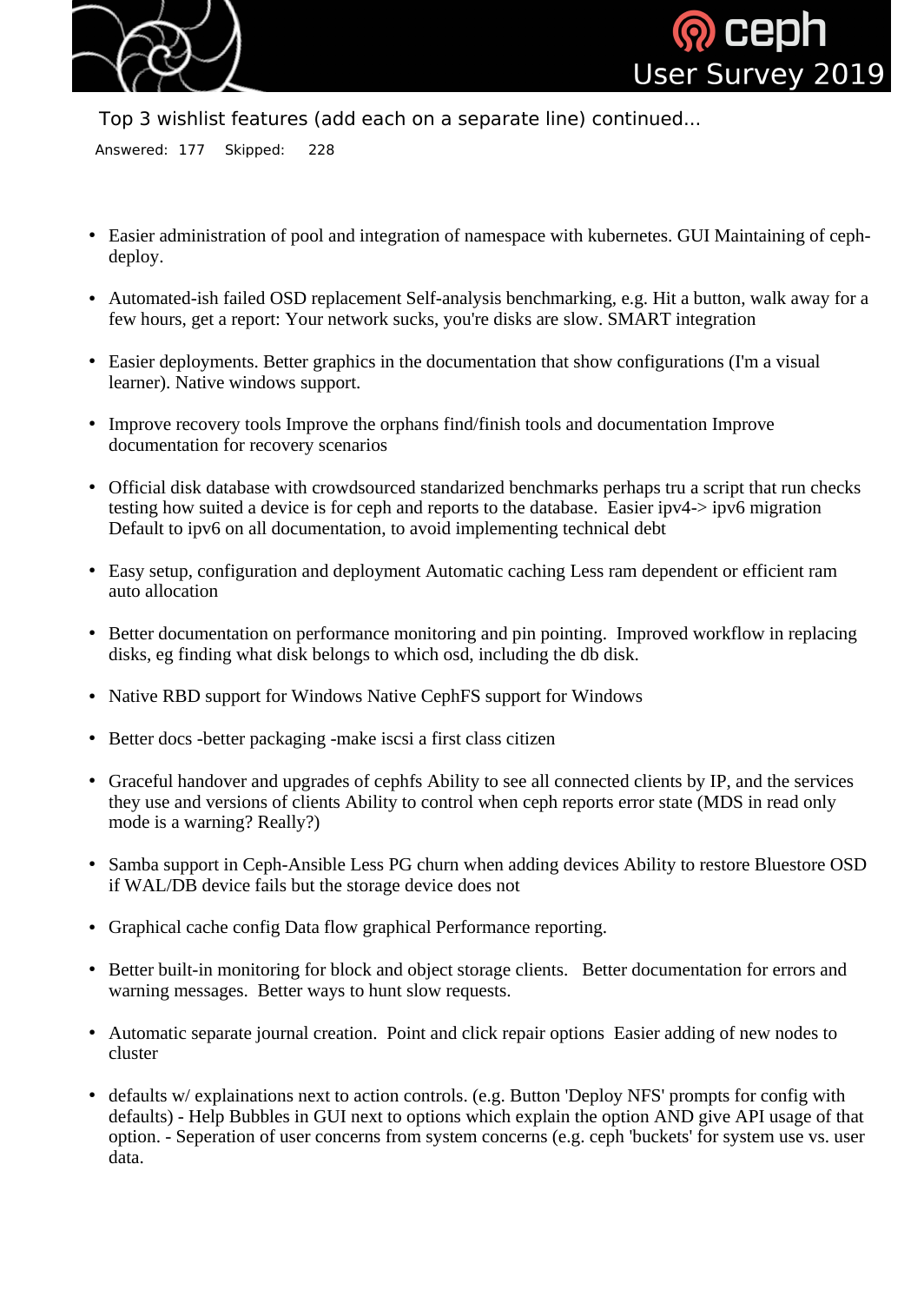



### What countries are your deployments in.

Answered: 405 Skipped: 0

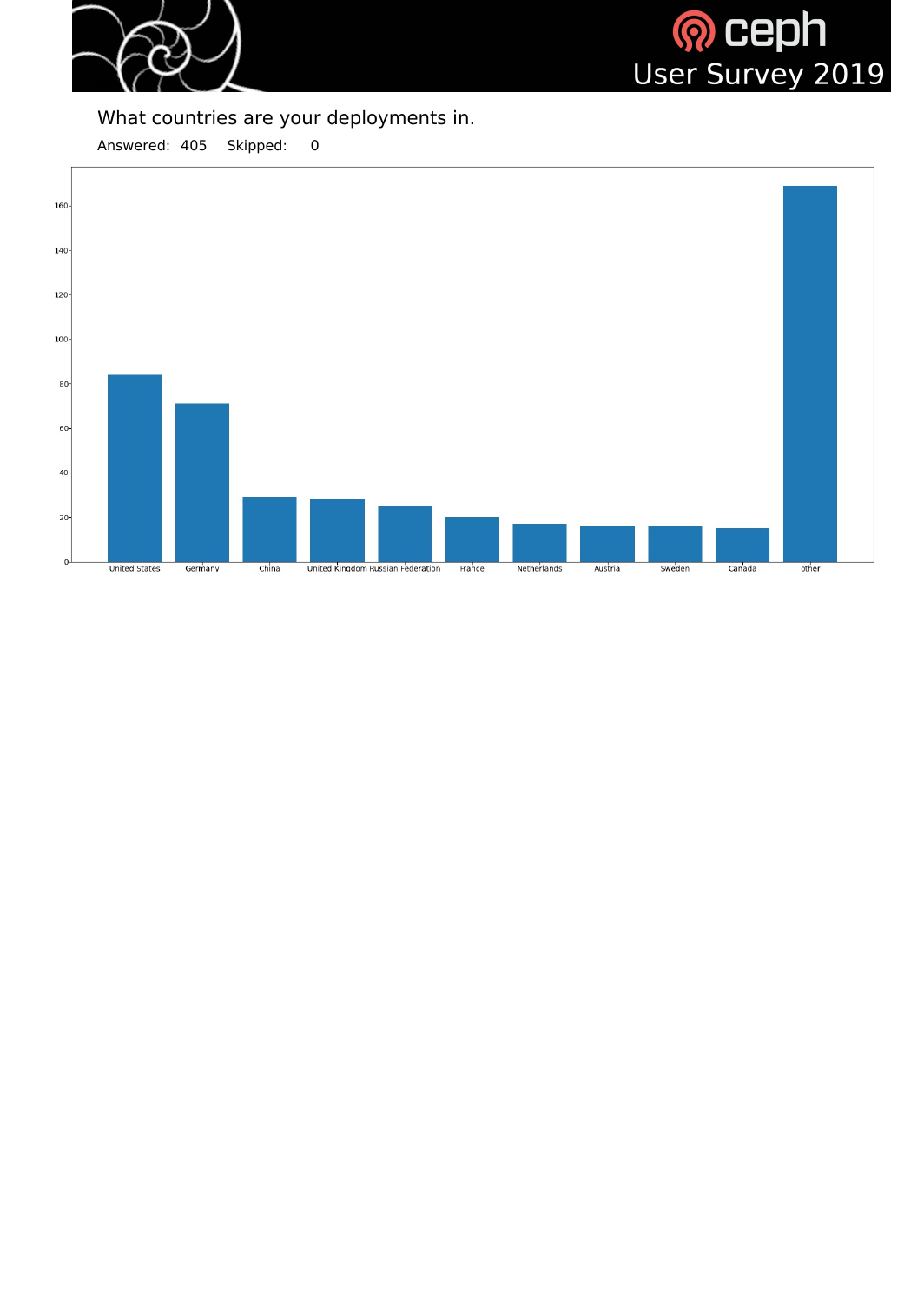# <mark>ନ Ceph</mark><br>User Survey 2019

| Choices         | Response percent | ш<br>$\tilde{\phantom{a}}$<br>$\overline{\phantom{0}}$<br>D.<br>Response count |
|-----------------|------------------|--------------------------------------------------------------------------------|
| Afghanistan     | 0.00%            | $\pmb{0}$                                                                      |
| Albania         | 0.49%            | $\overline{2}$                                                                 |
| Algeria         | 0.00%            | $\pmb{0}$                                                                      |
| Andorra         | 0.25%            | $\mathbf 1$                                                                    |
| Angola          | 0.00%            | ${\bf 0}$                                                                      |
| Antigua & Deps  | 0.00%            | $\pmb{0}$                                                                      |
| Argentina       | 0.99%            | $\overline{4}$                                                                 |
| Armenia         | 0.00%            | $\pmb{0}$                                                                      |
| Australia       | 2.22%            | $\overline{9}$                                                                 |
| Austria         | 3.95%            | 16                                                                             |
| Azerbaijan      | 0.25%            | $\mathbf 1$                                                                    |
| <b>Bahamas</b>  | $0.00\%$         | $\mathbf 0$                                                                    |
| <b>Bahrain</b>  | 0.00%            | $\pmb{0}$                                                                      |
| Bangladesh      | 0.00%            | $\pmb{0}$                                                                      |
| <b>Barbados</b> | 0.00%            | $\mathbf 0$                                                                    |
| <b>Belarus</b>  | 0.25%            | $\mathbf 1$                                                                    |
| Belgium         | 1.23%            | 5                                                                              |
| <b>Belize</b>   | 0.00%            | ${\bf 0}$                                                                      |
| Benin           | 0.00%            | $\pmb{0}$                                                                      |
| <b>Bhutan</b>   | $0.00\%$         | $\pmb{0}$                                                                      |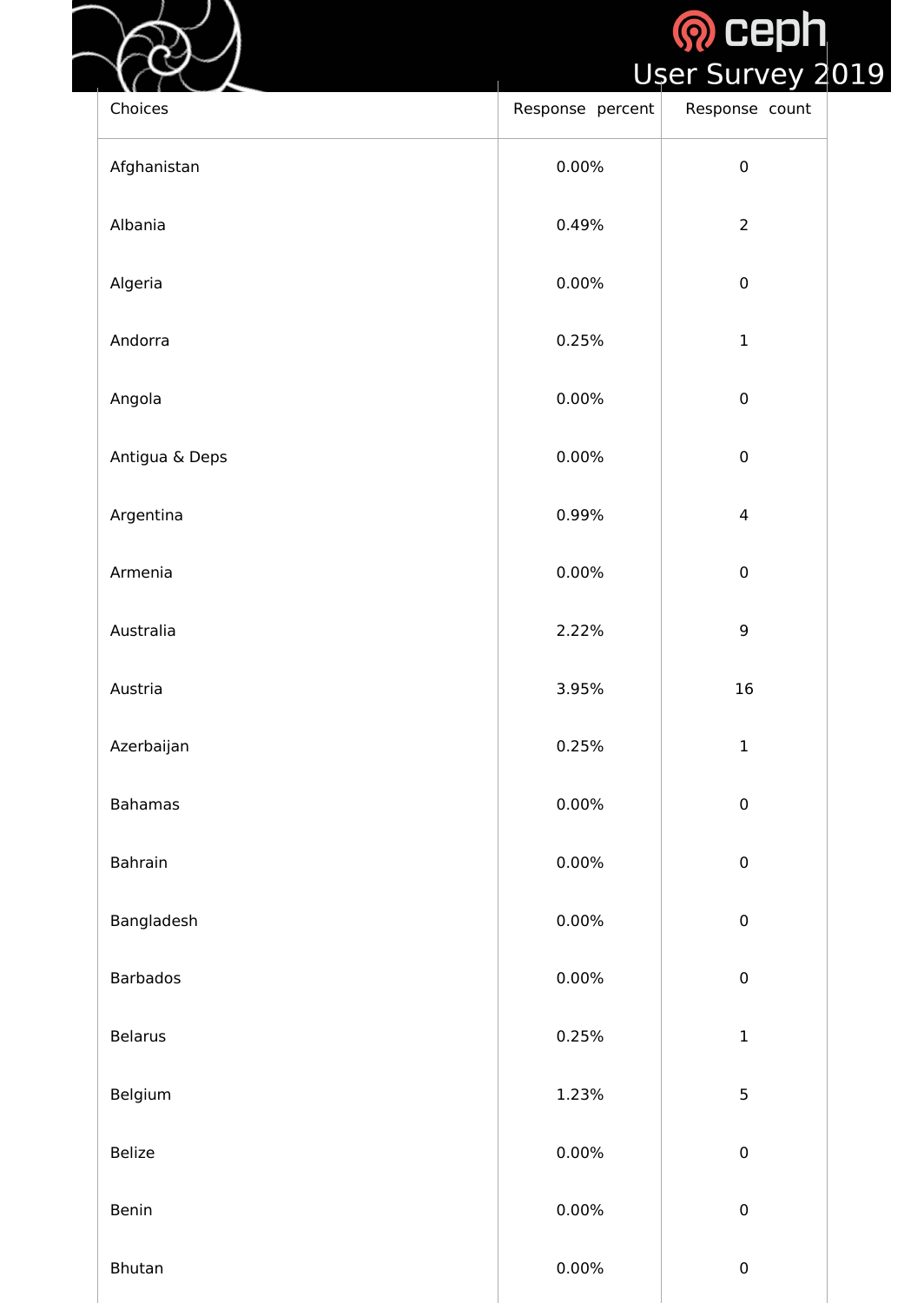|                        |          | <b>Q</b> ceph<br>User Survey 2019 |
|------------------------|----------|-----------------------------------|
| <b>Bolivia</b>         | 0.00%    | $\pmb{0}$                         |
| Bosnia Herzegovina     | 0.00%    | $\mathbf 0$                       |
| <b>Botswana</b>        | 0.00%    | $\mathbf 0$                       |
| <b>Brazil</b>          | 2.22%    | $\overline{9}$                    |
| <b>Brunei</b>          | 0.00%    | $\pmb{0}$                         |
| <b>Bulgaria</b>        | 0.00%    | $\pmb{0}$                         |
| <b>Burkina</b>         | 0.00%    | $\mathbf 0$                       |
| Burundi                | $0.00\%$ | ${\bf 0}$                         |
| Cambodia               | $0.00\%$ | $\pmb{0}$                         |
| Cameroon               | $0.00\%$ | $\pmb{0}$                         |
| Canada                 | 3.70%    | 15                                |
| Cape Verde             | $0.00\%$ | $\pmb{0}$                         |
| Central African Rep    | $0.00\%$ | $\pmb{0}$                         |
| Chad                   | $0.00\%$ | $\pmb{0}$                         |
| Chile                  | 0.25%    | $\mathbf 1$                       |
| China                  | 7.41%    | 30                                |
| Colombia               | $0.00\%$ | ${\bf 0}$                         |
| Comoros                | $0.00\%$ | ${\bf 0}$                         |
| Congo                  | $0.00\%$ | $\pmb{0}$                         |
| Congo {Democratic Rep} | 0.00%    | $\pmb{0}$                         |
| Costa Rica             | $0.00\%$ | $\pmb{0}$                         |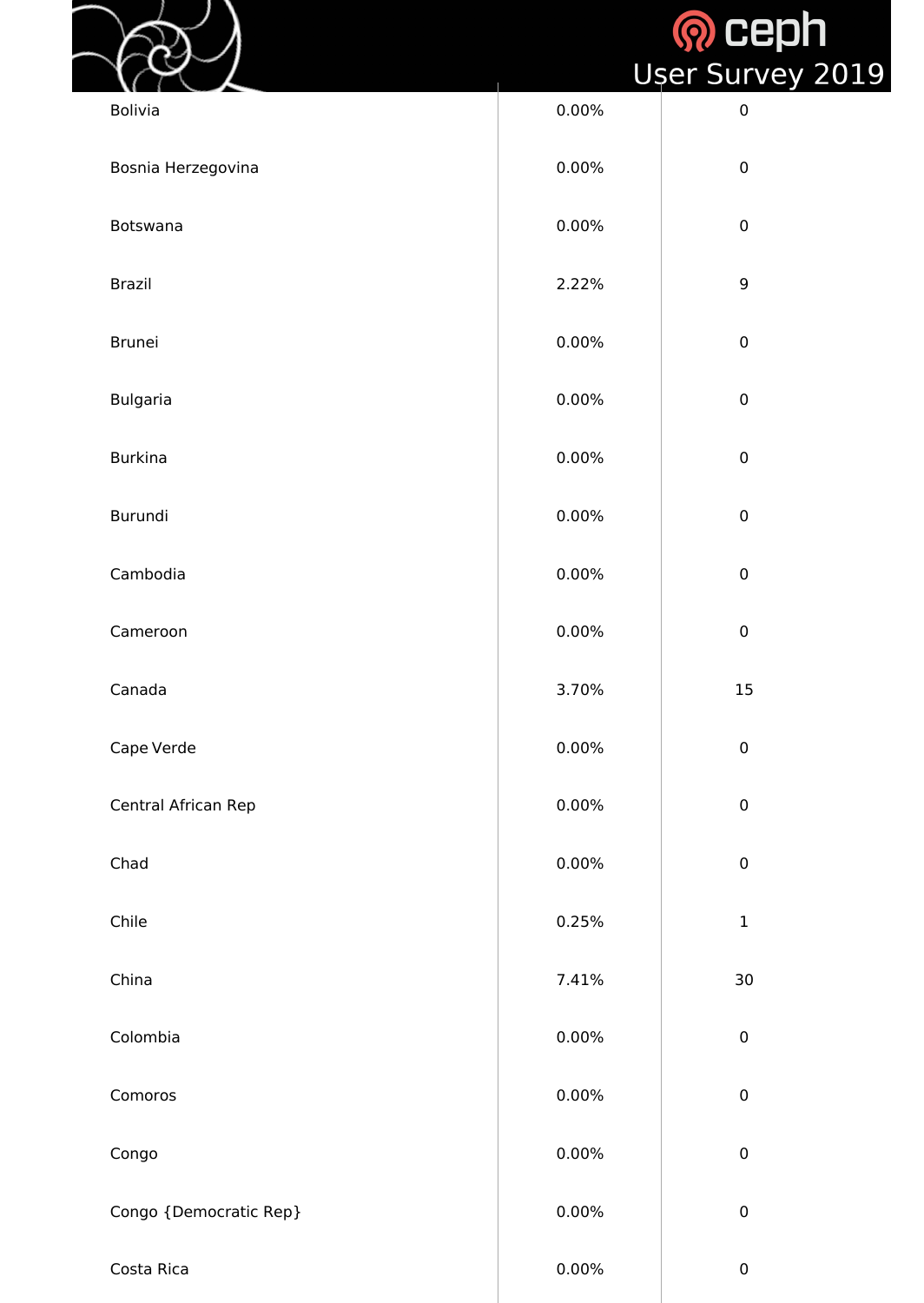|                    |          | <b>Q</b> ceph<br>Ușer Survey 2019 |
|--------------------|----------|-----------------------------------|
| Croatia            | 0.25%    | $\mathbf 1$                       |
| Cuba               | 0.00%    | $\pmb{0}$                         |
| Cyprus             | $0.00\%$ | $\pmb{0}$                         |
| Czech Republic     | 0.49%    | $\overline{2}$                    |
| Denmark            | 3.21%    | 13                                |
| Djibouti           | $0.00\%$ | $\mathbf 0$                       |
| Dominica           | 0.00%    | $\pmb{0}$                         |
| Dominican Republic | 0.00%    | $\mathbf 0$                       |
| <b>East Timor</b>  | $0.00\%$ | $\pmb{0}$                         |
| Ecuador            | $0.00\%$ | $\pmb{0}$                         |
| Egypt              | $0.00\%$ | $\pmb{0}$                         |
| El Salvador        | $0.00\%$ | $\pmb{0}$                         |
| Equatorial Guinea  | $0.00\%$ | $\boldsymbol{0}$                  |
| Eritrea            | $0.00\%$ | $\pmb{0}$                         |
| Estonia            | $0.00\%$ | $\pmb{0}$                         |
| Ethiopia           | $0.00\%$ | $\pmb{0}$                         |
| Faroe Islands      | 0.25%    | $\mathbf{1}$                      |
| Fiji               | $0.00\%$ | $\pmb{0}$                         |
| Finland            | 1.48%    | $\boldsymbol{6}$                  |
| France             | 4.94%    | 20                                |
| Gabon              | $0.00\%$ | $\pmb{0}$                         |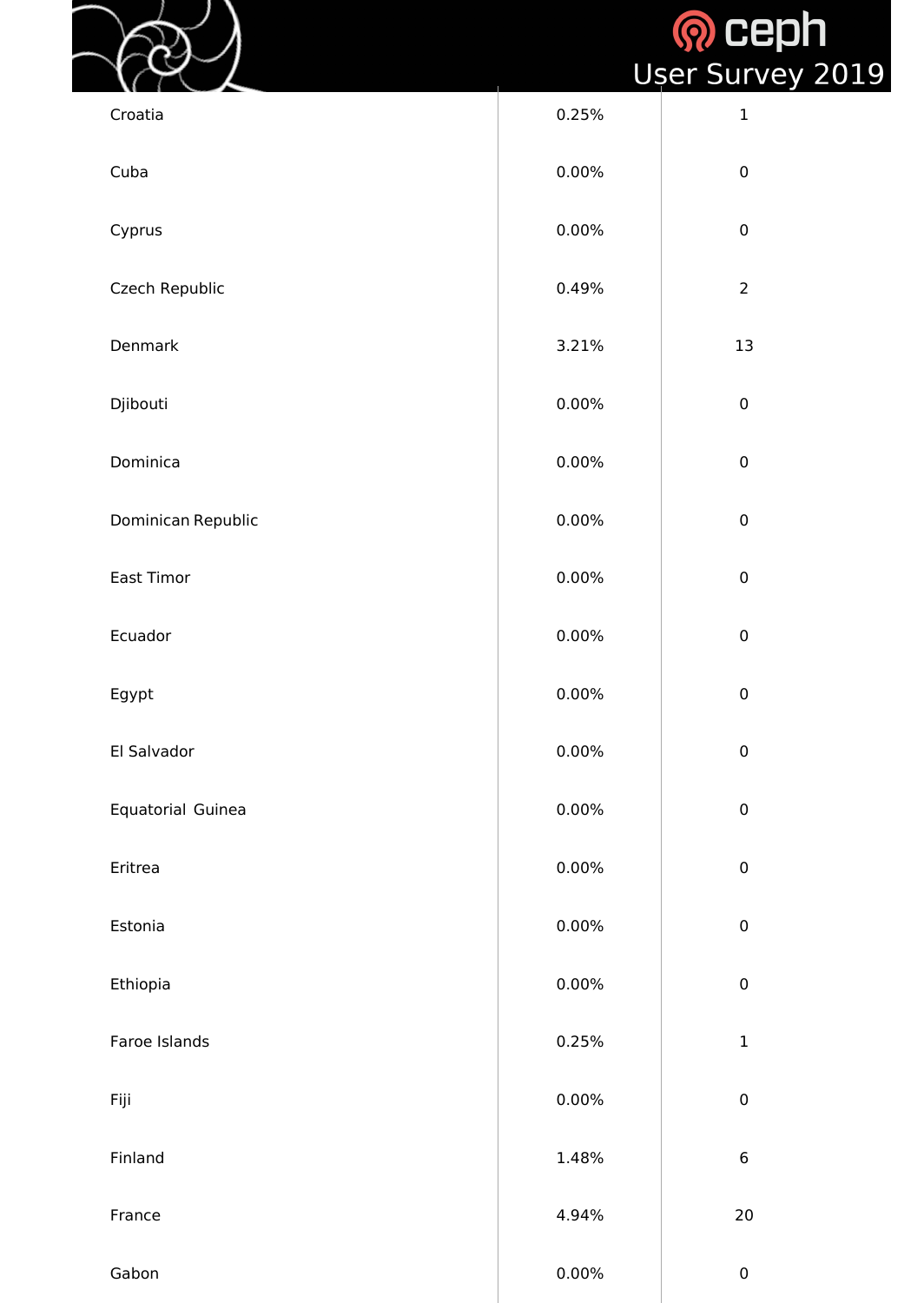# **O** Ceph<br>er Survey 2019

|                    |          | <b>SOCED</b><br>User Survey |
|--------------------|----------|-----------------------------|
| Gambia             | 0.00%    | $\pmb{0}$                   |
| Georgia            | 0.25%    | $\mathbf{1}$                |
| Germany            | 18.02%   | 73                          |
| Ghana              | 0.00%    | $\mathbf 0$                 |
| Greece             | 0.00%    | $\mathbf 0$                 |
| Grenada            | 0.00%    | $\mathbf 0$                 |
| Guatemala          | 0.00%    | $\mathbf 0$                 |
| Guinea             | 0.00%    | $\pmb{0}$                   |
| Guinea-Bissau      | 0.00%    | $\pmb{0}$                   |
| Guyana             | 0.00%    | $\mathbf 0$                 |
| Haiti              | $0.00\%$ | $\mathbf 0$                 |
| Honduras           | 0.00%    | $\pmb{0}$                   |
| Hungary            | 0.49%    | $\overline{2}$              |
| Iceland            | 0.25%    | $\mathbf{1}$                |
| India              | 3.21%    | 13                          |
| Indonesia          | 0.74%    | 3                           |
| Iran               | 0.25%    | $\mathbf 1$                 |
| Iraq               | 0.25%    | $\mathbf 1$                 |
| Ireland {Republic} | 0.74%    | $\mathsf{3}$                |
| Israel             | 0.25%    | $\mathbf 1$                 |
| Italy              | 2.72%    | 11                          |

 $\left\{ \begin{array}{c} 1 \\ 1 \end{array} \right.$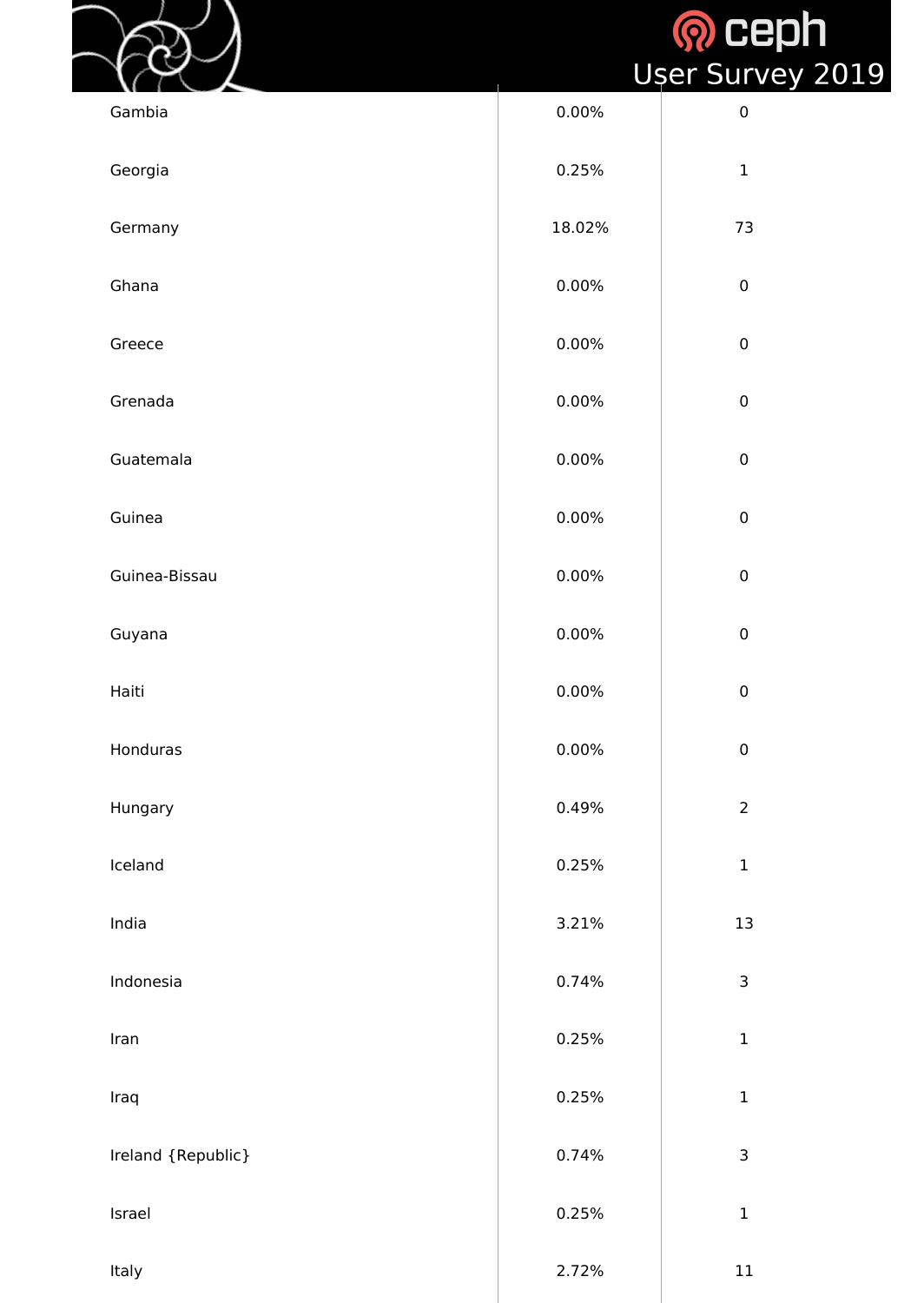|          | User Survey 2019 |
|----------|------------------|
| $0.00\%$ |                  |

|                    |       | <b>SOLTE</b><br>User Surv |
|--------------------|-------|---------------------------|
| <b>Ivory Coast</b> | 0.00% | $\pmb{0}$                 |
| Jamaica            | 0.25% | $\mathbf 1$               |
| Japan              | 0.74% | $\mathsf{3}$              |
| Jordan             | 0.00% | $\pmb{0}$                 |
| Kazakhstan         | 1.23% | 5                         |
| Kenya              | 0.00% | $\boldsymbol{0}$          |
| Kiribati           | 0.00% | $\mathbf 0$               |
| Korea North        | 0.00% | $\mathbf{0}$              |
| Korea South        | 0.49% | $\overline{2}$            |
| Kosovo             | 0.00% | $\pmb{0}$                 |
| Kuwait             | 0.00% | $\boldsymbol{0}$          |
| Kyrgyzstan         | 0.25% | $\mathbf{1}$              |
| Laos               | 0.00% | $\pmb{0}$                 |
| Latvia             | 0.99% | $\overline{4}$            |
| Lebanon            | 0.00% | $\mathbf 0$               |
| Lesotho            | 0.00% | $\boldsymbol{0}$          |
| Liberia            | 0.00% | $\mathbf{0}$              |
| Libya              | 0.00% | $\pmb{0}$                 |
| Liechtenstein      | 0.00% | $\boldsymbol{0}$          |
| Lithuania          | 0.49% | $\overline{2}$            |
| Luxembourg         | 0.49% | $\overline{2}$            |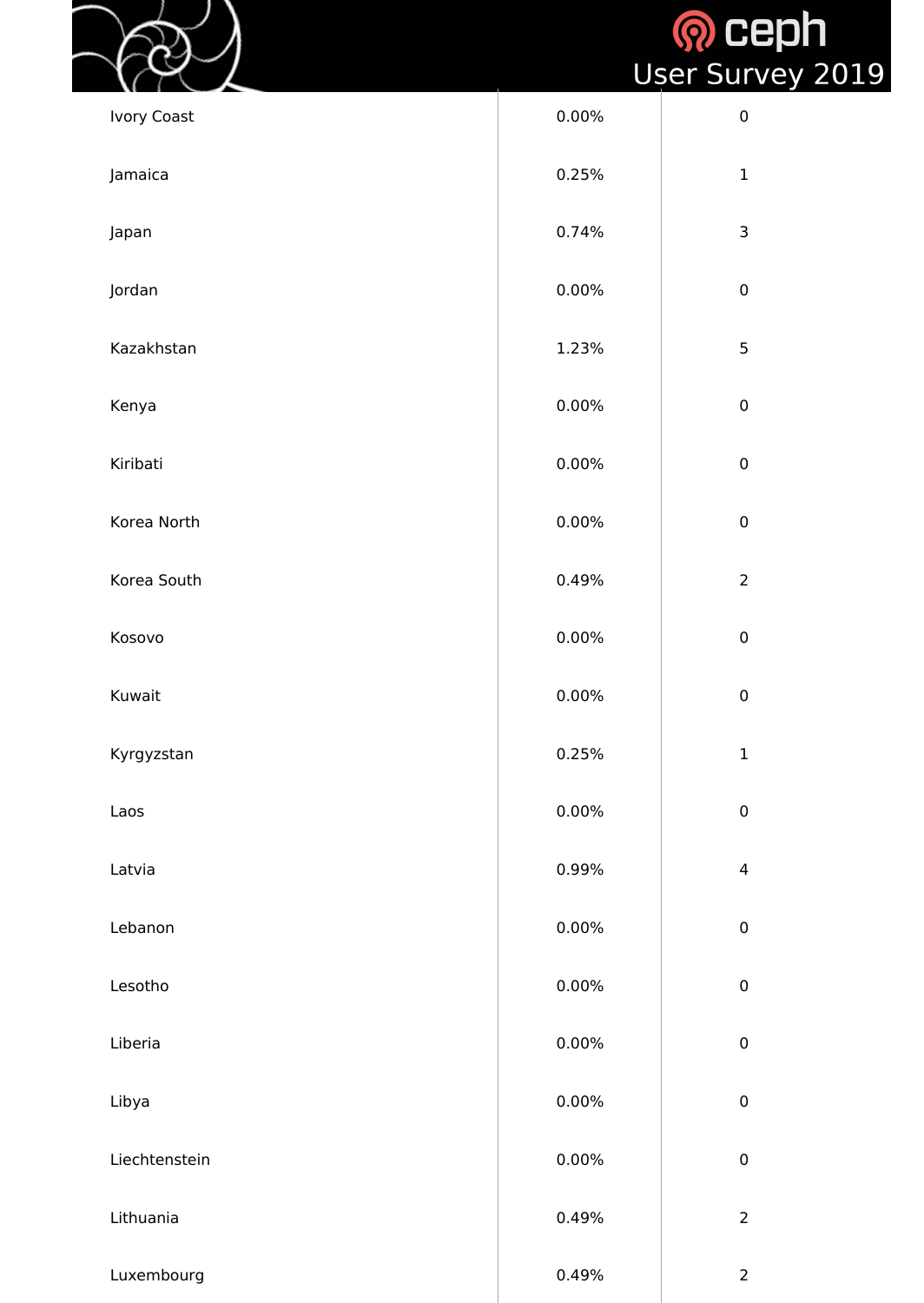|                  |          | <b>Q</b> ceph<br>Ușer Survey 2019 |
|------------------|----------|-----------------------------------|
| Macedonia        | 0.00%    | $\boldsymbol{0}$                  |
| Madagascar       | 0.00%    | $\boldsymbol{0}$                  |
| Malawi           | 0.00%    | $\mathbf 0$                       |
| Malaysia         | 0.49%    | $\overline{2}$                    |
| <b>Maldives</b>  | 0.00%    | $\boldsymbol{0}$                  |
| Mali             | 0.00%    | $\mathbf 0$                       |
| Malta            | 0.00%    | $\boldsymbol{0}$                  |
| Marshall Islands | 0.00%    | $\overline{0}$                    |
| Mauritania       | 0.00%    | $\pmb{0}$                         |
| <b>Mauritius</b> | 0.00%    | $\pmb{0}$                         |
| Mexico           | 0.00%    | $\pmb{0}$                         |
| Micronesia       | 0.00%    | $\pmb{0}$                         |
| Moldova          | 0.25%    | $\mathbf{1}$                      |
| Monaco           | 0.00%    | ${\bf 0}$                         |
| Mongolia         | 0.00%    | $\pmb{0}$                         |
| Montenegro       | 0.00%    | ${\bf 0}$                         |
| Morocco          | 0.00%    | $\mathbf{0}$                      |
| Mozambique       | 0.00%    | $\pmb{0}$                         |
| Myanmar, {Burma} | 0.00%    | ${\bf 0}$                         |
| Namibia          | 0.00%    | $\pmb{0}$                         |
| Nauru            | $0.00\%$ | $\pmb{0}$                         |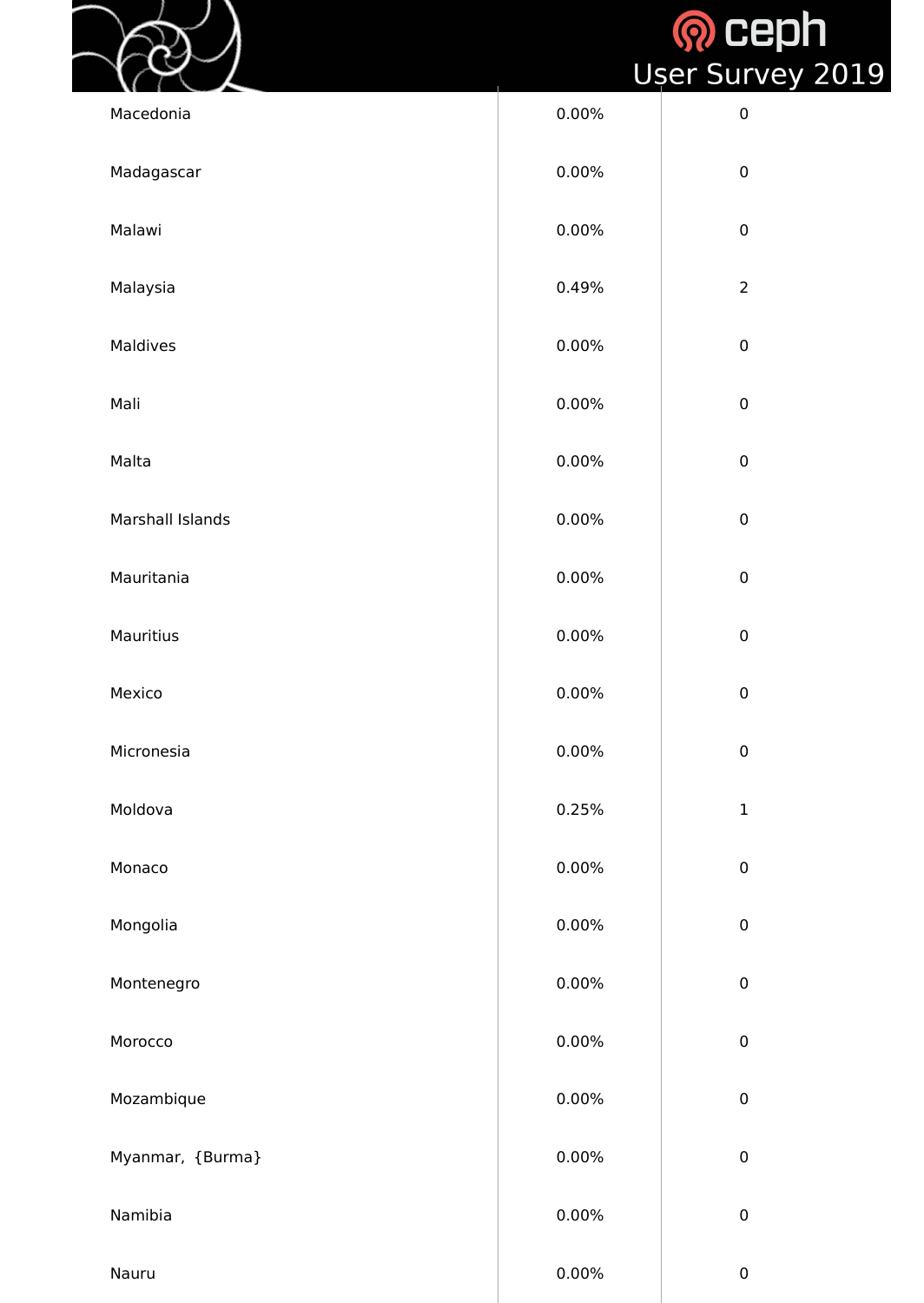

# <mark><mark>ନ</mark> Ceph<br>User Survey 2019</mark>

| Nepal                 | 0.00% | $\pmb{0}$        |
|-----------------------|-------|------------------|
| Netherlands           | 4.20% | 17               |
| New Zealand           | 0.99% | $\overline{4}$   |
| Nicaragua             | 0.00% | $\pmb{0}$        |
| Niger                 | 0.00% | $\pmb{0}$        |
| Nigeria               | 0.00% | ${\bf 0}$        |
| Norway                | 1.73% | $\overline{7}$   |
| Oman                  | 0.00% | $\pmb{0}$        |
| Pakistan              | 0.00% | $\boldsymbol{0}$ |
| Palau                 | 0.00% | $\pmb{0}$        |
| Panama                | 0.00% | $\pmb{0}$        |
| Papua New Guinea      | 0.00% | $\pmb{0}$        |
| Paraguay              | 0.25% | $\mathbf 1$      |
| Peru                  | 0.00% | ${\bf 0}$        |
| Philippines           | 0.25% | $\mathbf 1$      |
| Poland                | 2.47% | 10               |
| Portugal              | 0.00% | ${\bf 0}$        |
| Qatar                 | 0.00% | $\pmb{0}$        |
| Romania               | 0.49% | $\overline{2}$   |
| Russian<br>Federation | 6.42% | 26               |
| Rwanda                | 0.00% | $\pmb{0}$        |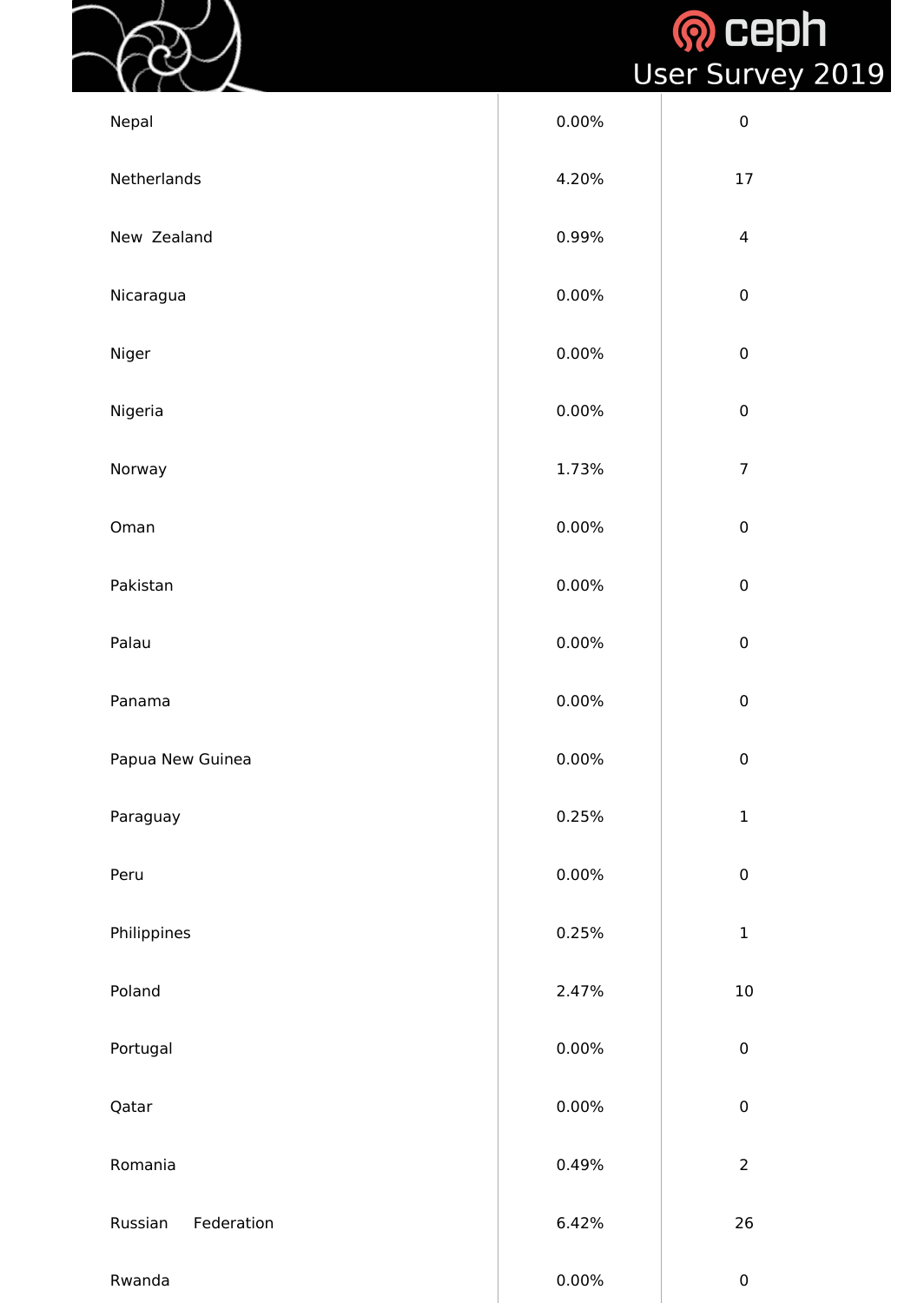



| St Kitts & Nevis               | 0.00% | $\boldsymbol{0}$ |
|--------------------------------|-------|------------------|
| St Lucia                       | 0.00% | $\mathbf 0$      |
| Saint Vincent & the Grenadines | 0.00% | $\mathbf 0$      |
| Samoa                          | 0.00% | $\mathbf 0$      |
| San Marino                     | 0.00% | $\mathbf 0$      |
| Sao Tome & Principe            | 0.00% | $\mathbf 0$      |
| Saudi Arabia                   | 0.25% | $\mathbf{1}$     |
| Senegal                        | 0.00% | $\mathbf 0$      |
| Serbia                         | 0.00% | $\mathbf 0$      |
| Seychelles                     | 0.00% | $\mathbf 0$      |
| Sierra Leone                   | 0.00% | $\mathbf 0$      |
| Singapore                      | 1.73% | $\overline{7}$   |
| Slovakia                       | 0.00% | $\mathbf 0$      |
| Slovenia                       | 0.00% | $\mathbf 0$      |
| Solomon Islands                | 0.00% | $\pmb{0}$        |
| Somalia                        | 0.00% | $\mathbf 0$      |
| South Africa                   | 0.74% | 3                |
| South Sudan                    | 0.00% | $\mathbf 0$      |
| Spain                          | 2.72% | 11               |
| Sri Lanka                      | 0.00% | $\boldsymbol{0}$ |
| Sudan                          | 0.00% | $\pmb{0}$        |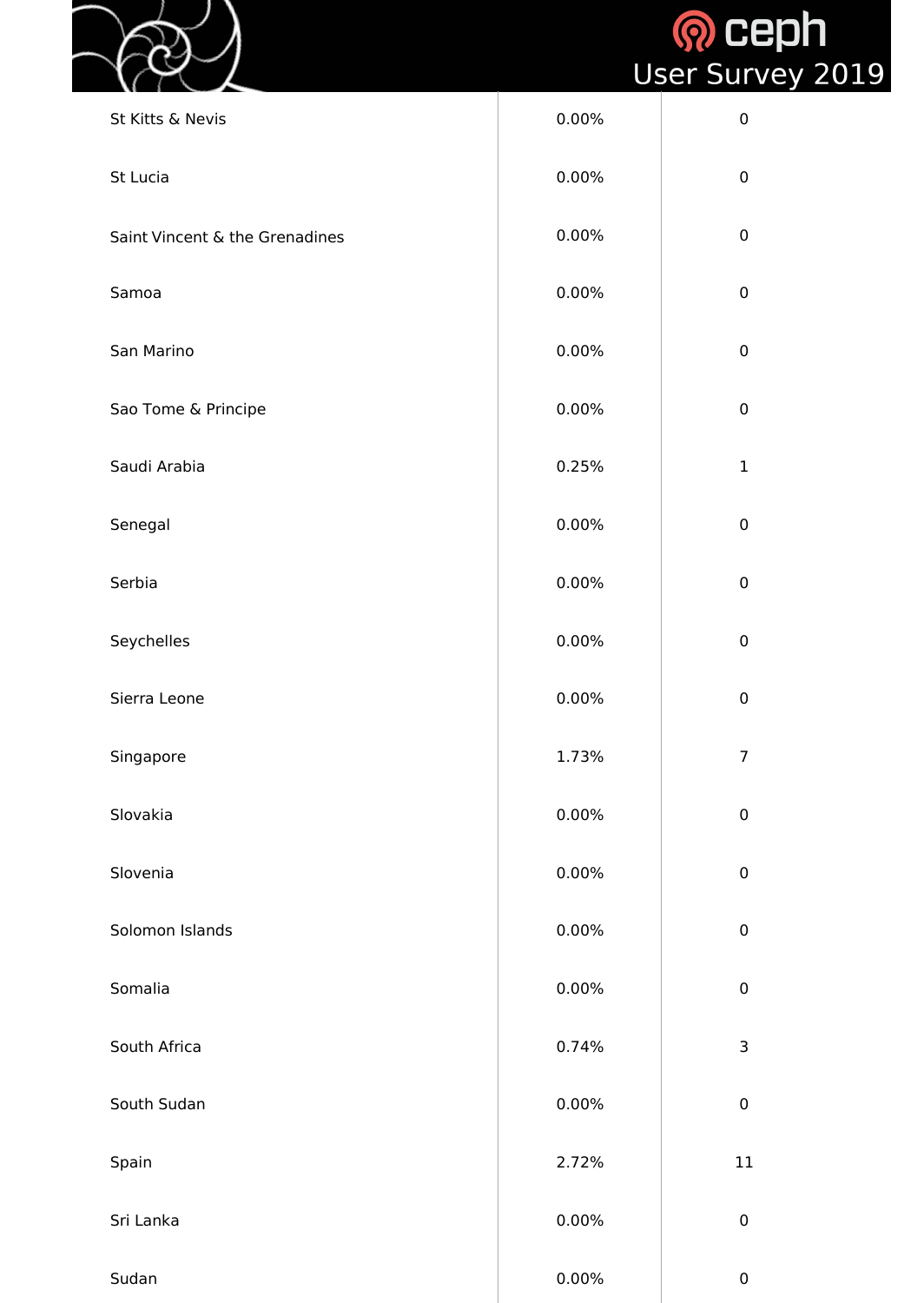| <b>Q</b> ceph           |  |
|-------------------------|--|
| <b>User Survey 2019</b> |  |

|              |                          |          | <b>SOCE</b><br>Ușer Surve |
|--------------|--------------------------|----------|---------------------------|
| Suriname     |                          | 0.00%    | $\pmb{0}$                 |
| Swaziland    |                          | 0.00%    | $\boldsymbol{0}$          |
| Sweden       |                          | 3.95%    | 16                        |
| Switzerland  |                          | 2.47%    | 10                        |
| Syria        |                          | 0.00%    | $\pmb{0}$                 |
| Taiwan       |                          | 0.99%    | $\overline{4}$            |
| Tajikistan   |                          | 0.00%    | $\pmb{0}$                 |
| Tanzania     |                          | 0.25%    | $\mathbf{1}$              |
| Thailand     |                          | 0.25%    | $\mathbf{1}$              |
| <b>Togo</b>  |                          | 0.00%    | $\pmb{0}$                 |
| Tonga        |                          | $0.00\%$ | $\pmb{0}$                 |
| Trinidad     | Tobago<br>$\pmb{\delta}$ | $0.00\%$ | $\pmb{0}$                 |
| Tunisia      |                          | $0.00\%$ | $\pmb{0}$                 |
| Turkey       |                          | 0.99%    | $\overline{4}$            |
| Turkmenistan |                          | 0.00%    | $\pmb{0}$                 |
| Tuvalu       |                          | 0.00%    | $\pmb{0}$                 |
| Uganda       |                          | $0.00\%$ | $\mathbf{0}$              |
| Ukraine      |                          | 0.99%    | $\overline{4}$            |
| United       | Arab Emirates            | 0.00%    | $\pmb{0}$                 |
| United       | Kingdom                  | 7.16%    | 29                        |
| United       | <b>States</b>            | 21.48%   | 87                        |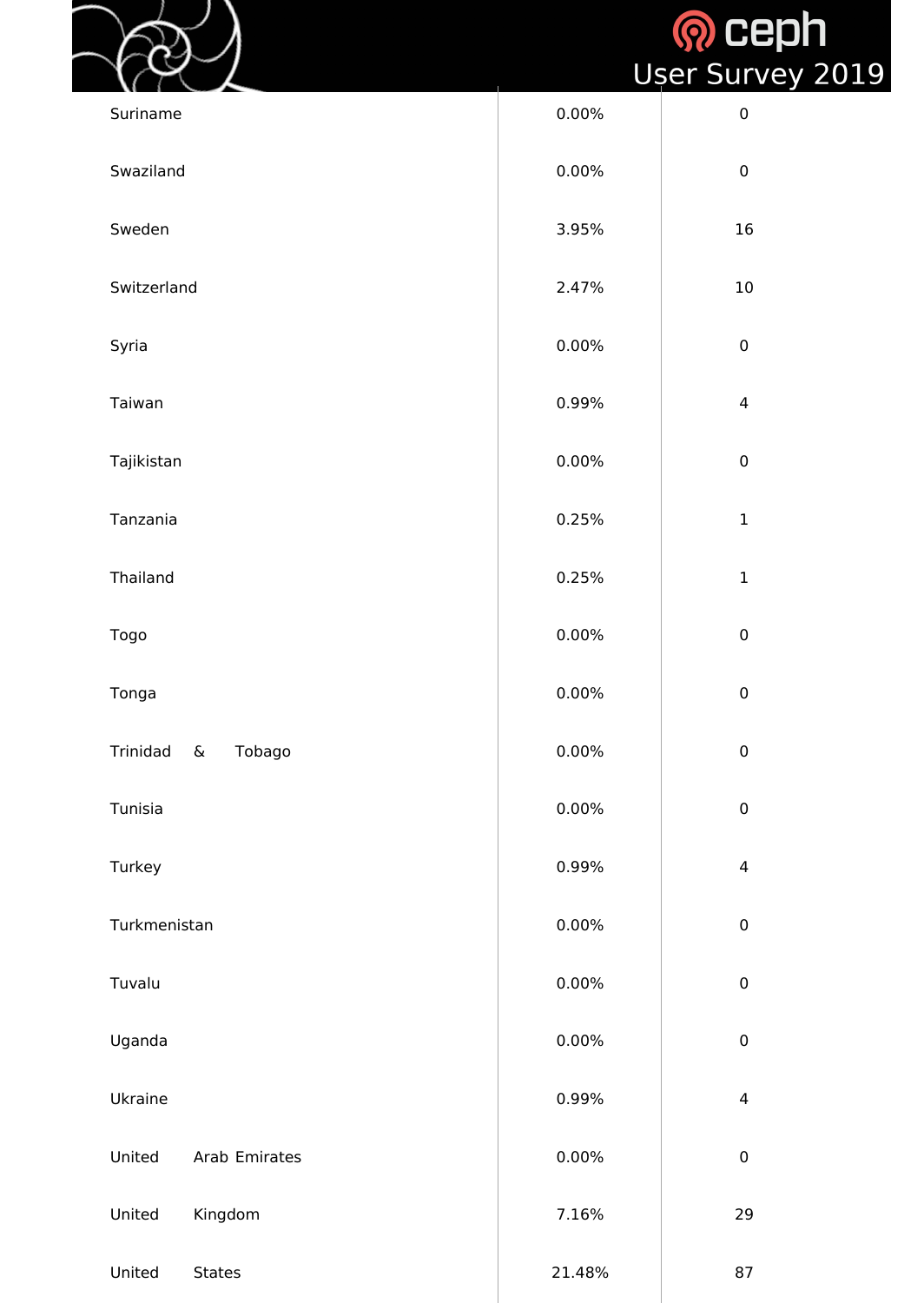|                 |       | <b>Q</b> ceph<br><b>User Survey 2019</b> |
|-----------------|-------|------------------------------------------|
| Uruguay         | 0.00% | $\pmb{0}$                                |
| Uzbekistan      | 0.25% | $\mathbf{1}$                             |
| Vanuatu         | 0.00% | $\boldsymbol{0}$                         |
| Vatican<br>City | 0.00% | $\boldsymbol{0}$                         |
| Venezuela       | 0.00% | $\boldsymbol{0}$                         |
| Vietnam         | 0.00% | $\boldsymbol{0}$                         |
| Yemen           | 0.00% | $\boldsymbol{0}$                         |
| Zambia          | 0.00% | $\mathbf 0$                              |
| Zimbabwe        | 0.00% | $\boldsymbol{0}$                         |
|                 |       |                                          |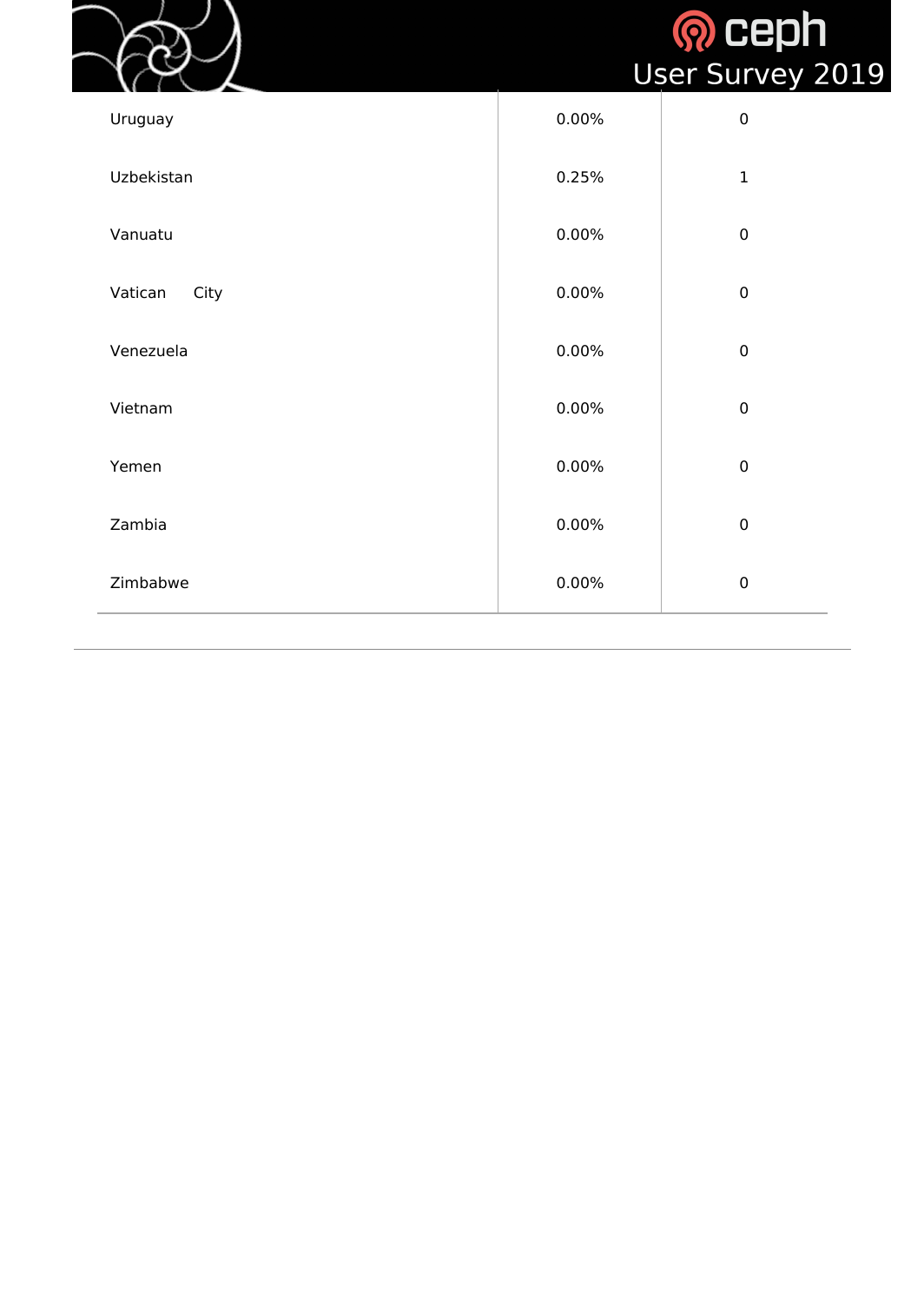



### How many clusters does this information represent?

Answered: 177 Skipped: 228

| # of clusters  | <b>Represented</b> |
|----------------|--------------------|
| $\mathbf{1}$   | 115                |
| $\overline{2}$ | 86                 |
| 3              | 49                 |
| $\overline{4}$ | 19                 |
| 5              | 19                 |
| 6              | 8                  |
| $\overline{7}$ | 8                  |
| 8              | 9                  |
| 10             | 13                 |
| $11\,$         | $\mathbf 1$        |
| 12             | $\overline{2}$     |
| 13             | $\mathbf 1$        |
| 14             | 3                  |
| 15             | $\overline{2}$     |
| 19             | $\mathbf 1$        |
| 20             | $\mathbf 1$        |
| 40             | $\overline{2}$     |
| 48             | $\mathbf 1$        |
| 85             | $\mathbf 1$        |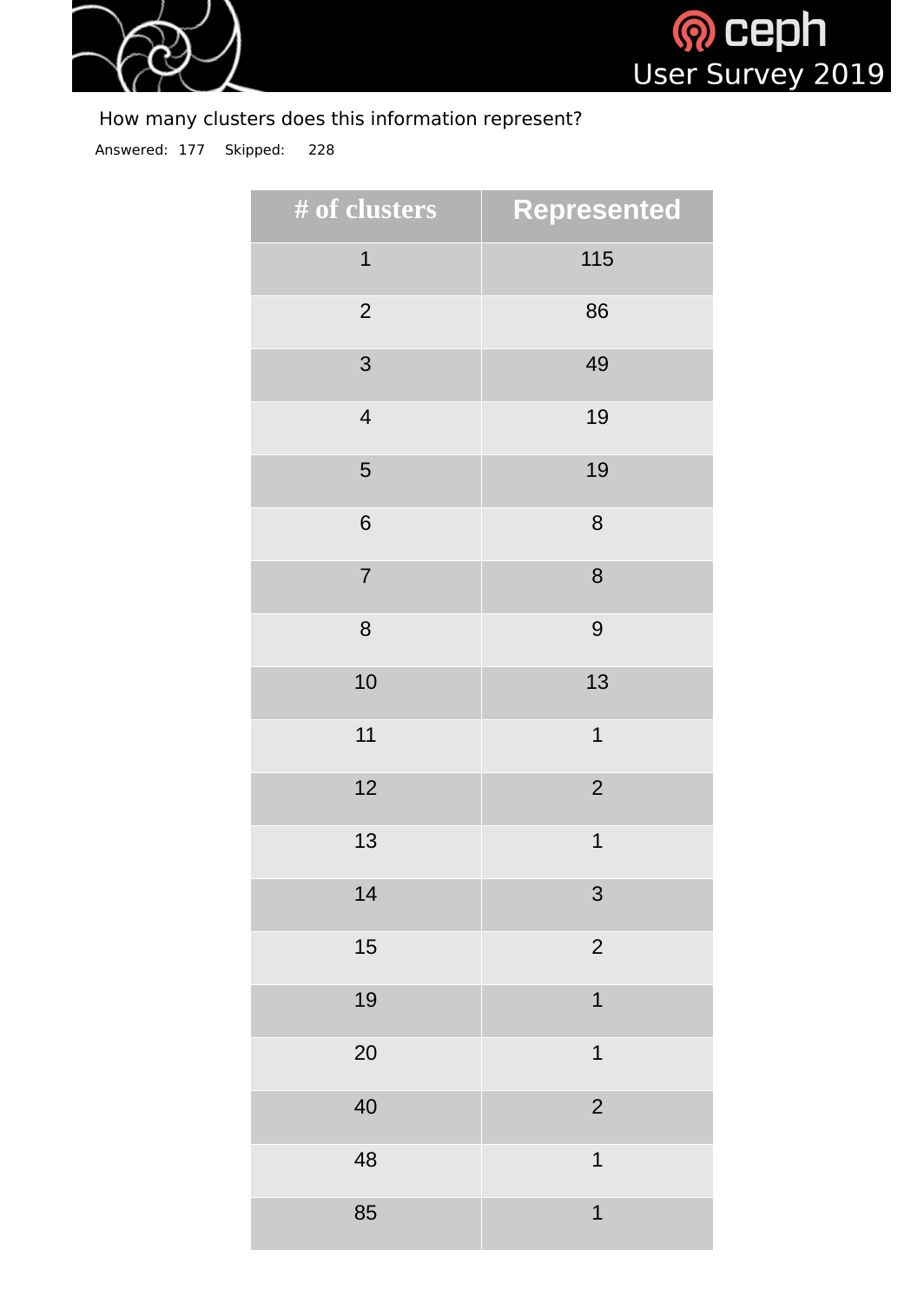



Largest cluster capacity in TB Answered: 344 Skipped: 61



Largest Cluster Capacity In TB

 $\#$  of terabytes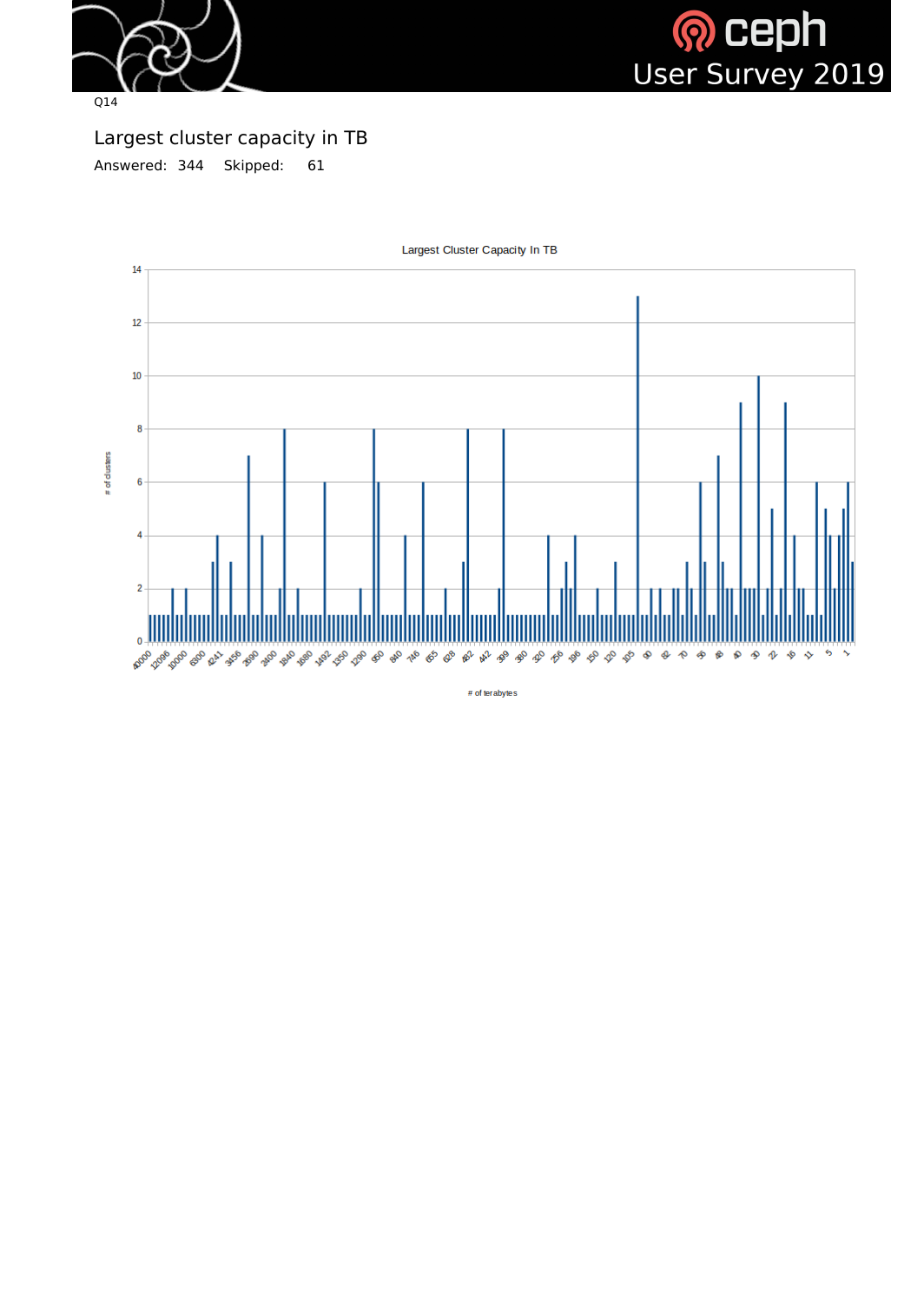



Total raw capacity Answered: 344 Skipped: 61



**Total Raw Capacity in TB** 

# of dusters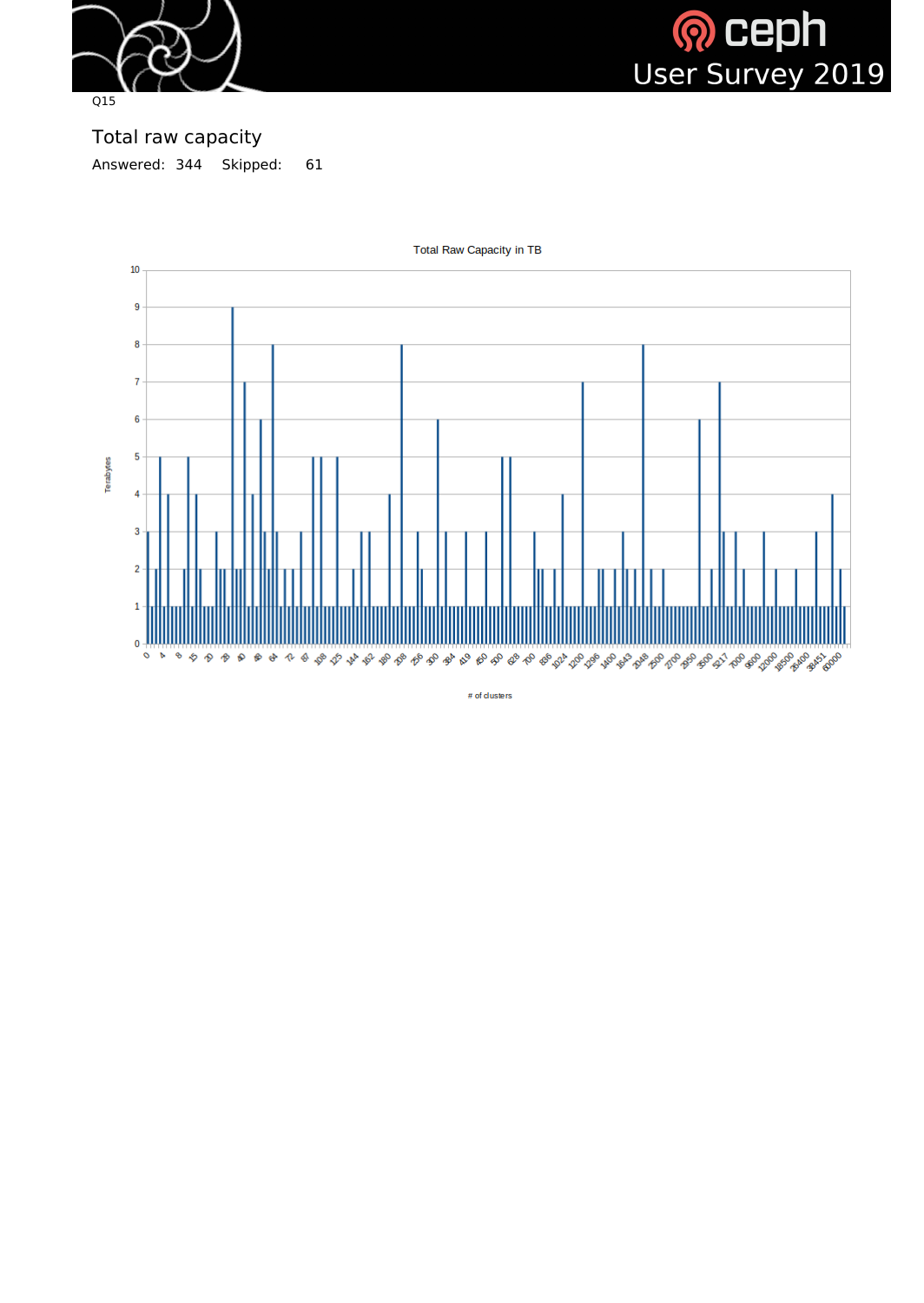



Total usable capacity Answered: 343 Skipped: 62



Total Usable Capacity in Terabytes

Usable capacity in TB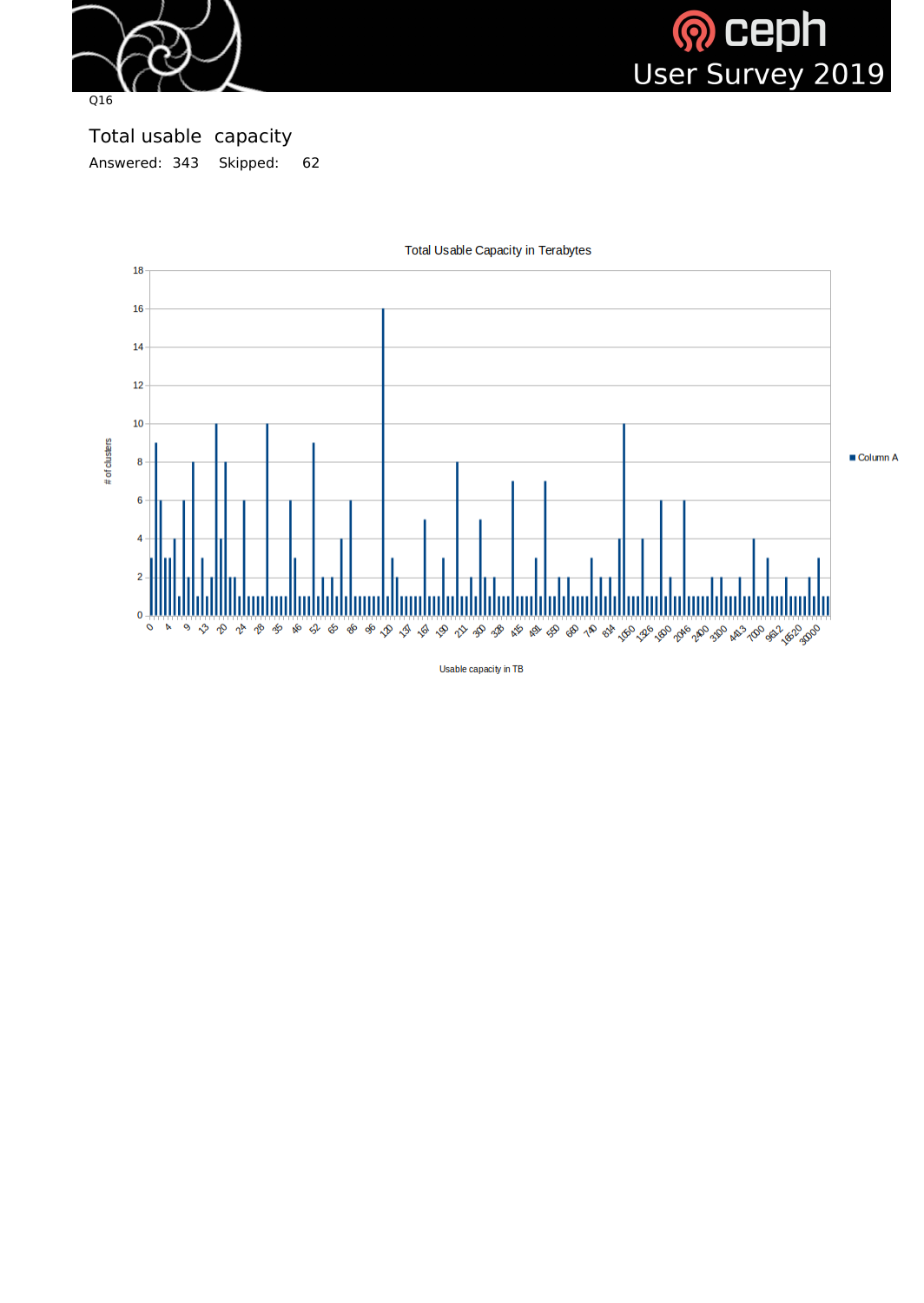



Which Ceph releases do you run? Answered: 344 Skipped: 61

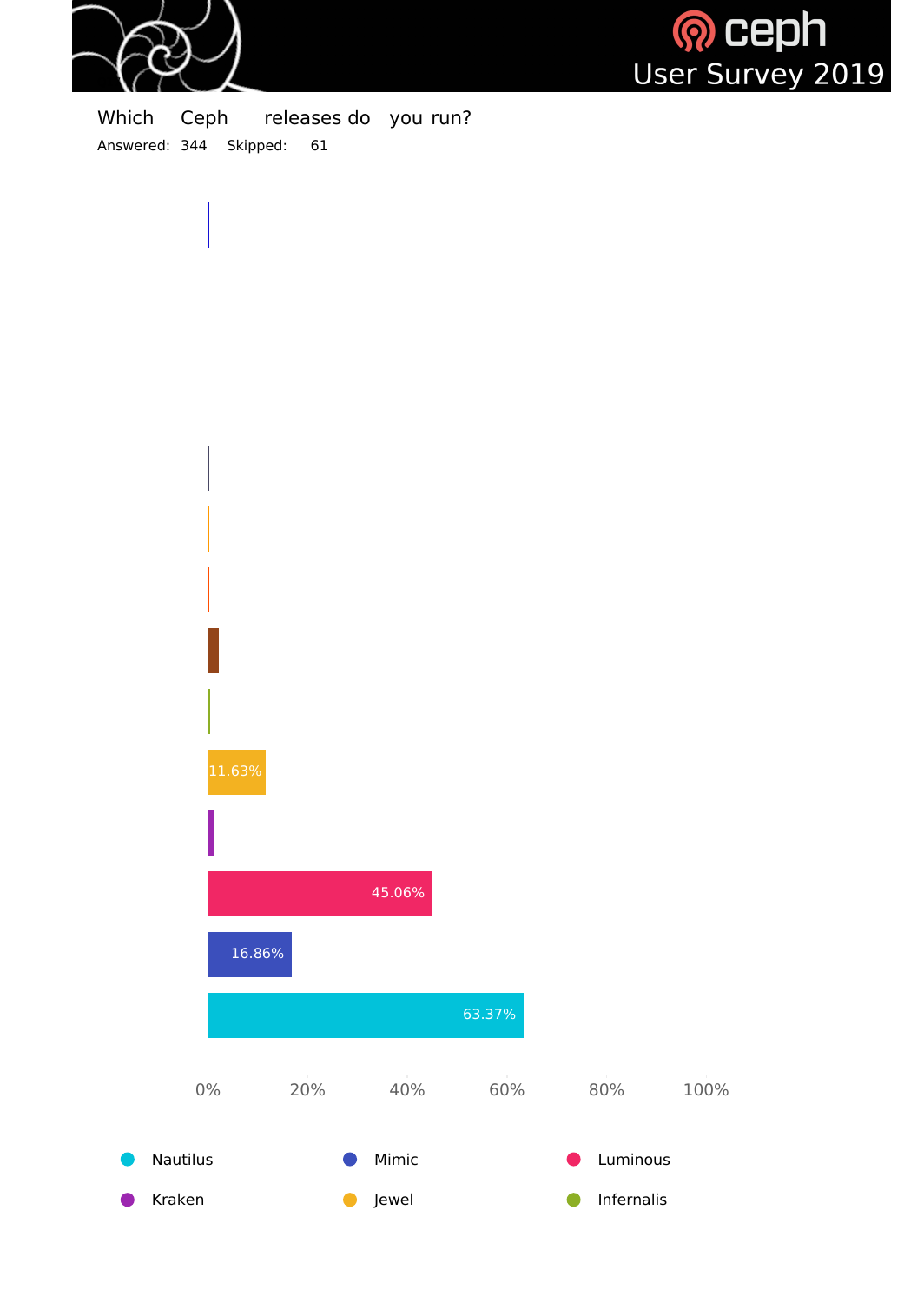

| Choices         | Response percent | Response count |
|-----------------|------------------|----------------|
| <b>Nautilus</b> | 63.37%           | 218            |
| Mimic           | 16.86%           | 58             |
| Luminous        | 45.06%           | 155            |
| Kraken          | 1.45%            | 5              |
| Jewel           | 11.63%           | 40             |
| Infernalis      | 0.58%            | $\overline{2}$ |
| Hammer          | 2.33%            | $\, 8$         |
| Giant           | 0.29%            | $\mathbf{1}$   |
| Firefly         | 0.29%            | $\mathbf 1$    |
| Dumpling        | 0.29%            | $\mathbf 1$    |
| Cuttlefish      | $0.00\%$         | $\pmb{0}$      |
| <b>Bobtail</b>  | $0.00\%$         | $\pmb{0}$      |
| Argonaut        | $0.00\%$         | ${\bf 0}$      |
| Master          | 0.29%            | $\mathbf 1$    |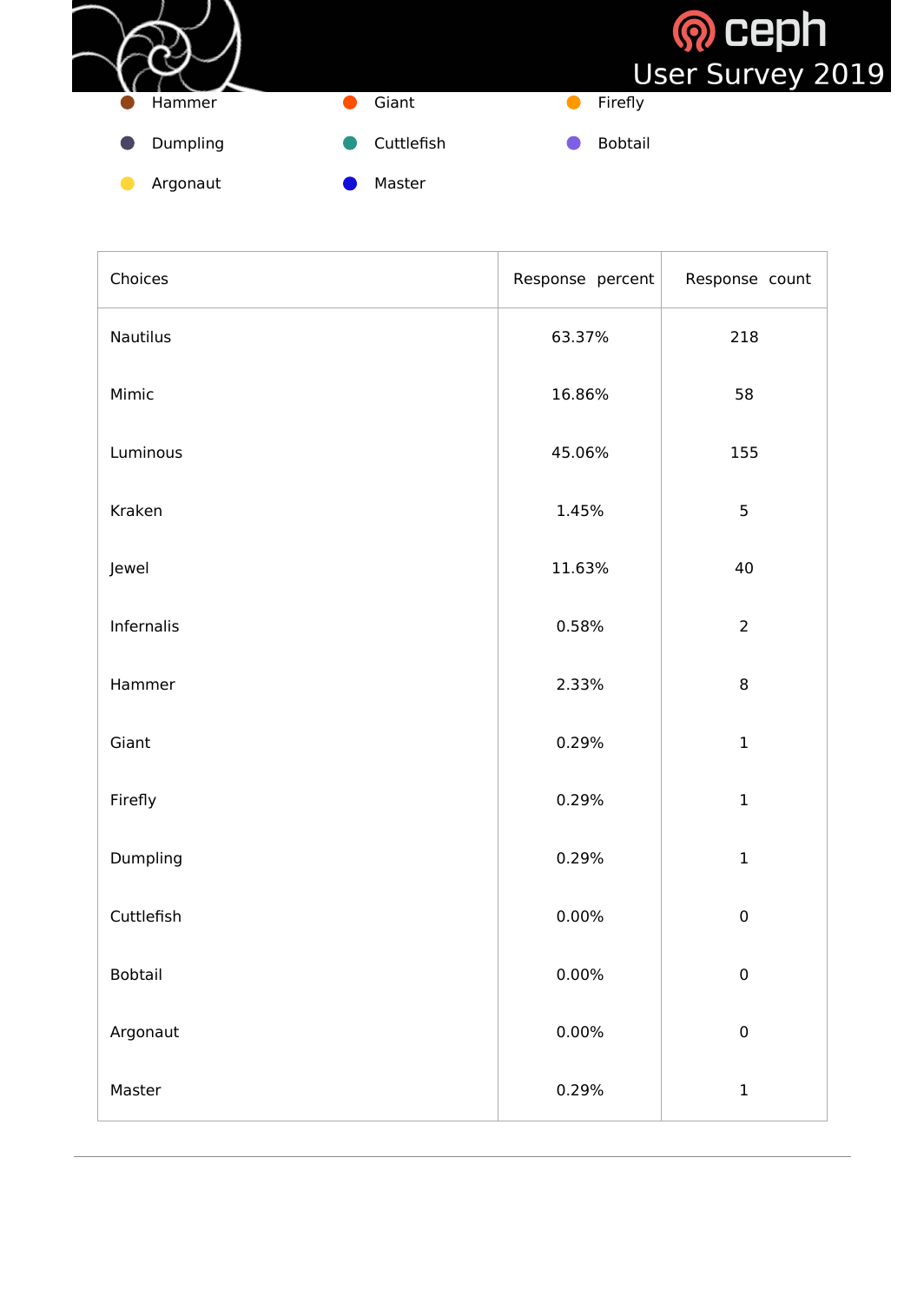![](_page_33_Picture_0.jpeg)

![](_page_33_Picture_1.jpeg)

#### Which Ceph packages do you use?

Answered: 344 Skipped: 61

![](_page_33_Figure_4.jpeg)

We build our own packages We built a custom version

| <b>Choices</b>               | Response percent | Response count |
|------------------------------|------------------|----------------|
| Upstream packages            | 49.42%           | 170            |
| <b>Distribution packages</b> | 38.08%           | 131            |
| Vendor packages              | 27.03%           | 93             |
| We build our own packages    | 7.56%            | 26             |
| We built a custom version    | 3.49%            | 12             |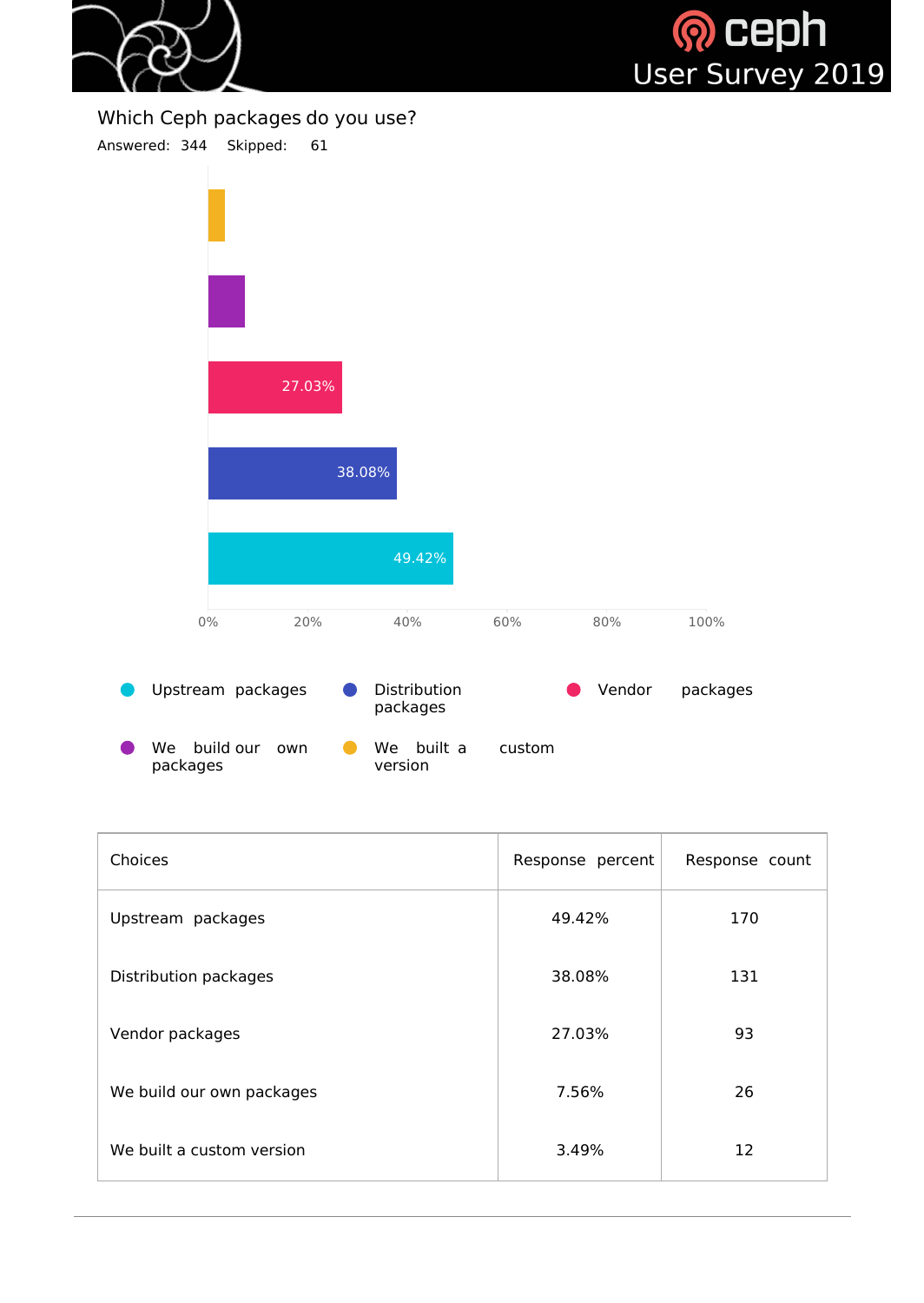![](_page_34_Picture_0.jpeg)

![](_page_34_Picture_1.jpeg)

What operating system are you using on the cluster nodes?

Answered: 344 Skipped: 61

![](_page_34_Figure_4.jpeg)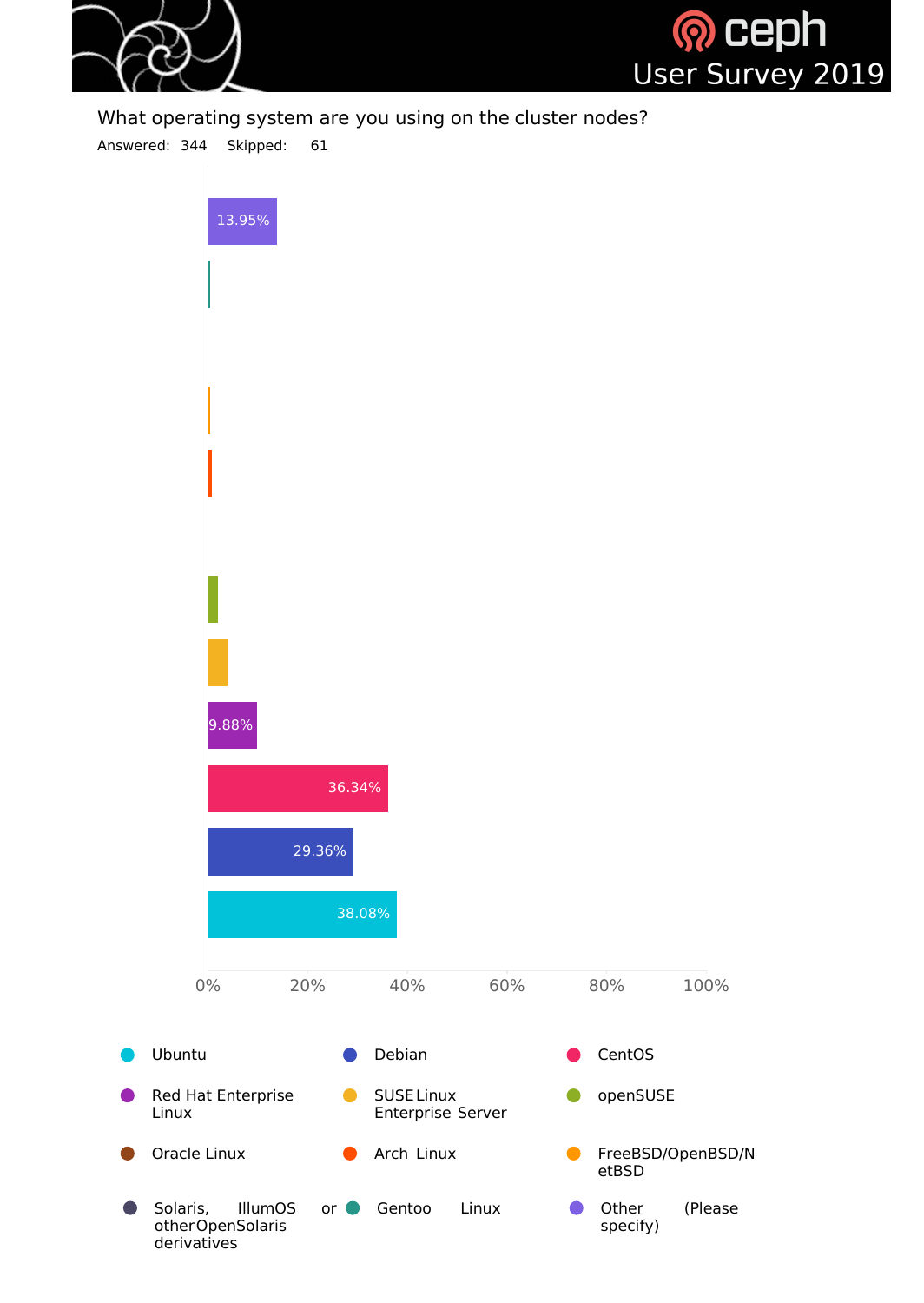![](_page_35_Picture_0.jpeg)

![](_page_35_Picture_1.jpeg)

| Choices                                           | Response percent | Response count |
|---------------------------------------------------|------------------|----------------|
| Ubuntu                                            | 38.08%           | 131            |
| Debian                                            | 29.36%           | 101            |
| CentOS                                            | 36.34%           | 125            |
| Red Hat Enterprise Linux                          | 9.88%            | 34             |
| <b>SUSE Linux Enterprise Server</b>               | 4.07%            | 14             |
| openSUSE                                          | 2.03%            | $\overline{7}$ |
| <b>Oracle Linux</b>                               | 0.00%            | $\overline{0}$ |
| Arch Linux                                        | 0.87%            | 3              |
| FreeBSD/OpenBSD/NetBSD                            | 0.58%            | $\overline{2}$ |
| Solaris, IllumOS or other OpenSolaris derivatives | 0.00%            | $\mathbf 0$    |
| Gentoo Linux                                      | 0.58%            | $\overline{2}$ |
| Other (Please specify)                            | 13.95%           | 48             |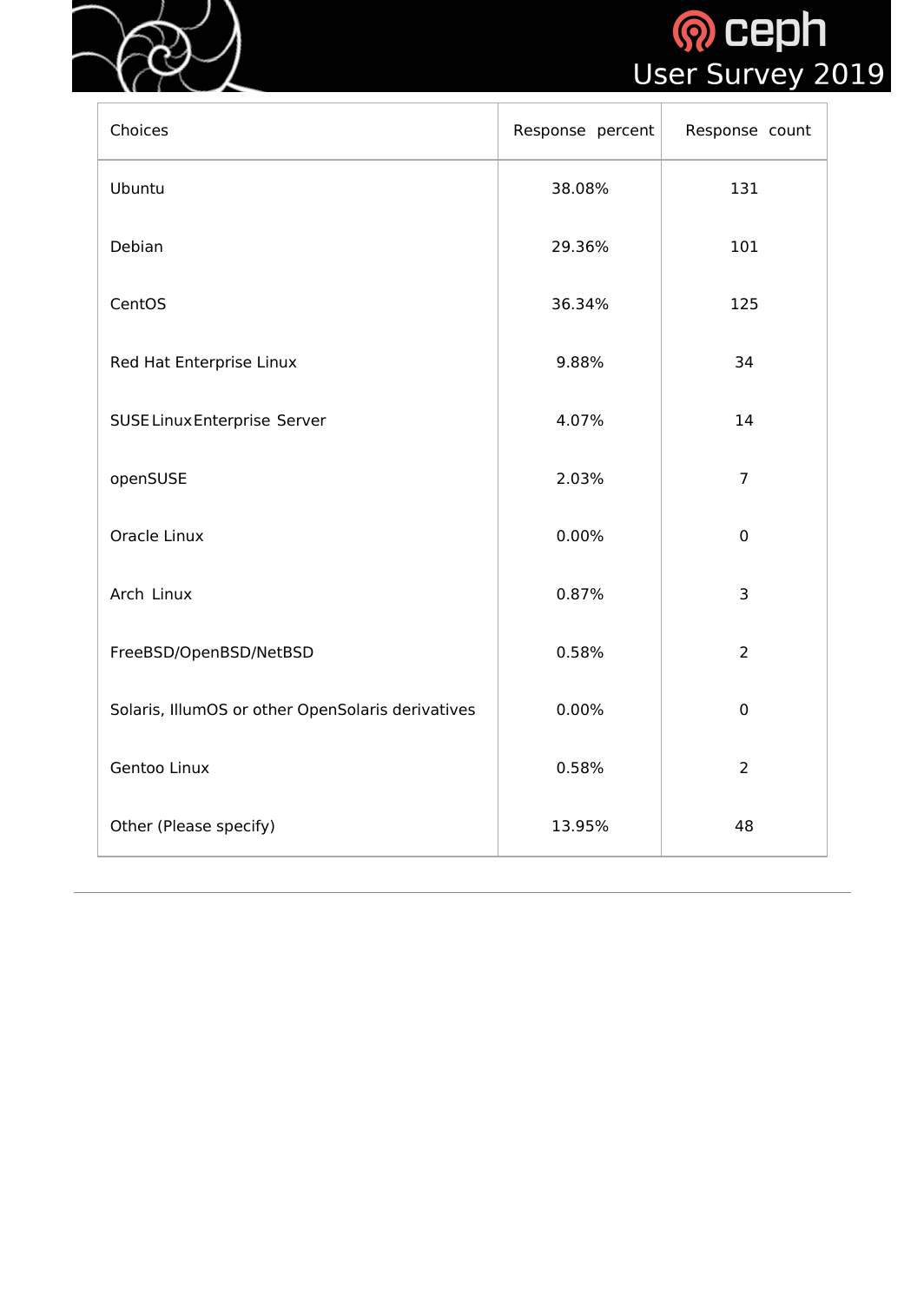



## Do you use cache tiering?

Answered: 344 Skipped: 61



| <b>Choices</b>                              | Response percent | Response count |
|---------------------------------------------|------------------|----------------|
| l don't know what that is                   | 8.14%            | 28             |
| <b>No</b>                                   | 75.00%           | 258            |
| Yes, in front of EC pools for functionality | 4.07%            | 14             |
| Yes, for performance reasons                | 12.79%           | 44             |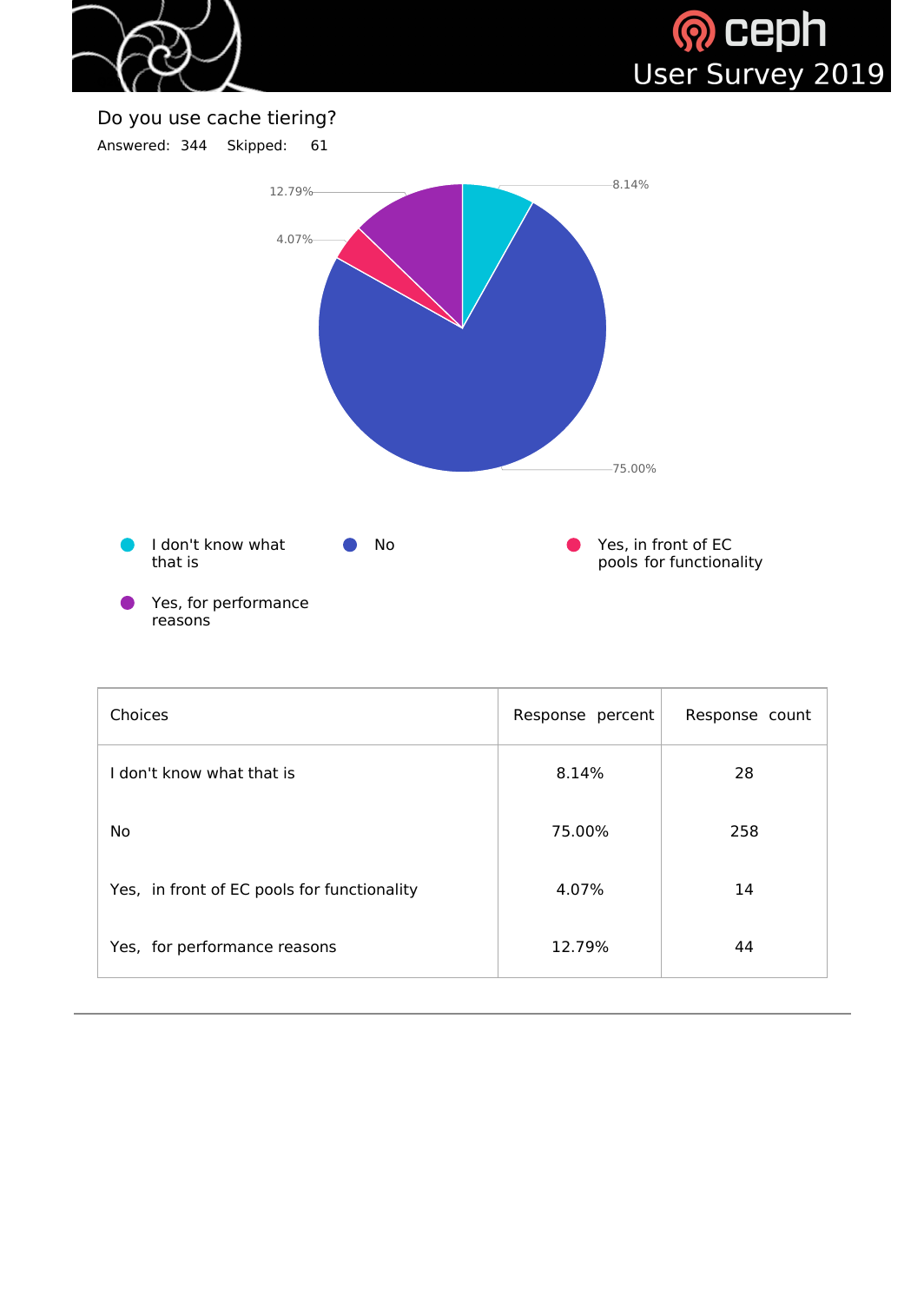

#### How soon do you apply dot/minor releases to your cluster?

Answered: 344 Skipped: 61



| Choices         | Response percent | Response count |
|-----------------|------------------|----------------|
| Within the week | 13.08%           | 45             |
| Within a month  | 38.66%           | 133            |
| Longer          | 48.26%           | 166            |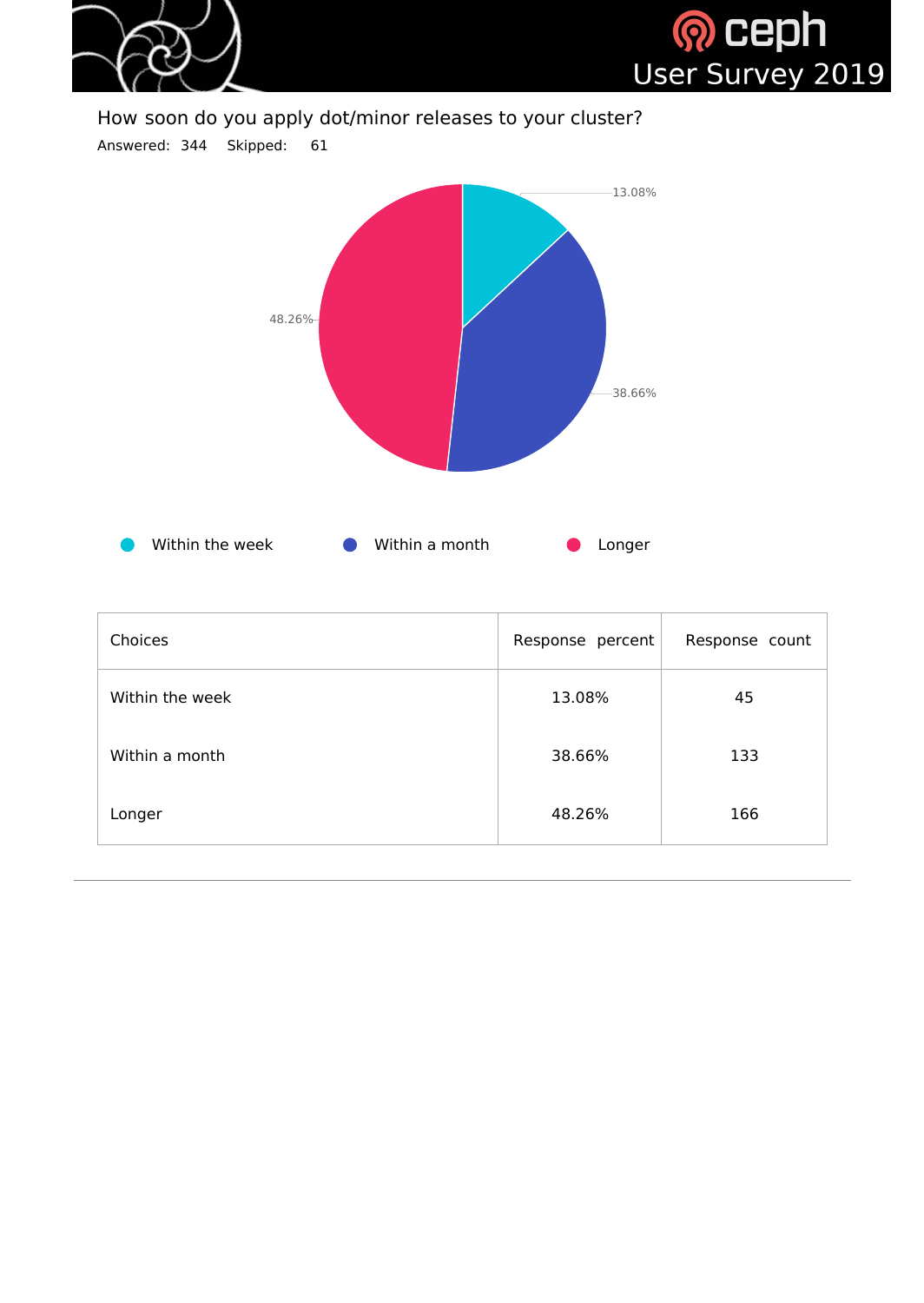

## Why?

Answered: 344 Skipped: 61

encountered

|                              | 20.93%             |                                     |     |                   |                      |
|------------------------------|--------------------|-------------------------------------|-----|-------------------|----------------------|
|                              | 33.14%             |                                     |     |                   |                      |
|                              | 26.74%             |                                     |     |                   |                      |
|                              |                    |                                     |     |                   |                      |
|                              | 18.02%             |                                     |     |                   |                      |
|                              |                    | 54.94%                              |     |                   |                      |
| $0\%$                        | 20%                | 40%                                 | 60% | 80%               | 100%                 |
| Concerns about<br>regression |                    | Concerns about new<br>functionality |     |                   | Too frequent updates |
| Patching<br>needed<br>to     | only as<br>address | Effort of update<br>installation    |     | Other<br>specify) | (Please              |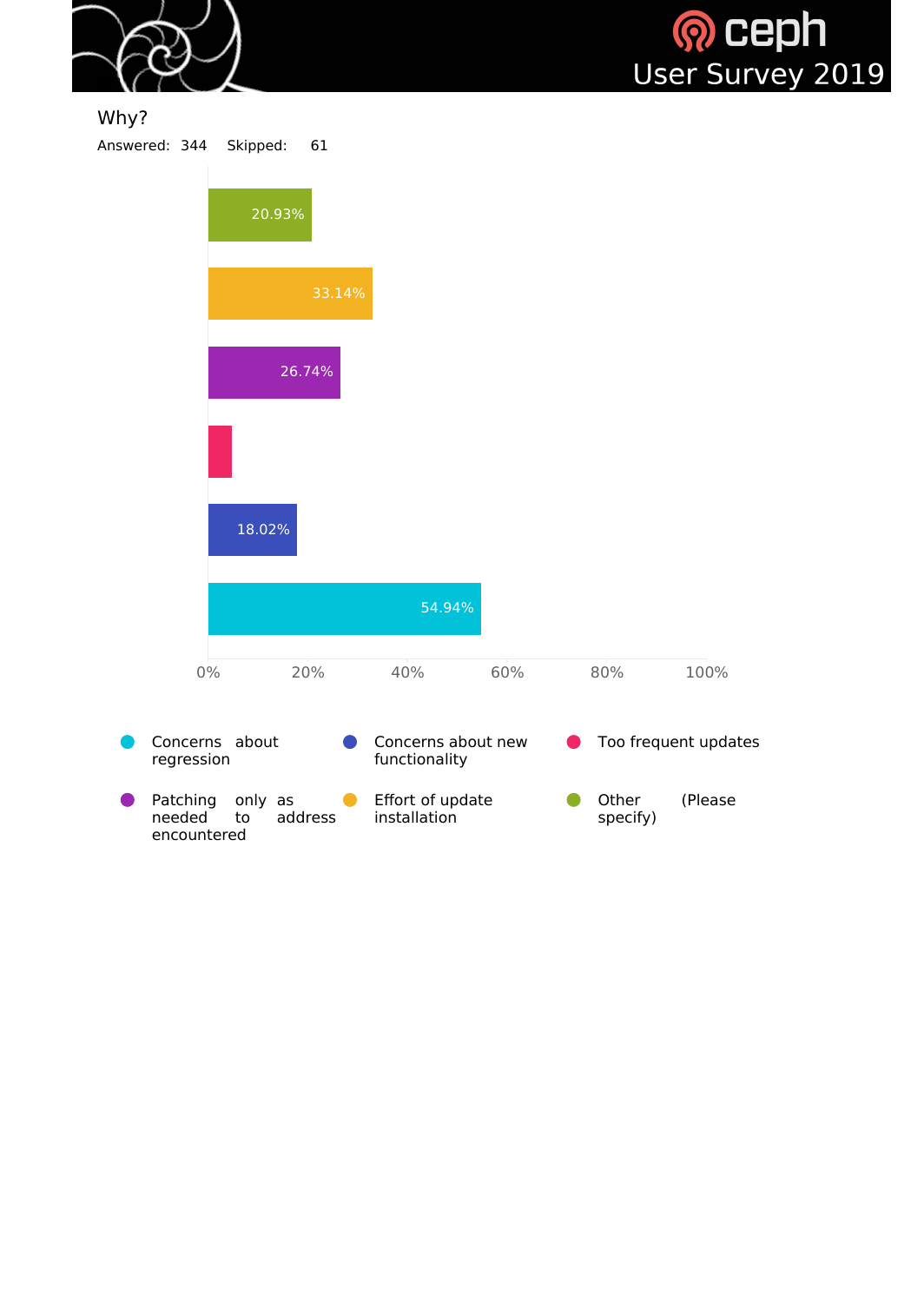



| Choices                                        | Response percent | Response count |
|------------------------------------------------|------------------|----------------|
| Concerns about regression                      | 54.94%           | 189            |
| Concerns about new functionality               | 18.02%           | 62             |
| Too frequent updates                           | 4.94%            | 17             |
| Patching only as needed to address encountered | 26.74%           | 92             |
| Effort of update installation                  | 33.14%           | 114            |
| Other (Please specify)                         | 20.93%           | 72             |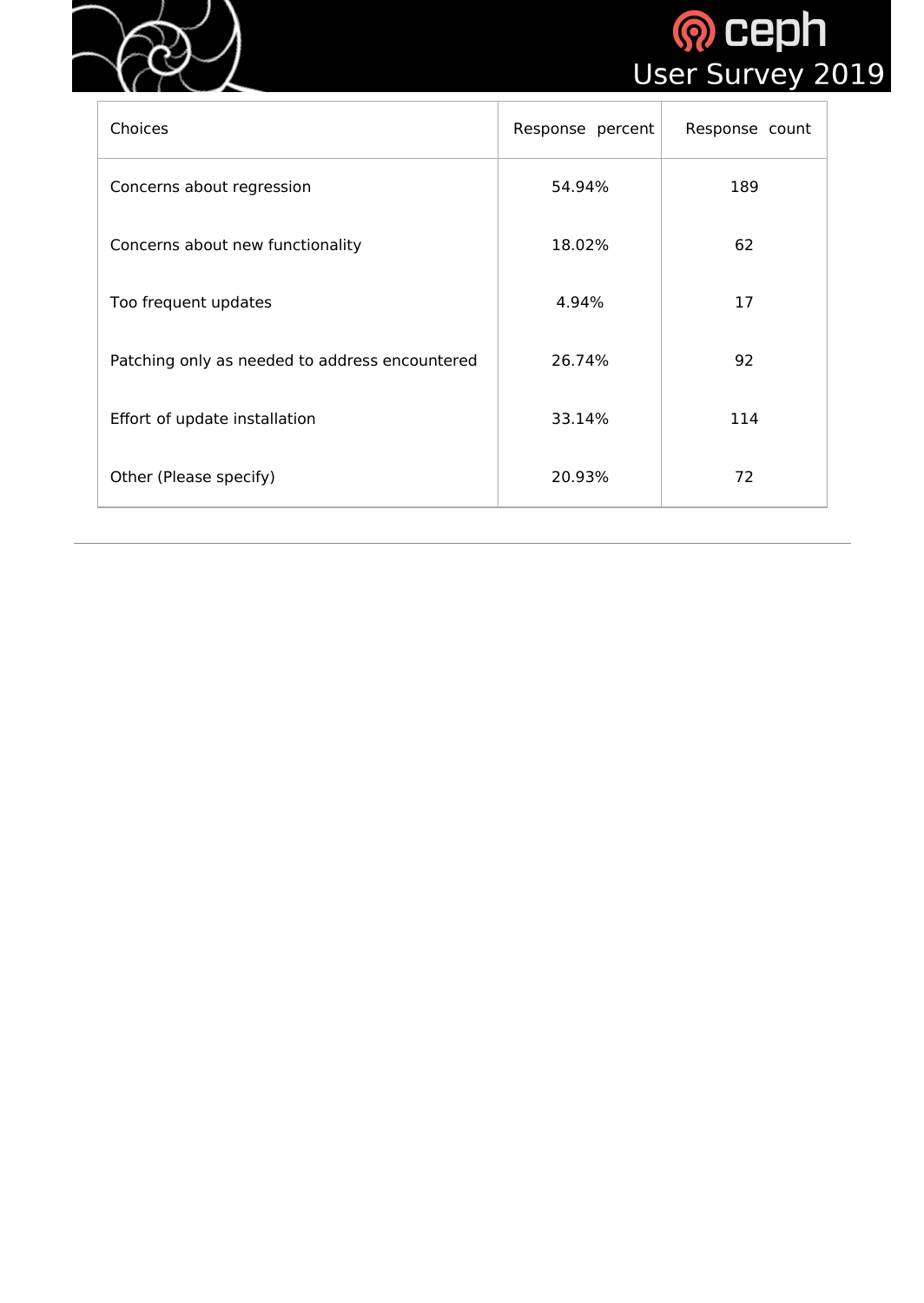



#### How soon do you perform major version upgrades?





| Choices                                                             | Response percent | Response count |
|---------------------------------------------------------------------|------------------|----------------|
| Within a month                                                      | 13.66%           | 47             |
| Within half a year                                                  | 28.78%           | 99             |
| Within a year                                                       | 29.65%           | 102            |
| Longer                                                              | 21.80%           | 75             |
| Never (clusters remain on major release they were<br>deployed with) | 6.10%            | 21             |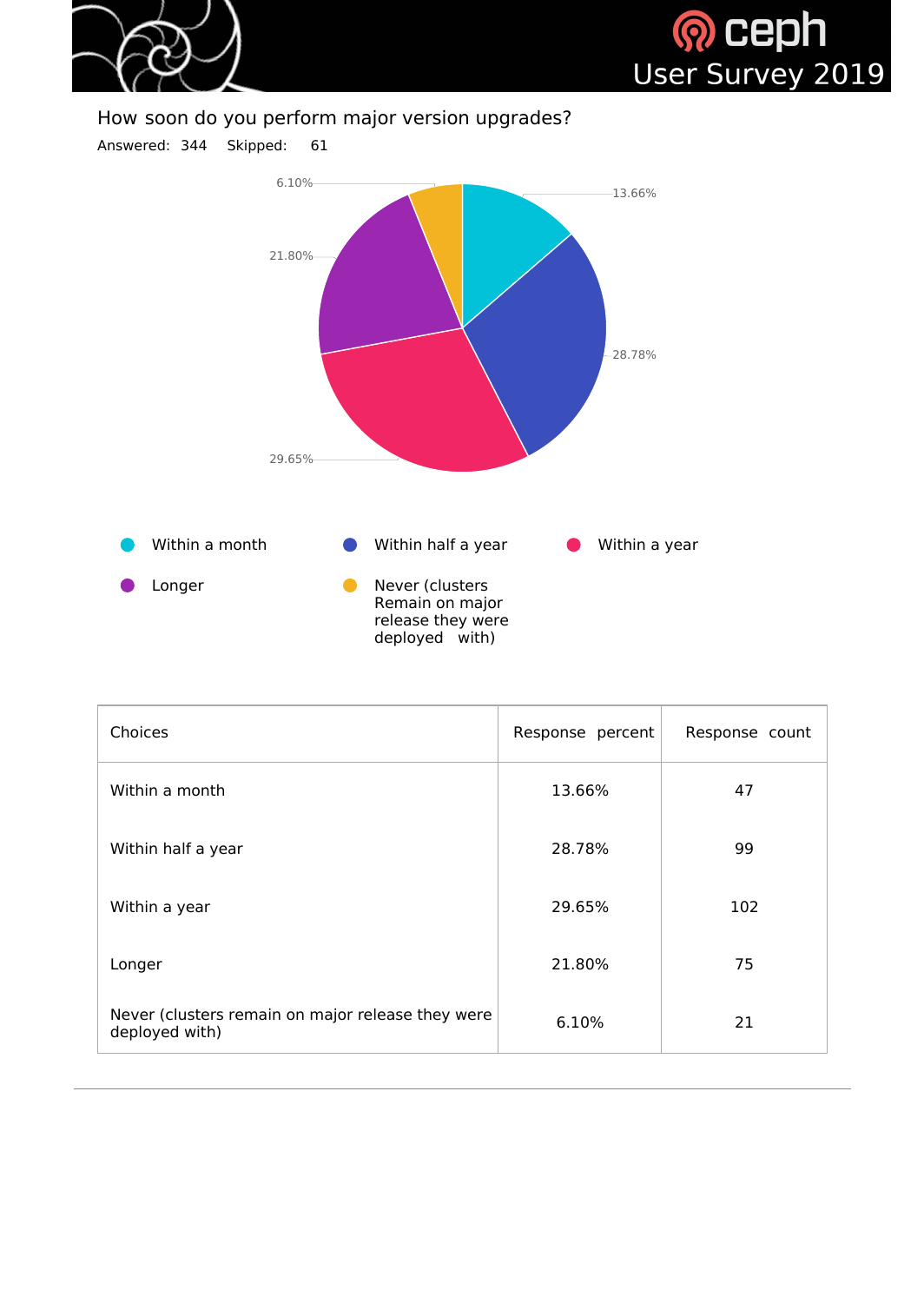



#### Why? Answered: 344 Skipped: 61

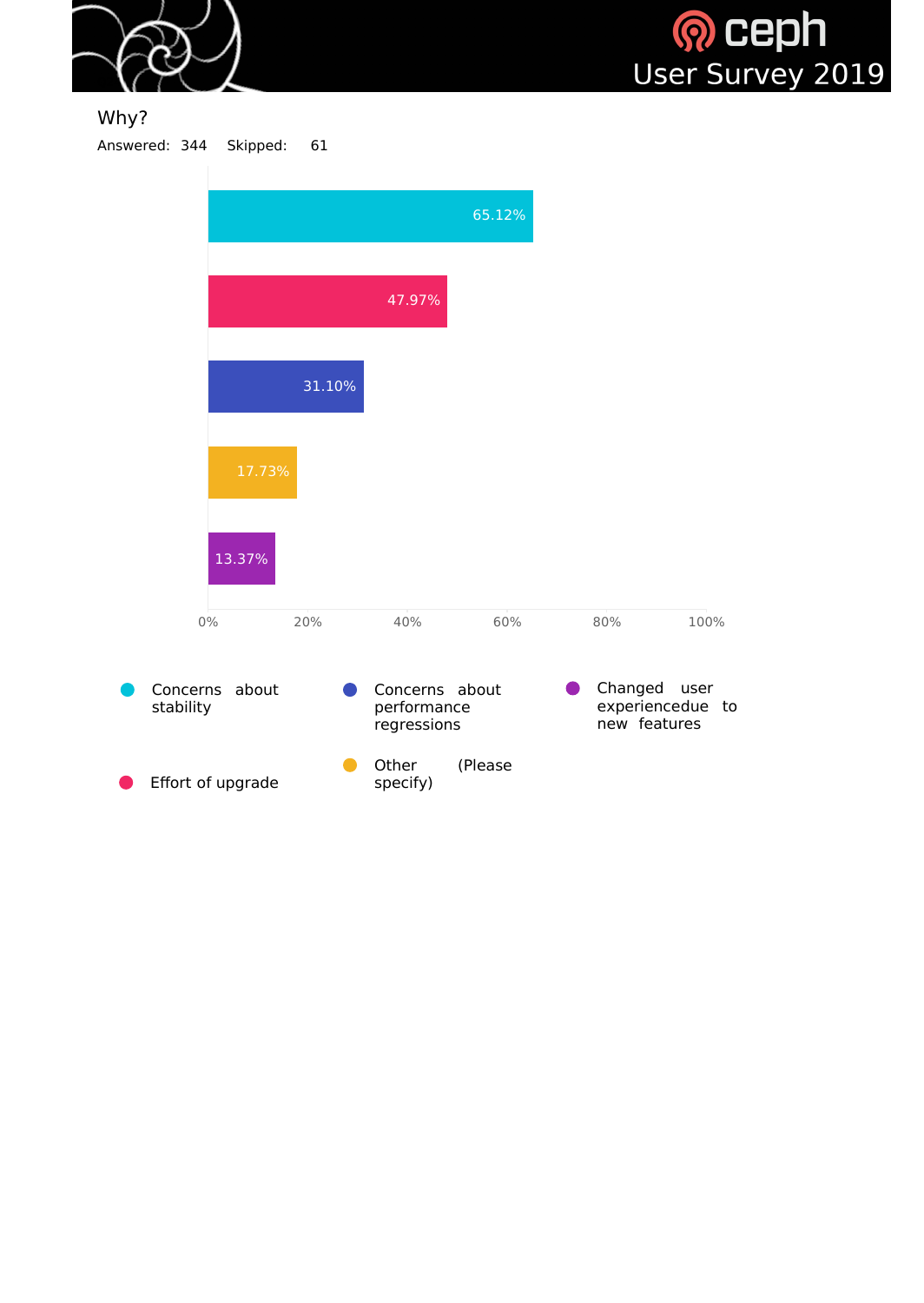



| <b>Choices</b>                              | Response percent | Response count |
|---------------------------------------------|------------------|----------------|
| Concerns about stability                    | 65.12%           | 224            |
| Concerns about performance regressions      | 31.10%           | 107            |
| Effort of upgrade                           | 47.97%           | 165            |
| Changed user experience due to new features | 13.37%           | 46             |
| Other (Please specify)                      | 17.73%           | 61             |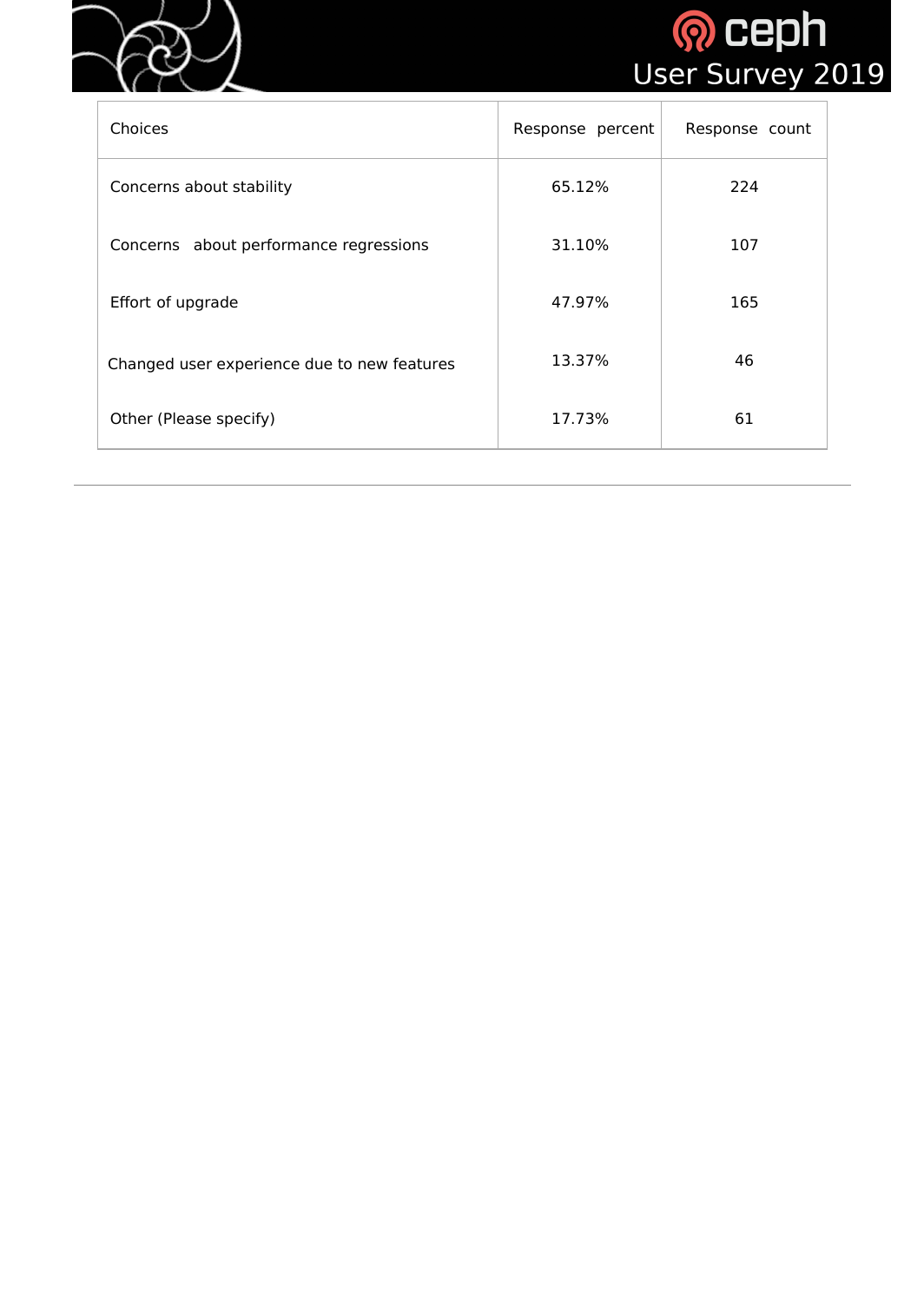

# <mark>® Ceph</mark><br>User Survey 2019

#### What Ceph Manager modules do you enable?

Answered: 344 Skipped: 61

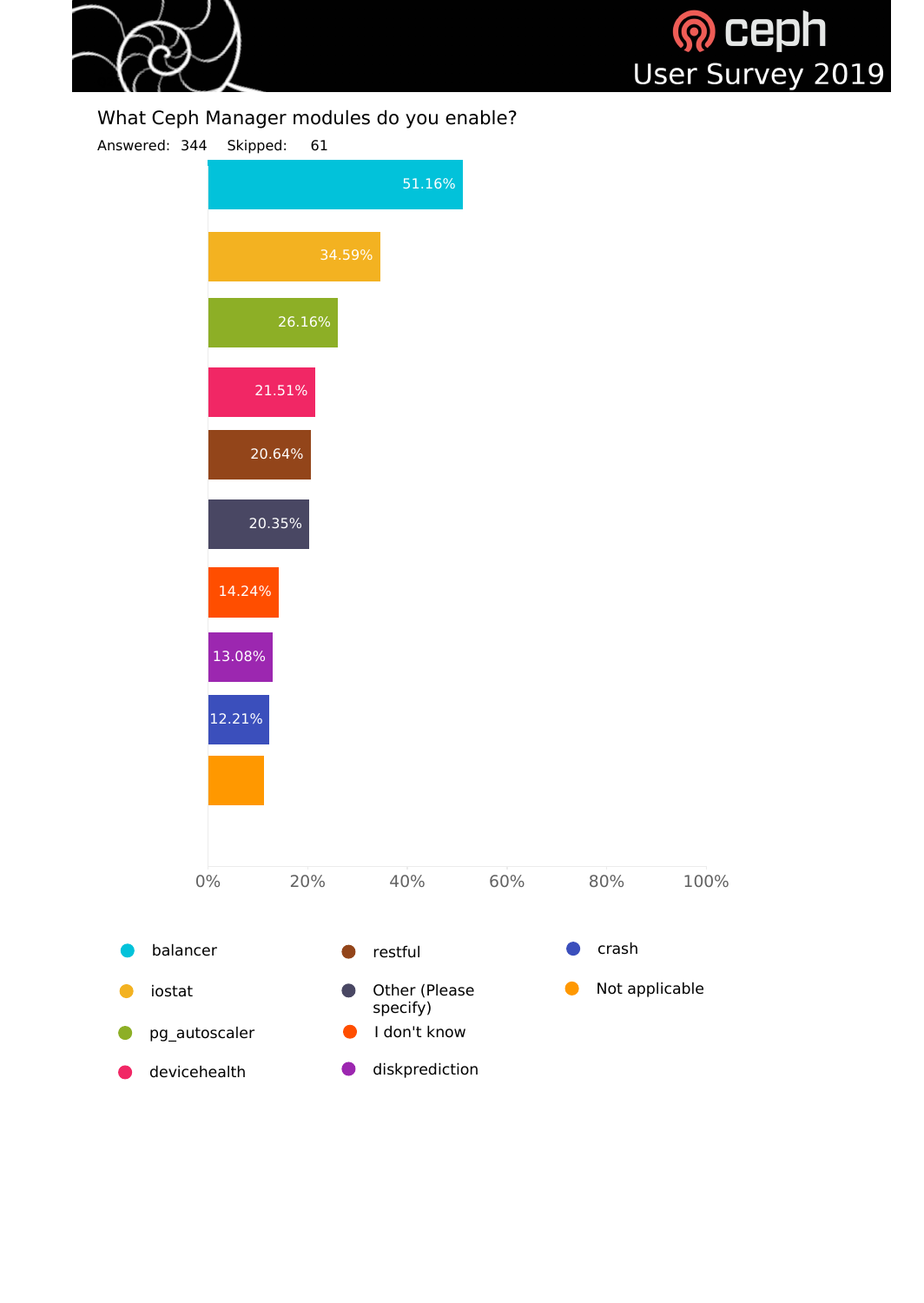



| Choices                | Response percent | Response count |
|------------------------|------------------|----------------|
| balancer               | 51.16%           | 176            |
| crash                  | 12.21%           | 42             |
| devicehealth           | 21.51%           | 74             |
| diskprediction         | 13.08%           | 45             |
| iostat                 | 34.59%           | 119            |
| pg_autoscaler          | 26.16%           | 90             |
| restful                | 20.64%           | 71             |
| I don't know           | 14.24%           | 49             |
| Not applicable         | 11.05%           | 38             |
| Other (Please specify) | 20.35%           | 70             |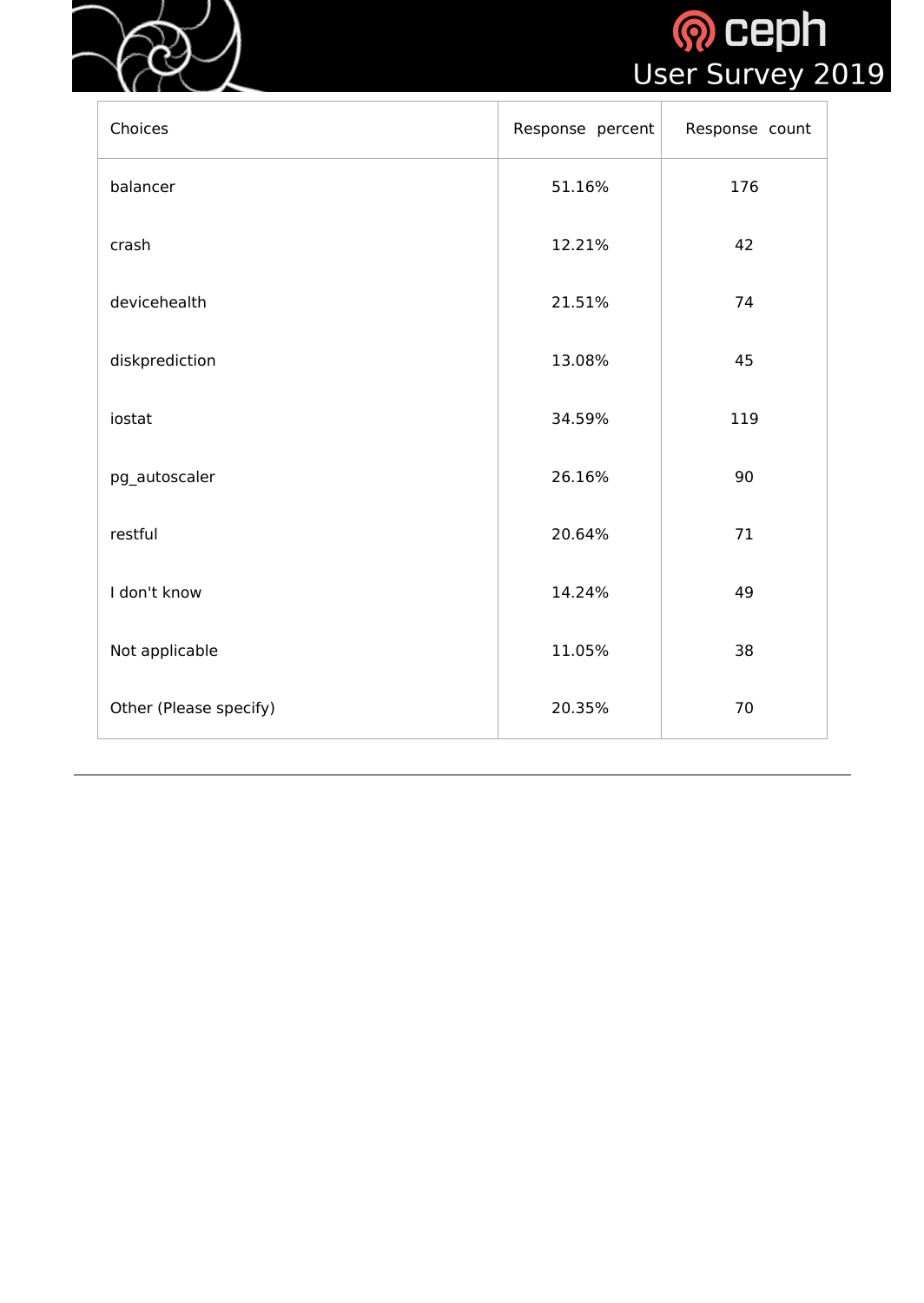



Which messenger type is in use?



| Choices             | Response percent | Response count |
|---------------------|------------------|----------------|
| TCP-Posix (default) | 96.80%           | 333            |
| <b>DPDK</b>         | 0.29%            |                |
| <b>RDMA</b>         | 2.91%            | 10             |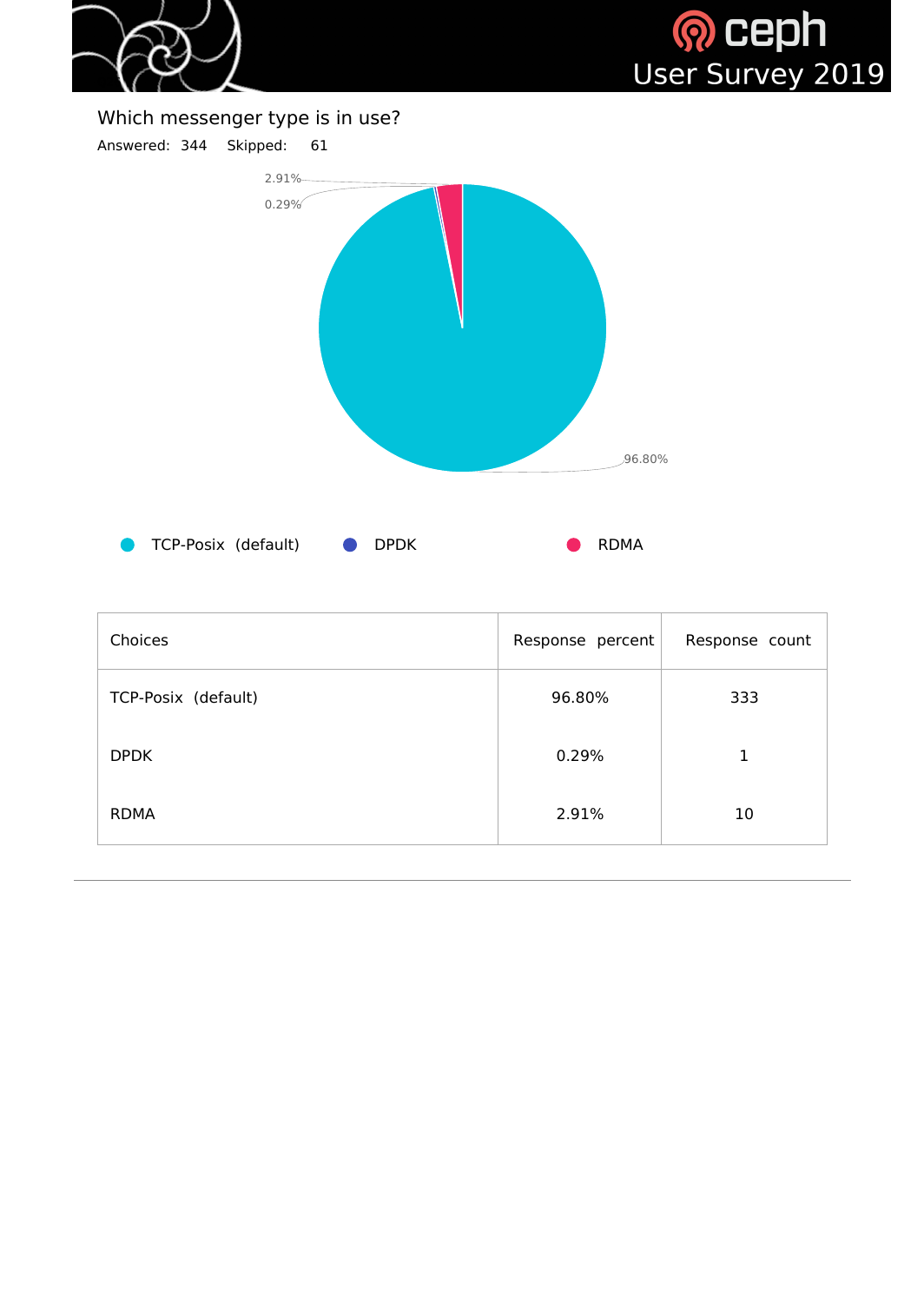



Hardware

Q27

What hardware vendors do you use for the nodes? Answered: 342 Skipped: 63

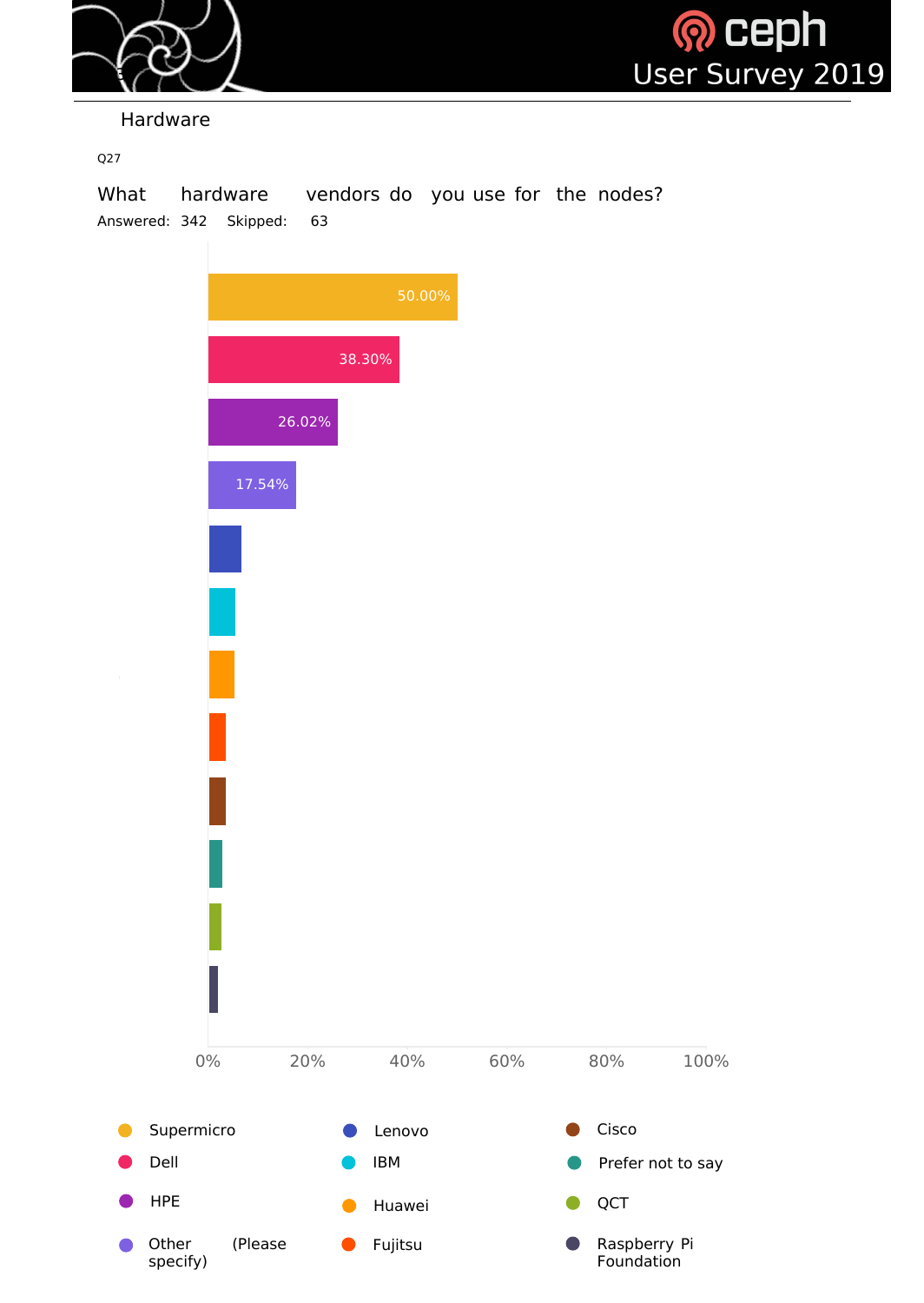



| Choices                 | Response percent | Response count |
|-------------------------|------------------|----------------|
| <b>IBM</b>              | 5.26%            | 18             |
| Lenovo                  | 6.43%            | 22             |
| Dell                    | 38.30%           | 131            |
| <b>HPE</b>              | 26.02%           | 89             |
| Supermicro              | 50.00%           | 171            |
| QCT                     | 2.34%            | 8              |
| Cisco                   | 3.22%            | $11\,$         |
| Fujitsu                 | 3.22%            | $11\,$         |
| Huawei                  | 4.97%            | 17             |
| Raspberry Pi Foundation | 1.75%            | 6              |
| Prefer not to say       | 2.63%            | 9              |
| Other (Please specify)  | 17.54%           | 60             |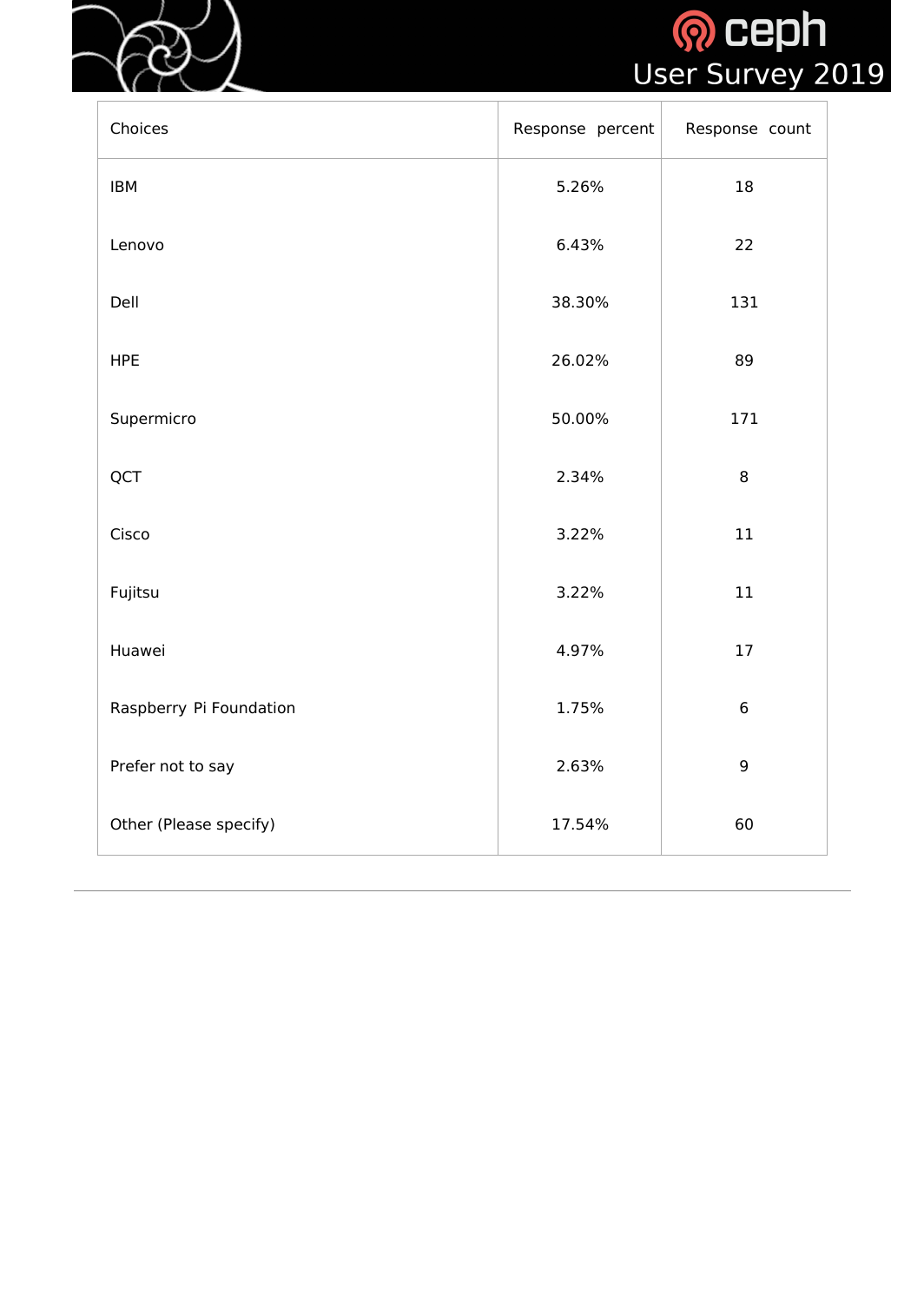



What processor architecture do you use?

Answered: 342 Skipped: 63



| Choices                | Response percent | Response count |
|------------------------|------------------|----------------|
| x86_64                 | 98.25%           | 336            |
| <b>ARM</b>             | 5.26%            | 18             |
| Power                  | 0.58%            | $\overline{2}$ |
| Other (Please specify) | 0.88%            | 3              |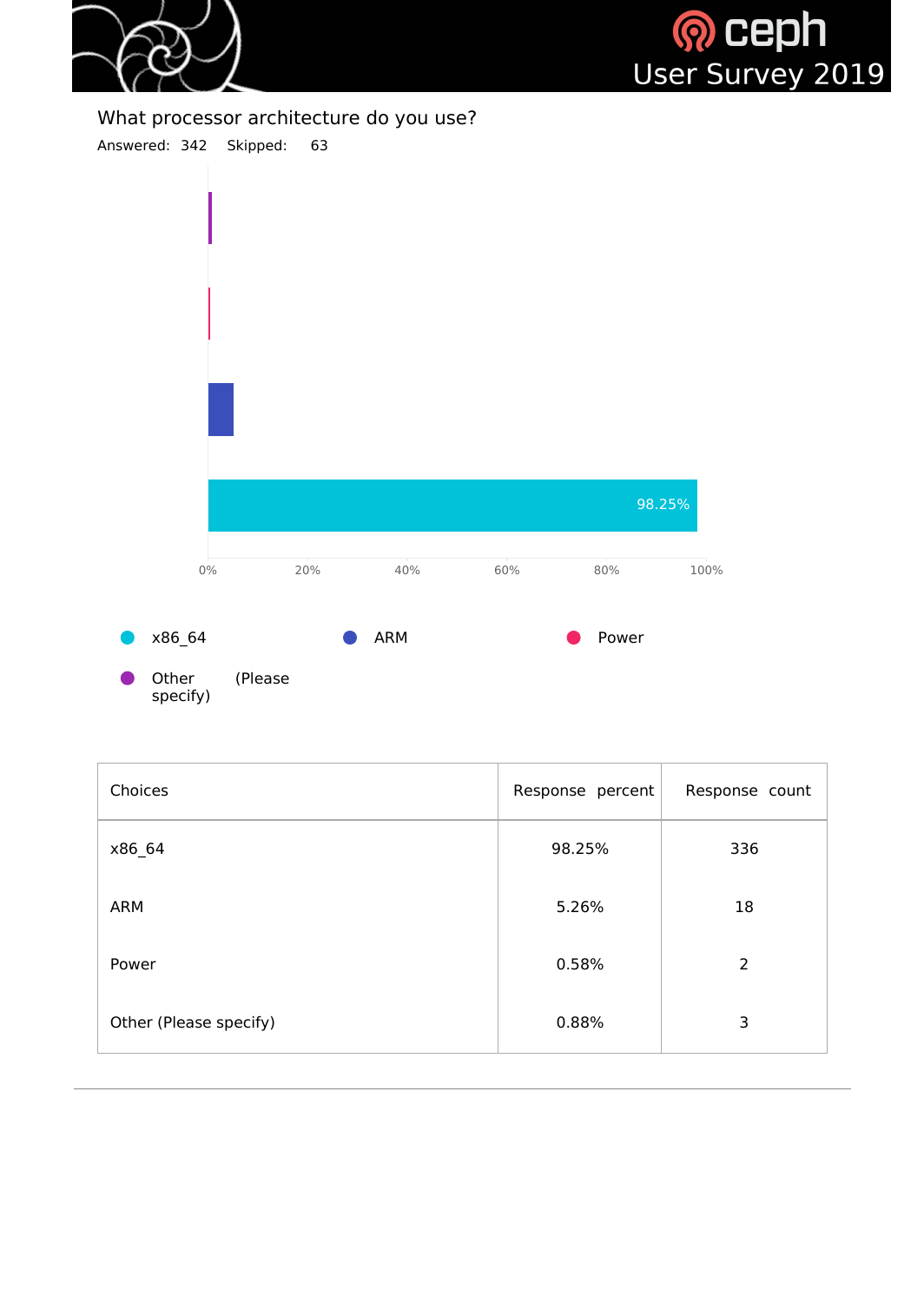



#### Which type of storage devices are used?



| MicroSD card | • Optane |
|--------------|----------|
|              |          |

| Choices         | Response percent | Response count |
|-----------------|------------------|----------------|
| HDD (SATA, SAS) | 89.18%           | 305            |
| SSD (SATA, SAS) | 76.32%           | 261            |
| <b>NVMe</b>     | 47.08%           | 161            |
| MicroSD card    | 1.75%            | 6              |
| Optane          | 4.39%            | 15             |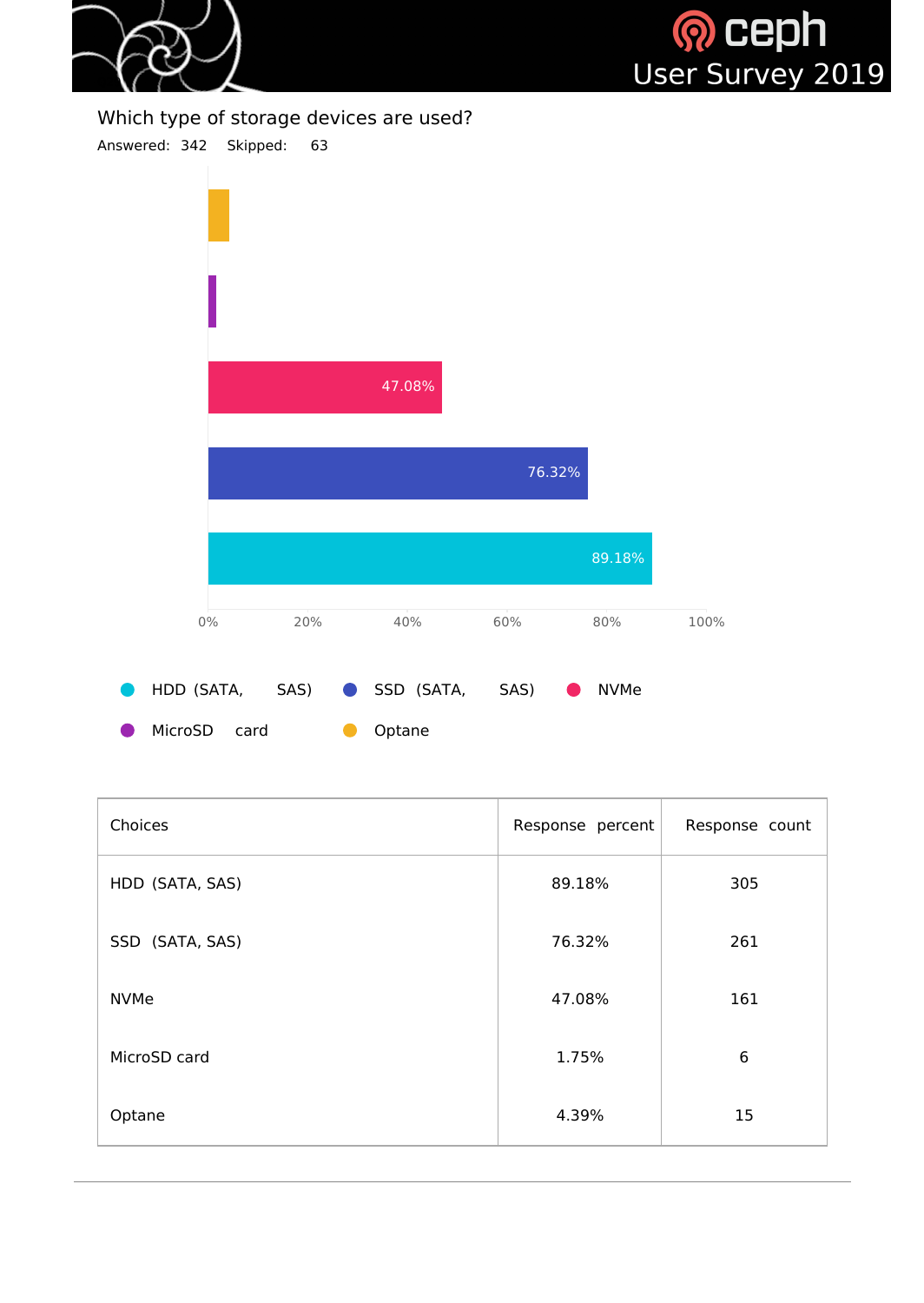



#### Which OSD layout features do you use?

Answered: 342 Skipped: 63

|                                                  |        |                    | 71.93%                 |            |                   |
|--------------------------------------------------|--------|--------------------|------------------------|------------|-------------------|
|                                                  |        | 39.77%             |                        |            |                   |
|                                                  | 35.38% |                    |                        |            |                   |
|                                                  | 19.30% |                    |                        |            |                   |
| 12.57%                                           |        |                    |                        |            |                   |
| 12.28%                                           |        |                    |                        |            |                   |
|                                                  |        |                    |                        |            |                   |
|                                                  |        |                    |                        |            |                   |
| $0\%$                                            | 20%    | 40%                | 60%                    | 80%        | 100%              |
| LVM (ceph-volume)                                |        | Separate<br>device | journal<br>(FileStore) | Encryption |                   |
| Separation between<br>RocksDB/WAL<br>Data device | and    | Partitions         |                        | lvm/dm-    | cache/bcache/iCAS |
| All-in-one OSD                                   |        |                    |                        |            |                   |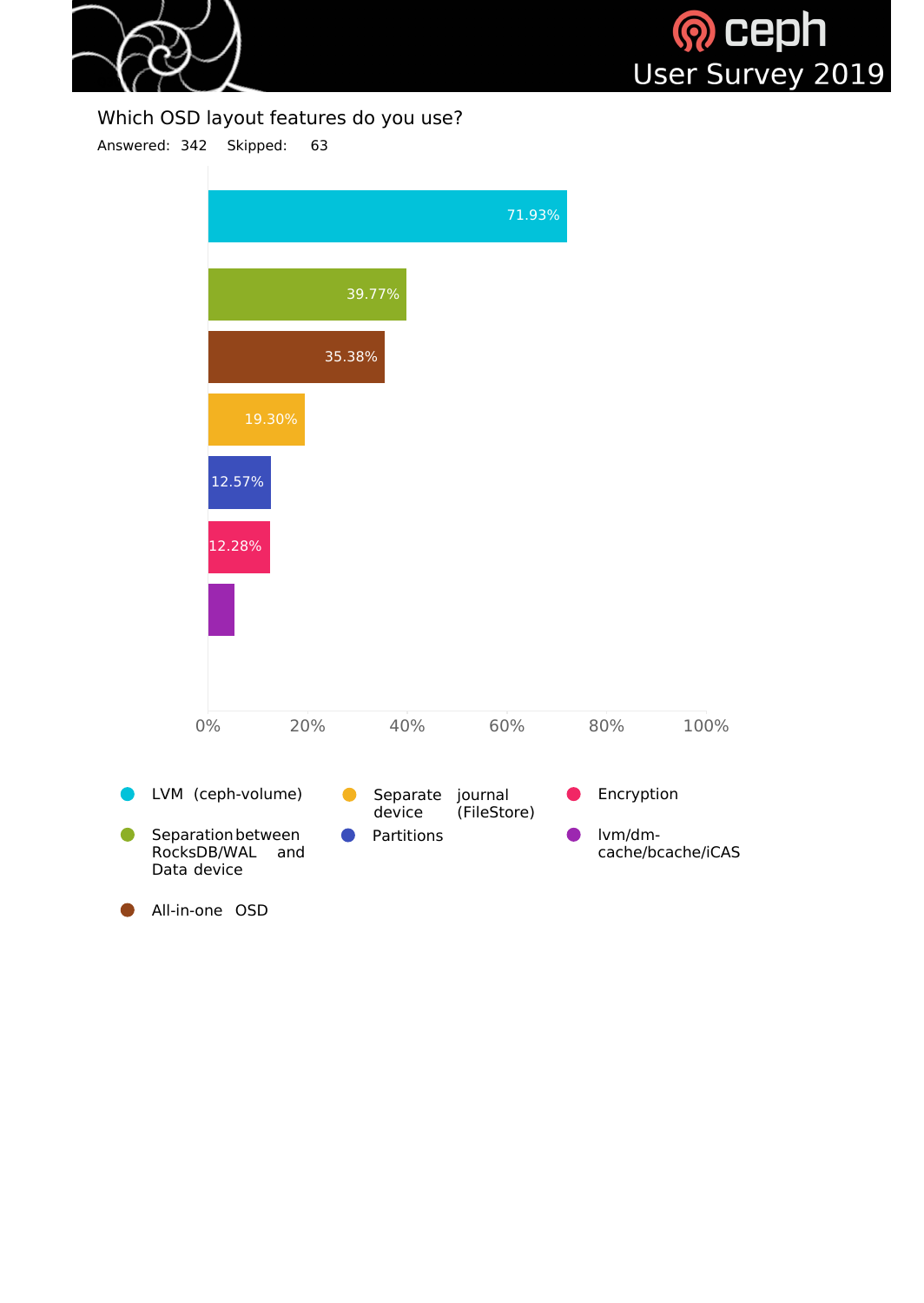



| Choices                                           | Response percent | Response count |
|---------------------------------------------------|------------------|----------------|
| LVM (ceph-volume)                                 | 71.93%           | 246            |
| Partitions                                        | 12.57%           | 43             |
| Encryption                                        | 12.28%           | 42             |
| lvm/dm-cache/bcache/iCAS                          | 5.26%            | 18             |
| Separate journal device (FileStore)               | 19.30%           | 66             |
| Separation between RocksDB/WAL and Data<br>device | 39.77%           | 136            |
| All-in-one OSD                                    | 35.38%           | 121            |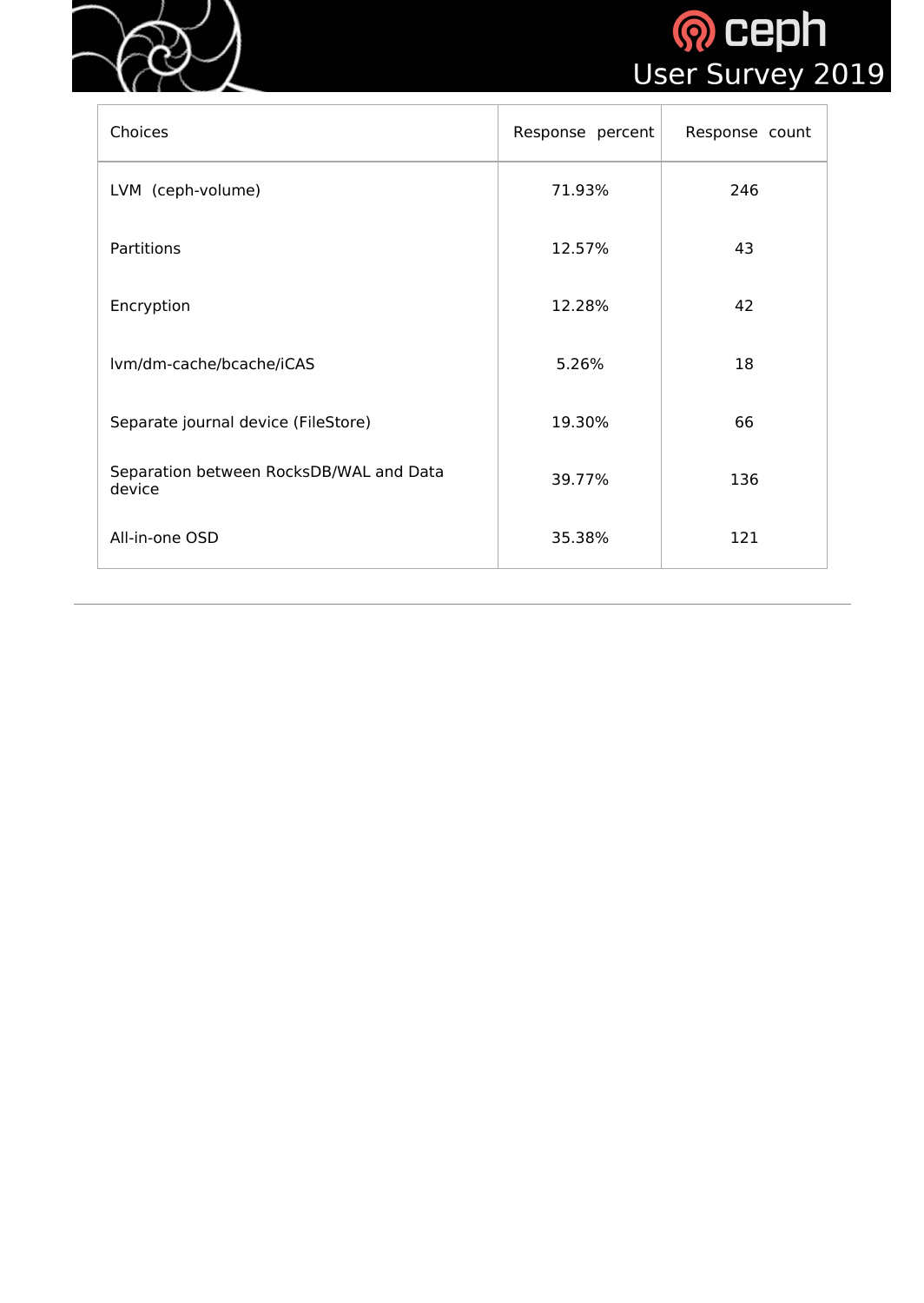



| Choices | Response percent | Response count |
|---------|------------------|----------------|
| Yes     | 72.81%           | 249            |
| No      | 27.19%           | 93             |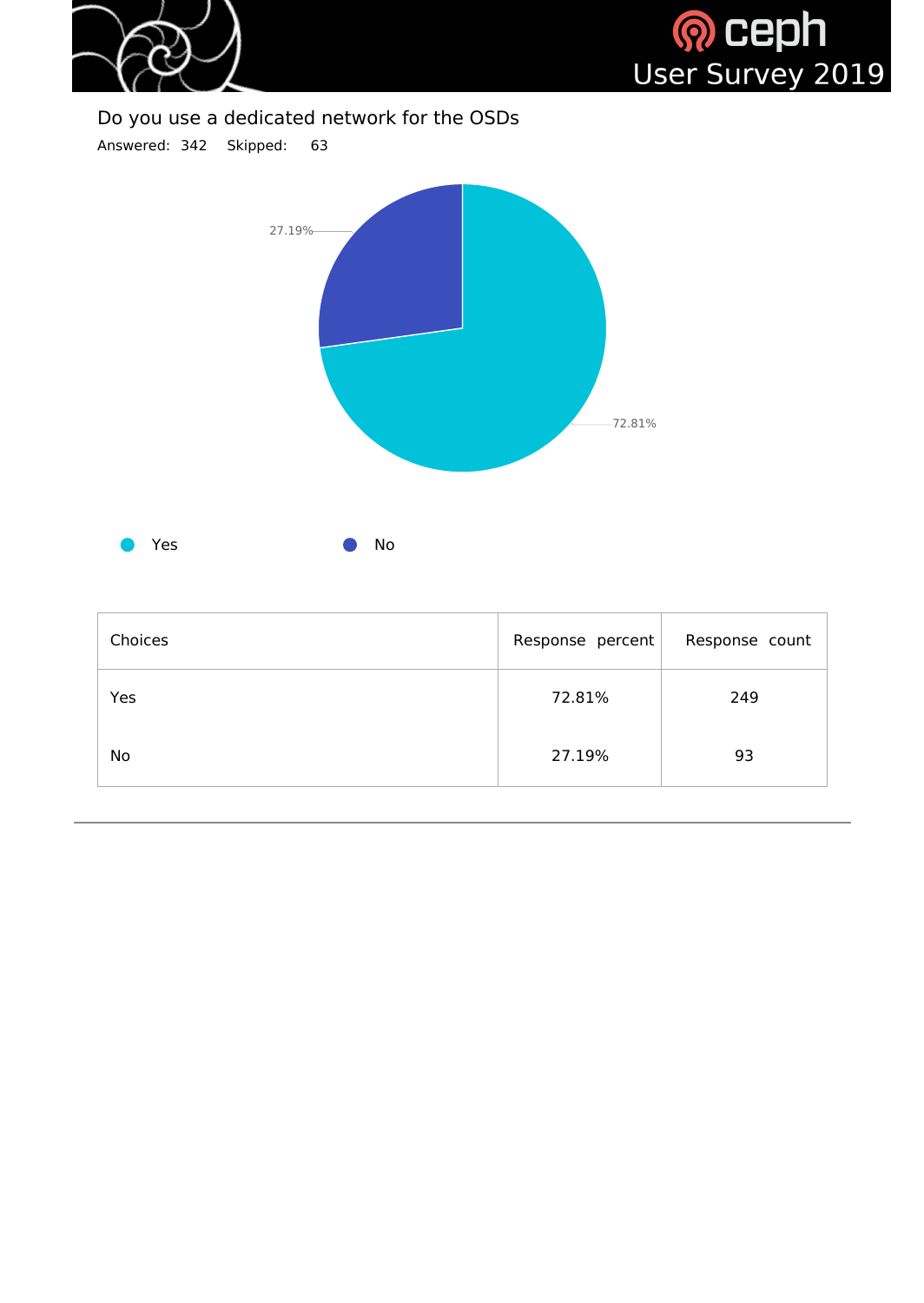



IP protocol usage Answered: 342 Skipped: 63



| Choices    | Response percent | Response count |
|------------|------------------|----------------|
| IPv4 only  | 88.89%           | 304            |
| IPv6 only  | 3.80%            | 13             |
| Dual stack | 7.31%            | 25             |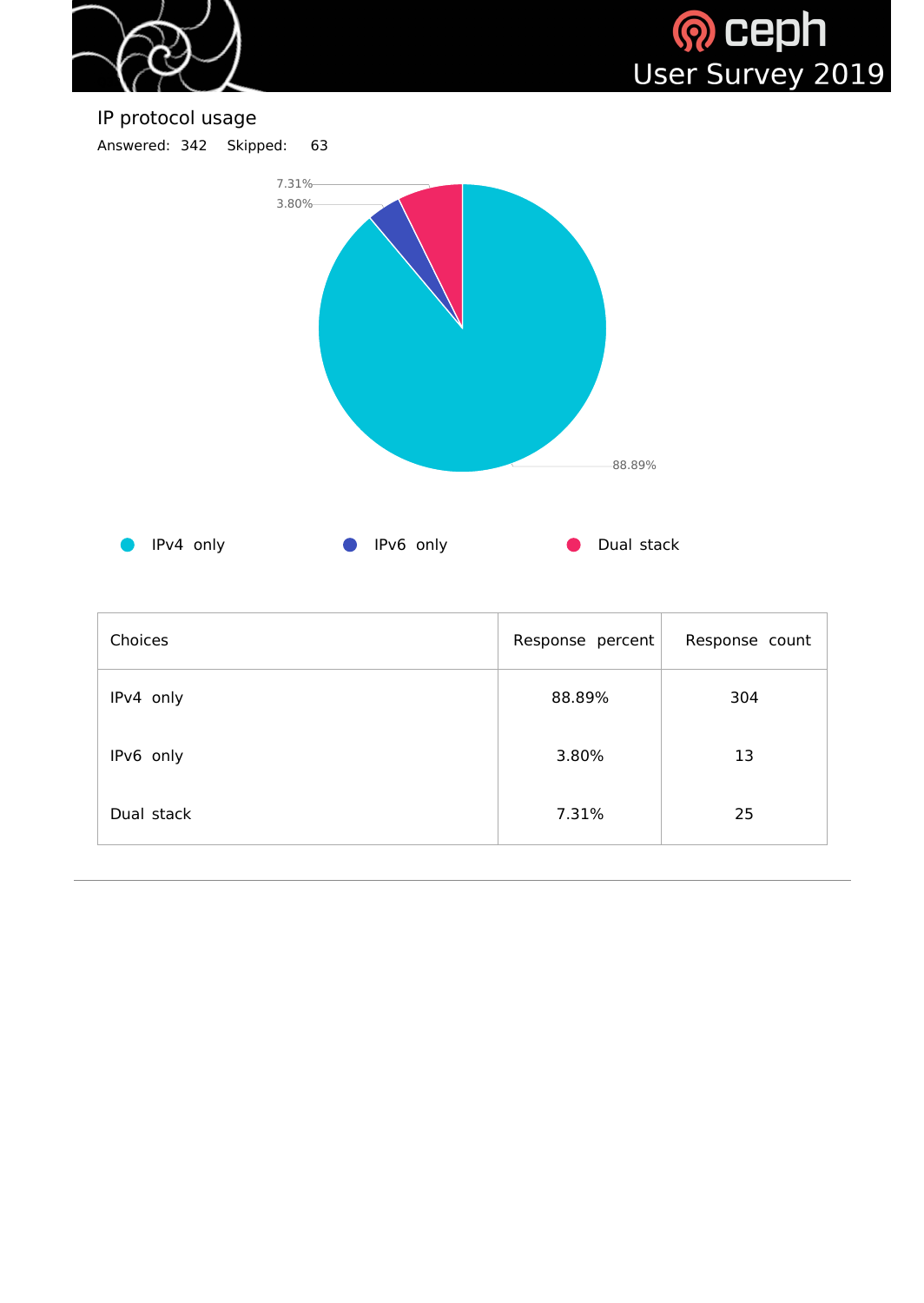



Q33

Platforms and Interface Questions

#### What platforms do you use Ceph with?

Answered: 340 Skipped: 65

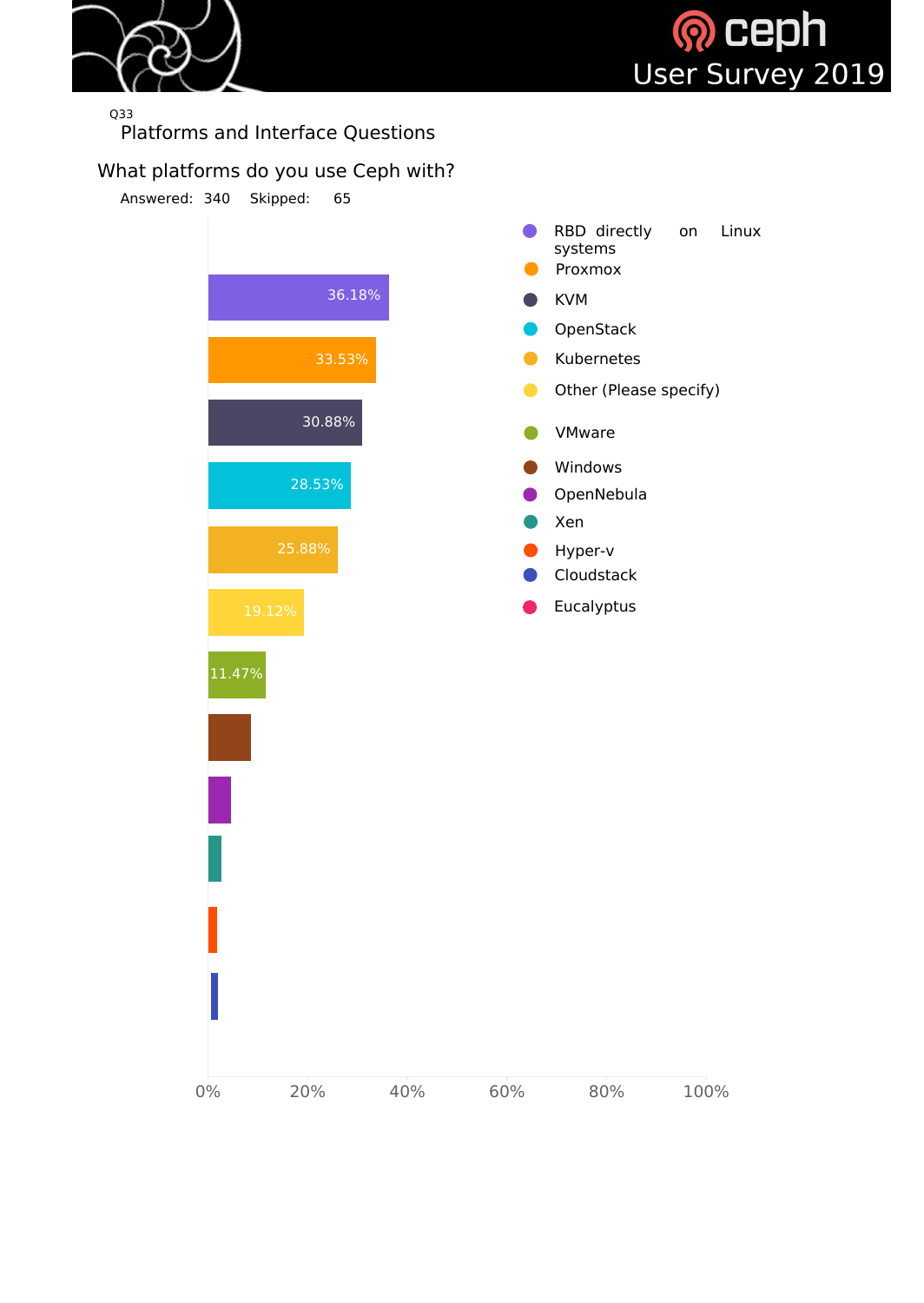



Q33 What platforms do you use Ceph with?

Other (Please specify)

- Docker
- NFS-ganesha
- Samba
- S3
- CephFS in HPC cluster
- S3 backup
- Ceph FS w/ LXC bind mount shares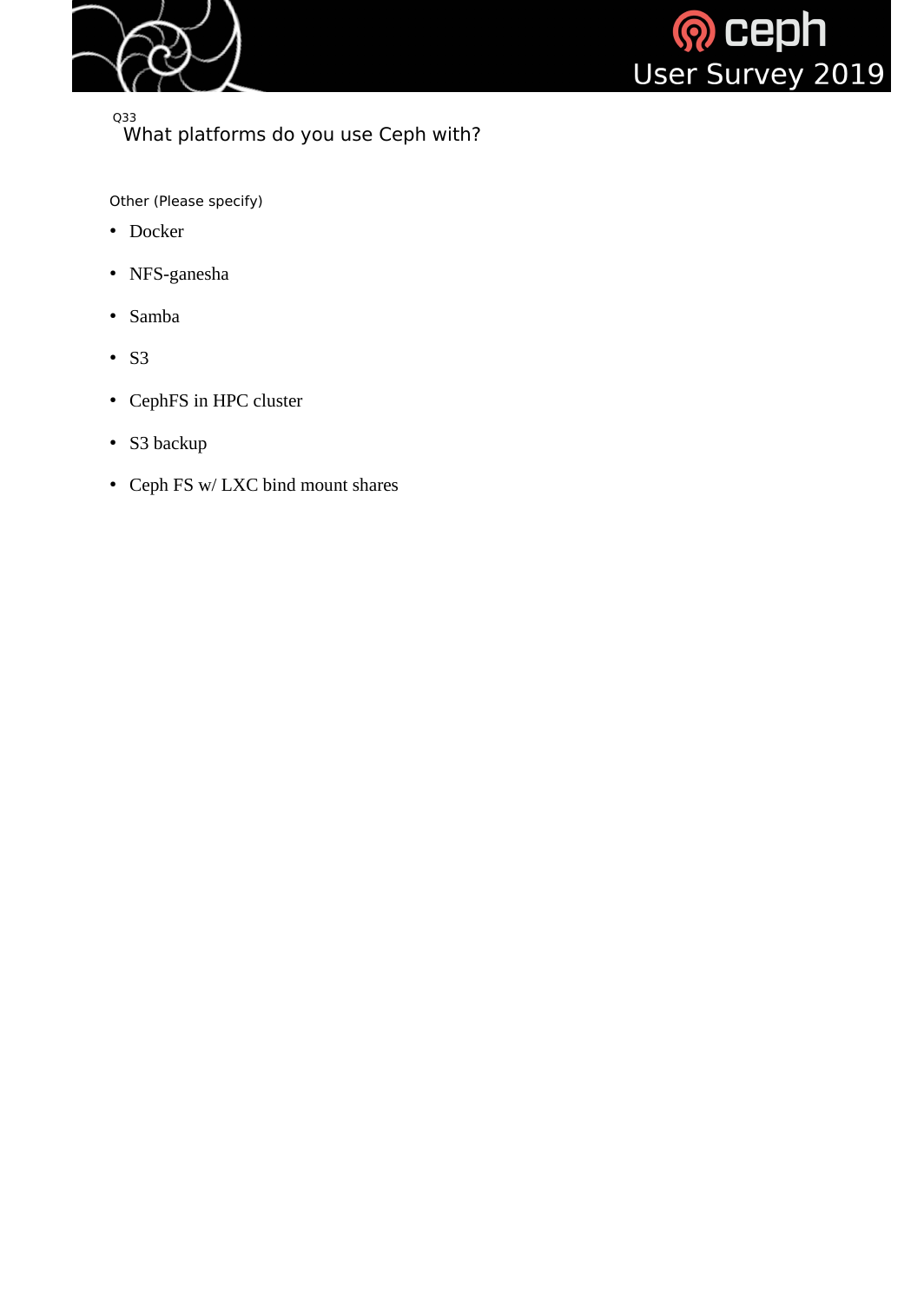



| Choices                       | Response percent | Response count  |
|-------------------------------|------------------|-----------------|
| OpenStack                     | 28.53%           | 97              |
| Cloudstack                    | 1.47%            | 5               |
| Eucalyptus                    | 0.00%            | $\pmb{0}$       |
| OpenNebula                    | 4.41%            | 15              |
| Kubernetes                    | 25.88%           | 88              |
| <b>VMware</b>                 | 11.47%           | 39              |
| Windows                       | 8.53%            | 29              |
| Hyper-v                       | 1.76%            | $6\phantom{1}6$ |
| Proxmox                       | 33.53%           | 114             |
| <b>KVM</b>                    | 30.88%           | 105             |
| Xen                           | 2.65%            | $\overline{9}$  |
| RBD directly on Linux systems | 36.18%           | 123             |
| Other (Please specify)        | 19.12%           | 65              |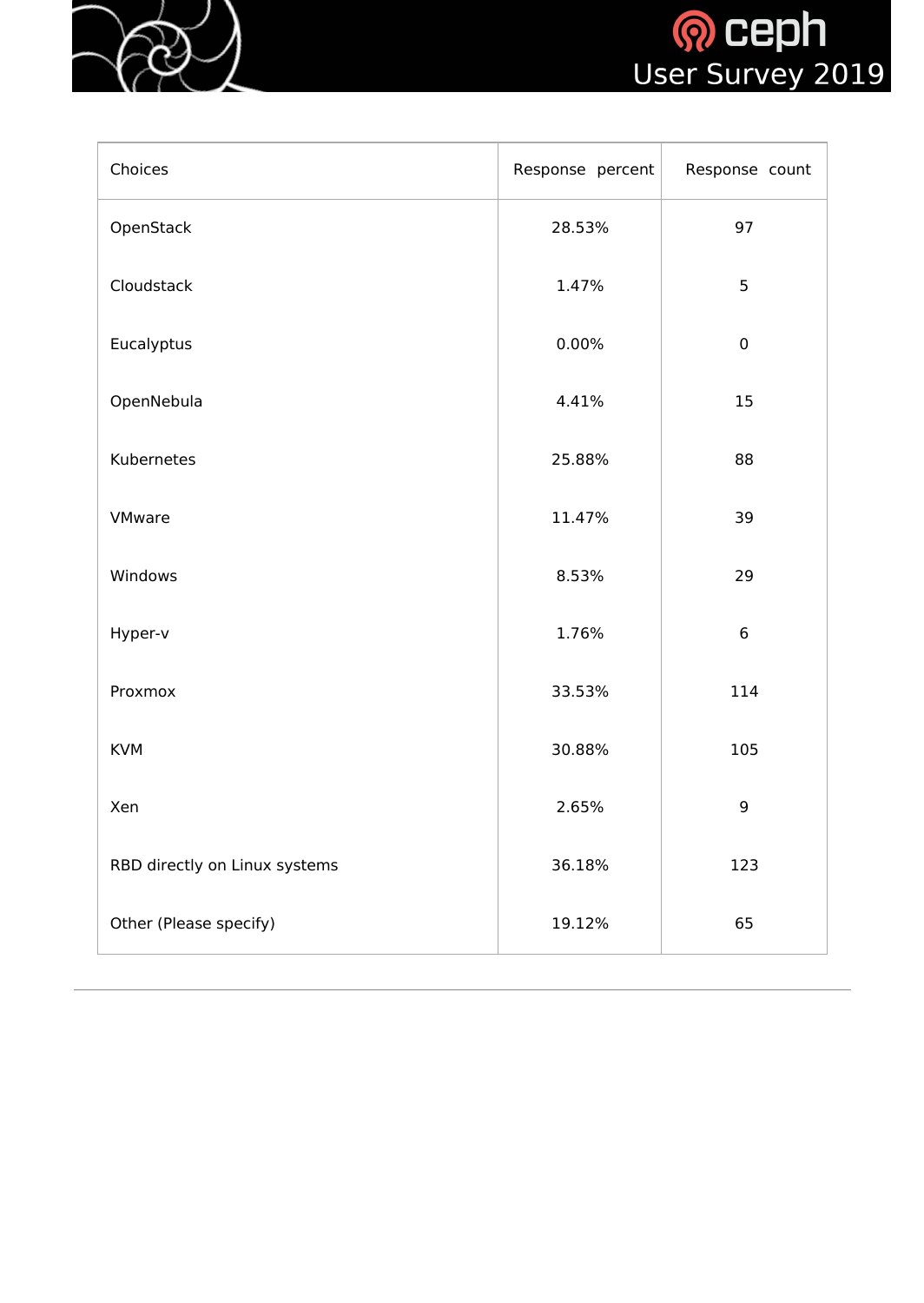

Do you use the Rados Block Device (RBD) interface in your Ceph cluster?

Answered: 339 Skipped: 66



| Choices   | Response percent | Response count |
|-----------|------------------|----------------|
| Yes       | 87.91%           | 298            |
| <b>No</b> | 12.09%           | 41             |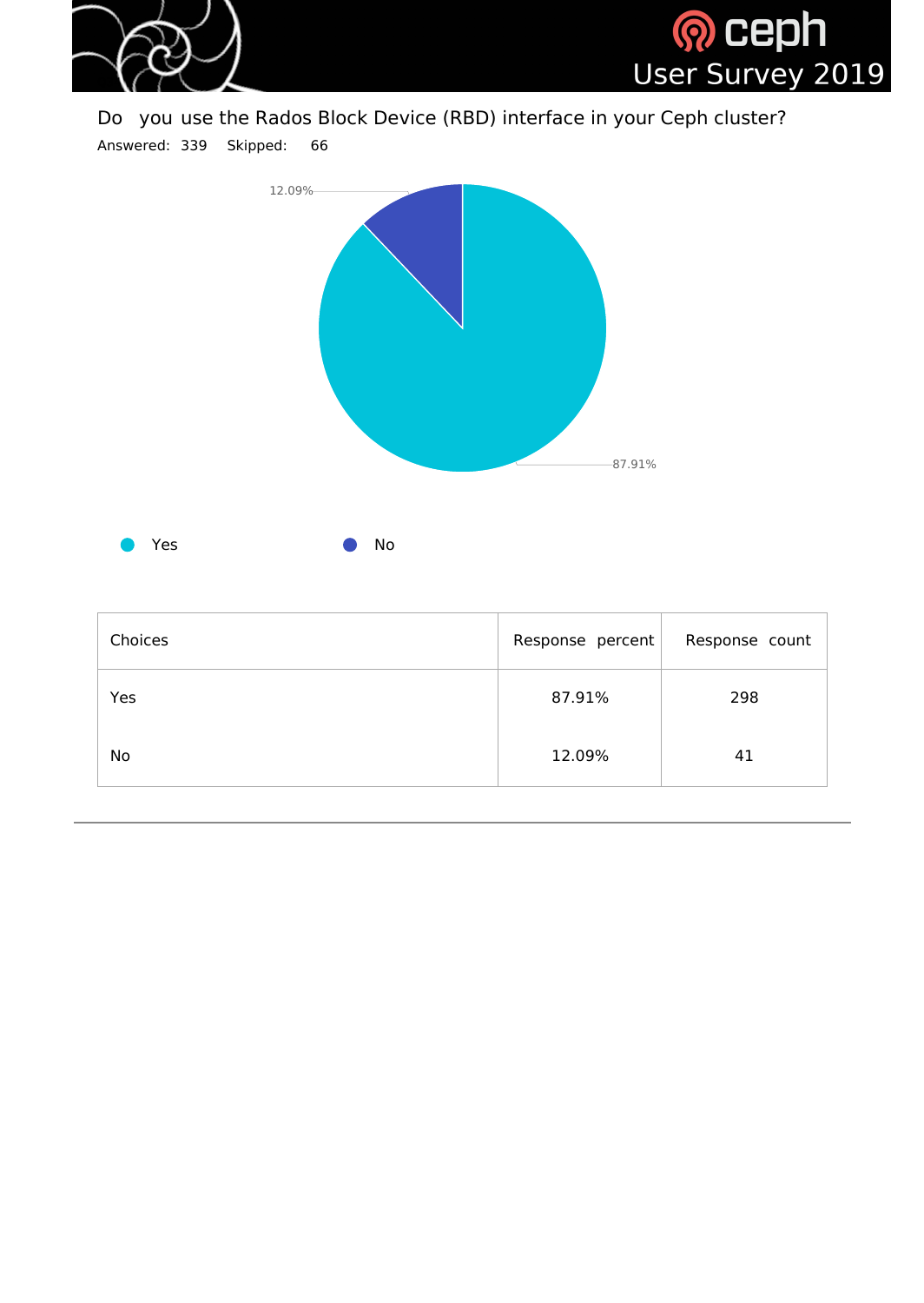

Do you use the Rados Gateway (RGW) interface in your Ceph cluster?

Answered: 41 Skipped: 364



| Choices   | Response percent | Response count |
|-----------|------------------|----------------|
| Yes       | 43.90%           | 18             |
| <b>No</b> | 56.10%           | 23             |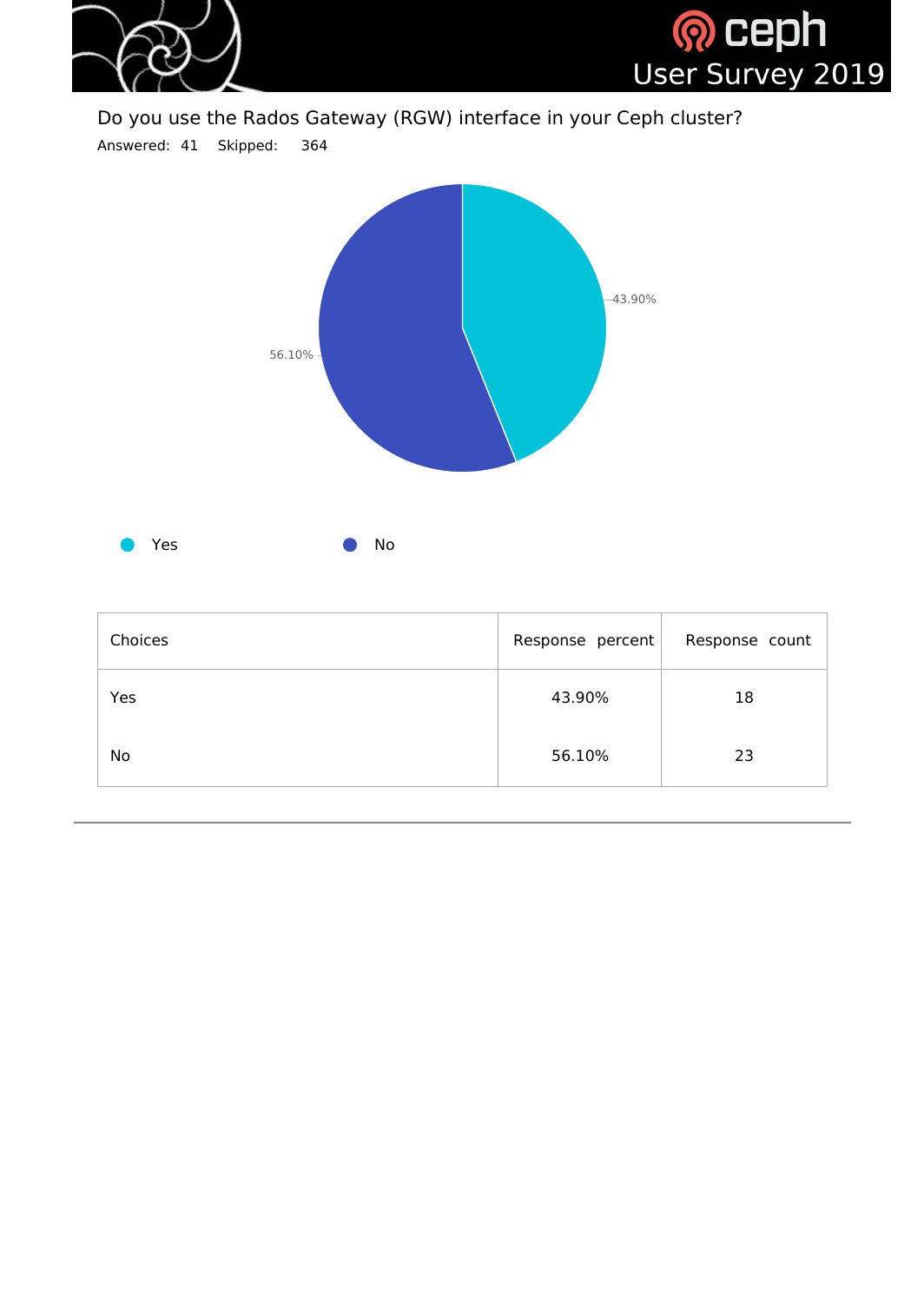

Do you use the Ceph Filesystem interface in your Ceph cluster?

Answered: 23 Skipped: 382



| Choices   | Response percent | Response count |
|-----------|------------------|----------------|
| Yes       | 73.91%           | 17             |
| <b>No</b> | 26.09%           | 6              |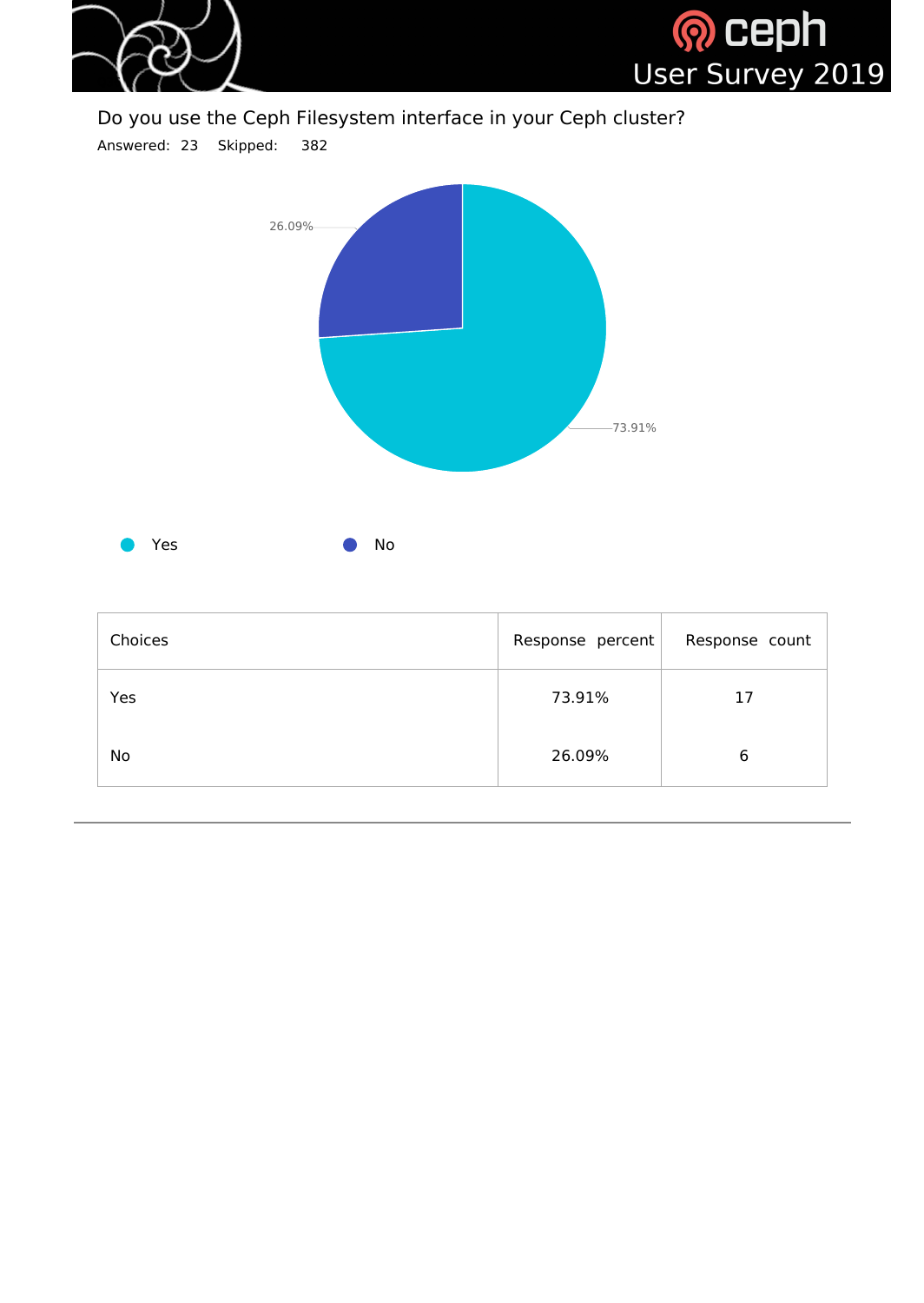

H)



## Do you use the Ceph Dashboard?

Answered: 6 Skipped: 399



| Choices | Response percent | Response count |
|---------|------------------|----------------|
| Yes     | 33.33%           |                |
| No      | 66.67%           | $\overline{4}$ |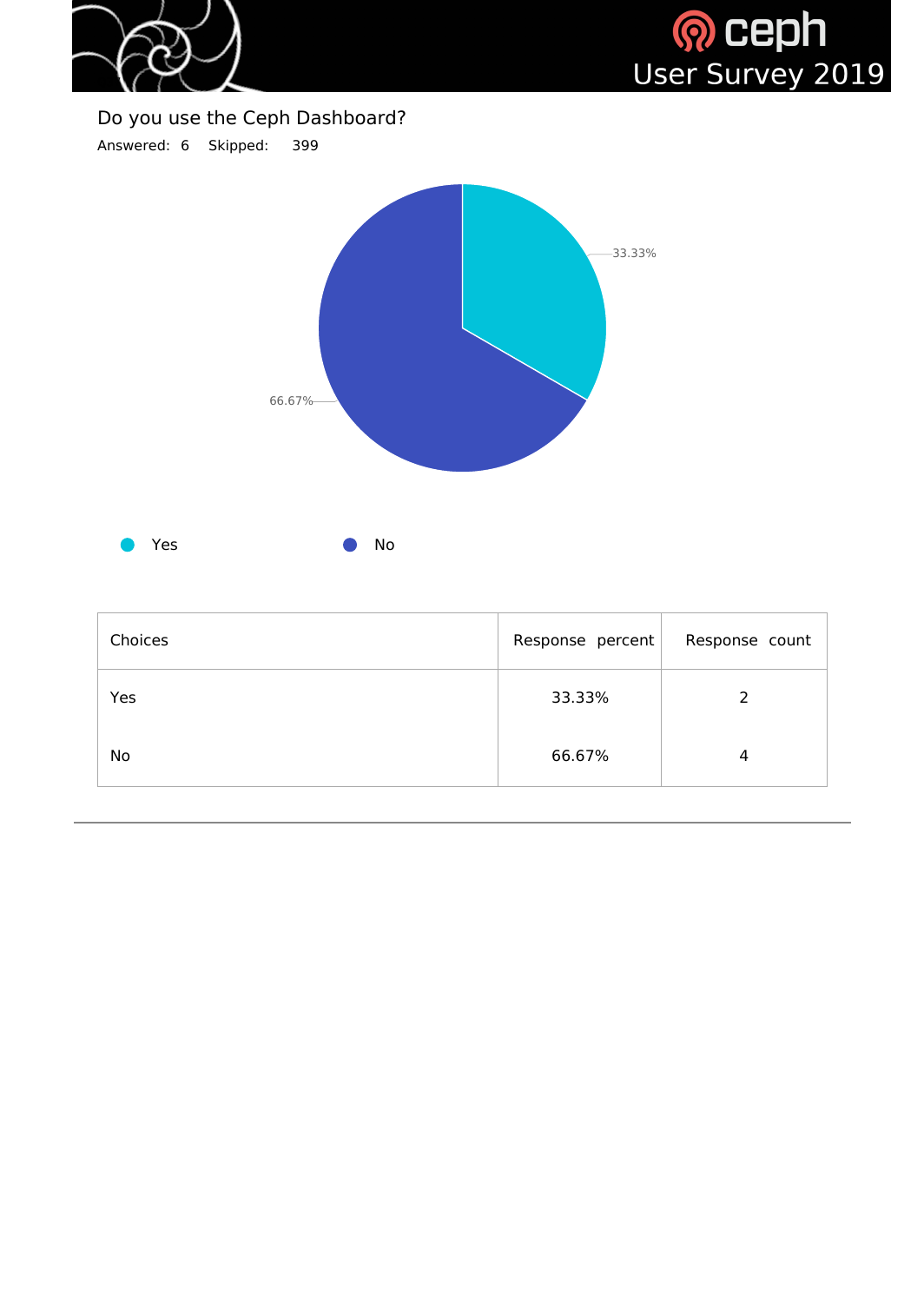



RADOS Block Device (RBD)

Q38



| Choices     | Response percent | Response count |
|-------------|------------------|----------------|
| Test/POC    | 6.08%            | 18             |
| Development | 4.73%            | 14             |
| Staging     | 1.01%            | 3              |
| Production  | 88.18%           | 261            |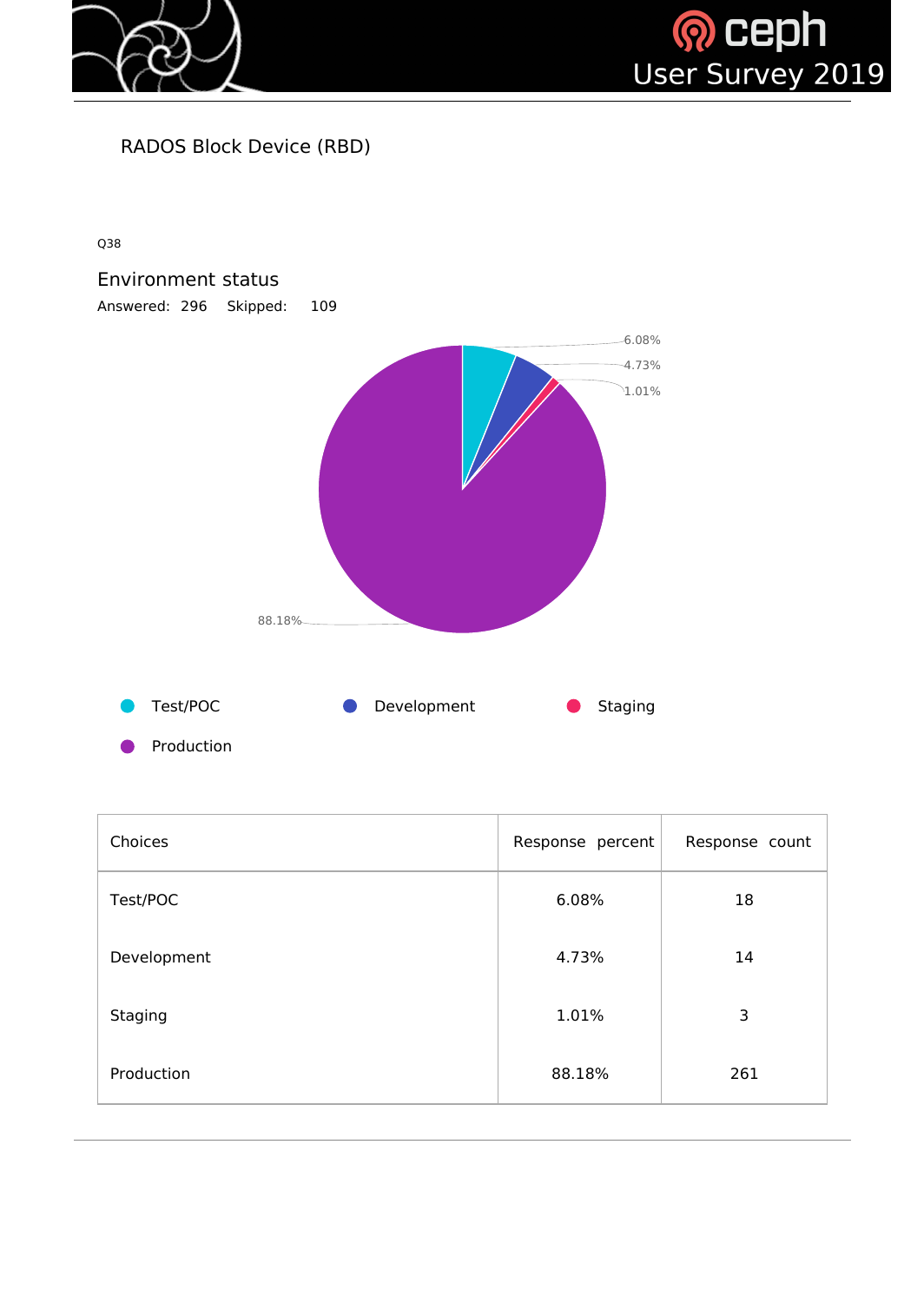



What are the use cases? Answered: 295 Skipped: 110

> 78.64% 45.08% 41.36% 39.66% 31.86% 16.27% 15.93% 13.90% 12.88% 0% 20% 40% 60% 80% 100% Virtualization **C** Home directories **C** Scratch Backups **Big data and** CDN  $\bullet$ analytics Cloud HPC Internet of things $\bullet$ Containers Logs

> > Build

Archive Storage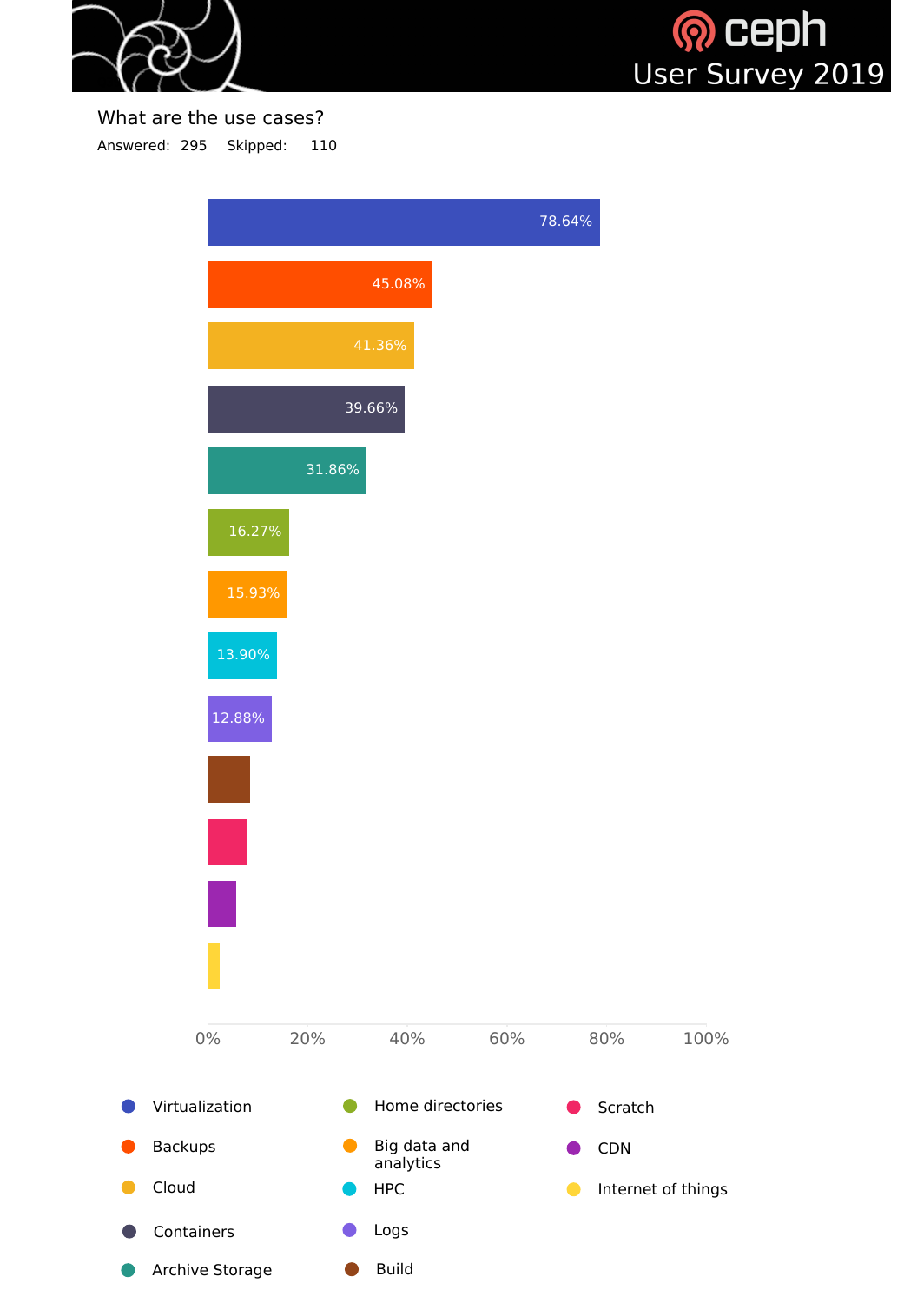



| Choices                | Response percent | Response count |
|------------------------|------------------|----------------|
| Virtualization         | 78.64%           | 232            |
| <b>Backups</b>         | 45.08%           | 133            |
| Cloud                  | 41.36%           | 122            |
| Containers             | 39.66%           | 117            |
| <b>Archive Storage</b> | 31.86%           | 94             |
| Home directories       | 16.27%           | 48             |
| Big data and analytics | 15.93%           | 47             |
| <b>HPC</b>             | 13.90%           | 41             |
| Logs                   | 12.88%           | 38             |
| <b>Build</b>           | 8.47%            | 25             |
| Scratch                | 7.80%            | 23             |
| <b>CDN</b>             | 5.76%            | 17             |
| Internet of things     | 2.37%            | $\overline{7}$ |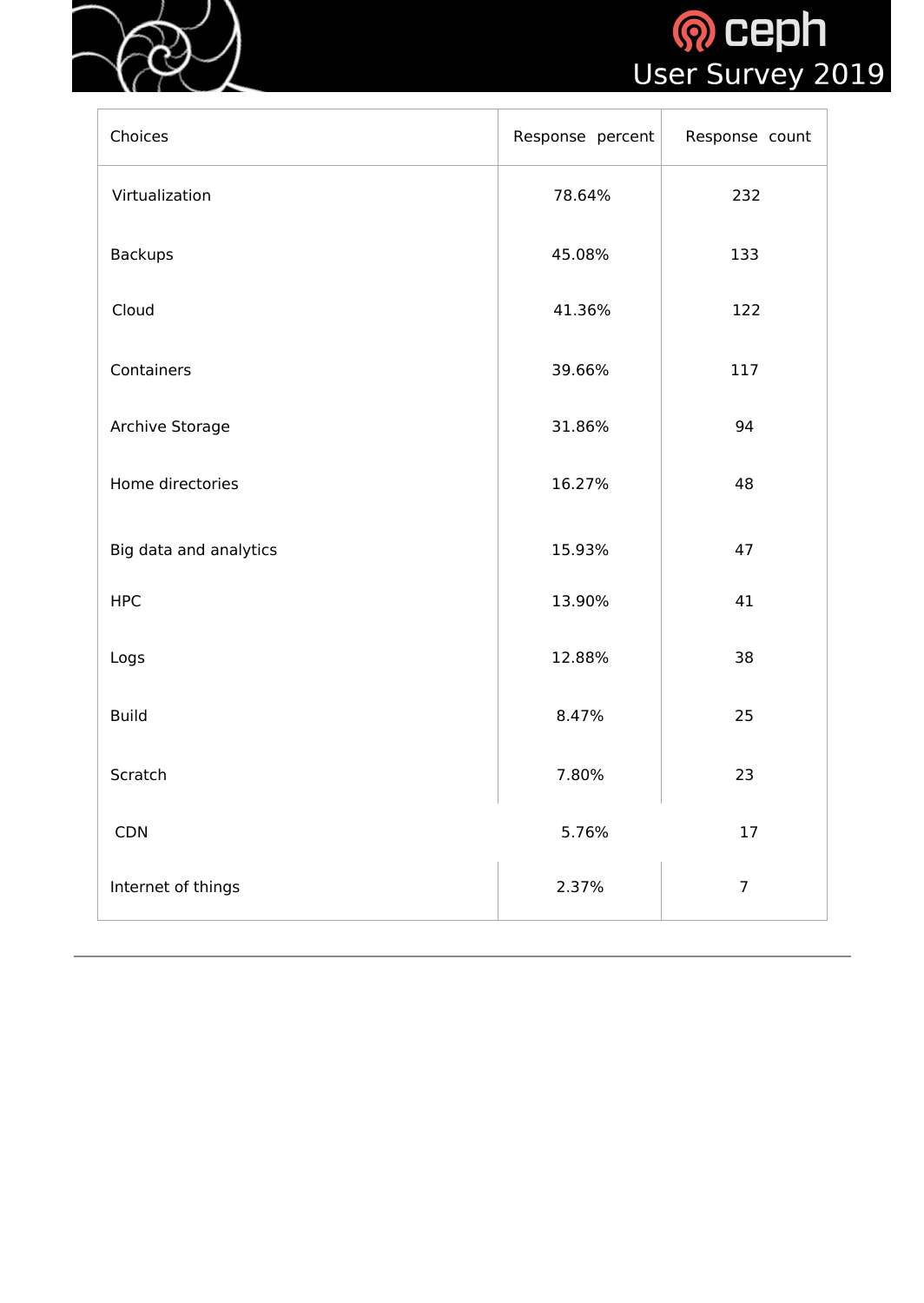



Are you using RBD asynchronous mirroring for Disaster Recovery / Multi-site?

Answered: 296 Skipped: 109



| <b>Choices</b>                                  | Response percent | Response count |
|-------------------------------------------------|------------------|----------------|
| <b>No</b>                                       | 72.97%           | 216            |
| needed<br>Not                                   | 13.18%           | 39             |
| <b>Yes</b>                                      | 9.80%            | 29             |
| Incompatible with my performance requirements   | 3.38%            | 10             |
| Not compatible with my RBD feature requirements | 0.68%            | 2              |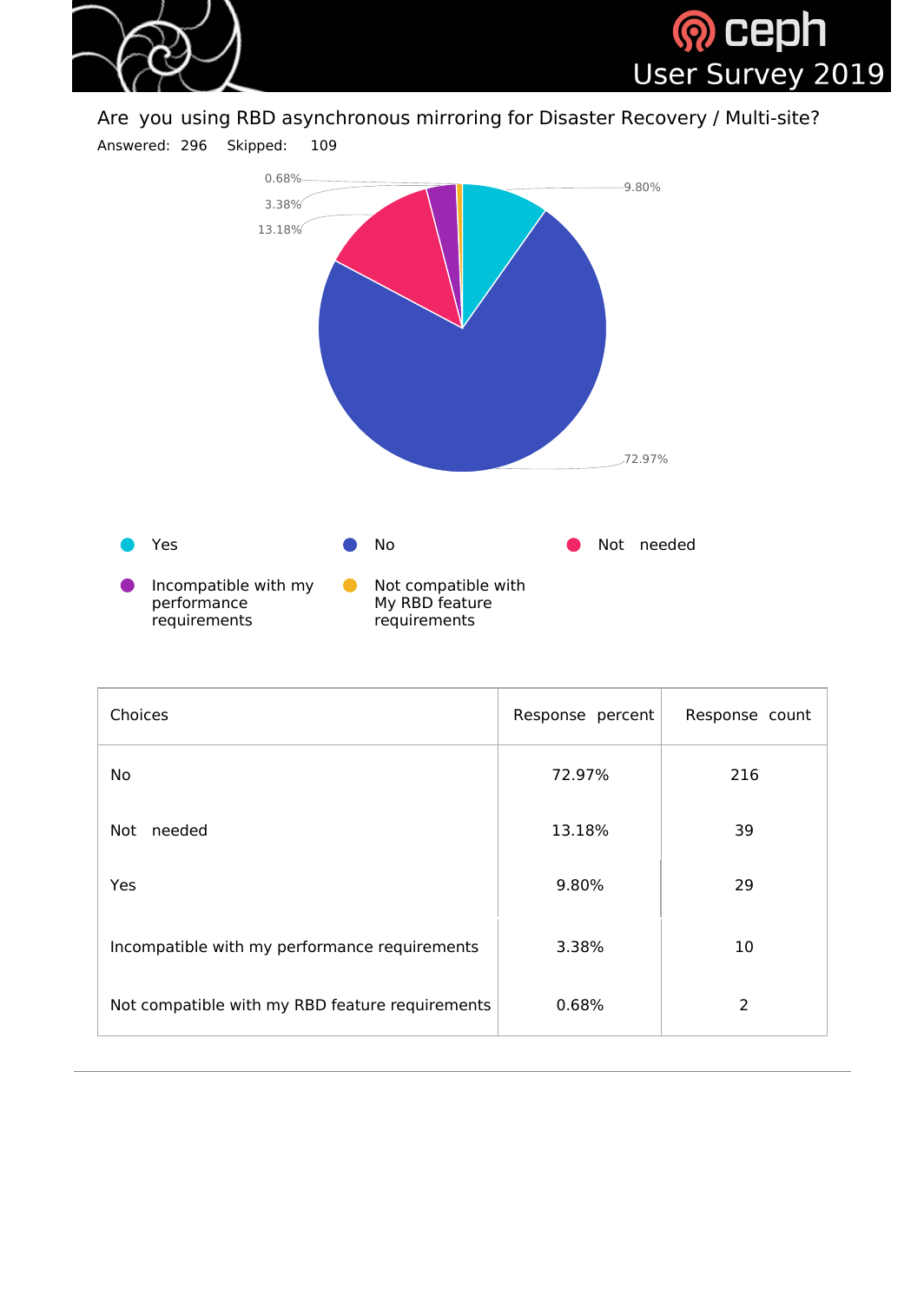



Clients accessing Ceph's block storage

Answered: 296 Skipped: 109



| Choices                   | Response percent | Response count |
|---------------------------|------------------|----------------|
| librbd                    | 69.26%           | 205            |
| Linux kernel RBD          | 71.28%           | 211            |
| iSCSI (tcmu-runner)       | 9.12%            | 27             |
| iSCSI (LIO with /dev/rbd) | 7.77%            | 23             |
| Other (Please specify)    | 5.41%            | 16             |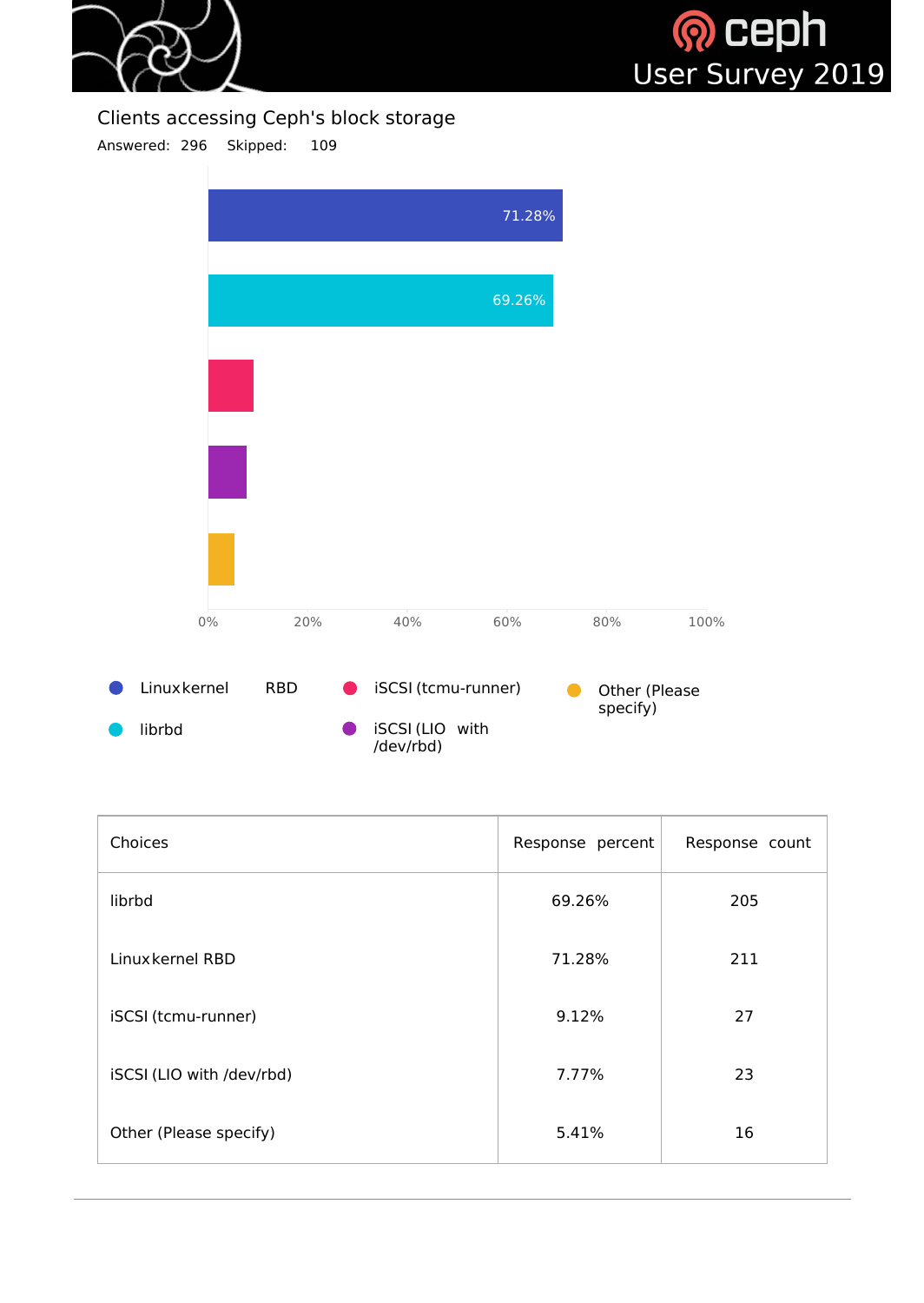



#### Clients accessing Ceph's block storage

Other (Please specify)

- NFS
- Petasan
- QEMU
- ISCSI w/LIO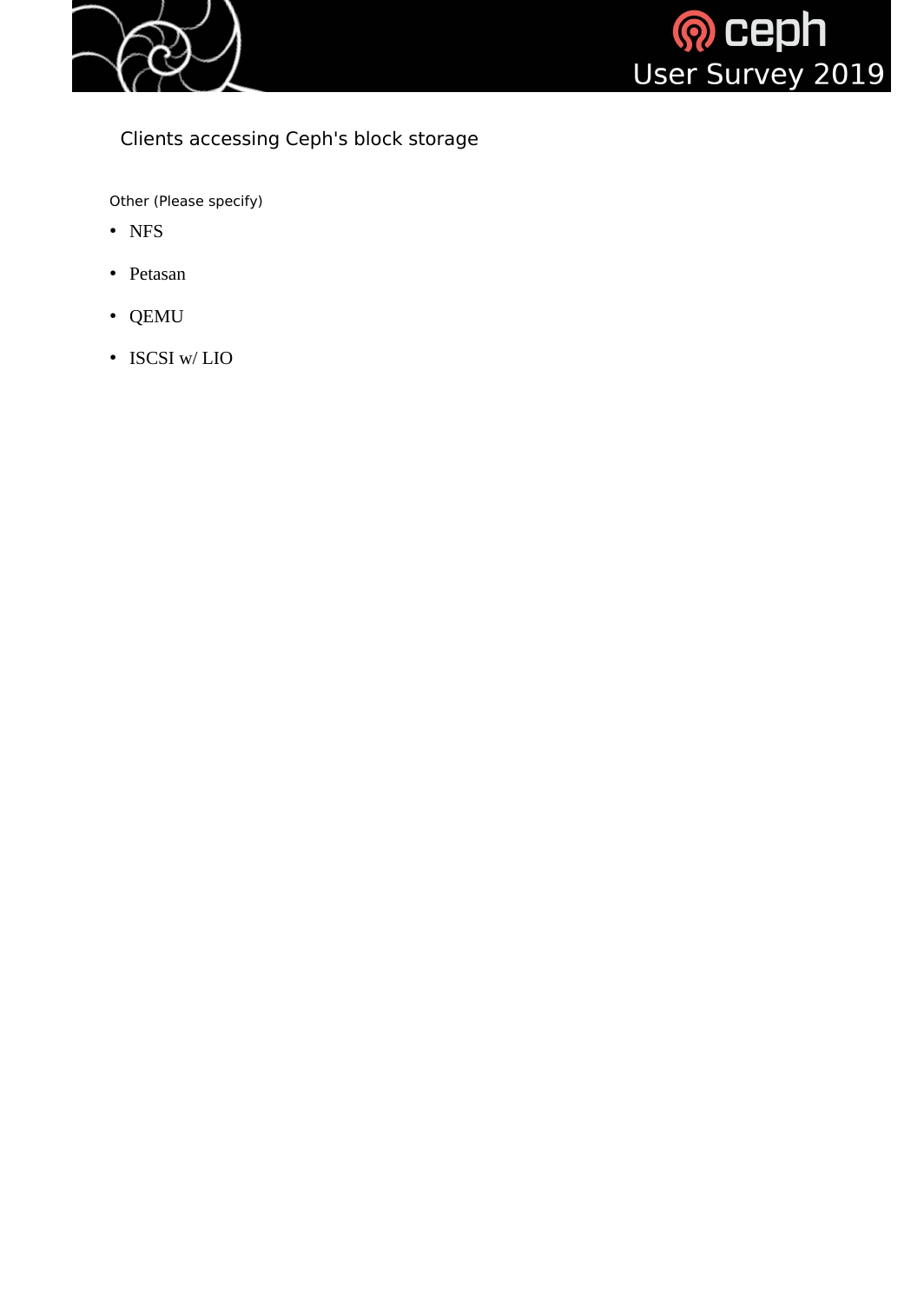



Do you use snapshots? Answered: 296 Skipped: 109 Yes **COMPANY CONSERVING** No (Please specify why not) 73.31% 26.69%

| Choices                              | Response percent | Response count |
|--------------------------------------|------------------|----------------|
| Yes                                  | 73.31%           | 217            |
| No<br>specify<br>(Please<br>why not) | 26.69%           | 79             |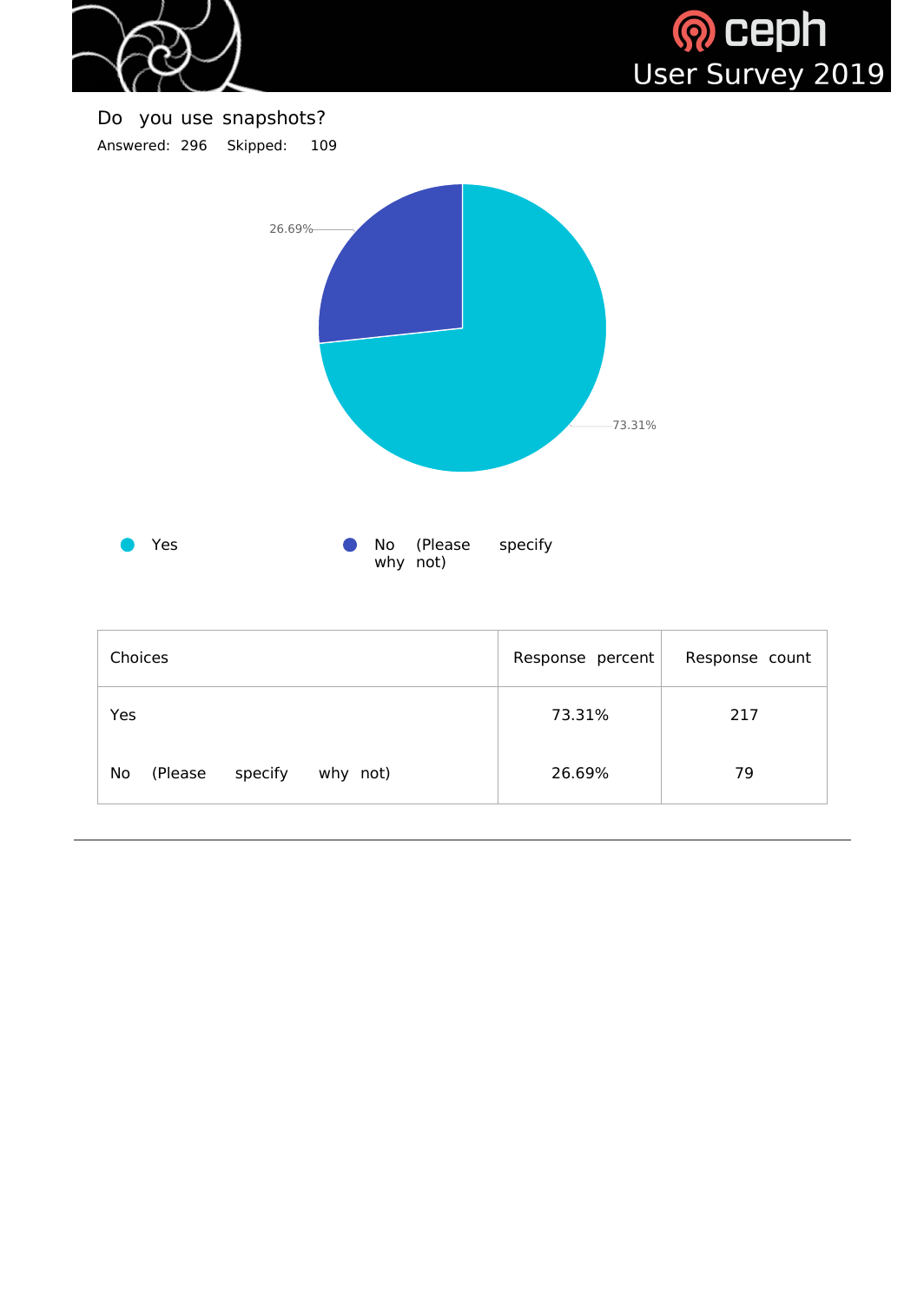

Do you use the Rados Gateway (RGW) interface in your Ceph cluster?

Answered: 295 Skipped: 110



| Choices   | Response percent | Response count |
|-----------|------------------|----------------|
| Yes       | 51.86%           | 153            |
| <b>No</b> | 48.14%           | 142            |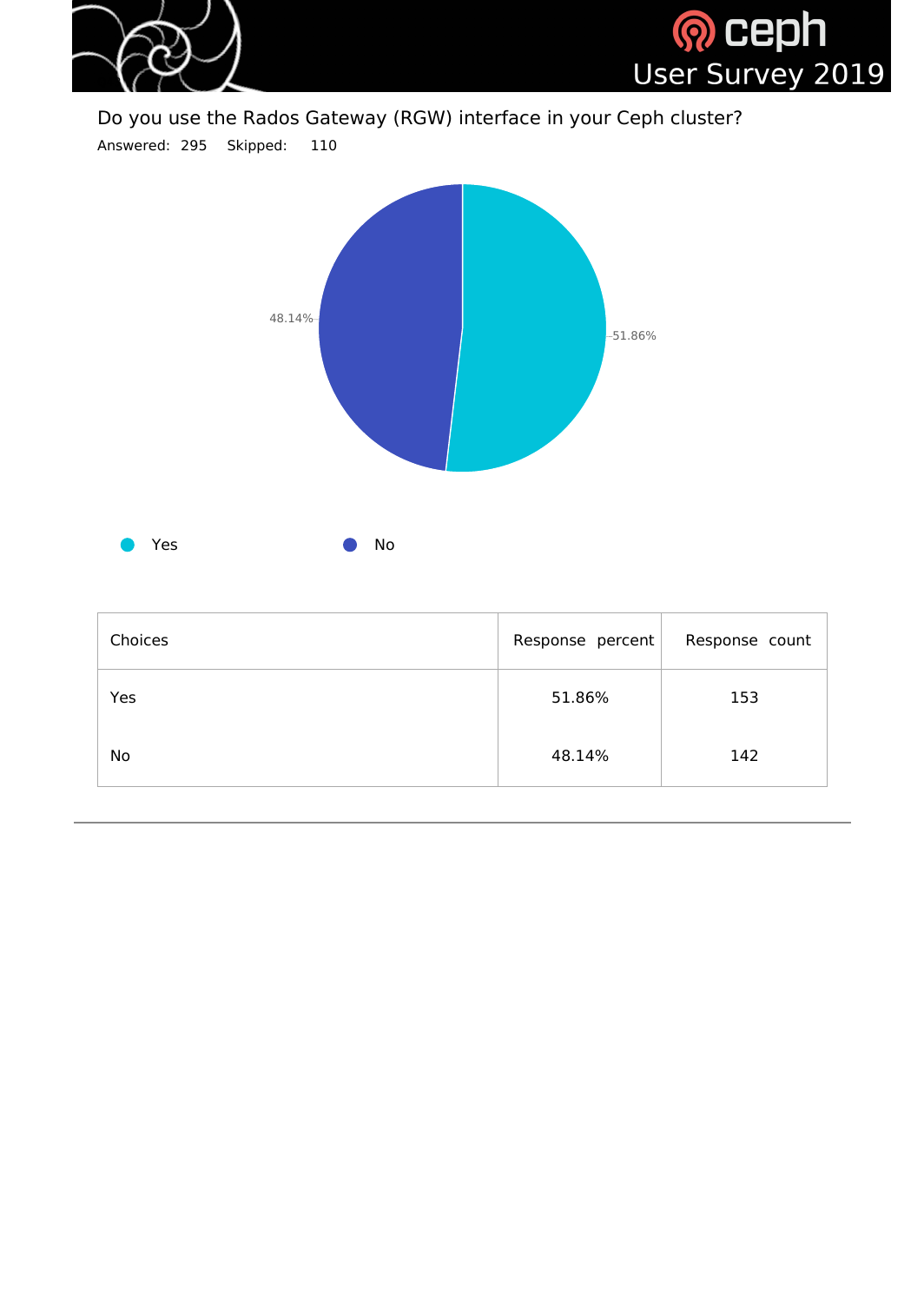

Do you use the Ceph Filesystem interface in your Ceph cluster?

Answered: 142 Skipped: 263



| Choices   | Response percent | Response count |
|-----------|------------------|----------------|
| Yes       | 57.75%           | 82             |
| <b>No</b> | 42.25%           | 60             |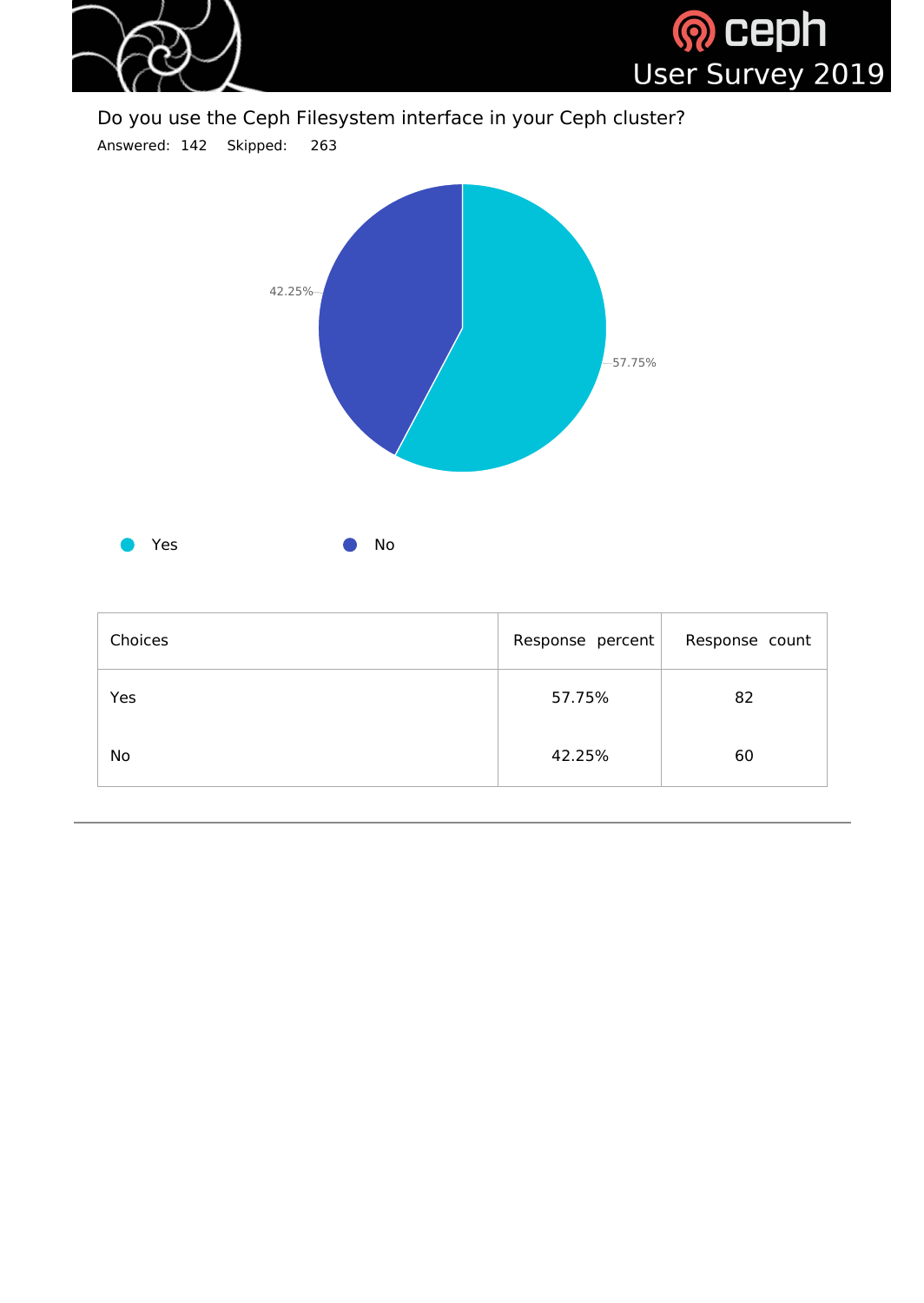

H)



#### Do you use the Ceph Dashboard?

Answered: 60 Skipped: 345



| Choices   | Response percent | Response count |
|-----------|------------------|----------------|
| Yes       | 50.00%           | 30             |
| <b>No</b> | 50.00%           | 30             |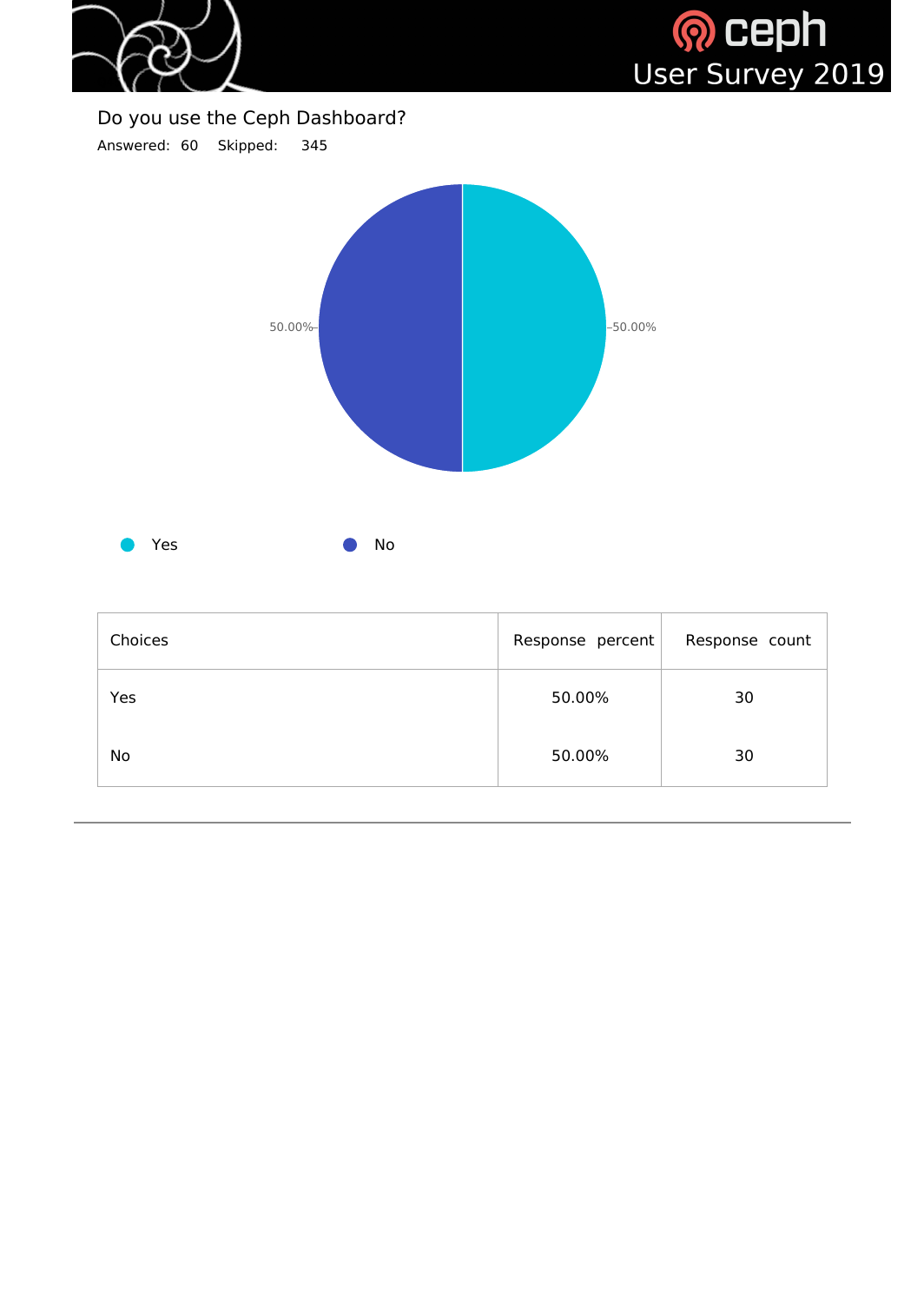



Rados Gateway (RGW)

Q46



| Choices     | Response percent | Response count |
|-------------|------------------|----------------|
| Test/POC    | 13.50%           | 22             |
| Development | 7.36%            | 12             |
| Staging     | 1.84%            | 3              |
| Production  | 77.30%           | 126            |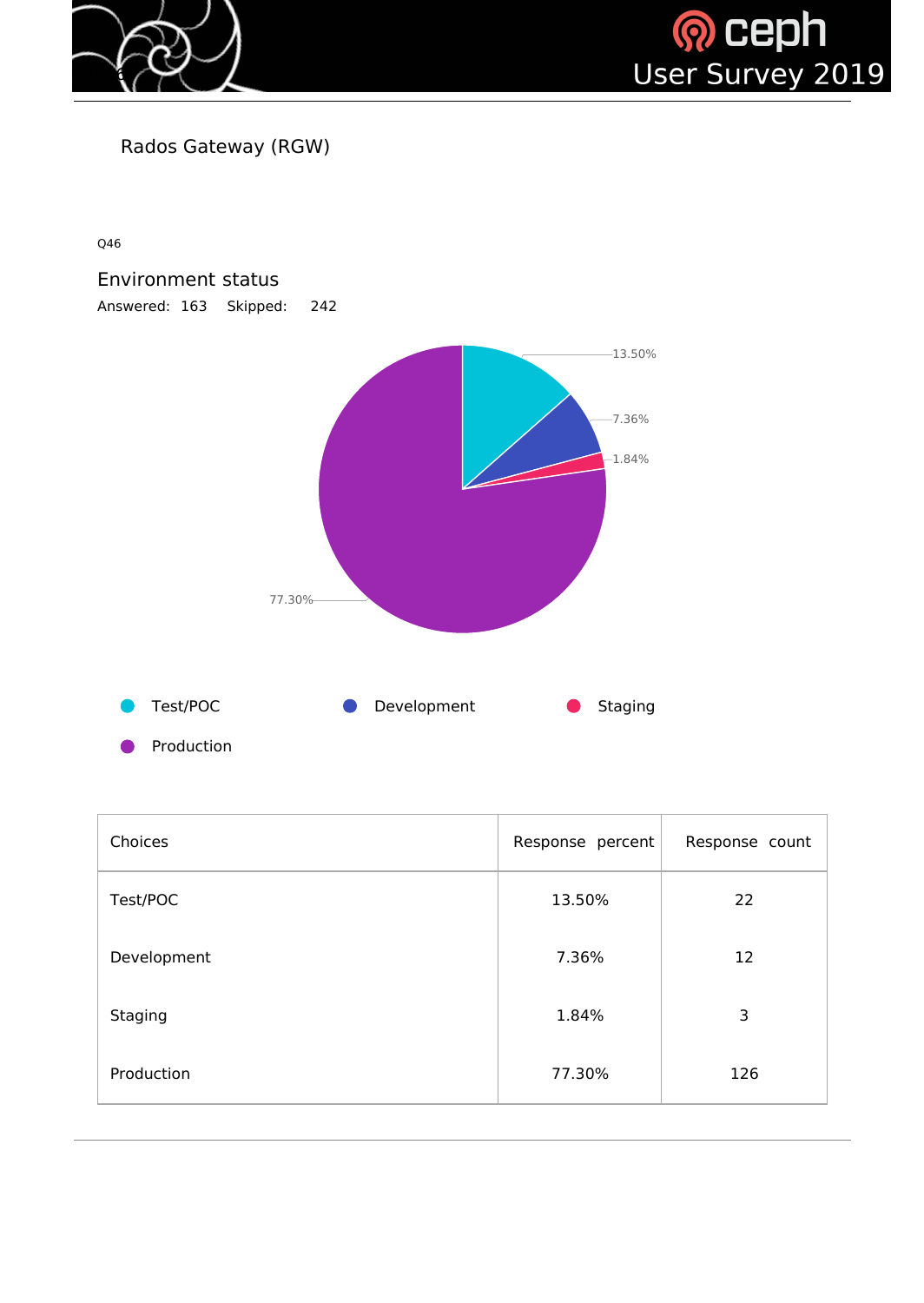



Number of Rados Gateways Answered: 162 Skipped: 243



Number of Rados Gateways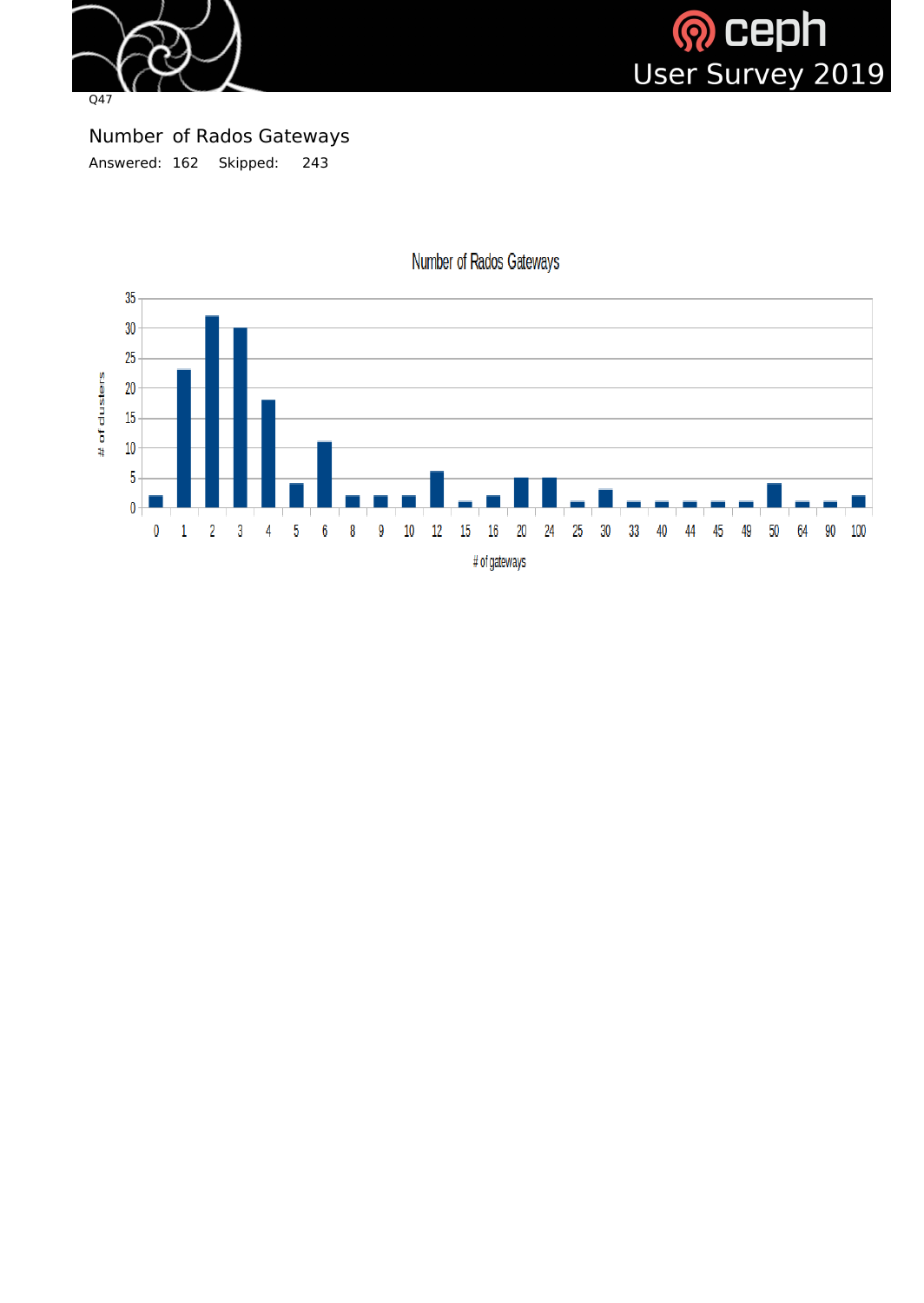



The largest object stored in gigabytes

Answered: 162 Skipped: 243



Largest object stored in gigabytes

objectin gigabytes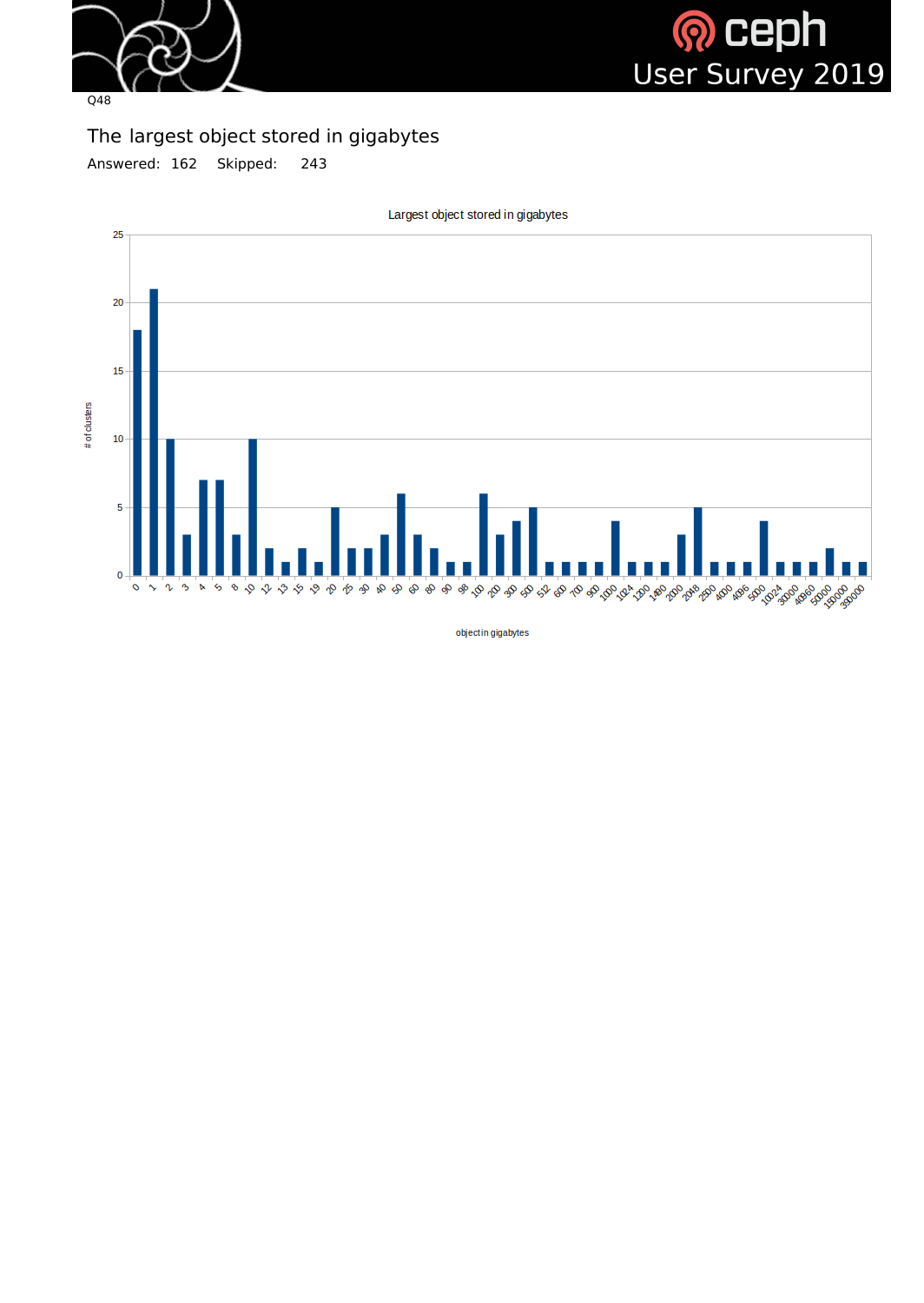



#### **Workloads**

Answered: 163 Skipped: 242



| Choices                | Response percent | Response count |
|------------------------|------------------|----------------|
| Archive                | 64.42%           | 105            |
| Backup                 | 56.44%           | 92             |
| Big data and analytics | 37.42%           | 61             |
| Other (Please specify) | 29.45%           | 48             |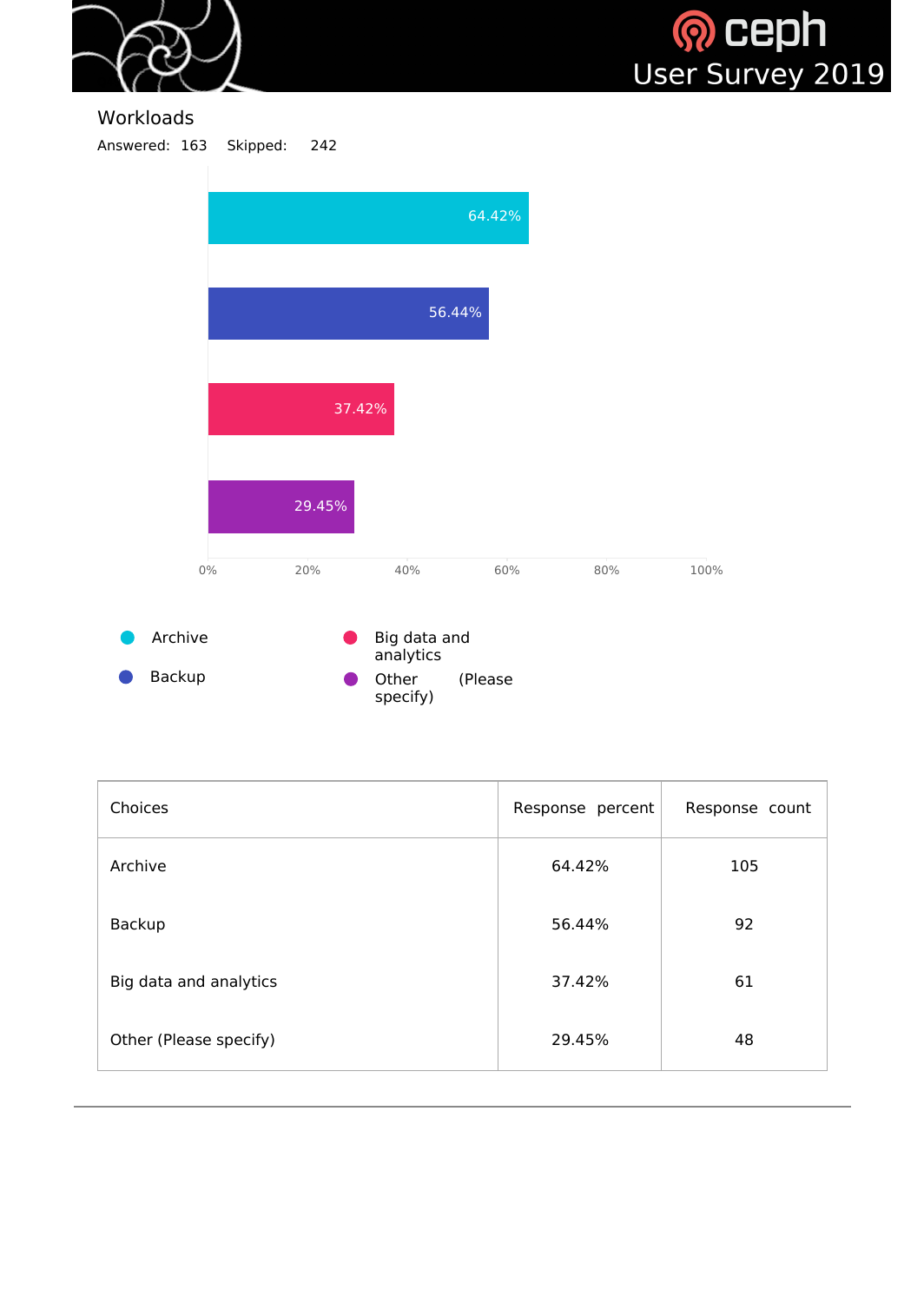

# Workloads



Other (Please specify)

- Satellite data
- Web-hosting
- Devops/web
- Genomics
- Containers
- Cloud
- S3 storage
- CDN for media stream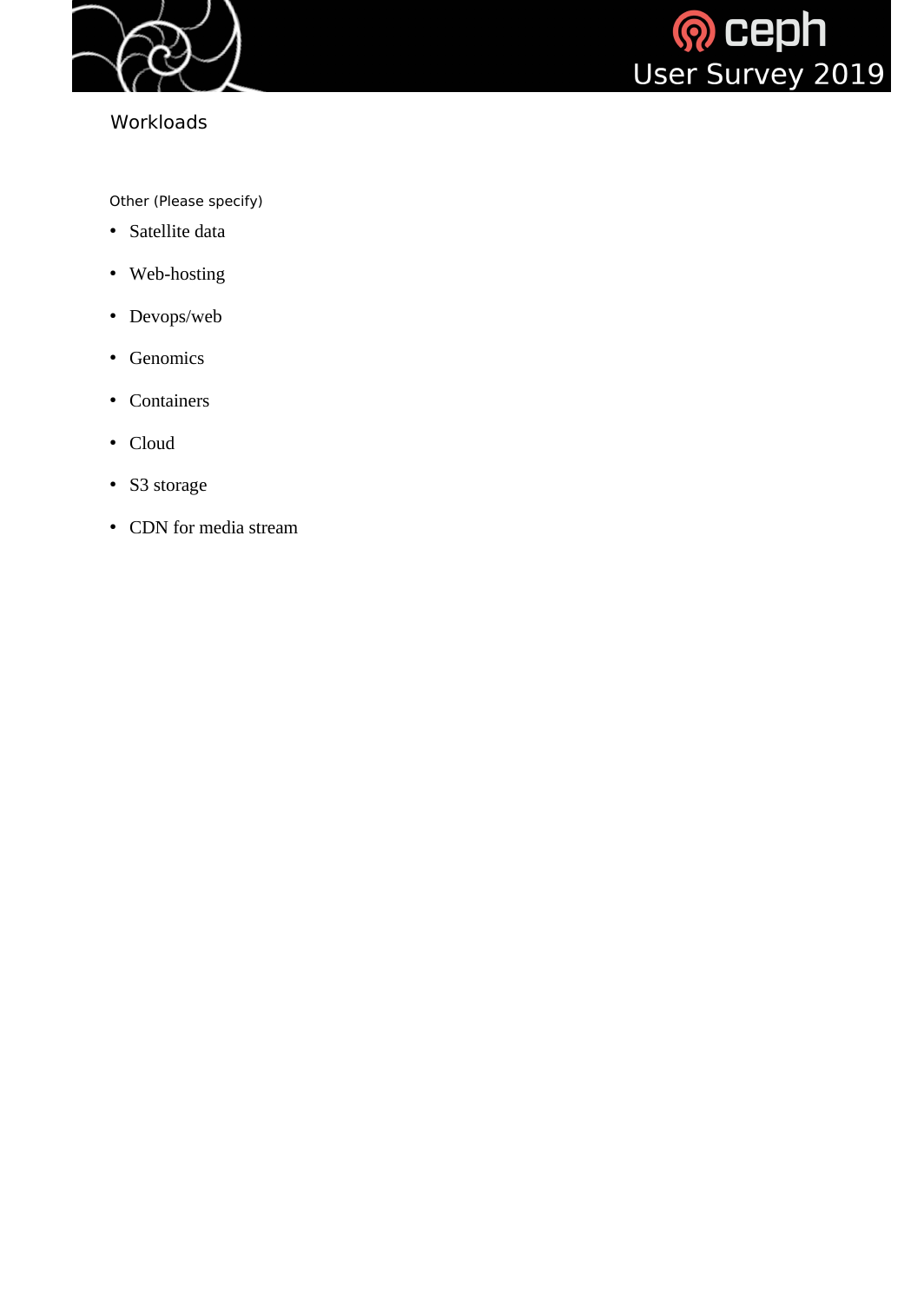



RGW APIs used

Answered: 163 Skipped: 242



| Choices                     | Response percent | Response count |
|-----------------------------|------------------|----------------|
| S <sub>3</sub>              | 92.02%           | 150            |
| <b>RGW admin API</b>        | 35.58%           | 58             |
| Swift                       | 21.47%           | 35             |
| NFS re-export of S3 buckets | 9.82%            | 16             |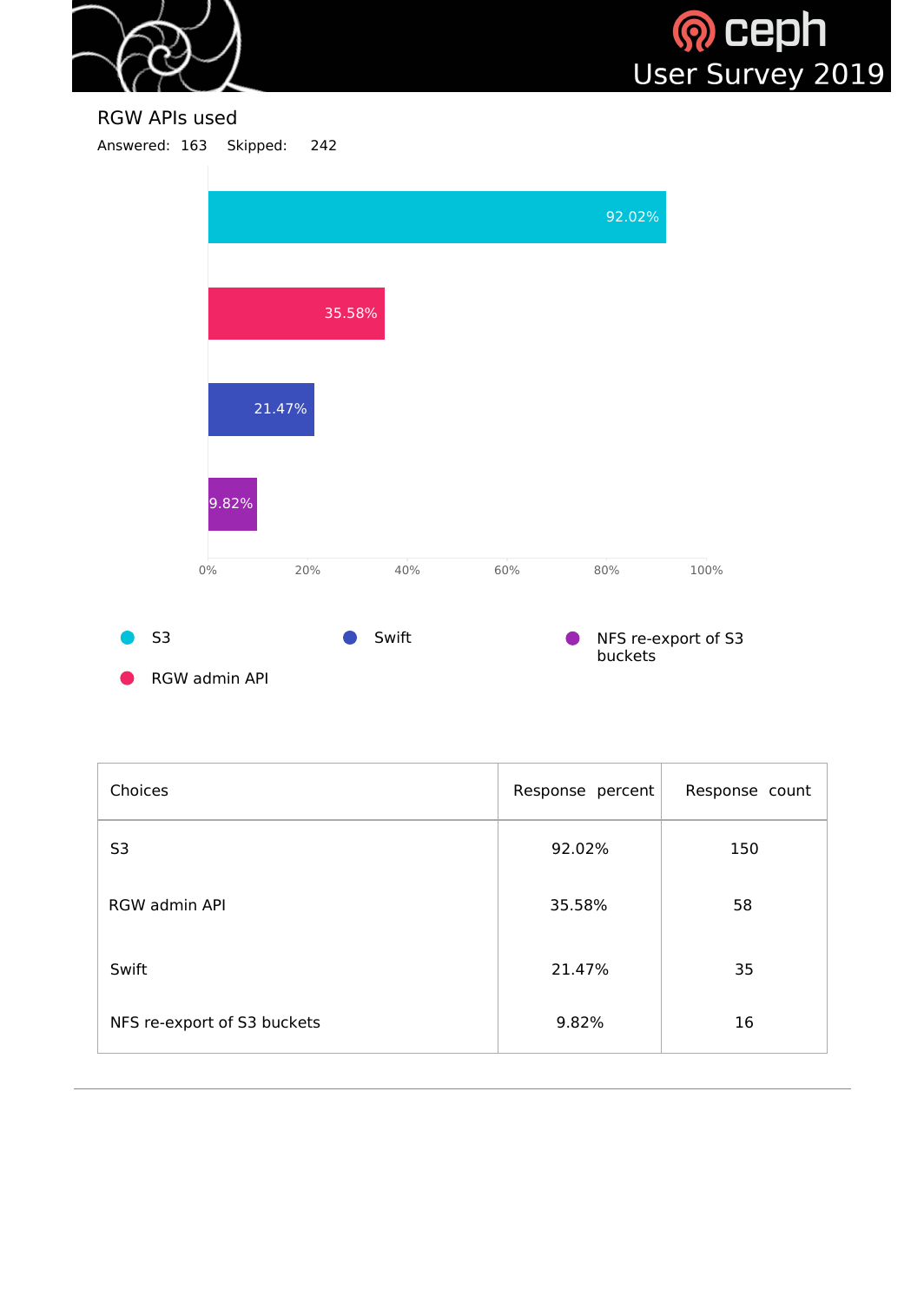

RGW client-side libraries used Answered: 163 Skipped: 242



| Choices                | Response percent | Response count |
|------------------------|------------------|----------------|
| Amazon SDK             | 44.79%           | 73             |
| Boto3                  | 42.94%           | 70             |
| <b>Boto</b>            | 22.70%           | 37             |
| None                   | 20.86%           | 34             |
| Other (Please specify) | 17.18%           | 28             |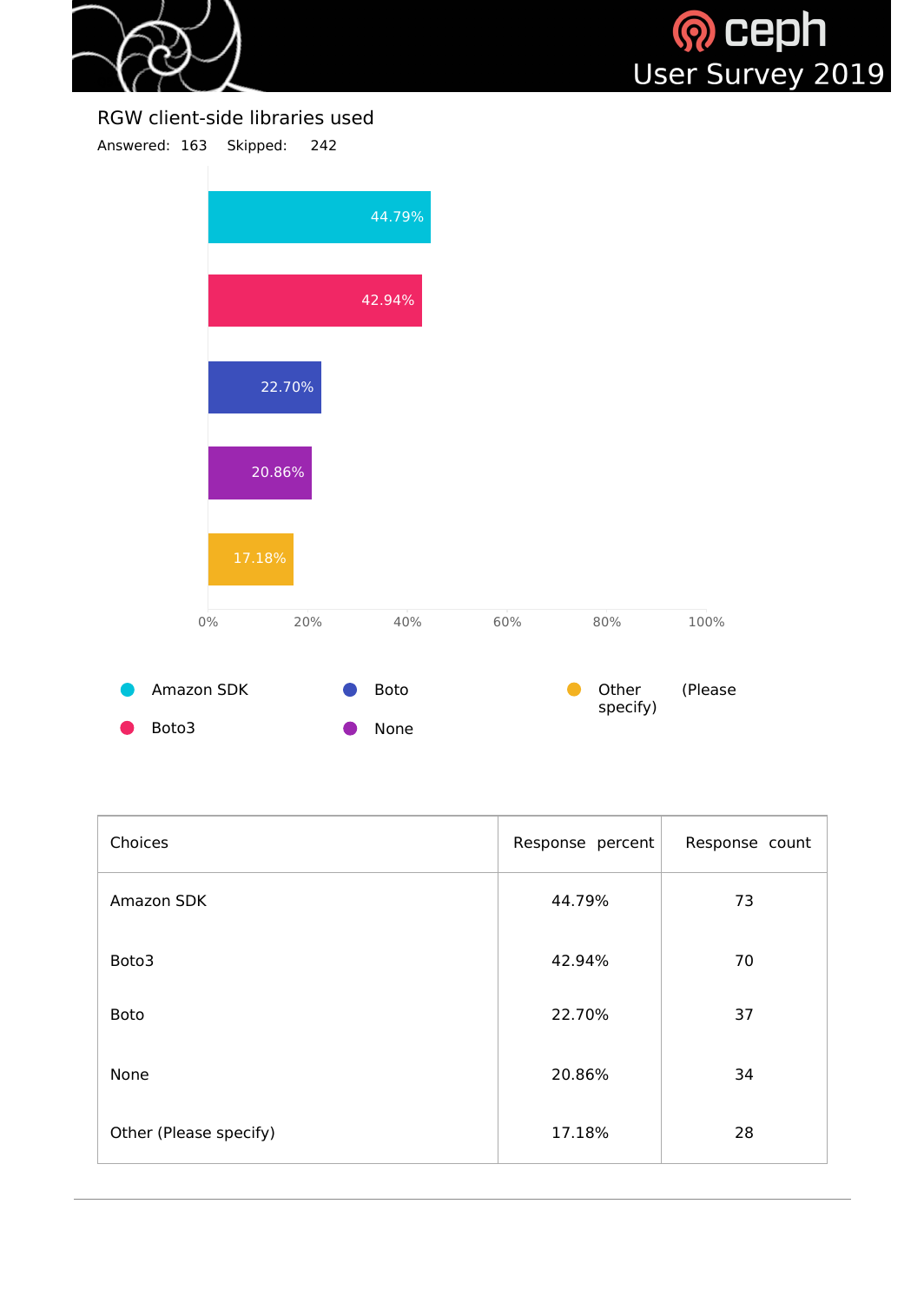



# RGW client-side libraries used

Other (Please specify)

- Globus S3 connector
- Minio-go
- Jets3t
- Cinder
- Cyberduck
- IBM TSM
- S3cmd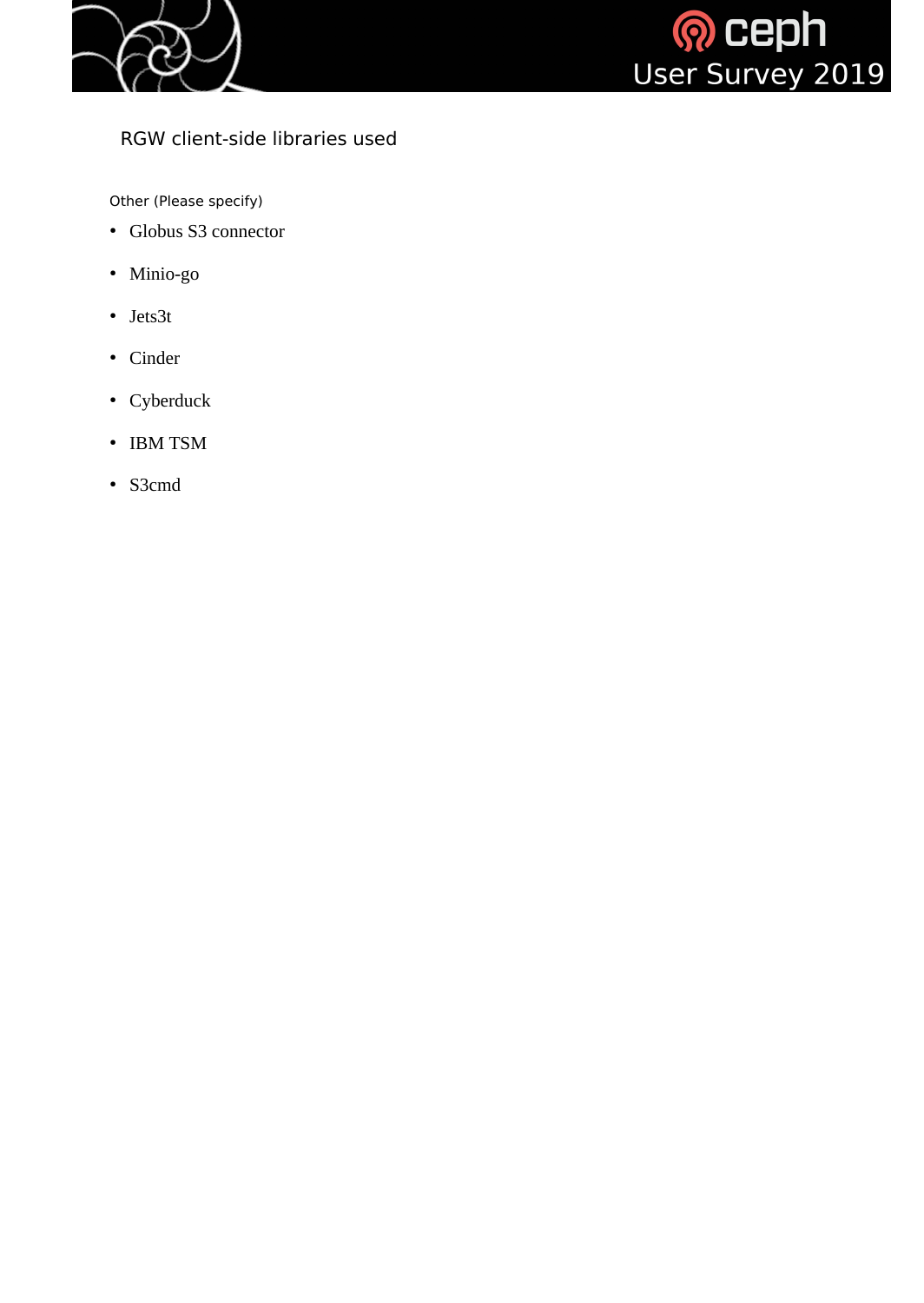



RGW authentication mechanism



| Choices                | Response percent | Response count |
|------------------------|------------------|----------------|
| RGW (built-in)         | 88.34%           | 144            |
| Keystone               | 19.63%           | 32             |
| <b>LDAP</b>            | 6.75%            | 11             |
| Other                  | 1.84%            | 3              |
| Other (Please specify) | 3.68%            | 6              |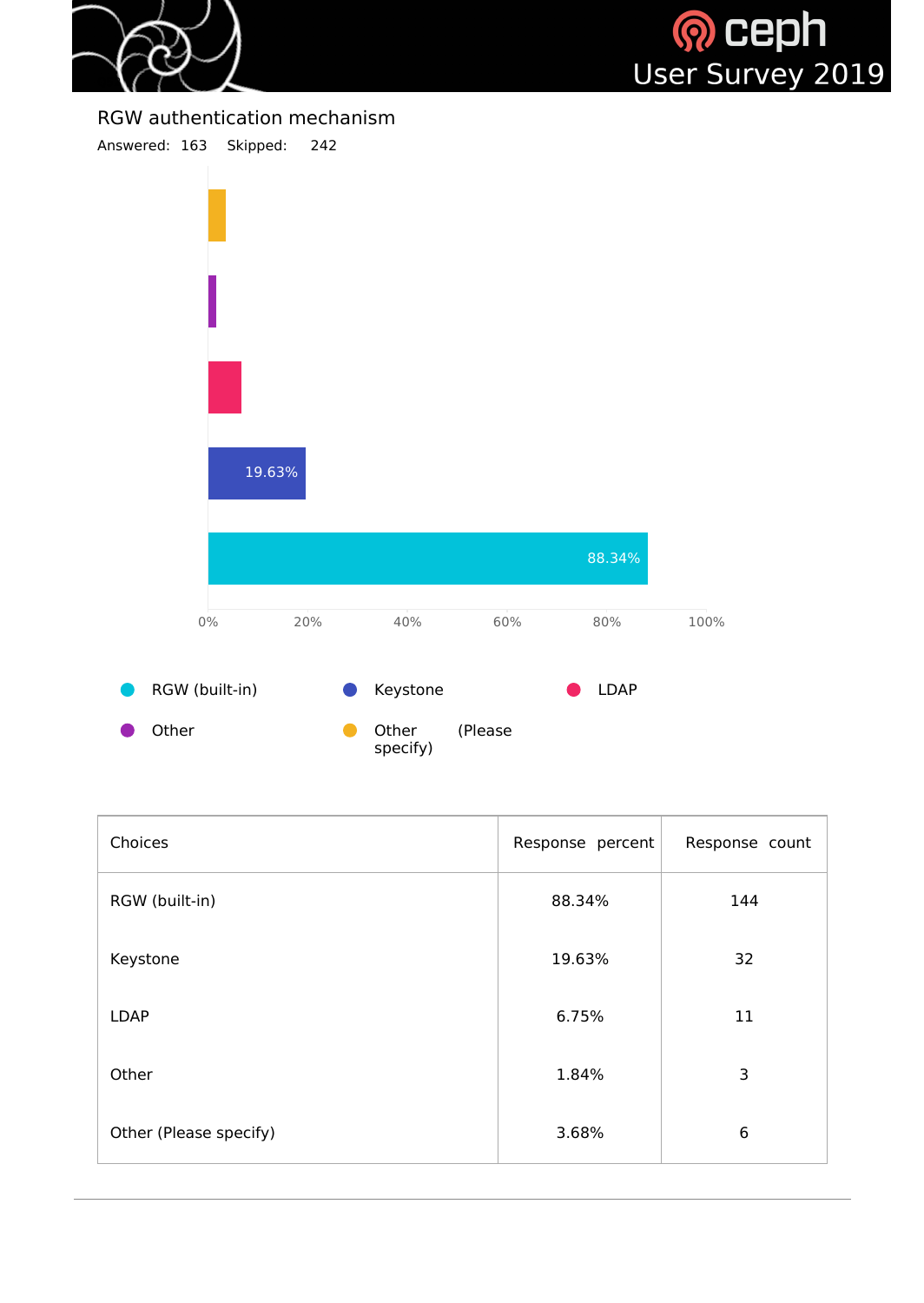



RGW authentication mechanism

Other (Please specify)

- LDAP isn't great
- Croit
- Benji (similar to Backy2)
- CAS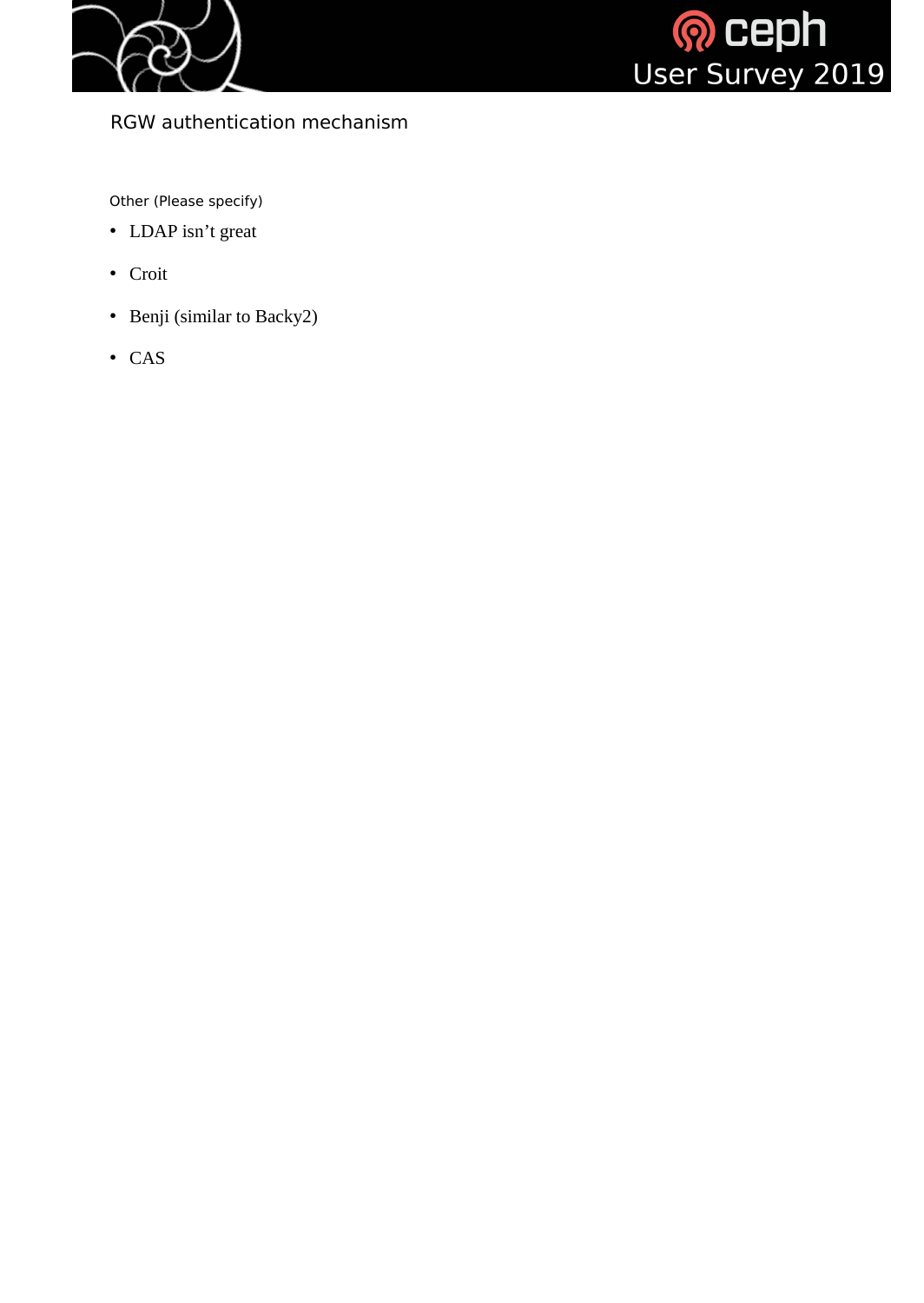

### RGW external load balancers used



| Choices                   | Response percent | Response count |
|---------------------------|------------------|----------------|
| HAproxy                   | 47.24%           | 77             |
| <b>Nginx</b>              | 22.70%           | 37             |
| Dedicated custom hardware | 6.13%            | 10             |
| <b>None</b>               | 26.38%           | 43             |
| Other (Please specify)    | 16.56%           | 27             |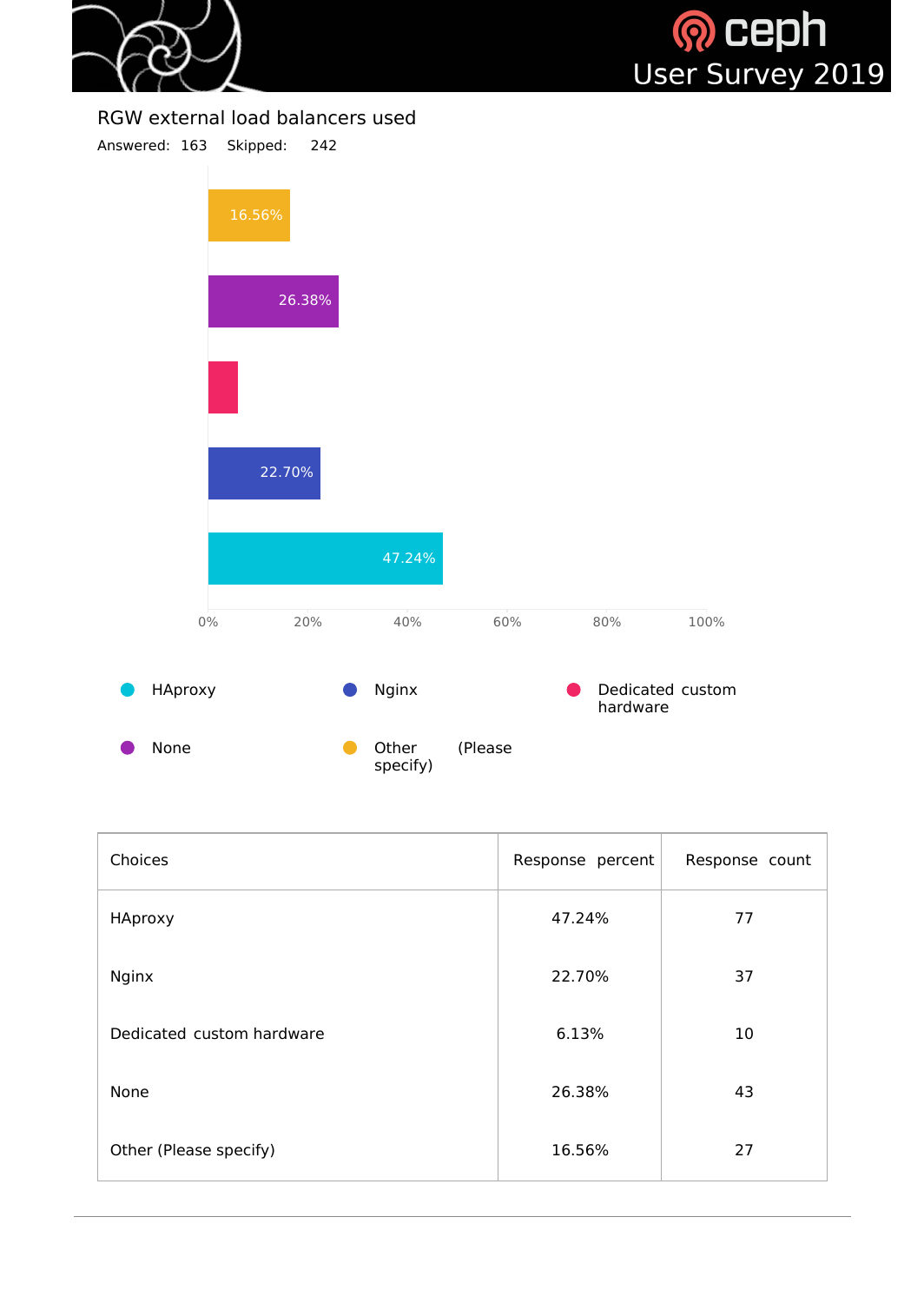



## RGW external load balancers used

Other (Please specify)

- F5
- BGP ECMP
- IPVS
- Keepalived
- Lbs
- BGP anycast
- DNS
- Varnish
- Croit
- Traefik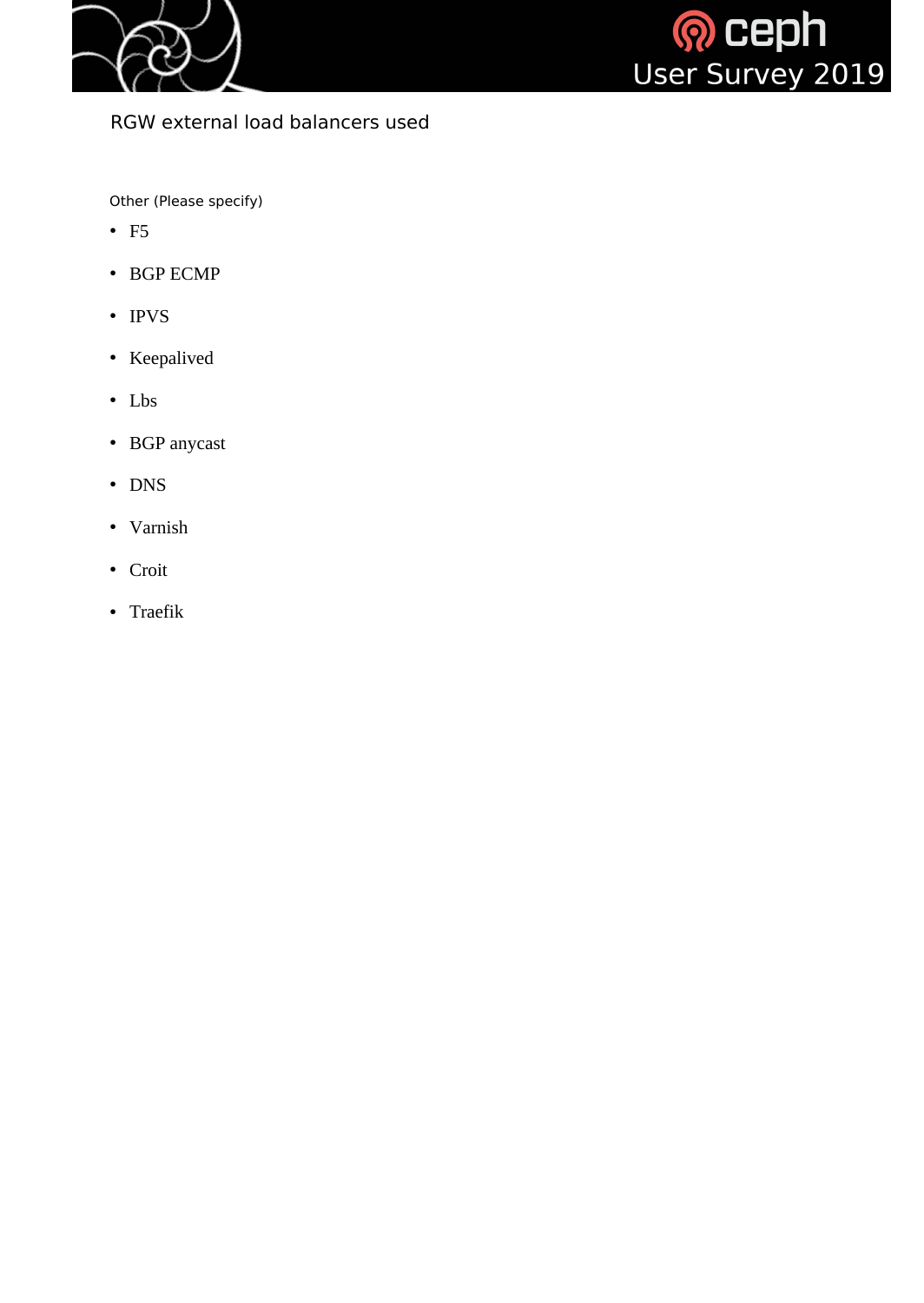



# Number of RGW federated multi-sites in a cluster Answered: 163 Skipped: 242

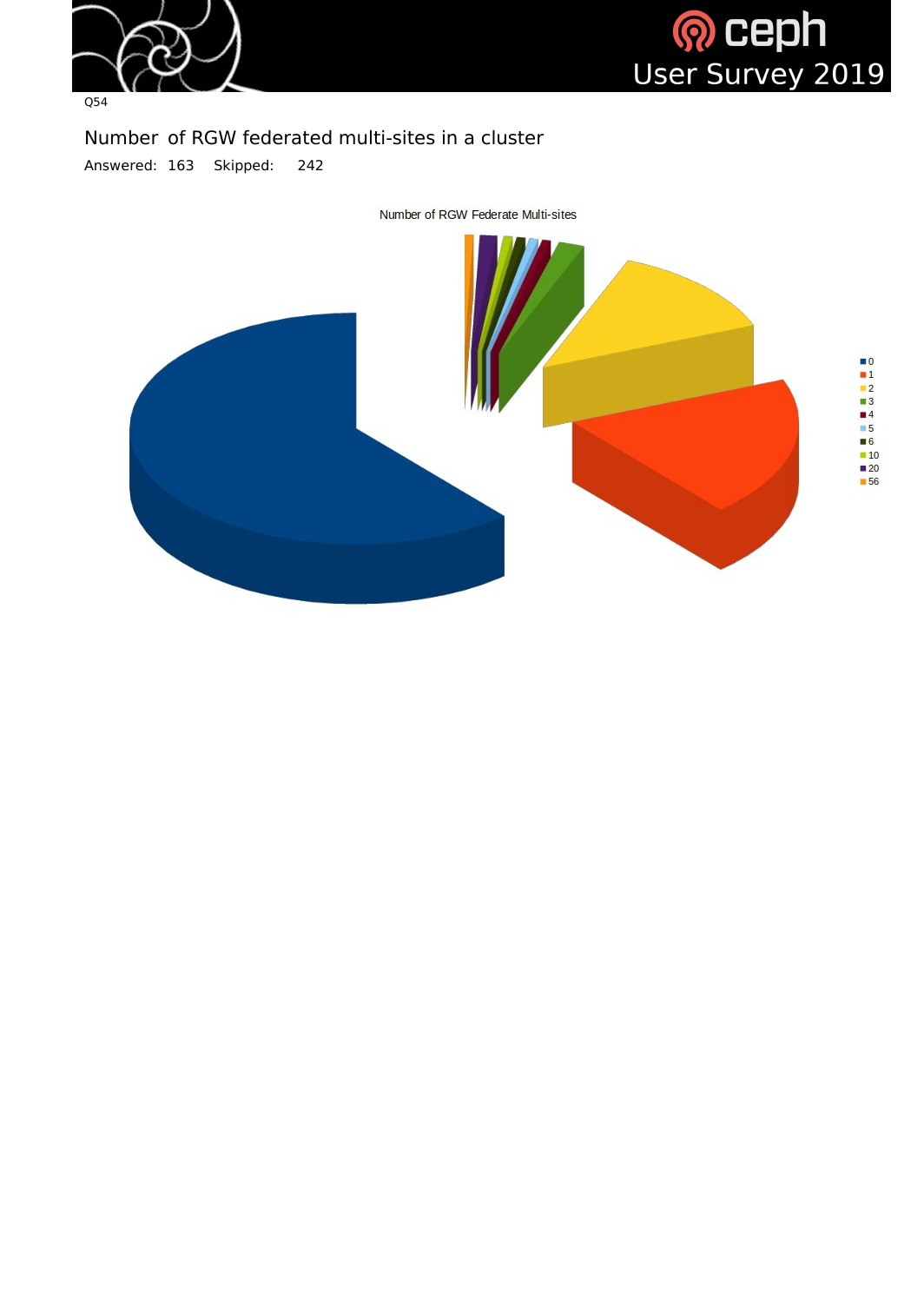

Do you use the Ceph Filesystem interface in your Ceph cluster?

Answered: 162 Skipped: 243



| Choices   | Response percent | Response count |
|-----------|------------------|----------------|
| Yes       | 56.79%           | 92             |
| <b>No</b> | 43.21%           | 70             |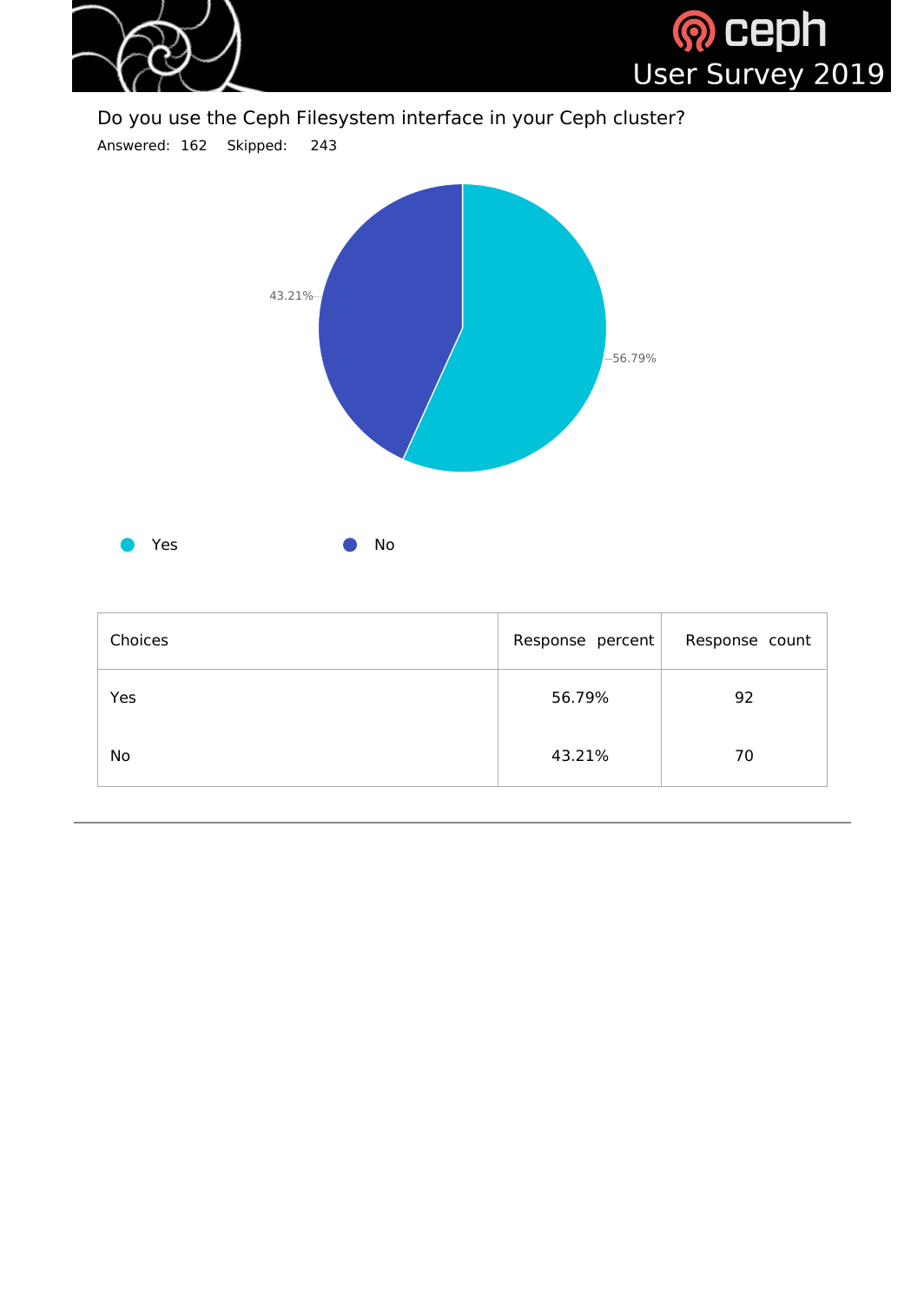

H)



# Do you use the Ceph Dashboard?

Answered: 70 Skipped: 335



| Choices   | Response percent | Response count |
|-----------|------------------|----------------|
| Yes       | 55.71%           | 39             |
| <b>No</b> | 44.29%           | 31             |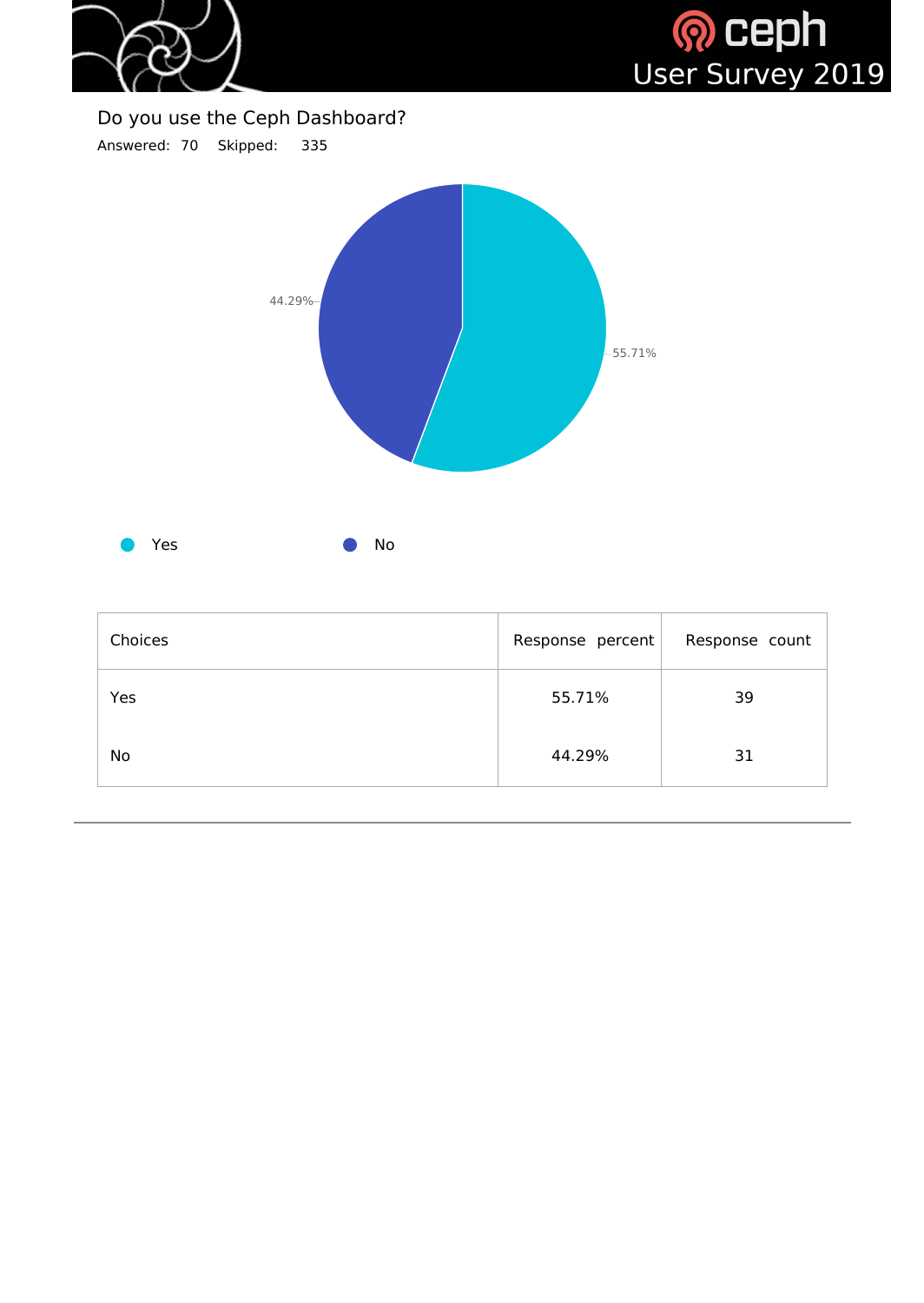



CephFS

Q57

# Environment status Answered: 184 Skipped: 221



| Choices     | Response percent | Response count |
|-------------|------------------|----------------|
| Test/POC    | 16.30%           | 30             |
| Development | 7.07%            | 13             |
| Staging     | 4.35%            | 8              |
| Production  | 72.28%           | 133            |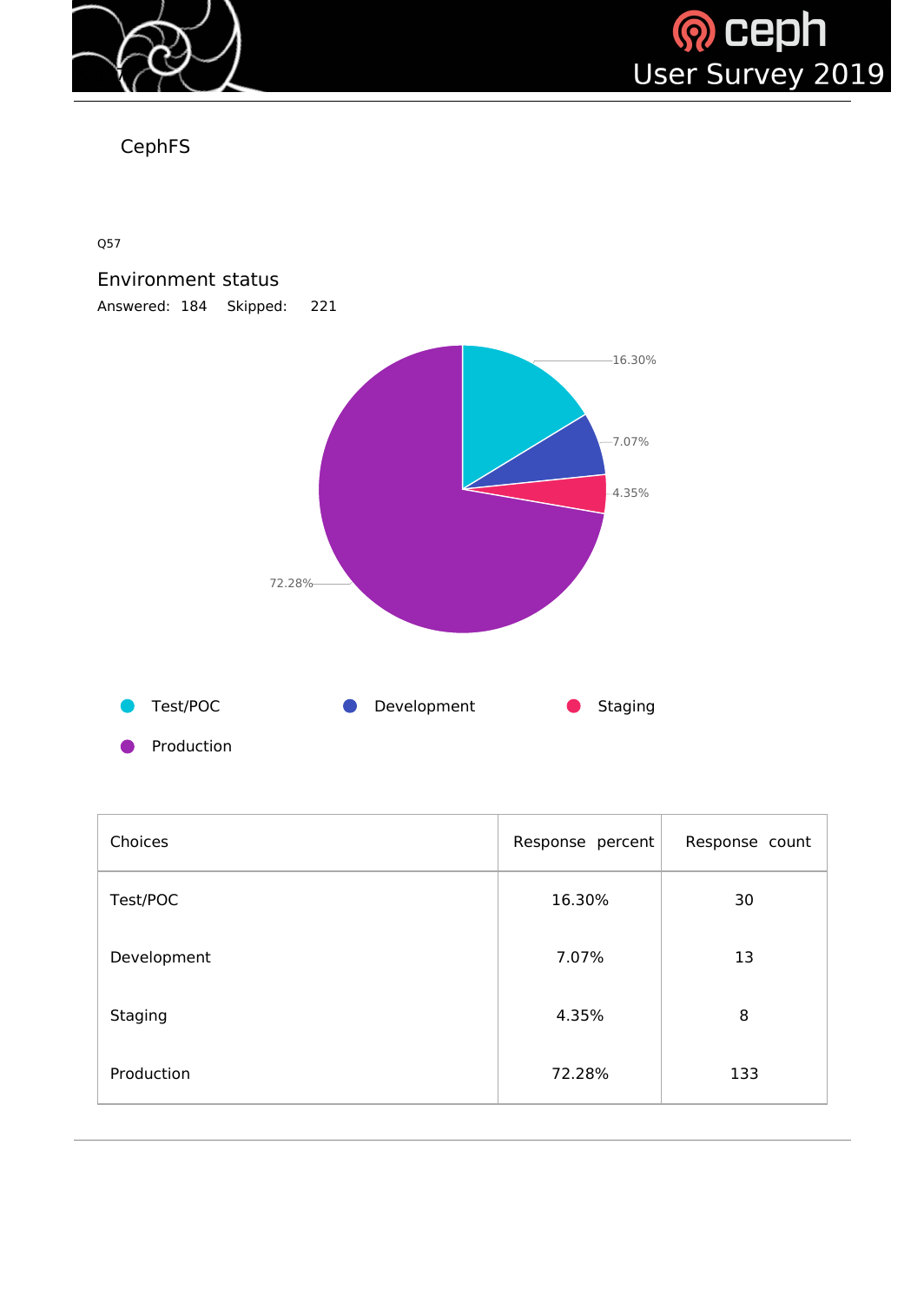



#### Workloads

Answered: 184 Skipped: 221

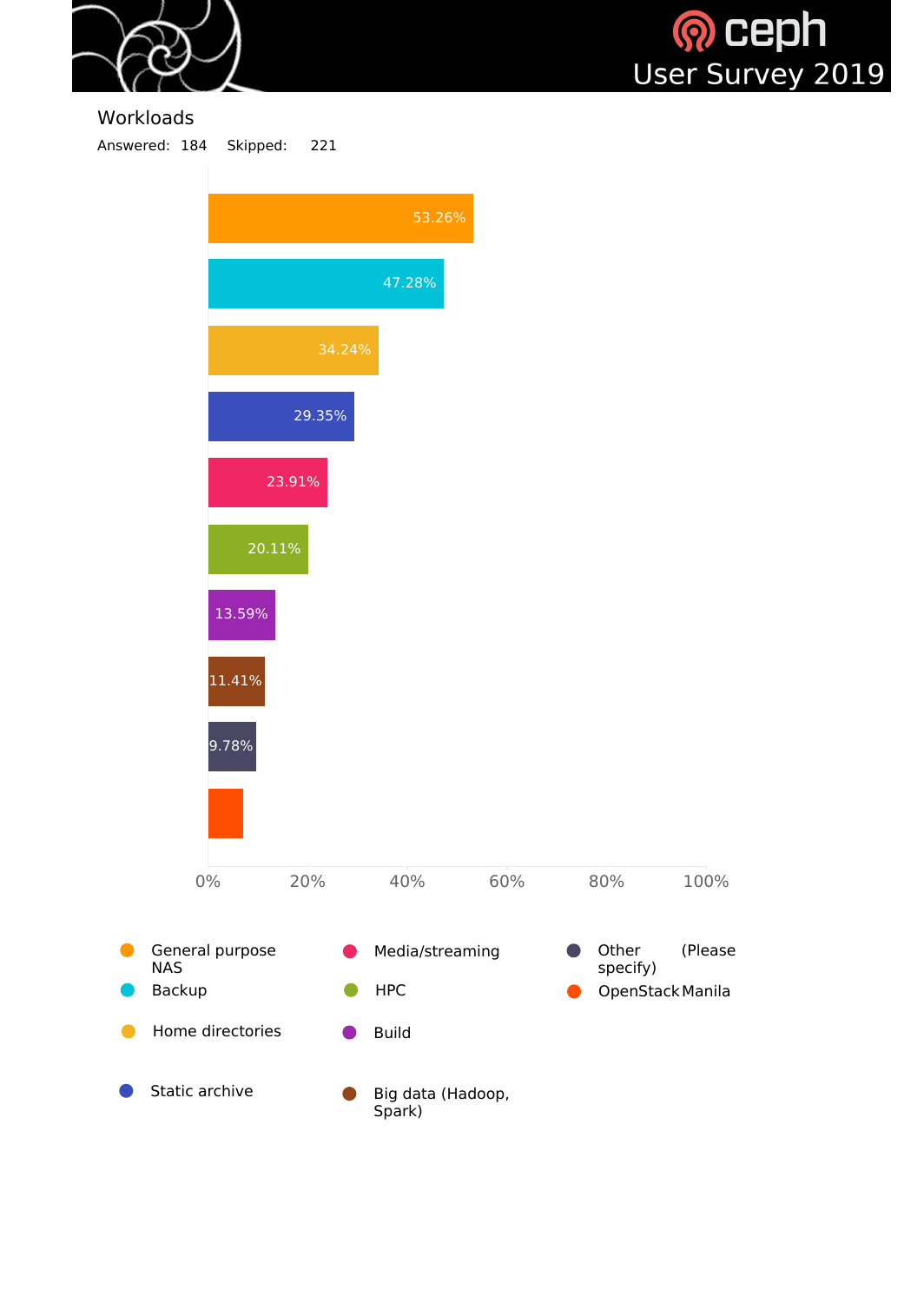



| Choices                    | Response percent | Response count |
|----------------------------|------------------|----------------|
| <b>General purpose NAS</b> | 53.26%           | 98             |
| <b>Backup</b>              | 47.28%           | 87             |
| Home directories           | 34.24%           | 63             |
| <b>Build</b>               | 13.59%           | 25             |
| Static archive             | 29.35%           | 54             |
| Media/streaming            | 23.91%           | 44             |
| <b>HPC</b>                 | 20.11%           | 37             |
| Big data (Hadoop, Spark)   | 11.41%           | 21             |
| Other (Please specify)     | 9.78%            | 18             |
| OpenStack Manila           | 7.07%            | 13             |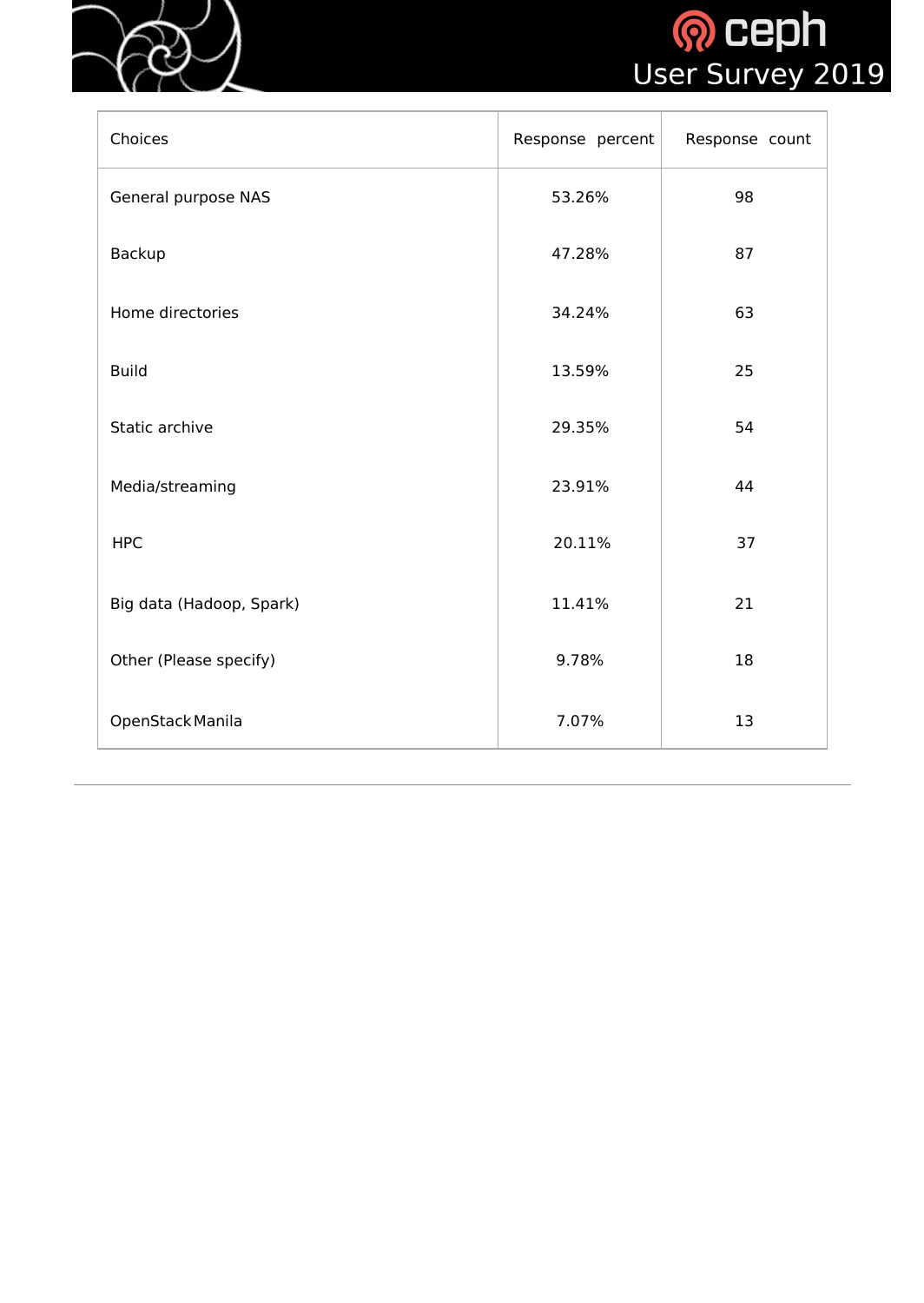



# Interfaces to access CephFS

Answered: 184 Skipped: 221

|                              |                            |     | 80.98%    |                   |
|------------------------------|----------------------------|-----|-----------|-------------------|
|                              | 42.39%                     |     |           |                   |
| 25.54%                       |                            |     |           |                   |
| 19.02%                       |                            |     |           |                   |
| 17.93%                       |                            |     |           |                   |
| 15.76%                       |                            |     |           |                   |
| $0\%$<br>20%                 | 40%                        | 60% | 80%       | 100%              |
| Linux kernel CephFS<br>mount | CIFS (samba)               |     | libcephfs |                   |
| ceph-fuse                    | NFS (Kernel NFS<br>server) |     |           | NFS (nfs-ganesha) |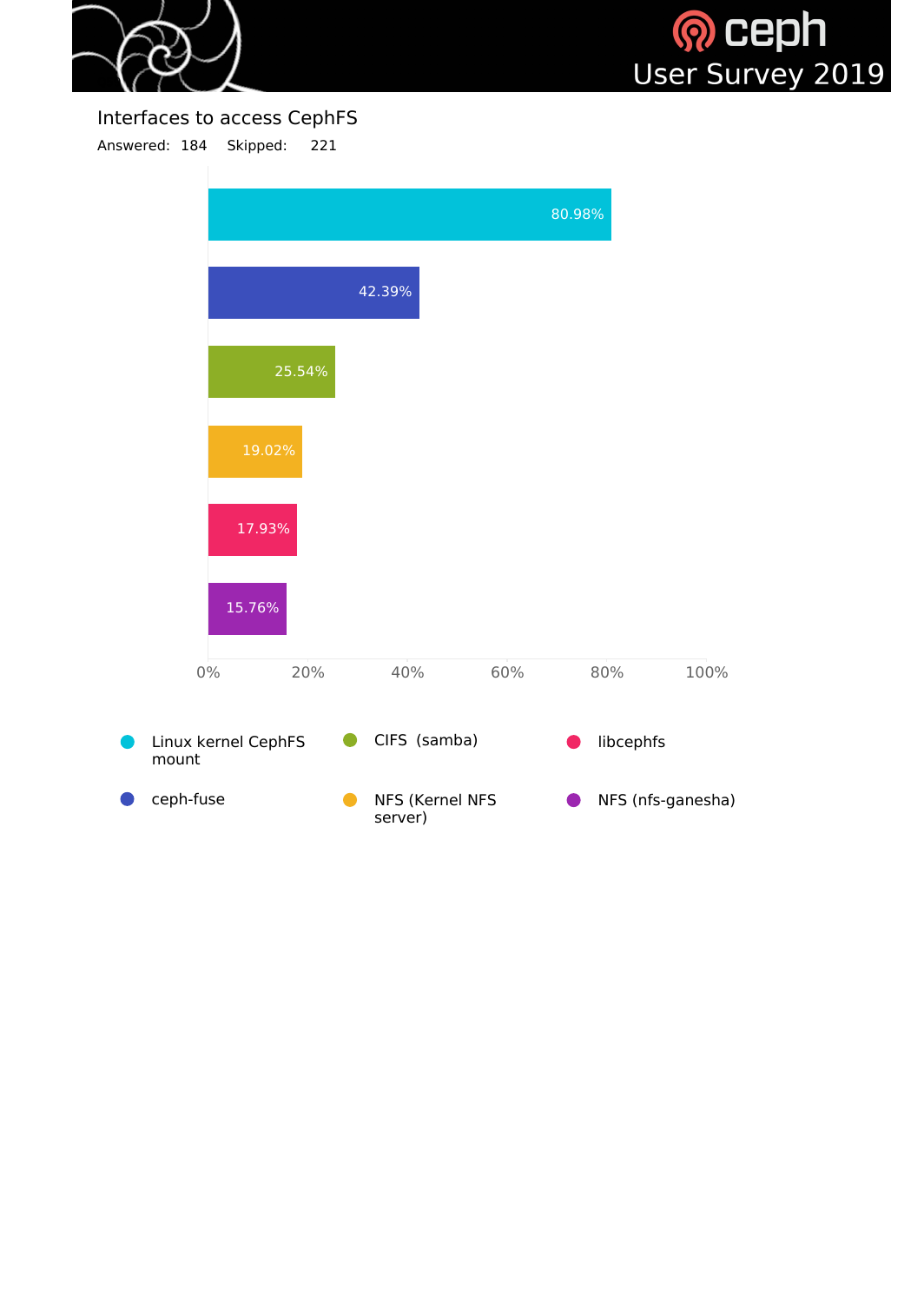



| Choices                   | Response percent | Response count |
|---------------------------|------------------|----------------|
| Linux kernel CephFS mount | 80.98%           | 149            |
| ceph-fuse                 | 42.39%           | 78             |
| CIFS (samba)              | 25.54%           | 47             |
| NFS (Kernel NFS server)   | 19.02%           | 35             |
| libcephfs                 | 17.93%           | 33             |
| NFS (nfs-ganesha)         | 15.76%           | 29             |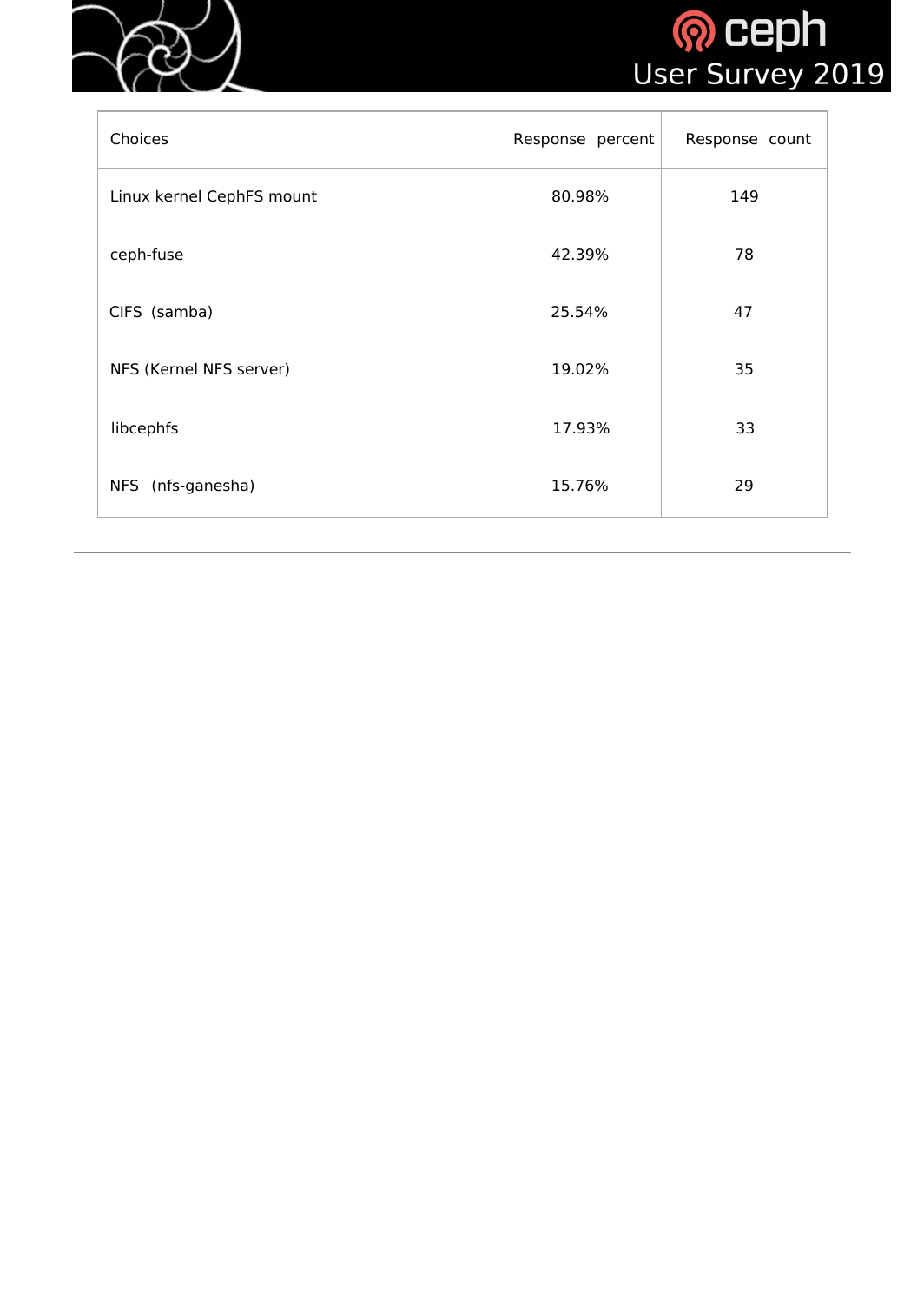

Typical number of file system clients (for largest cluster, if multiple clusters)



| Choices                                          | Response percent | Response count |
|--------------------------------------------------|------------------|----------------|
| $6\,$<br>50<br>$\blacksquare$                    | 45.65%           | 84             |
| 5 <sup>5</sup><br>$\mathbf{1}$<br>$\blacksquare$ | 22.28%           | 41             |
| $101 -$<br>500                                   | 15.22%           | 28             |
| $51 -$<br>100                                    | 13.59%           | 25             |
| 2500<br>$501 -$                                  | 3.26%            | $6\phantom{1}$ |
| $2500+$                                          | 0.00%            | $\mathbf 0$    |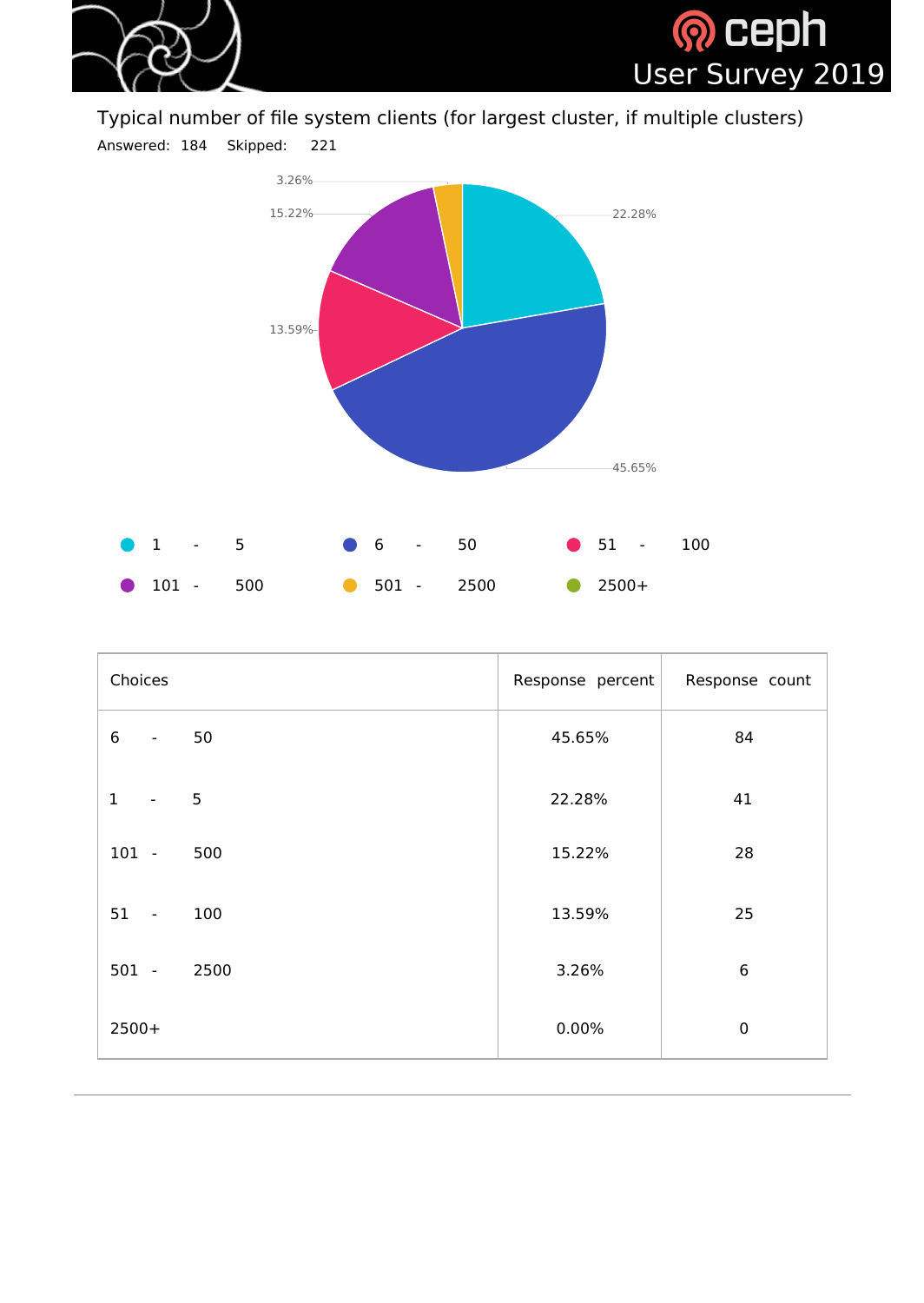



# Number of files (getfattr -d -m ceph.dir.rfiles /mnt/cephfs)<br>(for largest cluster, if multiple clusters) (for largest cluster, if

Answered: 184 Skipped: 221



| Choices          | Response percent | Response count |
|------------------|------------------|----------------|
| >1M              | 28.26%           | 52             |
| $>1k$ or<br>less | 18.48%           | 34             |
| >100M            | 18.48%           | 34             |
| >10k             | 14.13%           | 26             |
| >100k            | 12.50%           | 23             |
| >1G              | 4.35%            | 8              |
| $>10G+$          | 3.80%            | $\overline{7}$ |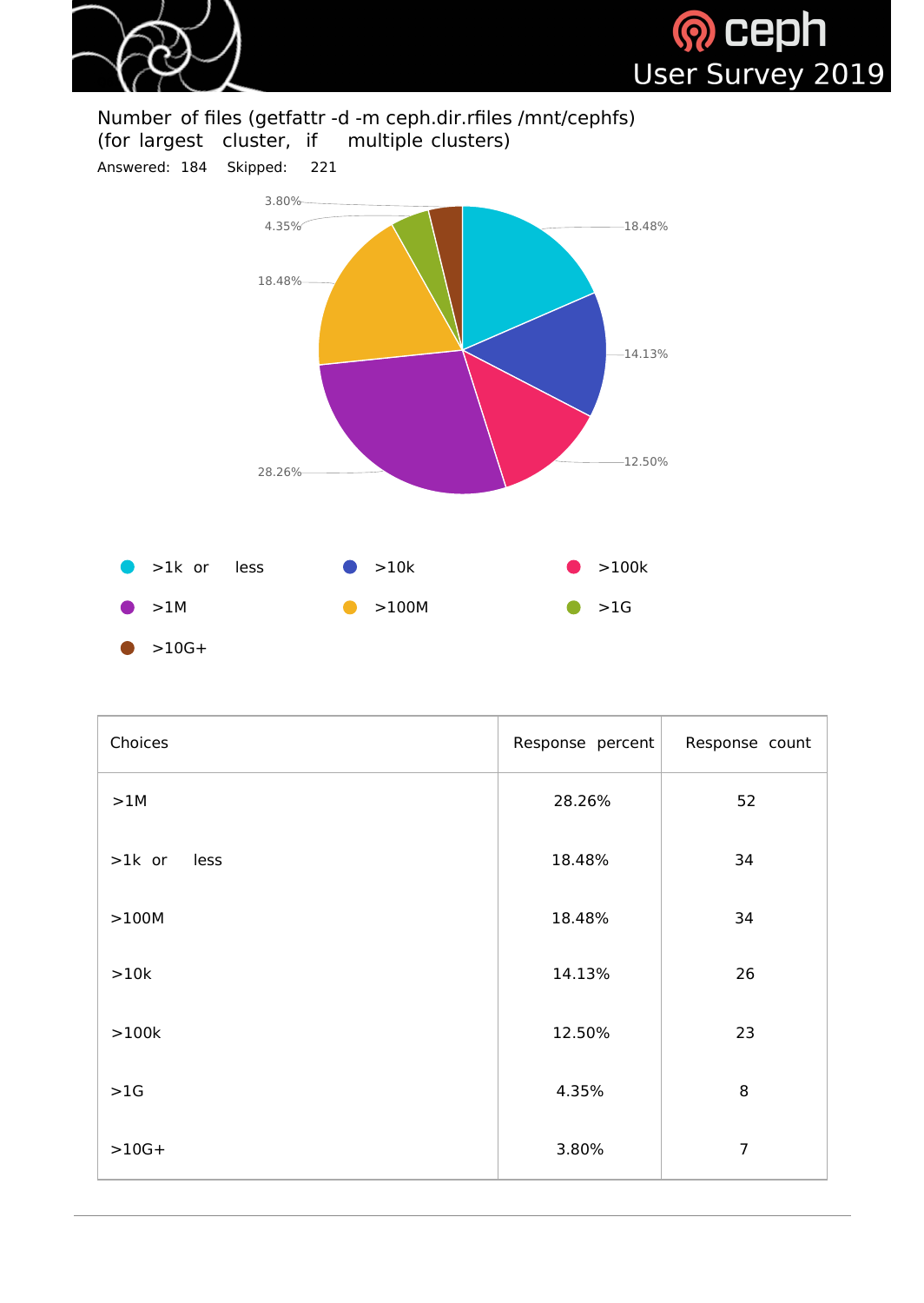



# MDS cache size (for largest cluster, if multiple clusters)



| Choices        |      | Response percent | Response count |
|----------------|------|------------------|----------------|
| 1 <sub>G</sub> |      | 29.51%           | 54             |
| 2G -           | 3G   | 19.67%           | 36             |
| 4G -           | 15G  | 19.13%           | 35             |
| 16G -          | 31G  | 7.65%            | 14             |
| $32G -$        | 64G  | 13.66%           | 25             |
| 65G -          | 127G | 3.83%            | $\overline{7}$ |
| 128G+          |      | 6.56%            | 12             |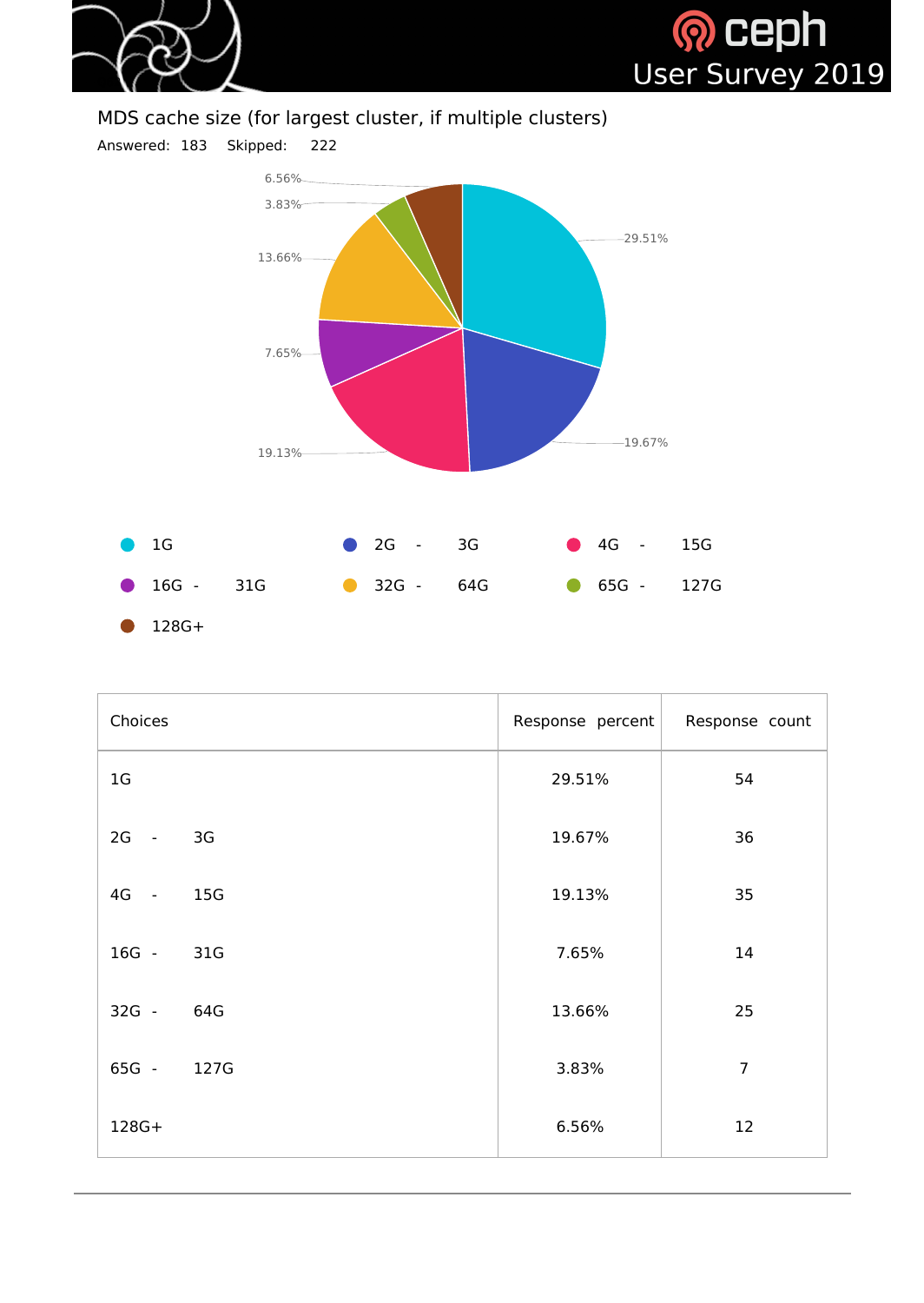

<mark>® Ceph</mark><br>User Survey 2019

Number of active MDS (for largest cluster, if multiple clusters) Answered: 184 Skipped: 221

Number of active MDS



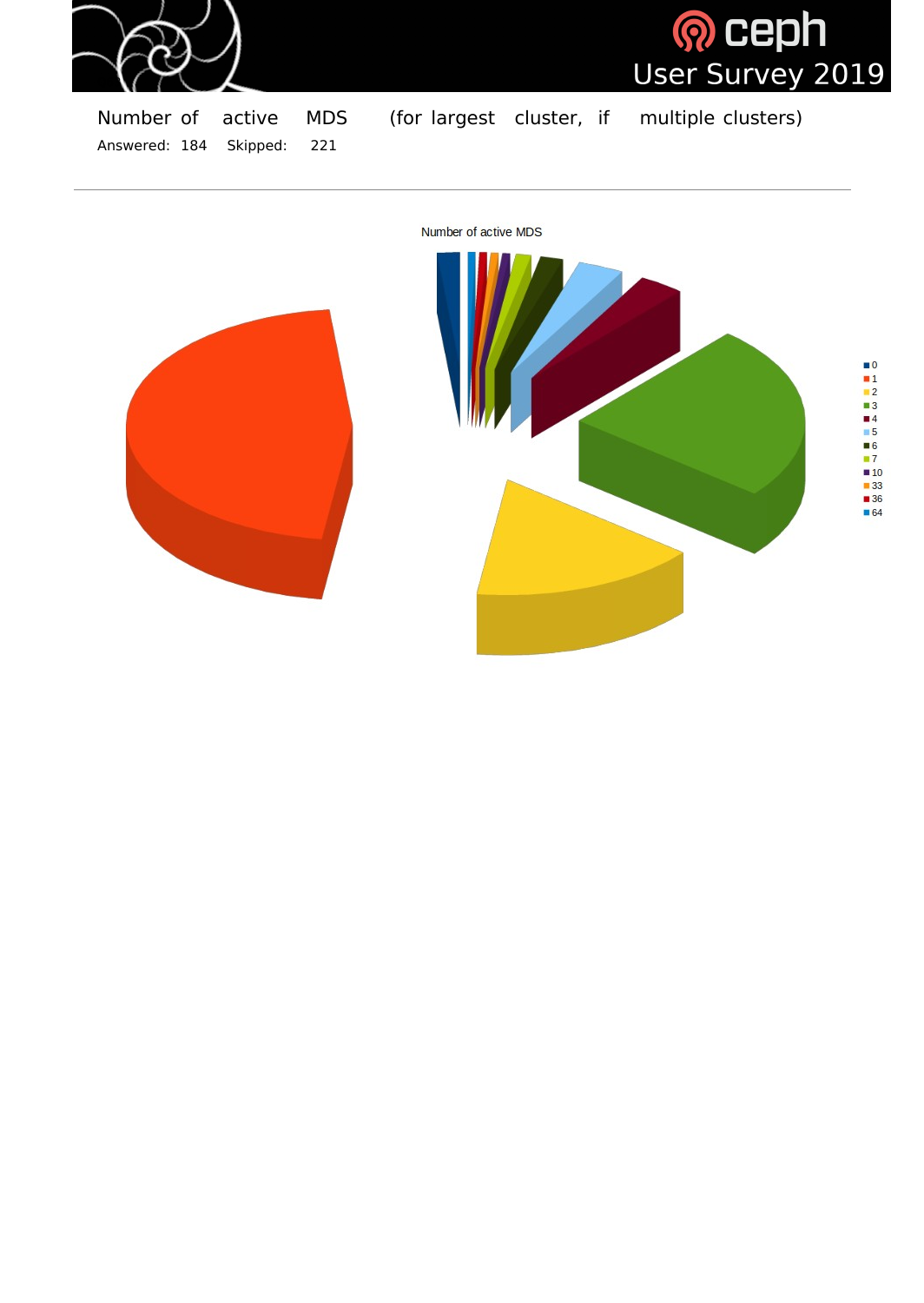



# Do you use subtree pinning?





| Choices           | Response percent | Response count |
|-------------------|------------------|----------------|
| No                | 57.61%           | 106            |
| Unknown           | 28.26%           | 52             |
| Yes               | 10.33%           | 19             |
| applicable<br>Not | 3.80%            | $\overline{7}$ |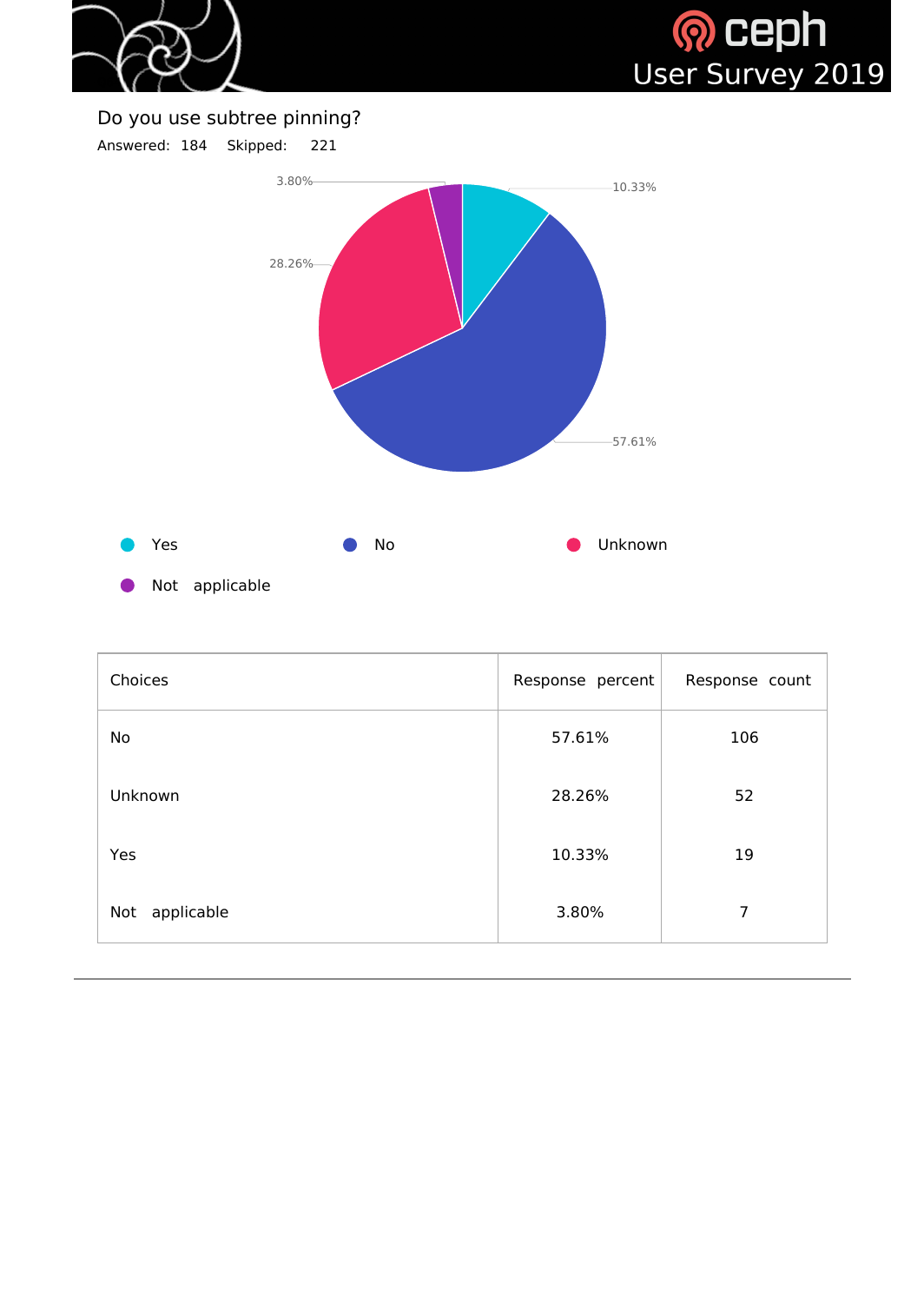



Do you use snapshots? Answered: 184 Skipped: 221



| <b>Choices</b>            | Response percent | Response count |
|---------------------------|------------------|----------------|
| specify)<br>No<br>(Please | 61.41%           | 113            |
| Yes                       | 38.59%           | 71             |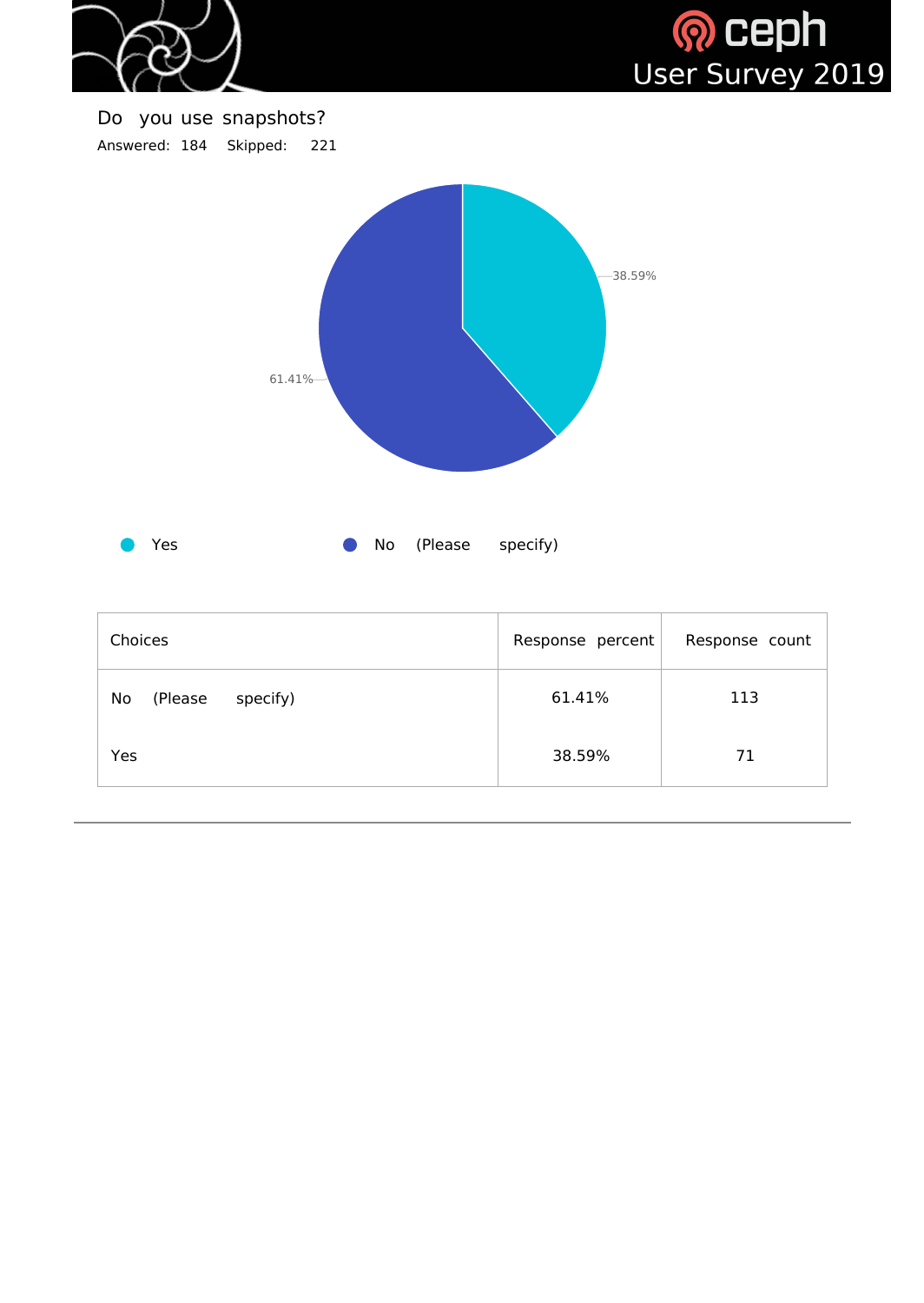

a I



# Do you use the Ceph Dashboard? Answered: 183 Skipped: 222



| Choices | Response percent | Response count |
|---------|------------------|----------------|
| Yes     | 65.03%           | 119            |
| No      | 34.97%           | 64             |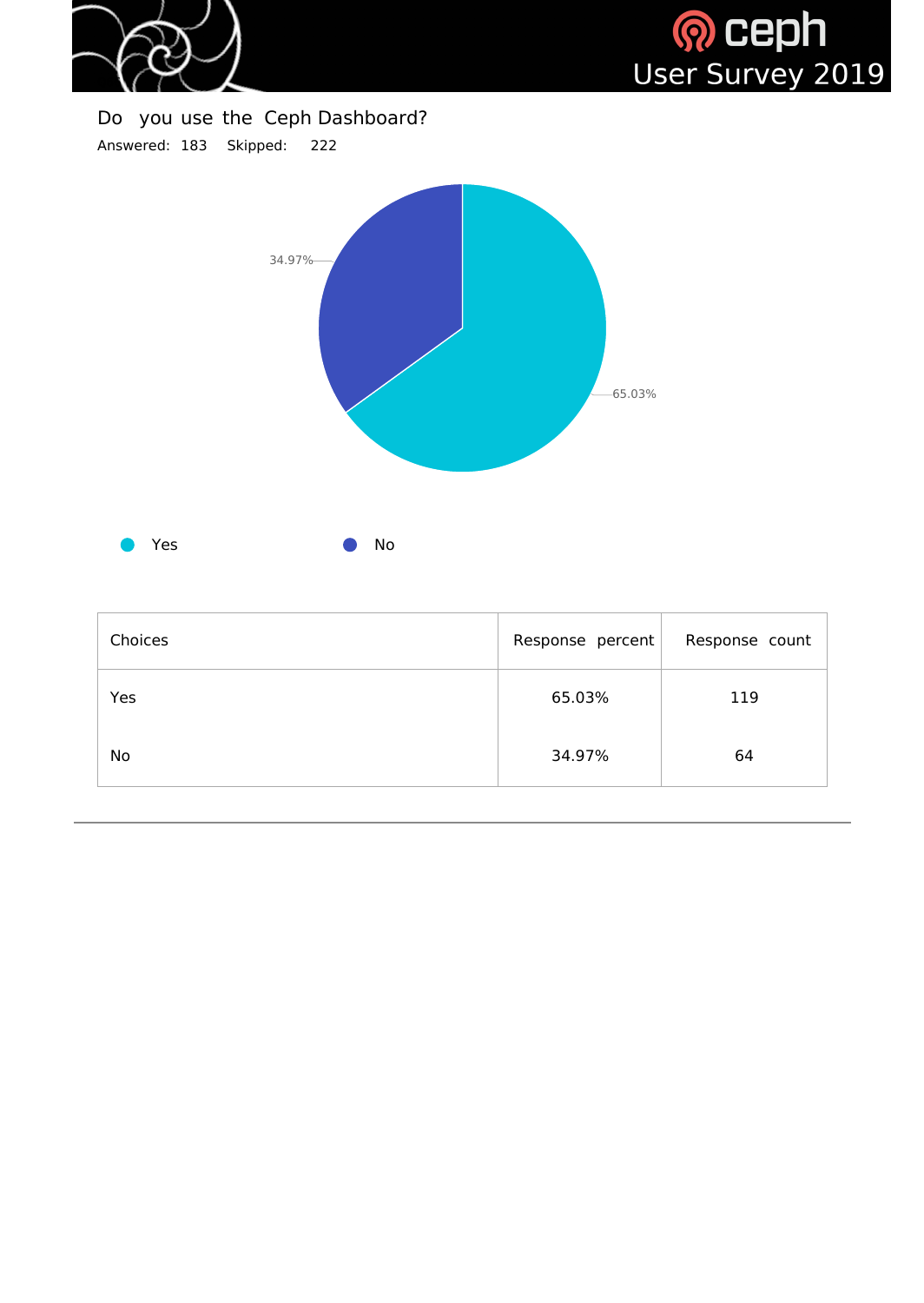



Ceph Dashboard

Q67

How likely are you to recommend the Ceph Dashboard to a colleague? Answered: 184 Skipped: 221



| Detractors (0-6) | Passives (7-8) | Promoters (9-10) | Net Promoter Score |
|------------------|----------------|------------------|--------------------|
| 42               | 75             | 67               | 13.59              |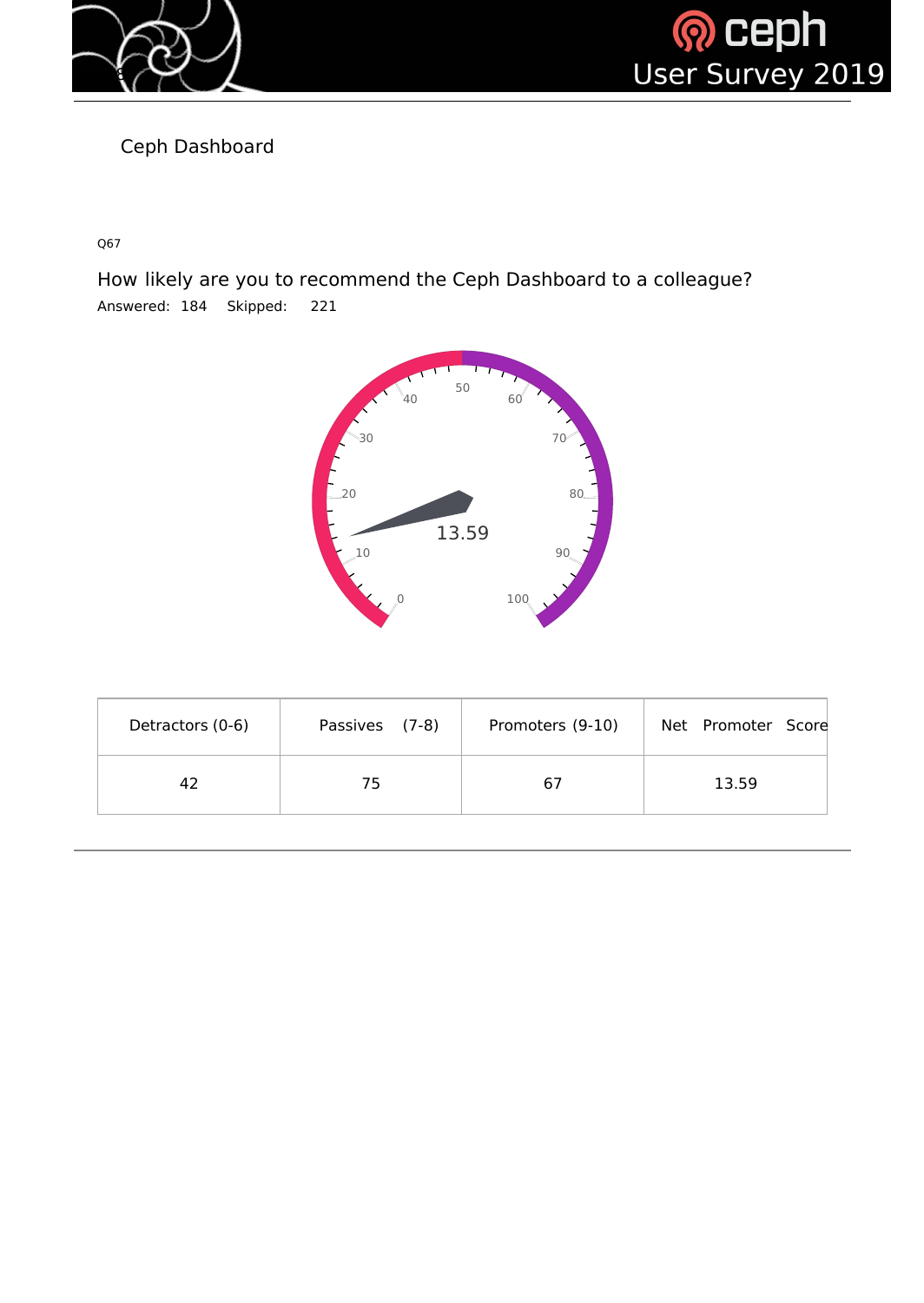

Does the dashboard help you to perform tasks better/faster than using the CLI? Answered: 184 Skipped: 221



| <b>Choices</b>                    | Response percent | Response count |
|-----------------------------------|------------------|----------------|
| Yes                               | 59.78%           | 110            |
| specify)<br>(Please)<br><b>No</b> | 40.22%           | 74             |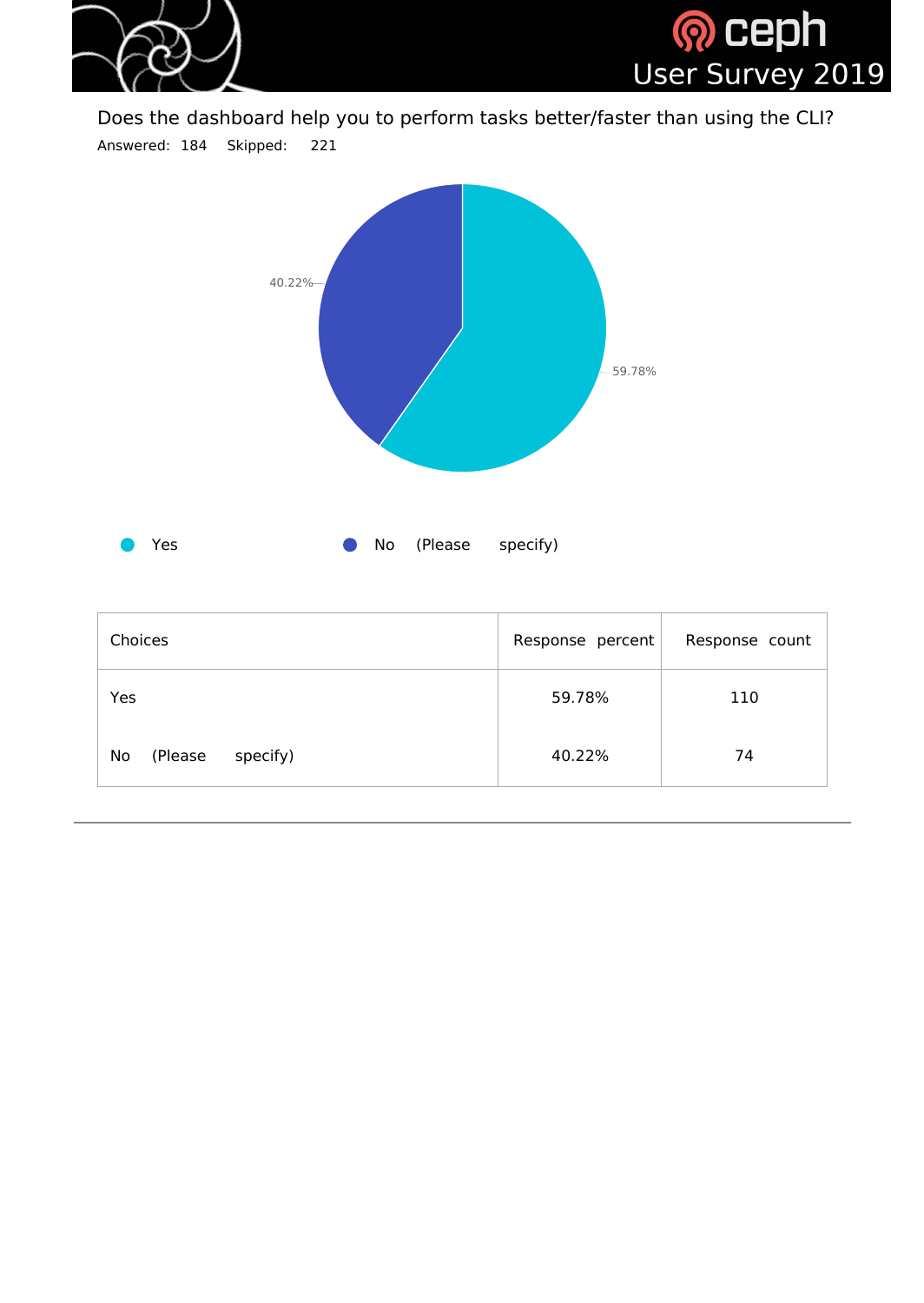

# **Q** ceph User Survey 2019

## Rank how often you use certain feature-sets (1 being frequently)

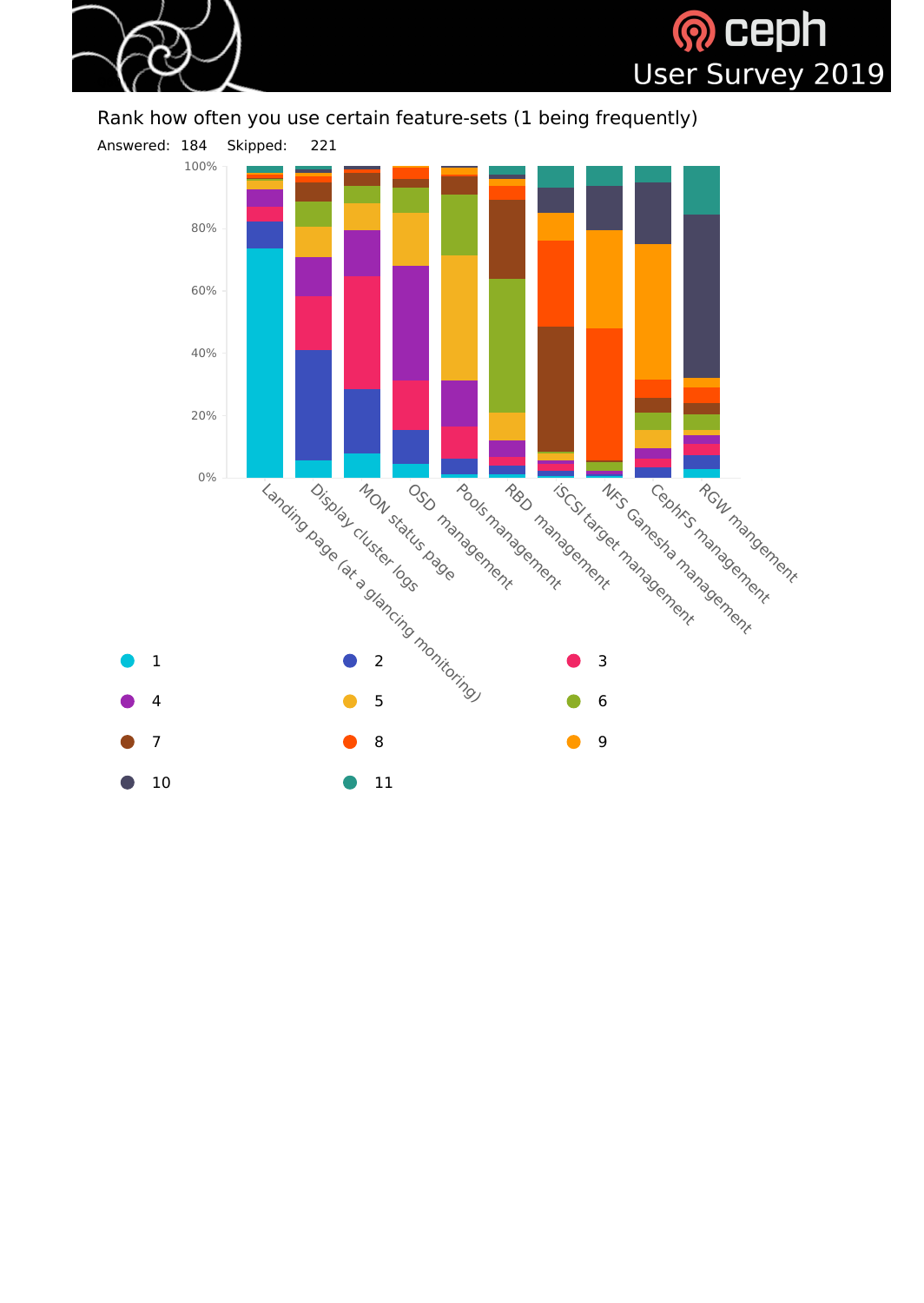

# **Q** Ceph<br>User Survey 2019

| Choices                                  | 1                                    | $\overline{2}$            | 3                                    | 4                                    | 5                         | 6                         | $\overline{7}$                  | 8                                 | 9                         | 10                        | 11                                             | Score | Rank | Respon<br>s e<br>count |
|------------------------------------------|--------------------------------------|---------------------------|--------------------------------------|--------------------------------------|---------------------------|---------------------------|---------------------------------|-----------------------------------|---------------------------|---------------------------|------------------------------------------------|-------|------|------------------------|
| Landing page (at a<br>Glance monitoring) | 73<br>.37<br>$\%$<br>(1)<br>35       | 8.<br>70<br>%<br>(16)     | 4.<br>89<br>$\%$<br>(9)              | 5.<br>43<br>$\%$<br>(10)             | $\%$<br>(5)               | %<br>(1)                  | ℅<br>(1)                        | %<br>(2)                          | $\%$<br>(1)               | $\%$<br>(0)               | 2.72 0.54 0.54 1.09 0.54 0.00 2.17<br>%<br>(4) | 10.15 | 1    | 184                    |
| Dis play cluster logs                    | 5.<br>43<br>$\frac{0}{0}$<br>(10)    | 35<br>.33<br>%<br>(65)    | 17<br>.39<br>$\%$<br>(32)            | 12<br>.50<br>$\%$<br>(23)            | $\%$<br>(18)              | %<br>(15)                 | 9.78 8.15 5.98<br>℅<br>(11)     | %<br>(4)                          | %<br>(2)                  | $\%$<br>(2)               | 2.17 1.09 1.09 1.09<br>%<br>(2)                | 8.32  | 3    | 184                    |
| <b>MON</b><br>status page                | 7.<br>61<br>$\frac{0}{0}$<br>(14)    | 20<br>.65<br>$\%$<br>(38) | 36<br>.41<br>$\%$<br>(67)            | 14<br>.67<br>$\%$<br>(27)            | $\%$<br>(16)              | 8.70 5.43<br>$\%$<br>(10) | %<br>(8)                        | $\%$<br>(2)                       | %<br>(0)                  | %<br>(2)                  | 4.35 1.09 0.00 1.09 0.00<br>%<br>(0)           | 8.57  | 2    | 184                    |
| OSD management                           | 4.<br>35<br>$\%$<br>(8)              | 10<br>.87<br>%<br>(20)    | 15<br>.76<br>%<br>(29)               | 36<br>.96<br>$\%$<br>(68)            | 16.<br>85<br>$\%$<br>(31) | 8.15<br>$\%$<br>(15)      | %<br>(5)                        | %<br>(7)                          | $\%$<br>(1)               | $\%$<br>(0)               | 2.72 3.80 0.54 0.00 0.00<br>%<br>(0)           | 7.91  | 4    | 184                    |
| Pools management                         | 1.<br>09<br>$\%$<br>(2)              | 4.<br>89<br>$\%$<br>(9)   | 10<br>.33<br>$\%$<br>(19)            | 14<br>.67<br>$\%$<br>(27)            | 40.<br>22<br>$\%$<br>(74) | 19.<br>57<br>$\%$<br>(36) | 5.98<br>$\%$<br>(11)            | $\%$<br>(1)                       | $\%$<br>(4)               | $\%$<br>(1)               | $0.54$ 2.17 0.54 0.00<br>%<br>(0)              | 7.1   | 5    | 184                    |
| RBD management                           | 1.<br>09<br>$\%$<br>(2)              | 2.<br>72<br>$\%$<br>(5)   | 2.<br>72<br>$\%$<br>(5)              | 5.<br>43<br>$\%$<br>(10)             | 8.70<br>$\%$<br>(16)      | 42.<br>93<br>$\%$<br>(79) | 25.<br>54<br>$\%$<br>(47)       | $\%$<br>(8)                       | %<br>(4)                  | $\%$<br>(3)               | 4.35 2.17 1.63 2.72<br>$\%$<br>(5)             | 5.83  | 6    | 184                    |
| iSCSI target<br>management               | 0.<br>54<br>$\%$<br>(1)              | 1.<br>63<br>%<br>(3)      | 2.<br>17<br>$\%$<br>(4)              | 1.<br>09<br>$\%$<br>(2)              | $\%$<br>(4)               | 2.17 0.54 22<br>%<br>(1)  | 40.<br>%<br>(74)                | 27.<br>72<br>$\%$<br>(51)         | %<br>(16)                 | $\%$<br>(15)              | 8.70 8.15 7.07<br>%<br>(13)                    | 4.3   | 7    | 184                    |
| <b>NFS</b><br>Ganesha<br>management      | 0.<br>54<br>$\%$<br>(1)              | 0.<br>54<br>$\%$<br>(1)   | 0.<br>00<br>$\%$<br>(0)              | 1.<br>09<br>$\%$<br>(2)              | $\%$<br>(0)               | $\%$<br>(5)               | 0.00 2.72 0.54<br>$\%$<br>(1)   | 42.<br>39<br>$\%$<br>(78)         | 31.<br>52<br>$\%$<br>(58) | 14.<br>13<br>$\%$<br>(26) | 6.52<br>%<br>(12)                              | 3.38  | 10   | 184                    |
| CephFS<br>management                     | 0.<br>00<br>$\%$<br>(0)              | 3.<br>26<br>%<br>(6)      | 2.<br>72<br>$\%$<br>(5)              | 3.<br>26<br>$\%$<br>(6)              | $\%$<br>(11)<br>$\lambda$ | 5.98 5.43<br>$\%$<br>(10) | 4.89<br>$\%$<br>(9)             | 5.98<br>$\%$<br>(11)<br>$\lambda$ | 43.<br>48<br>$\%$<br>(80) | 19.<br>57<br>$\%$<br>(36) | 5.43<br>$\%$<br>(10)                           | 3.81  | 8    | 184                    |
| <b>RGW</b><br>management                 | 2.<br>72<br>$\frac{0}{0}$<br>(5)     | 4.<br>35<br>$\%$<br>(8)   | 3.<br>80<br>$\%$<br>(7)              | 2.<br>72<br>$\%$<br>(5)              | 1.63<br>$\%$<br>(3)       | $\%$<br>(9)               | 4.89 3.80 4.89 3.26<br>%<br>(7) | $\%$<br>(9)                       | $\%$<br>(6)               | 52.<br>17<br>%<br>(96)    | 15.<br>76<br>%<br>(29)                         | 3.39  | 9    | 184                    |
| View embedded<br>Grafana<br>das hboards  | 3.<br>26<br>$\%$<br>$\overline{(6)}$ | 7.<br>07<br>$\%$<br>(13   | 3.<br>80<br>$\%$<br>$\overline{(7)}$ | 2.<br>17<br>$\%$<br>$\overline{(4)}$ | $\%$<br>(6)               | 3.26 1.63<br>%<br>(3)     | ℅<br>(10)                       | 5.43 5.98 6.52<br>%<br>(11)       | $\%$<br>(12)              | 1.63<br>%<br>(3)          | 59.<br>24<br>$\%$<br>(109                      | 3.24  | 11   | 184                    |

Q70

What functionality do you miss most in the dashboard? Answered: 184 Skipped: 221

Not enough answers.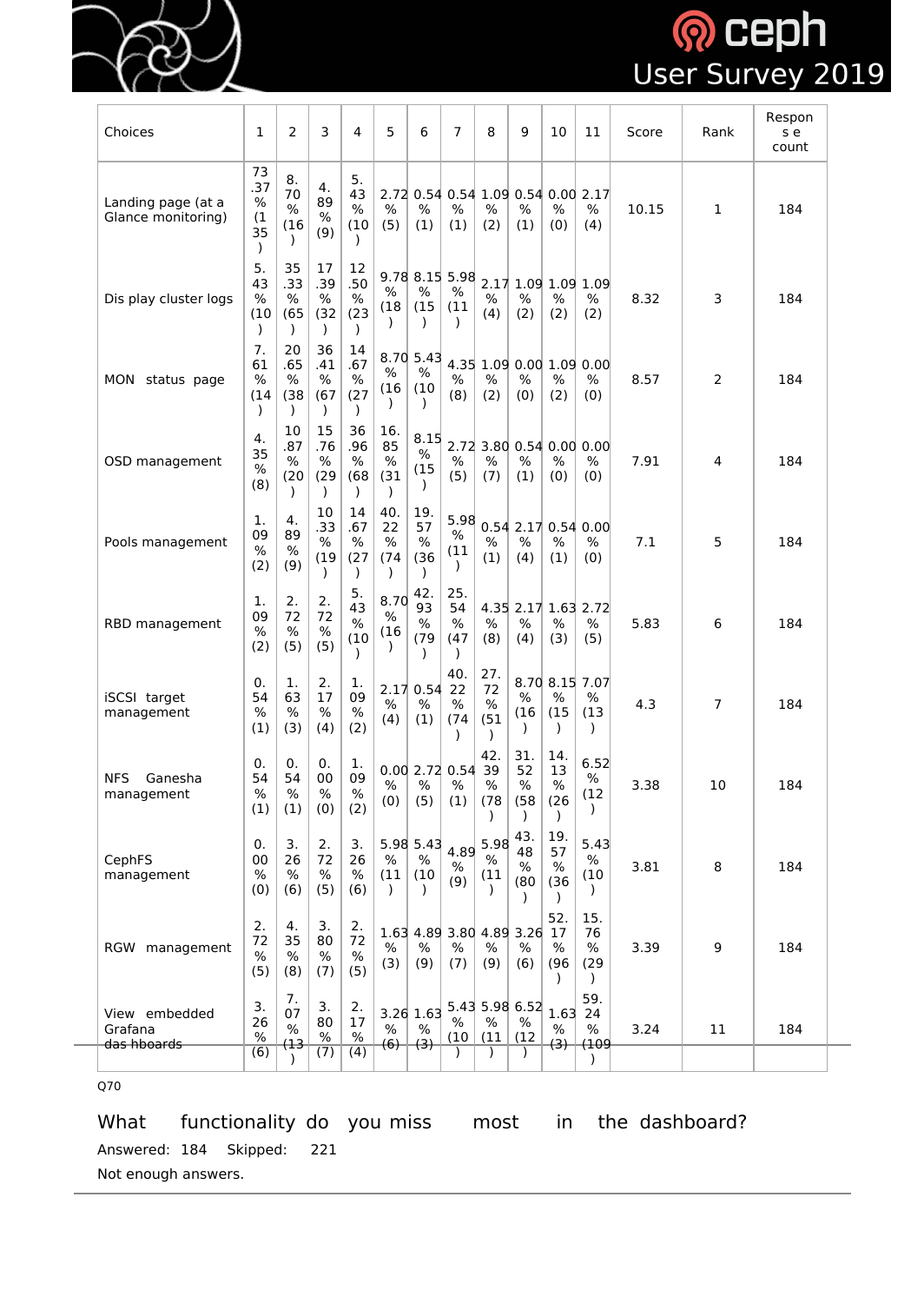



#### Q71

Management and monitoring tools Answered: 312 Skipped: 93

| 54.49%           |                                                       |
|------------------|-------------------------------------------------------|
| 43.27%           | Ceph Dashboard                                        |
| 40.38%           | Grafana<br>(custom)<br>Prometheus                     |
| 29.17%<br>19.23% | Proxmox<br>Zabbix<br>Nagios/icinga                    |
| 17.31%<br>11.86% | Other (Please specify)<br><b>InfluxDB</b><br>Collectd |
|                  | Ceph-metrics<br>Graphite<br>Ceph-Dash                 |
|                  | croit<br>Calamari<br>openATTIC                        |
|                  | Performance co-pilot<br>Inkscope                      |
|                  |                                                       |
|                  |                                                       |
|                  |                                                       |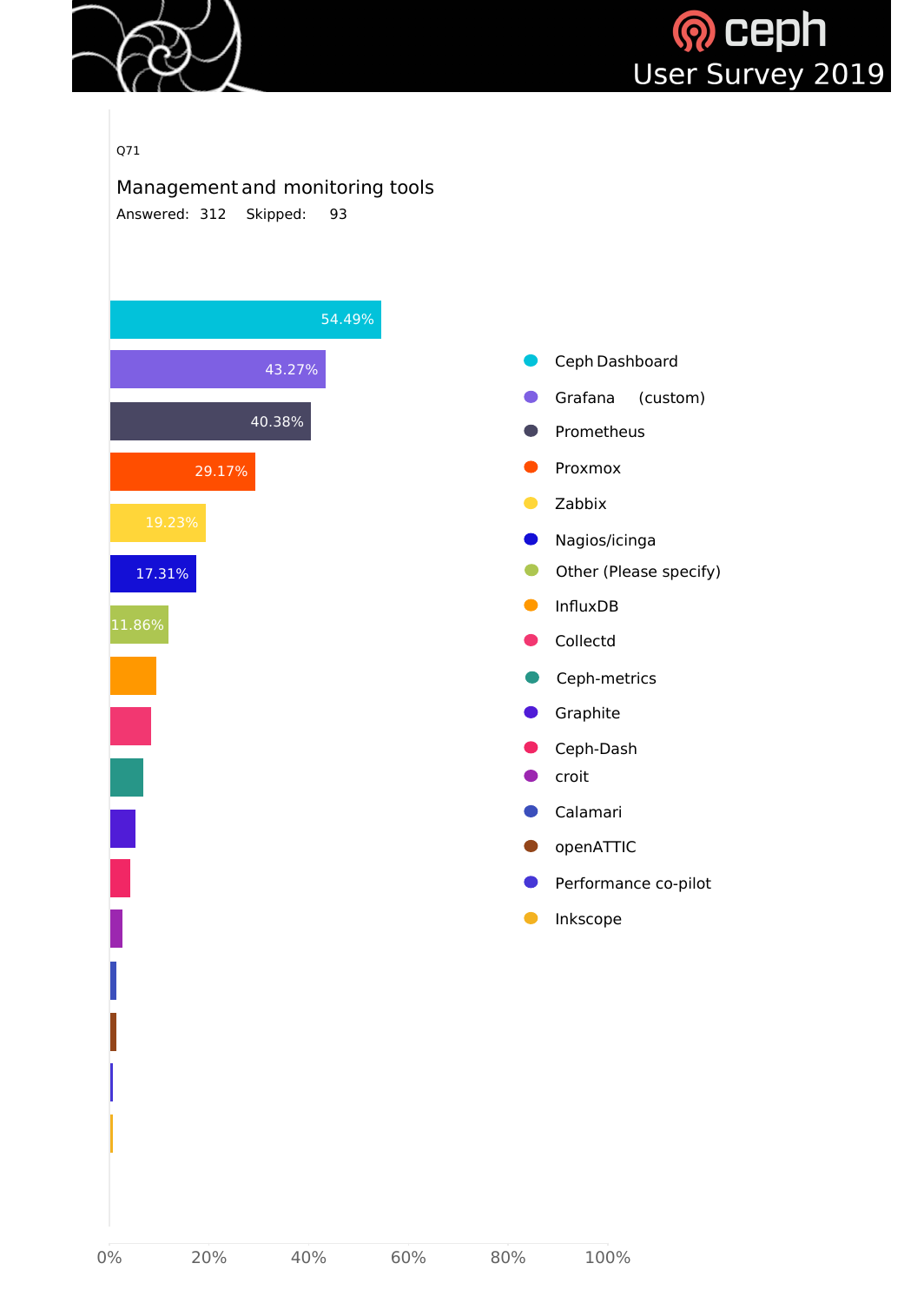



# Management and monitoring tools

Other (Please specify)

- Custom data fetched from the admin sockets and pushed top by telegraf to our influxdb server.
- ChekcMK
- Elastic/Logstash/Kibana
- Nagios
- Dizmo
- Datadog
- Dynatrace
- OpenNMS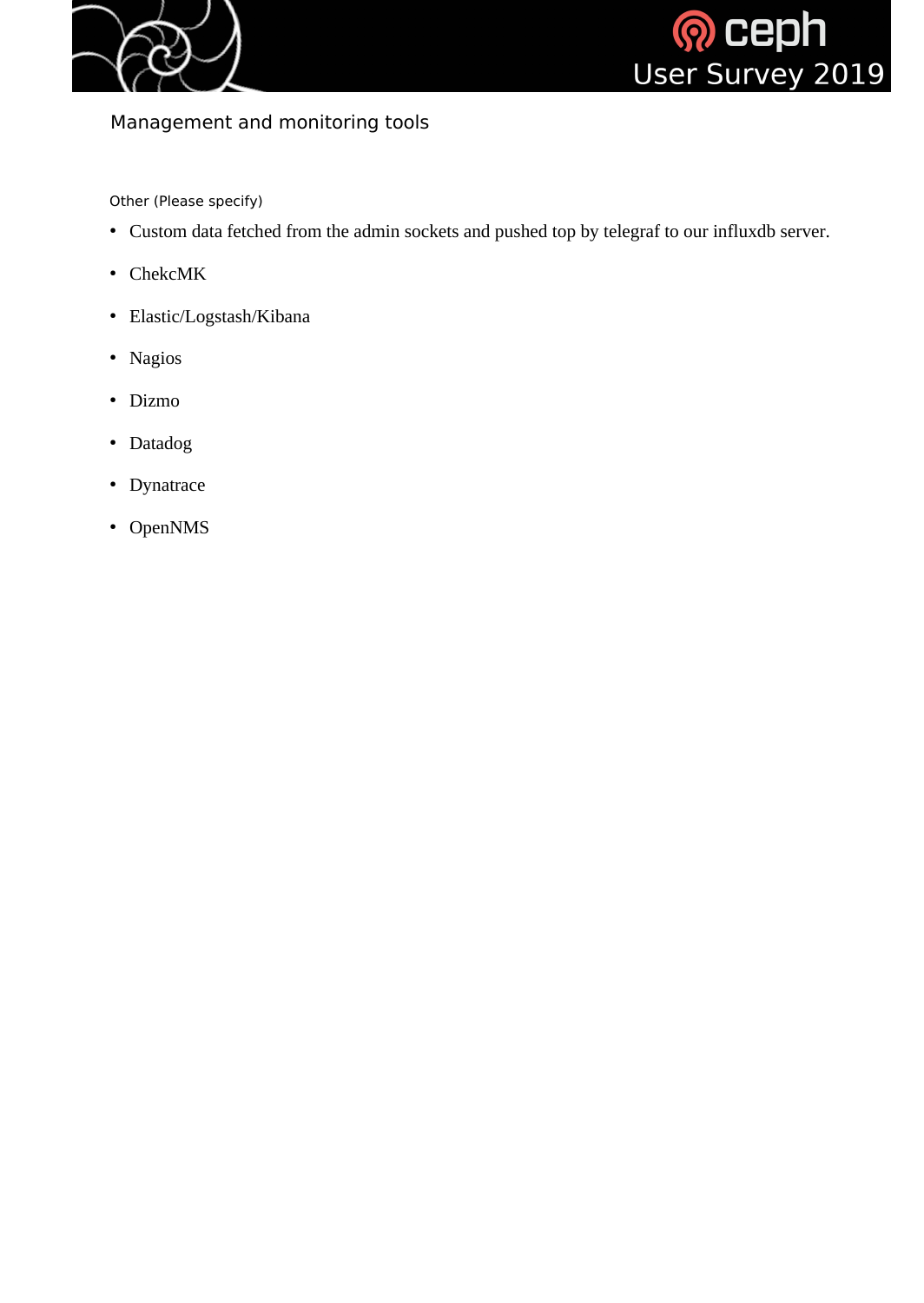



| Choices                      | Response percent | Response count |
|------------------------------|------------------|----------------|
| Ceph Dashboard               | 54.49%           | 170            |
| Calamari                     | 1.28%            | $\overline{4}$ |
| Ceph-Dash                    | 4.17%            | 13             |
| croit                        | 2.56%            | $8\,$          |
| Inkscope                     | 0.64%            | $\overline{2}$ |
| Intel VSM                    | $0.00\%$         | $\pmb{0}$      |
| openATTIC                    | 1.28%            | $\overline{4}$ |
| Proxmox                      | 29.17%           | 91             |
| <b>InfluxDB</b>              | 9.29%            | 29             |
| Prometheus                   | 40.38%           | 126            |
| Ceph-metrics                 | 6.73%            | 21             |
| (custom)<br>Grafana          | 43.27%           | 135            |
| Zabbix                       | 19.23%           | 60             |
| Nagios/icinga                | 17.31%           | 54             |
| Graphite                     | 5.13%            | 16             |
| Collectd                     | 8.33%            | 26             |
| Performance<br>co-pilot      | 0.64%            | $\overline{2}$ |
| Other<br>(Please<br>specify) | 11.86%           | 37             |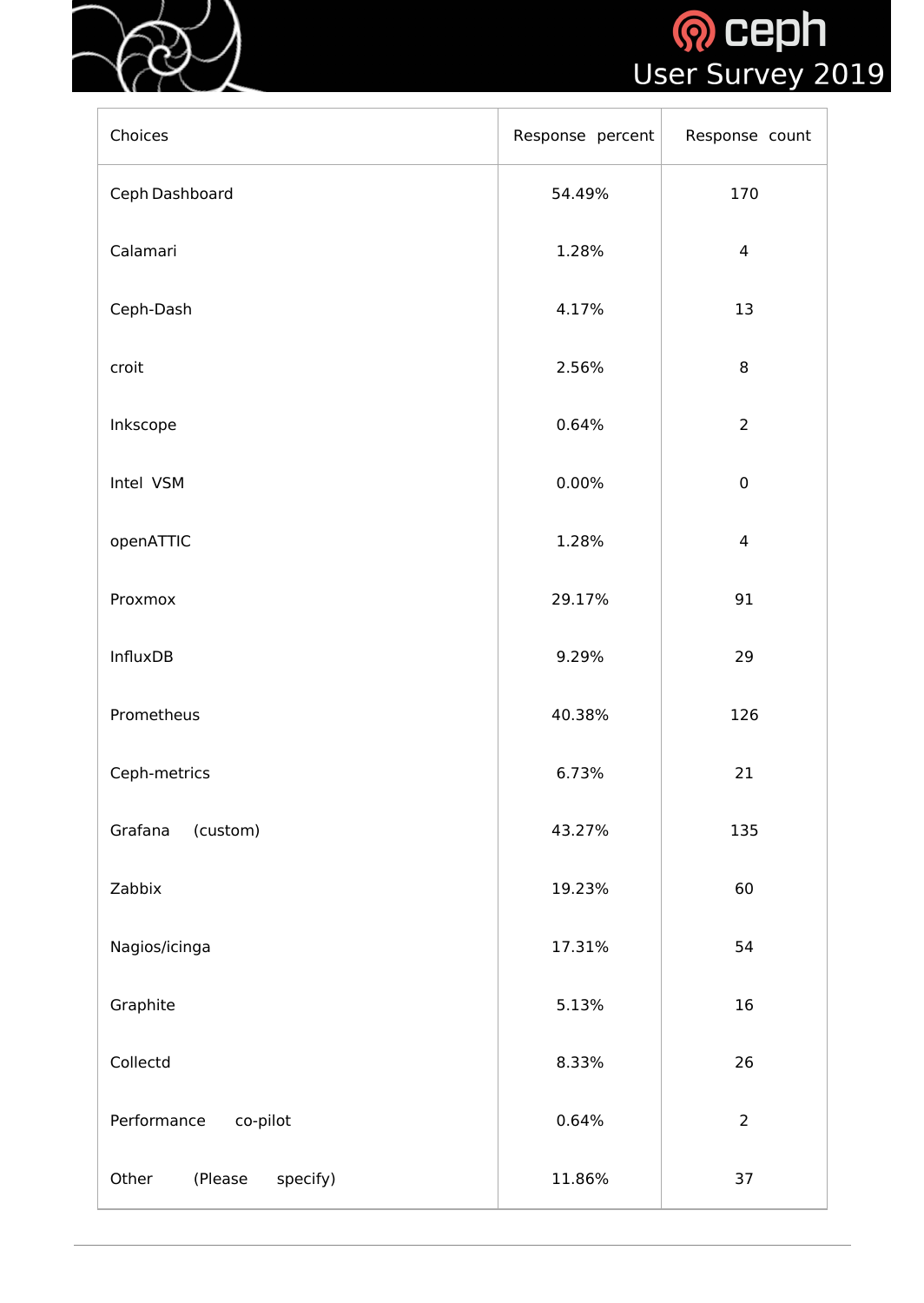



## Deployment and configuration

Answered: 312 Skipped: 93

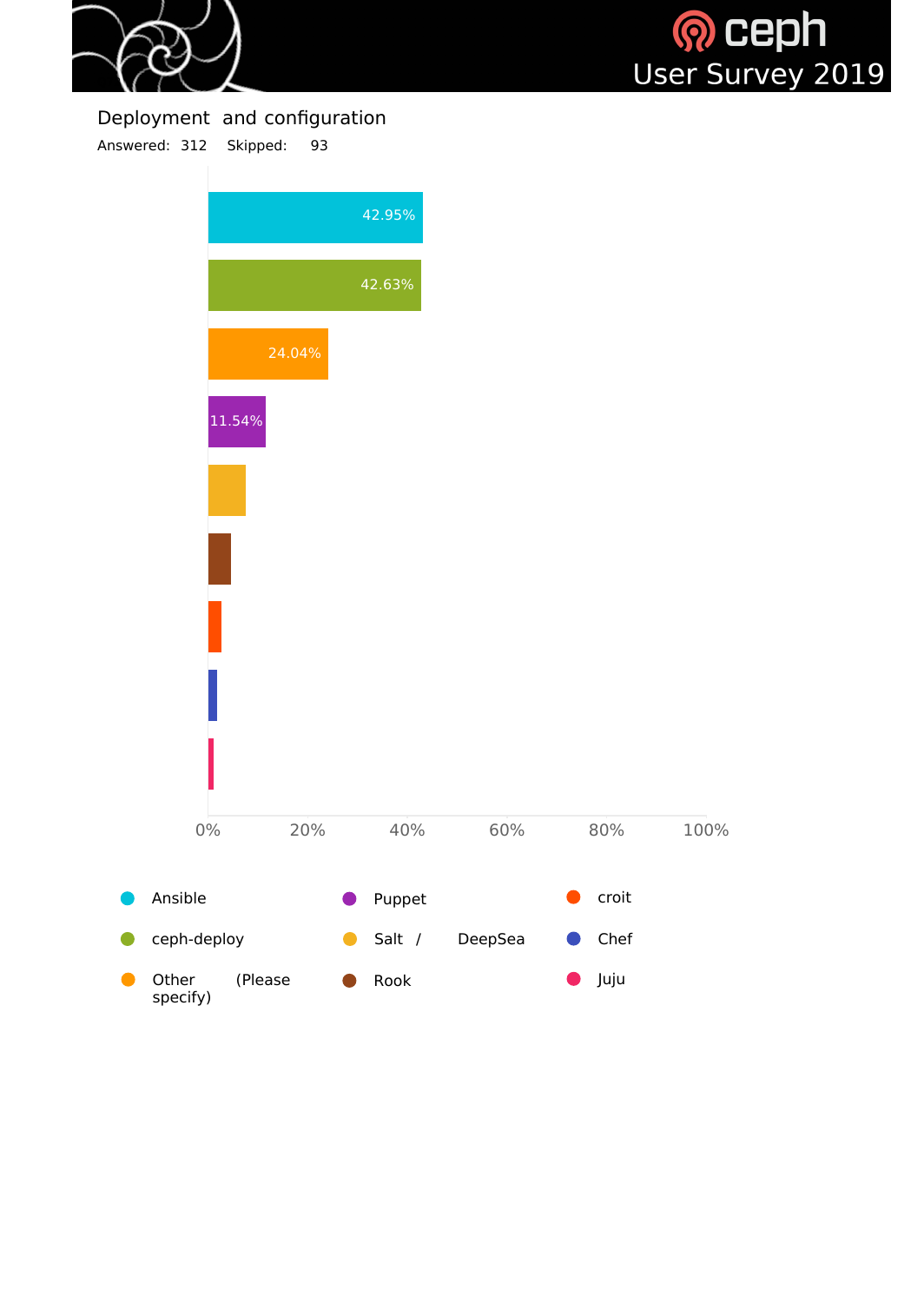



Deployment and configuration

Other (Please specify)

- Proxmox
- Manual w/ CLI